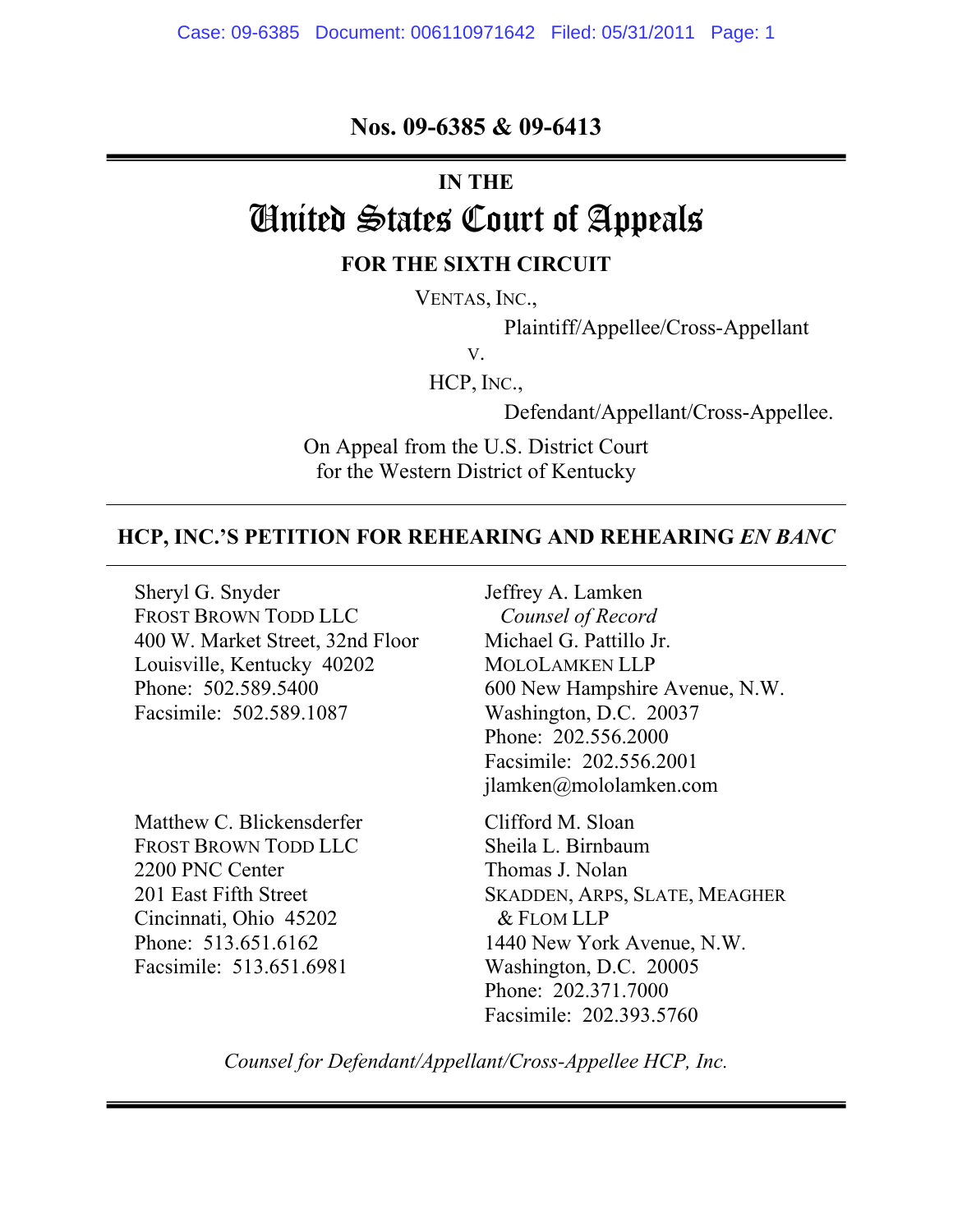# **TABLE OF CONTENTS**

# Page

| $\mathbf{I}$ .                   |                                                                                                                                        |  |
|----------------------------------|----------------------------------------------------------------------------------------------------------------------------------------|--|
| II.                              |                                                                                                                                        |  |
| III.                             |                                                                                                                                        |  |
|                                  |                                                                                                                                        |  |
| $\mathbf{I}$ .                   | The Panel's Sua Sponte Holding on Res Judicata Conflicts With This                                                                     |  |
| II.                              | Using a State-Law Standard for Evidentiary Sufficiency Under Rule                                                                      |  |
| Ш.                               | The Panel's Sua Sponte Entry of "Final Partial Judgment" Under Rule<br>54(b) and Remand for Trial Solely on Punitive Damages Creates a |  |
|                                  |                                                                                                                                        |  |
| <b>CERTIFICATE OF COMPLIANCE</b> |                                                                                                                                        |  |

CERTIFICATE OF SERVICE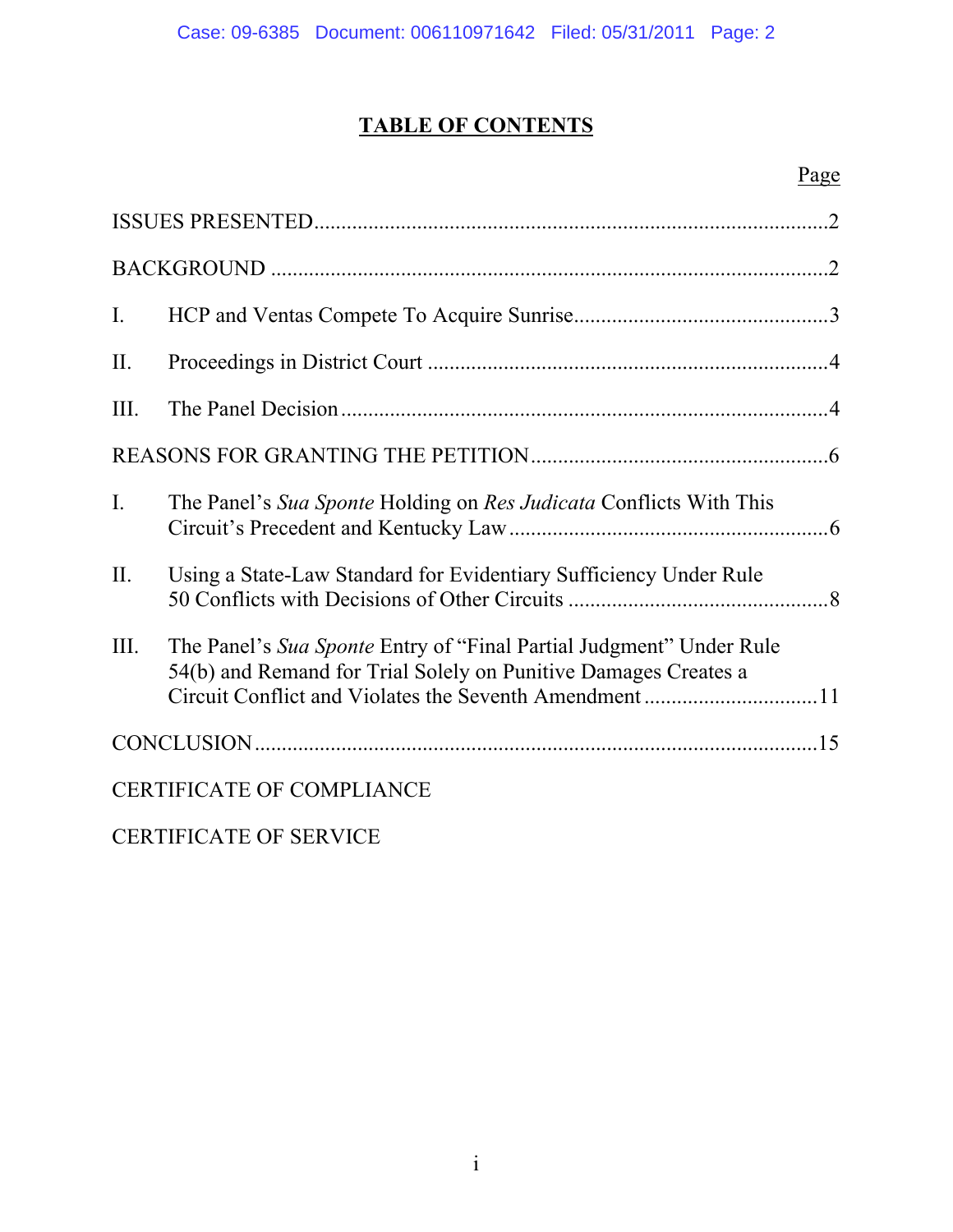# **TABLE OF AUTHORITIES**

# **CASES**

|  | Page |
|--|------|
|--|------|

| Ariz. State Carpenters Pension Trust Fund v. Miller, 938 F.2d 1038       |  |
|--------------------------------------------------------------------------|--|
| Bacon v. Honda of Am. Mfg., Inc., 205 F.R.D. 466 (S.D. Ohio 2001)13      |  |
|                                                                          |  |
|                                                                          |  |
| Cavett v. Johns-Mansville Sales Corp., 776 F.2d 1565 (6th Cir. 1985)15   |  |
|                                                                          |  |
|                                                                          |  |
| Gasoline Prods. Co. v. Champlin Ref. Co., 283 U.S. 494 (1931) 12, 13, 14 |  |
| Gen. Acquisition Corp. v. GenCorp., Inc., 23 F.3d 1022 (6th Cir. 1994)12 |  |
| Gray v. Toshiba Am. Consumer Prods., Inc., 263 F.3d 595 (6th Cir. 2001)9 |  |
|                                                                          |  |
|                                                                          |  |
|                                                                          |  |
|                                                                          |  |
|                                                                          |  |
|                                                                          |  |
| Mann v. Lincoln Elec. Co., No. 1:06-CV-17288, 2010 WL 4117417            |  |
|                                                                          |  |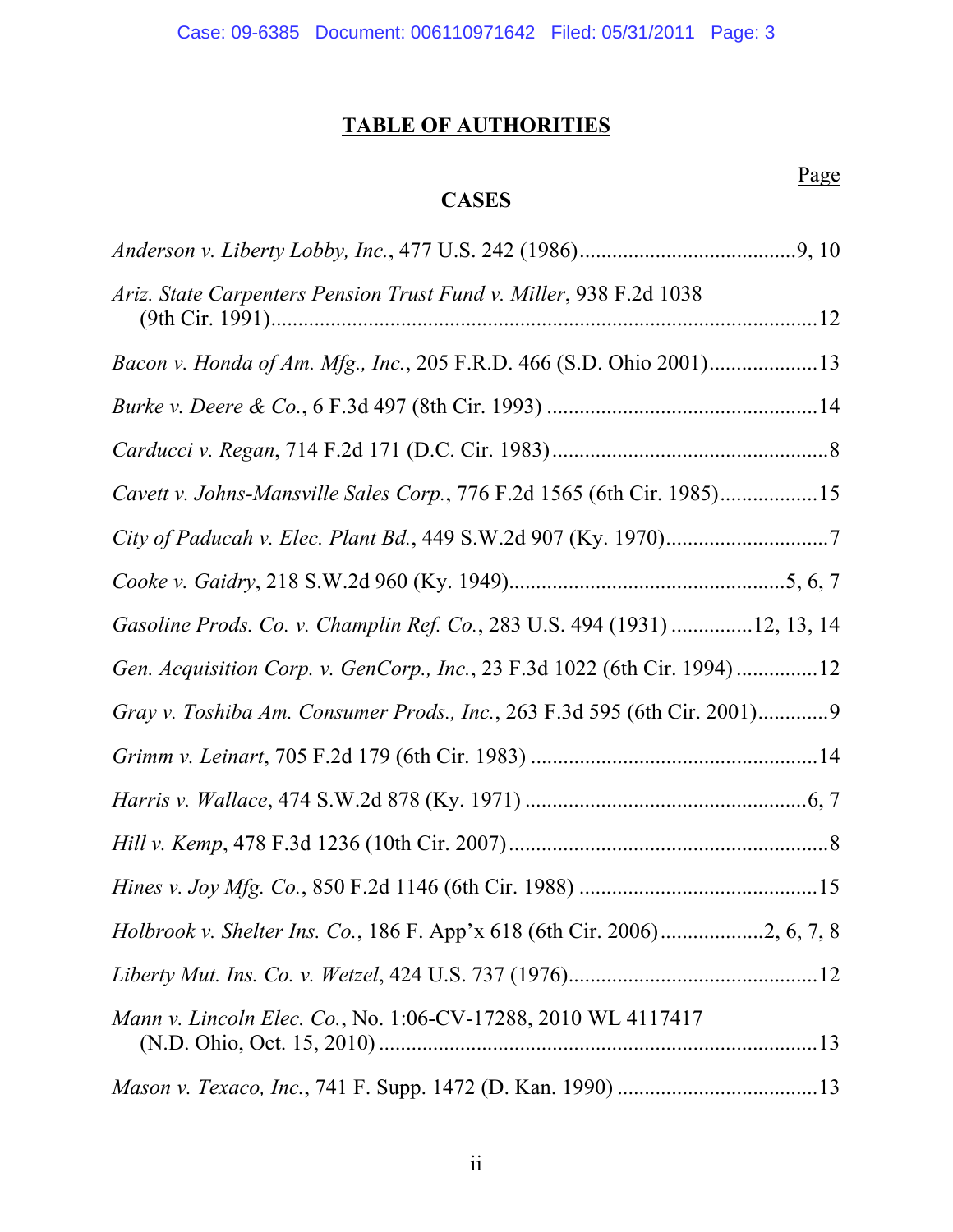| Simone v. Golden Nugget Hotel & Casino, 844 F.2d 1031 (3d Cir. 1988)13      |  |
|-----------------------------------------------------------------------------|--|
|                                                                             |  |
| Smyth Sales v. Petroleum Heat & Power Co., 141 F.2d 41 (3d Cir. 1944)15     |  |
|                                                                             |  |
| Syufy Enters. v. Am. Multicinema, Inc., 793 F.2d 990 (9th Cir. 1986)11      |  |
|                                                                             |  |
|                                                                             |  |
| W. Fireproofing Co. v. W.R. Grace & Co., 896 F.2d 286 (8th Cir. 1990)13, 15 |  |

# **CONSTITUTIONAL PROVISIONS, STATUTES, AND RULES**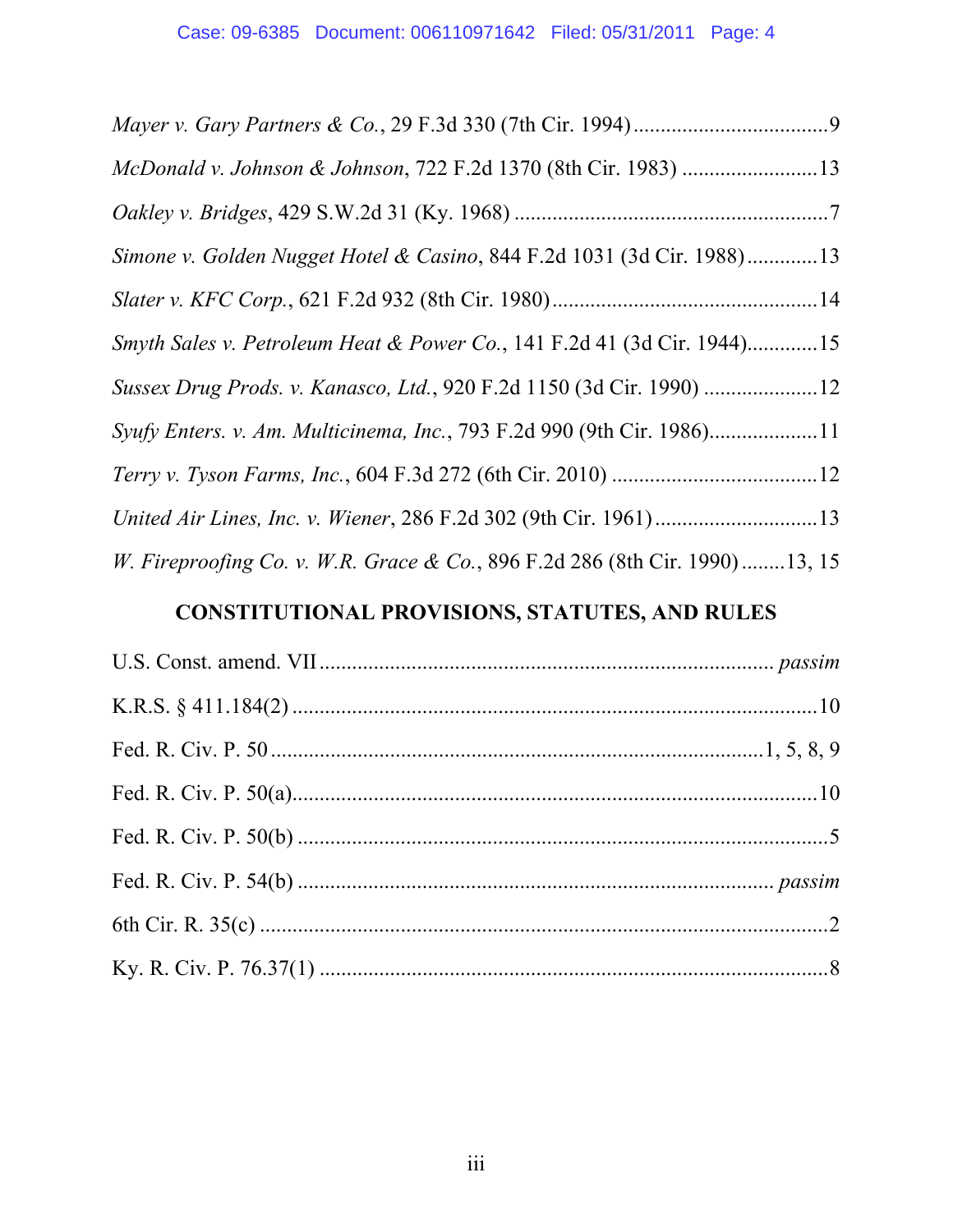Case: 09-6385 Document: 006110971642 Filed: 05/31/2011 Page: 5

# **OTHER AUTHORITIES**

|--|--|--|--|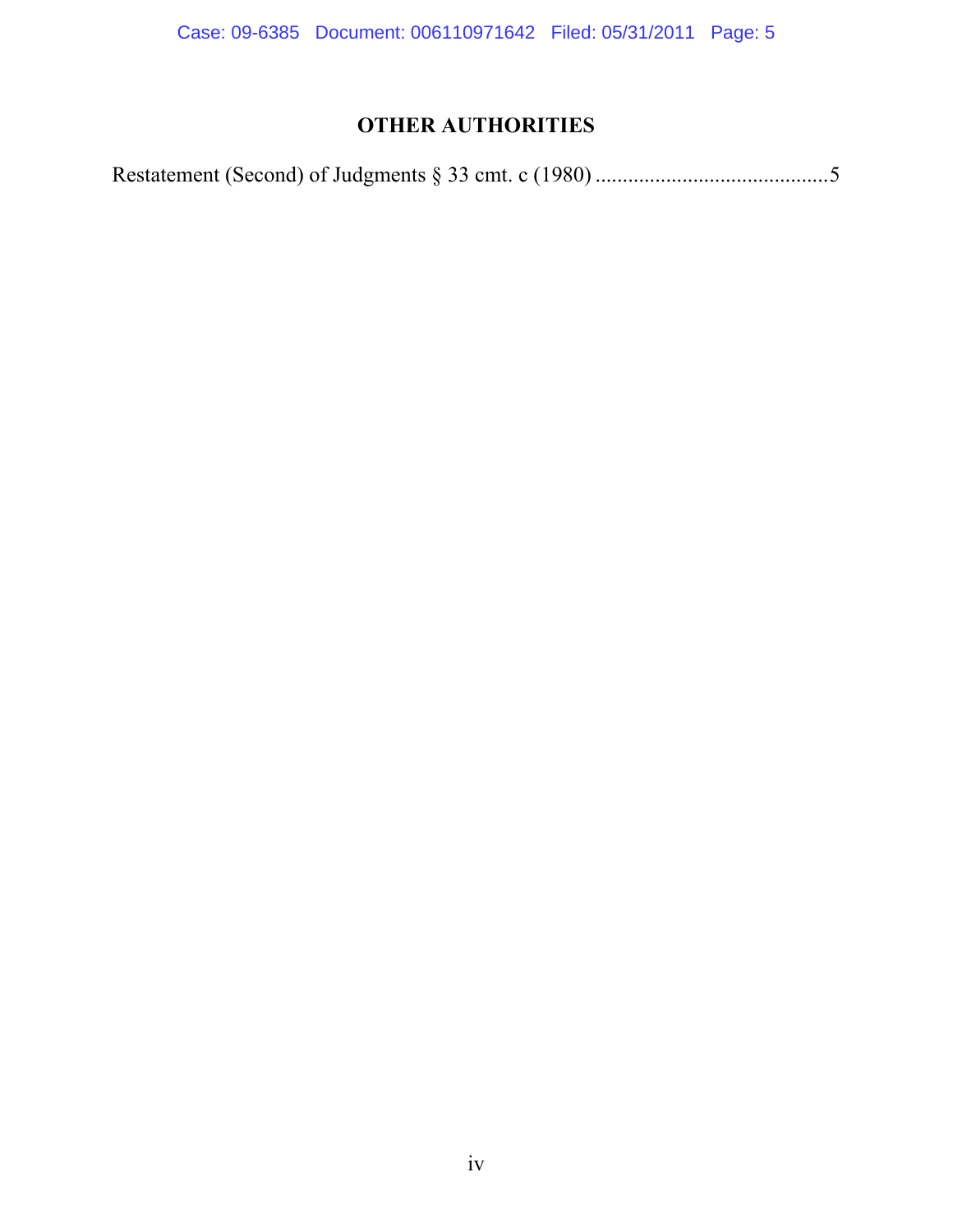### Case: 09-6385 Document: 006110971642 Filed: 05/31/2011 Page: 6

The panel decision in this case—which affirms a \$101 million award for tortious interference with prospective advantage and remands for trial on punitive damages only—creates and reinforces circuit conflicts on recurring issues of exceptional importance. HCP respectfully requests rehearing and rehearing *en banc*.

Ruling on grounds never briefed, the panel held that the judgment in a prior suit between the parties lacked *res judicata* effect. But the panel overlooked that in-circuit authority expressly rejects the theory it adopted.

In upholding the verdict and remanding for a trial on punitive damages, the panel concluded that, under this Circuit's precedent, *state* law controls the standard for reviewing sufficiency of the evidence under Fed. R. Civ. P. 50. The panel acknowledged that those cases conflict with "the better view" of this Court's sister circuits, which hold that the federal standard controls. Op. 29 n.11. And because this case "presented very close, challenging . . . issues of fact," RE.520 at 1, the choice of standard was important—particularly with regard to punitive damages.

The panel also ruled—*sua sponte*—that the compensatory-damages award in this case should stand as a "final partial judgment" under Fed. R. Civ. P. 54(b), while punitive damages alone are tried to a new jury on remand. Op. 35-36. That conflicts with Third and Ninth Circuit decisions holding that compensatory and punitive damages are not distinct "claims" that can stand as separate judgments under Rule 54(b). It also contravenes the Seventh Amendment and conflicts with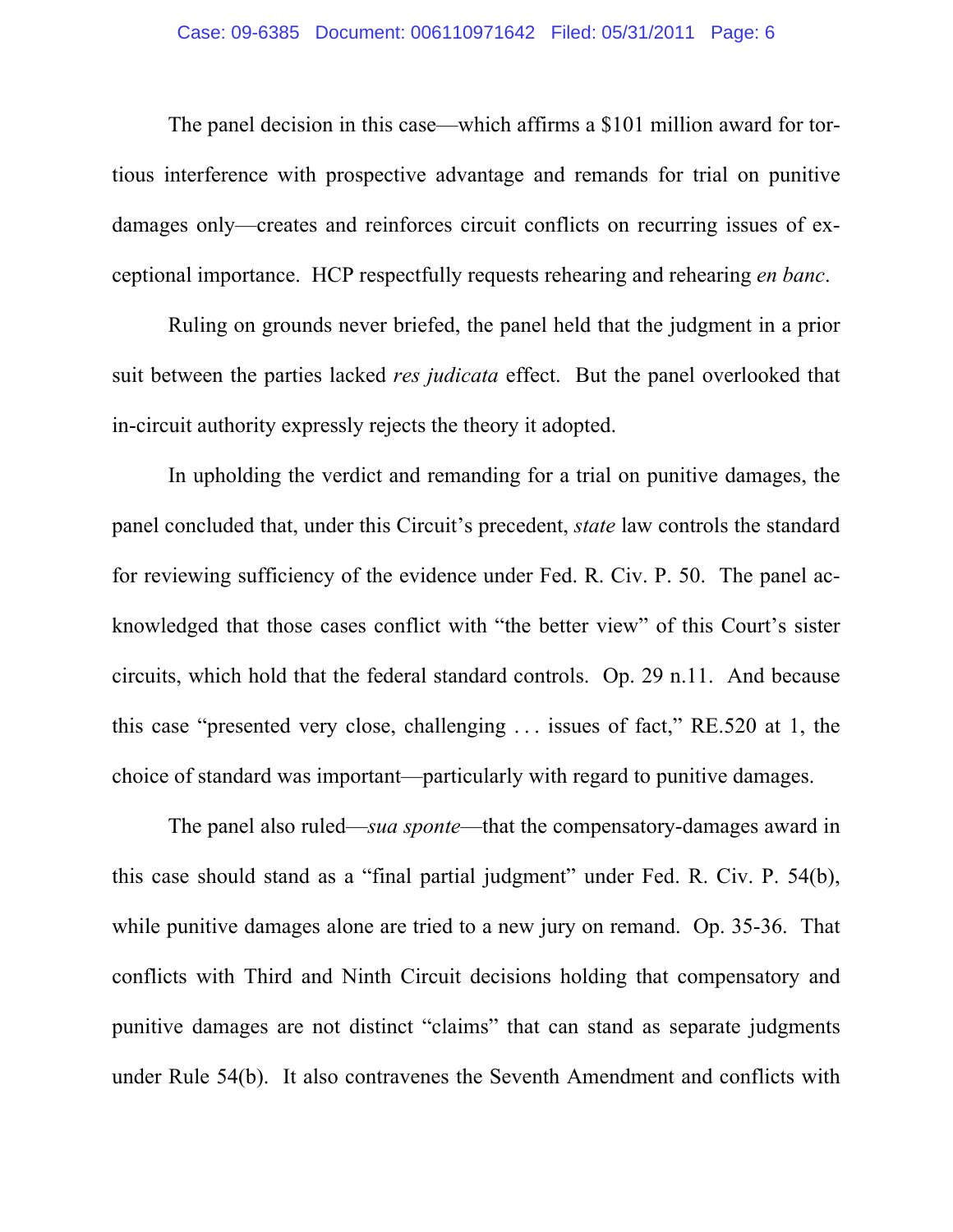Third and Eighth Circuit decisions holding that a case cannot be remanded for trial solely on punitive damages where compensatory and punitive liability are related.

### **ISSUES PRESENTED**

1. Whether—as held in *Holbrook v. Shelter Ins. Co.*, 186 F. App'x 618 (6th Cir. 2006), but contrary to the decision here—Kentucky gives declaratory judgments *res judicata* effect, with an exception only for "subsequent actions for specific relief based on the [prior] judgment" that do not "requir[e] additional proof."

 2.Whether, in diversity cases, a state-law standard for sufficiency of the evidence governs (as this Circuit holds), or whether that procedural issue is controlled by federal law, as "most if not all of [this Court's] sister circuits" have held.

 3. Whether, contrary to rulings of other circuits, a compensatory-damages award is a separate "claim" that can be entered as a "final partial judgment" under Fed. R. Civ. P. 54(b), while punitive damages alone are tried to a new jury despite the Seventh Amendment and despite the fact that the compensatory and punitive liability issues are interwoven.

### **BACKGROUND**

This is the latest lawsuit arising out of competition between Ventas and HCP to acquire Sunrise Senior Living Real Estate Investment Trust ("Sunrise"), a Canadian company. The extensive facts are fully presented in the parties' briefs; only

<sup>&</sup>lt;sup>1</sup> This issue is for panel rehearing only. *See* 6th Cir. R. 35(c).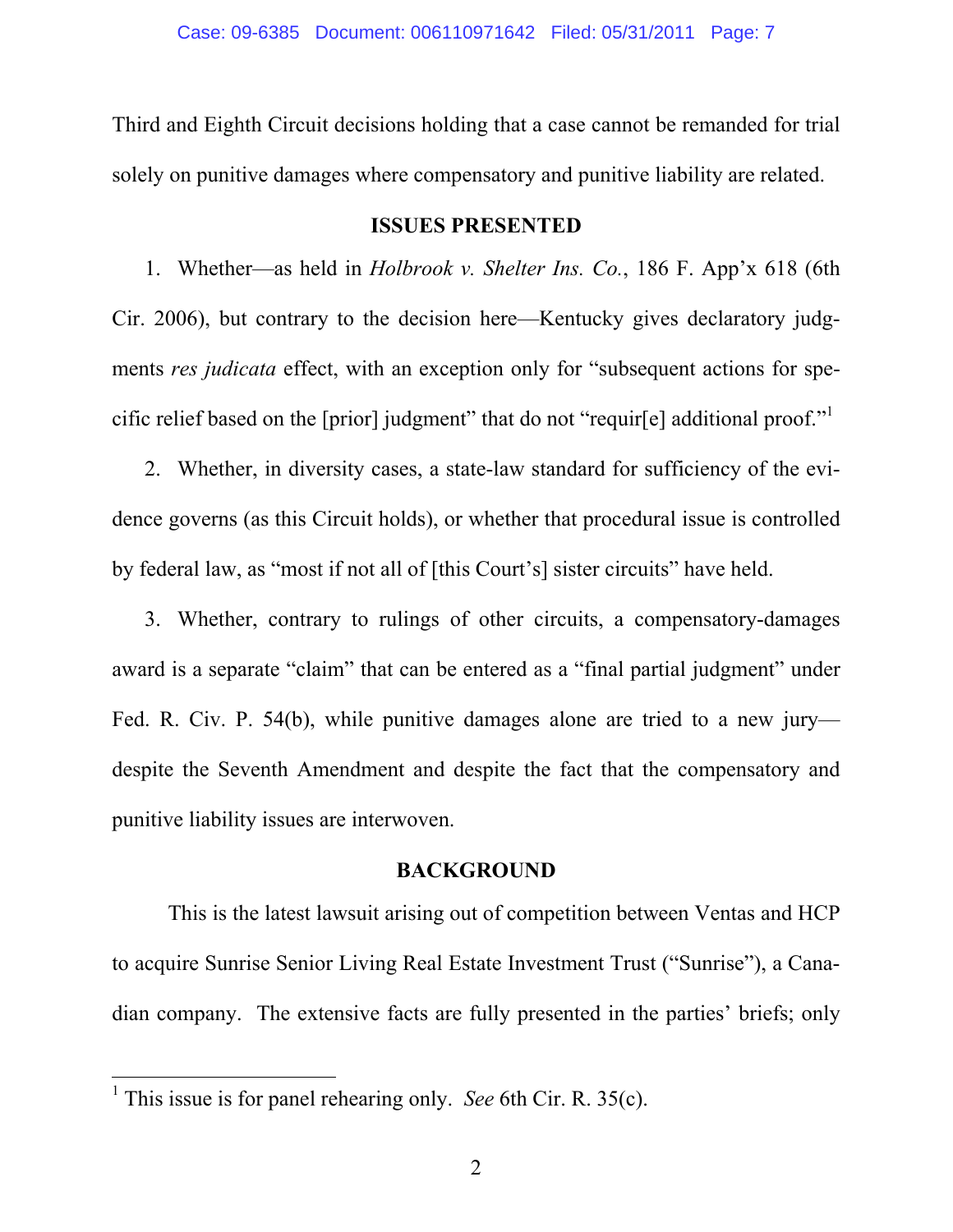the most essential are set forth here.

### **I. HCP and Ventas Compete To Acquire Sunrise**

HCP and Ventas engaged in a competitive bidding process to acquire Sunrise. Although HCP submitted higher bids, it later withdrew, citing its inability to reach a necessary agreement with Sunrise's property manager, SSL. Ventas reached agreement with SSL and made an offer for Sunrise of \$15 per share. Sunrise accepted Ventas's offer contingent on approval by its shareholders.

A month later, HCP issued a press release announcing an \$18 bid for Sunrise. The next day, Sunrise's price rose from just under \$15 to near \$18. Tr.7B at 5. Ventas claimed HCP's press release was misleading because it did not state that HCP's bid was conditioned on reaching a deal with SSL, or that a standstill agreement between HCP and Sunrise purportedly barred HCP's new bid. RE.520 at 2-3; *see* Tr.12A at 17-24.

Sunrise sued Ventas in Canada, seeking an order that HCP could negotiate with SSL. RE.177-65 at HCP5325. Ventas countersued Sunrise and HCP, seeking a ruling that (a) HCP's bid was barred by its standstill agreement with Sunrise and (b) Sunrise must enforce that agreement. RE.175-13 at HCP5346. Ventas believed it had other "claims against HCP," Sealed.App.67 (2/23/07 e-mail from Ventas CEO), including "tortious interference," Sealed.App.69 (2/26/07 e-mail to Ventas CEO), but did not assert them. Instead, Ventas strategically waited to bring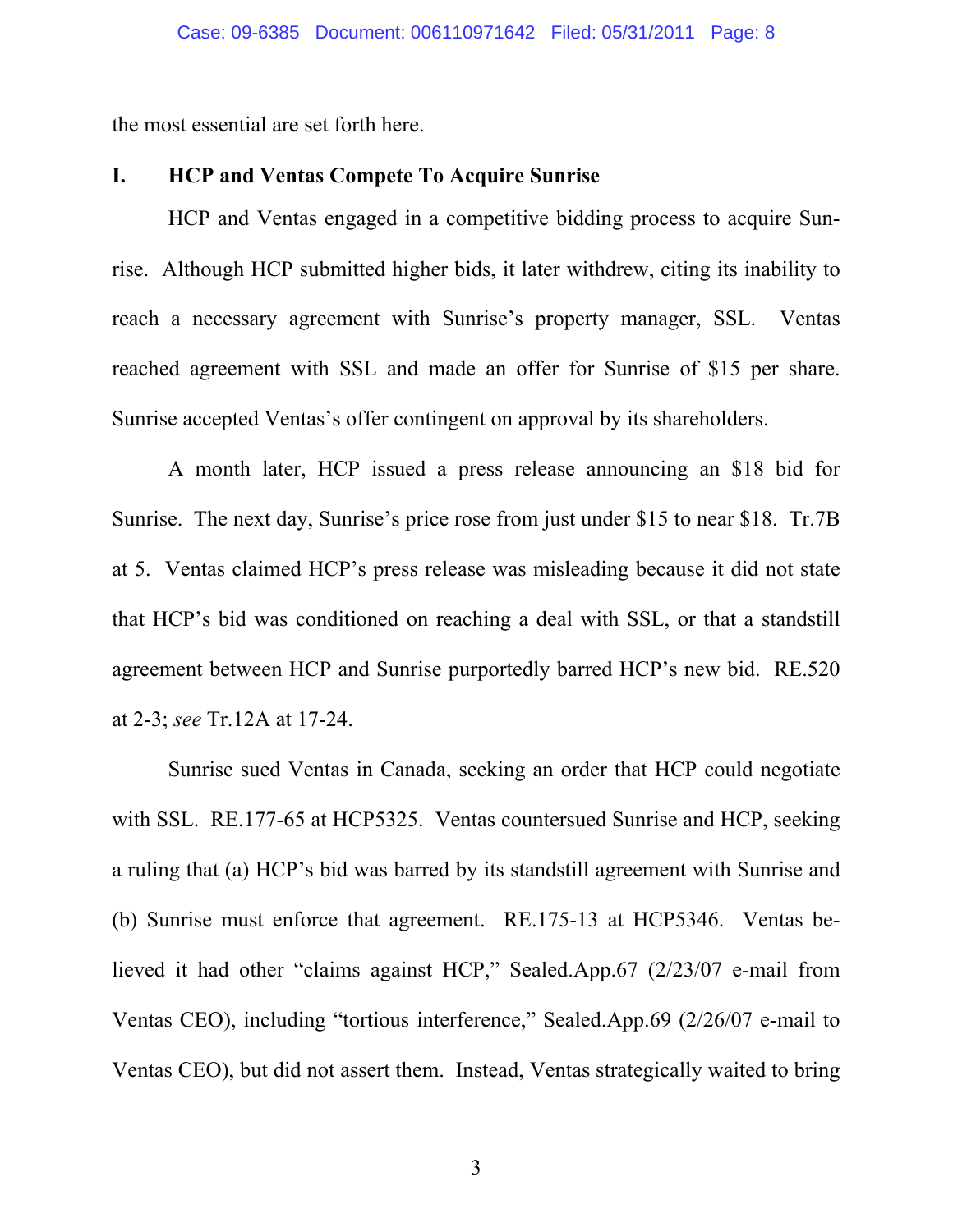#### Case: 09-6385 Document: 006110971642 Filed: 05/31/2011 Page: 9

its "tortious interference claim in [a] more favorable jurisdiction." Sealed.App.68 (notes of 2/24/07 call with Ventas advisors).

The Canadian court ruled that HCP's bid was barred by its standstill agreement and that Sunrise was required to enforce it, but only until the shareholder vote on Ventas's offer. HCP promptly withdrew its bid. Tr.5A at 32-33. To avoid shareholder rejection of its offer, III.App.742, Ventas raised its bid to \$16.50, V.App.1327. That offer was approved. V.App.1339-40.

## **II. Proceedings in District Court**

Ventas then sued HCP in federal court, alleging that HCP had tortiously interfered with its expectancy that Sunrise shareholders would approve its \$15 offer. The court rejected HCP's *res judicata* defense. RE.220 at 20. But it held there was insufficient evidence to submit punitive damages to the jury. Tr.11A at 175. The court also found there was "no evidence . . . that the \$18 bid was insincere." Tr.8B at 70; RE.450 at 6 n.5. The jury returned a \$101 million verdict in compensatory damages (the difference between \$16.50 and \$15 per share times the number of Sunrise shares). The court denied post-trial motions and both sides appealed.

### **III. The Panel Decision**

A panel of this Court affirmed in part and reversed in part.

**A.** The panel rejected HCP's *res judicata* defense without addressing any of the parties' arguments on that issue. Instead, the panel announced that the par-

4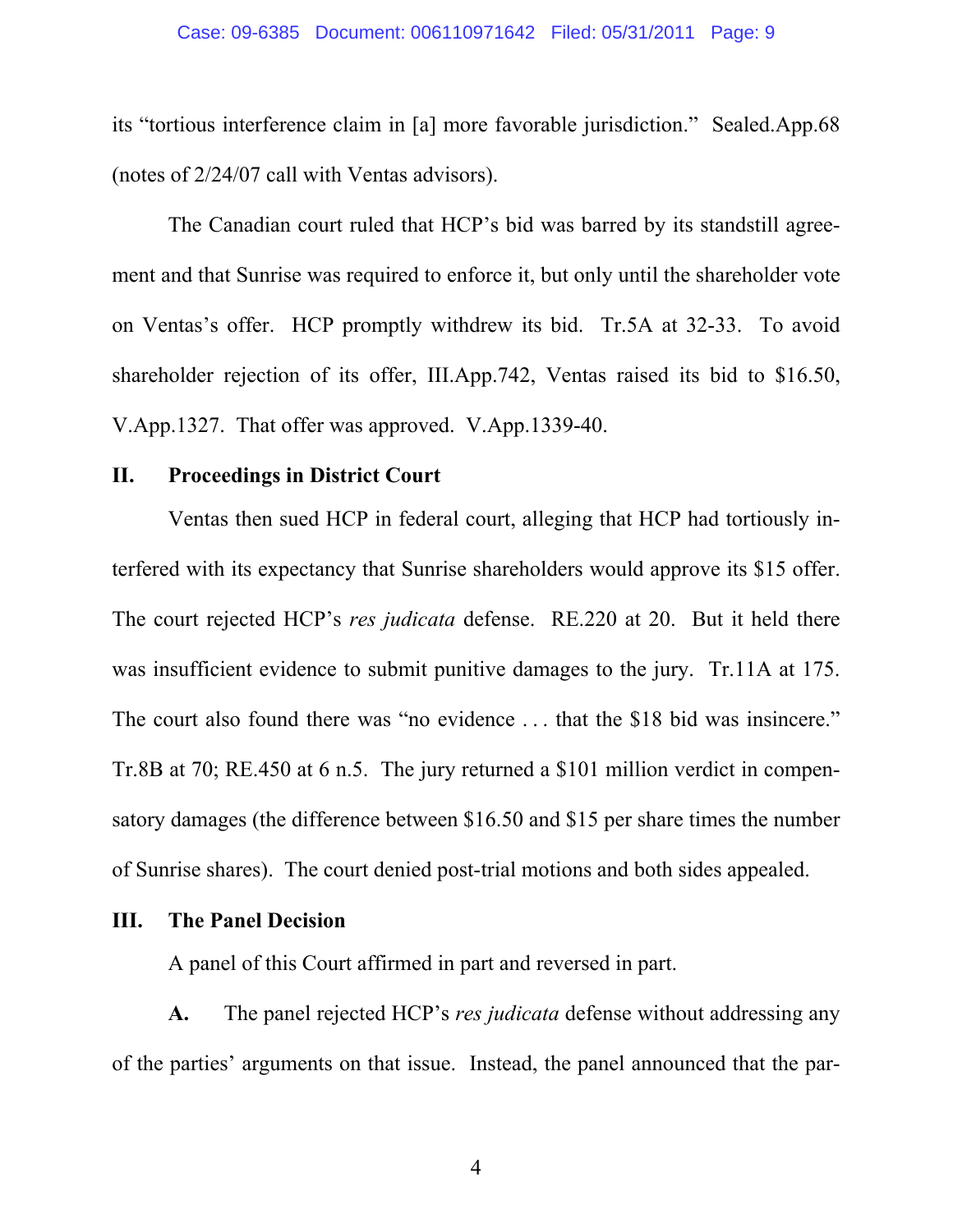### Case: 09-6385 Document: 006110971642 Filed: 05/31/2011 Page: 10

ties (and the district court) had "overlooked the well-settled rule that an action for declaratory relief does not have preclusive effect in a subsequent litigation between the same parties." Op. 14 (citing Restatement (Second) of Judgments § 33 cmt. c). Kentucky, the panel asserted, embraced that view in *Cooke v. Gaidry*, 218 S.W.2d 960 (Ky. 1949). Because Ventas's Canadian suit was declaratory in nature, the panel "declin[ed] to accord [it] preclusive effect." Op. 15.

**B.** The panel then rejected HCP's claim that Ventas had presented insufficient evidence that HCP's allegedly tortious conduct—and not other factors was responsible for the share-price movements that caused Ventas's \$15 bid to fail. Op. 28-35. In doing so, the Court applied the Kentucky rather than the federal standard for sufficiency of the evidence. Circuit precedent, the panel observed, requires "that 'in diversity cases, where the Rule 50(b) motion is based on a challenge to the sufficiency of the evidence, a state-law standard of review applies.'" *Id.* at 28. Acknowledging that other circuits require use of a federal standard, and that those circuits "have the better view," the panel suggested that the *en banc* Court might in the future "reconsider the issue." *Id.* at 29 n.11.

**C.** Finally—again applying the state-law sufficiency standard—the panel sustained Ventas's cross-appeal, holding that the district court erred in refusing to submit punitive damages to the jury. Op. 36. The panel also ruled (without any briefing by the parties) that the compensatory award "shall constitute a final partial

5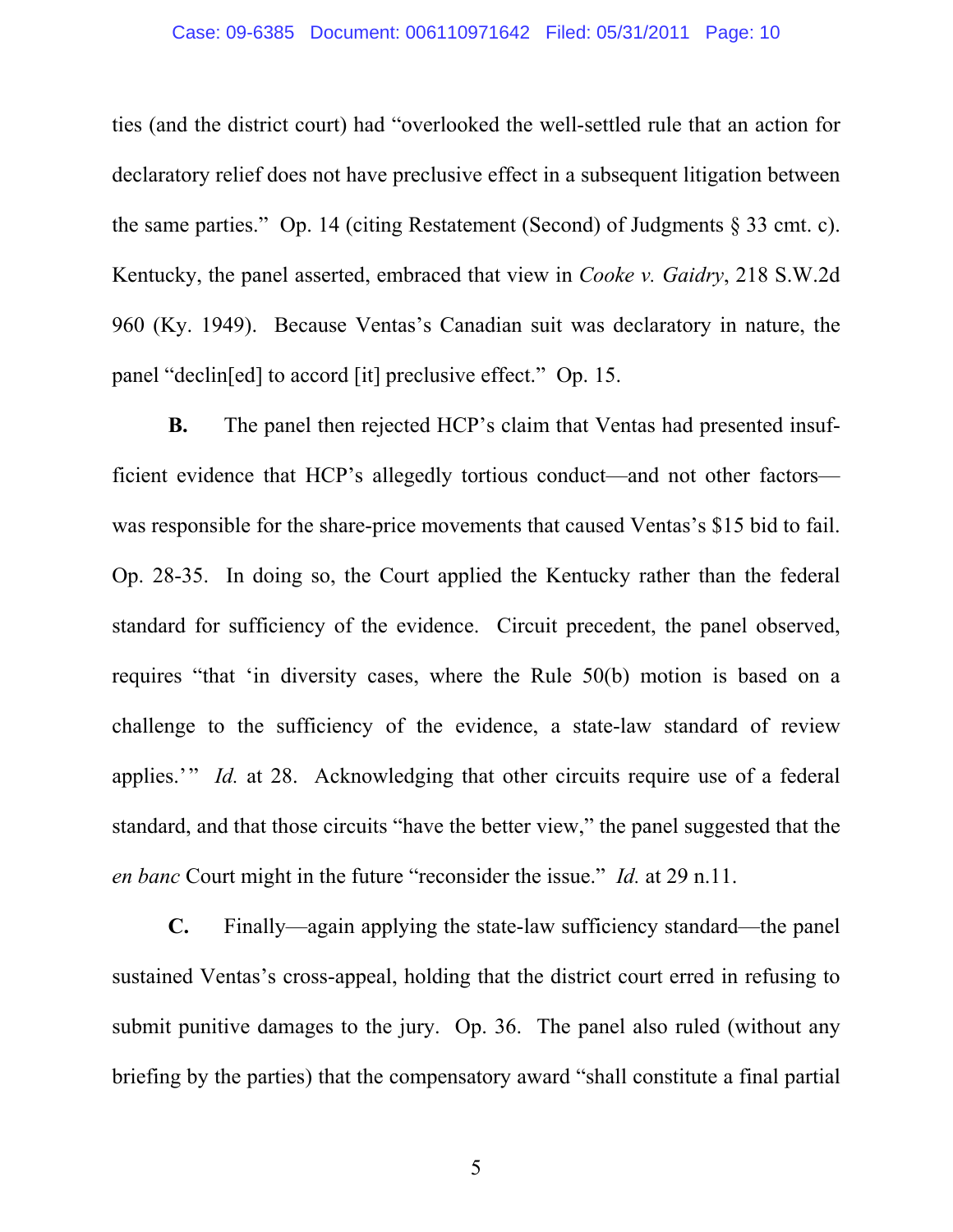judgment" under Fed. R. Civ. P. 54(b), and that only punitive damages would be tried to a new jury on remand. Op. 35-36, 52-53.

### **REASONS FOR GRANTING THE PETITION**

# **I. The Panel's** *Sua Sponte* **Holding on** *Res Judicata* **Conflicts With This Circuit's Precedent and Kentucky Law**

Disregarding the parties' arguments in favor of a theory Ventas never raised, the panel held that *res judicata* did not bar Ventas's suit. Invoking *Cooke v. Gaidry*, 218 S.W.2d 960 (Ky. 1949), the panel held that prior declaratory judgment actions are never preclusive under Kentucky law. Op. 14.

But this Court has already rejected that reading of *Cooke*. In *Holbrook v. Shelter Insurance Co.*, 186 F. App'x 618 (6th Cir. 2006) (Boggs, C.J., Gibbons & Griffin, JJ.), the plaintiff—like the panel here—asserted that under *Cooke*, "declaratory judgment actions are excepted from the general *res judicata* rule." *Id.* at 622. The Court rejected that argument, holding that *Cooke*'s exception to *res judicata* "has since been construed to refer merely to subsequent actions for *specific relief based on the judgment*." *Id.* (citing *Harris v. Wallace*, 474 S.W.2d 878, 881 (Ky. 1971)) (emphasis added). It applies, the Court explained, "*only* to a *particular type* of subsequent action" brought "*solely* in reliance *on the declaration*"; such an action cannot "require<sup>[]</sup> additional proof" or "additional liability determinations." *Id.* (emphasis added). Because the plaintiff's later claim required additional proof, the Court held it was barred by *res judicata*. *Id.*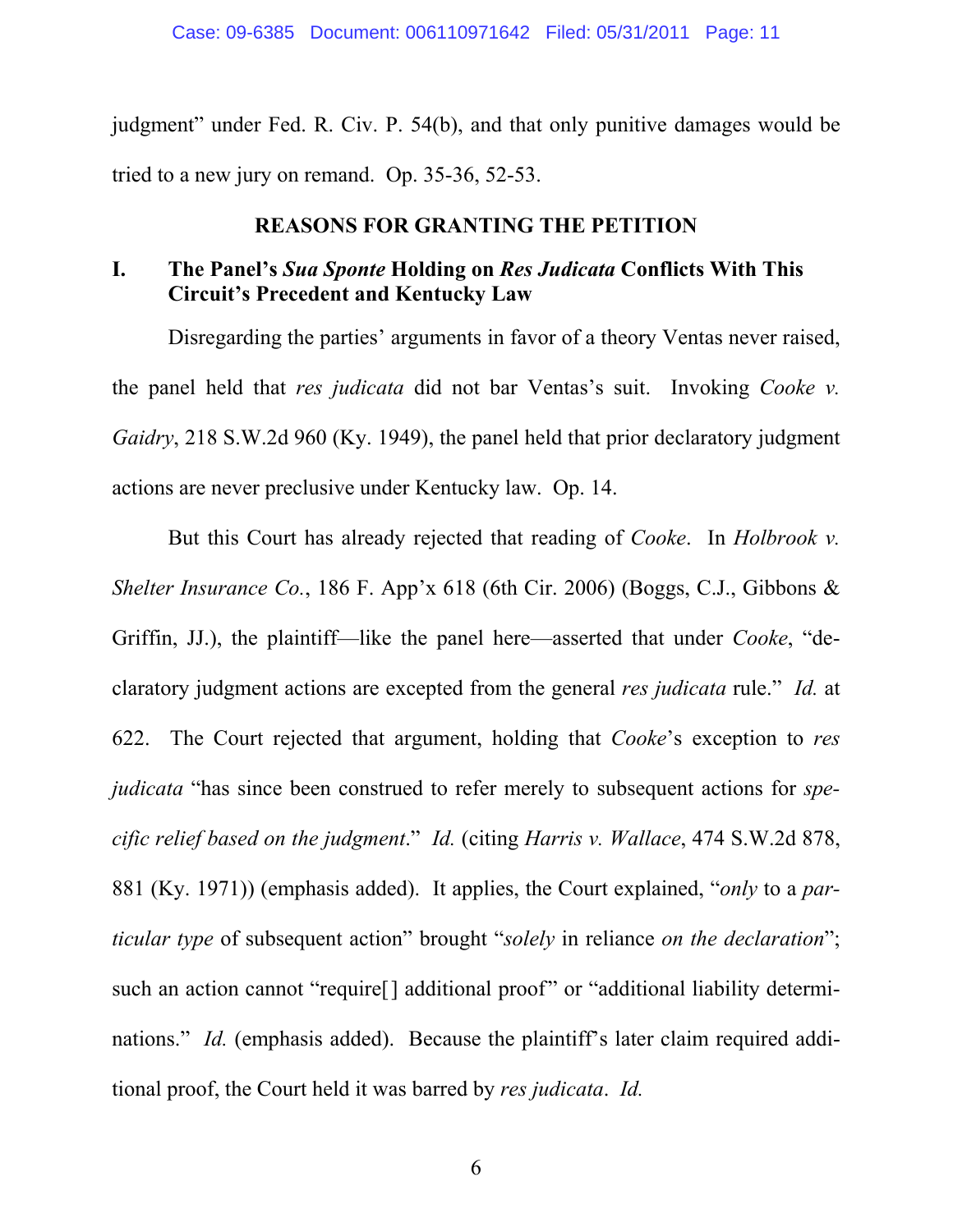That limit flows from *Cooke* itself. *Cooke* applied a Kentucky statute providing that "[f]urther relief, *based on a declaratory judgment*, order or decree, may be granted whenever necessary or proper." 218 S.W.2d at 962 (emphasis added). It did not generally exempt declaratory judgments from *res judicata* or adopt the broad Restatement rule invoked by the panel. Kentucky courts have cited *Cooke* chiefly in holding that declaratory actions are *res judicata*, because any exception extends only to later efforts to "secure further relief 'based on the judgment.'" *Harris*, 474 S.W.2d at 881; *Oakley v. Bridges*, 429 S.W.2d 31, 32 (Ky. 1968).<sup>2</sup>

While citing *Cooke* and *Holbrook*, the panel decision never addressed that limit on the exception it invoked. It never explained how this case could be considered an action to "secure further relief based on the [declaratory] judgment." *City of Paducah v. Elec. Plant Bd.*, 449 S.W.2d 907, 910 (Ky. 1970). Ventas's claim here was not "made *solely* in reliance on the declaration" of the Canadian court. *Holbrook*, 186 F. App'x at 622 (emphasis added). Its nine-figure monetary claim required it to prove (among other things) "significantly wrongful" conduct such as fraud, coercion, or duress, and that its \$15 bid would have been accepted absent that conduct. *See* Op. 22. It thus "require[d]" precisely the "additional proof" and "liability determinations" that *Holbrook* rejects. 186 F. App'x at 622.

<sup>2</sup> When the panel raised the issue at argument, HCP cited *Holbrook*, advising that, "in Kentucky, you can bring successive suits . . . only if you're suing on the judgment. So if there's additional evidence you need, anything else you need to bring to court other than the judgment, you can't bring a later suit." Oral Arg. 10:40.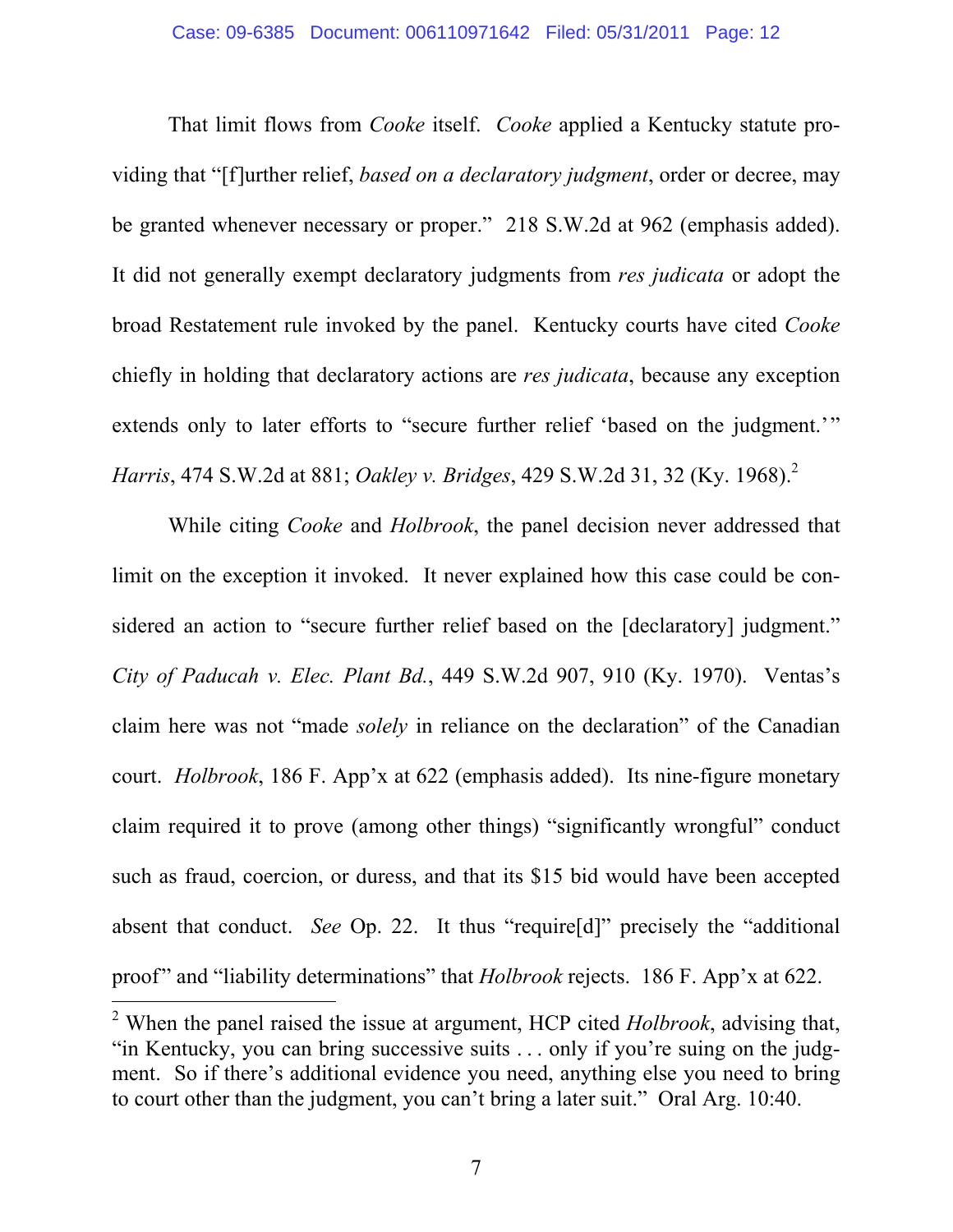"[A]ppellate courts do not sit as self-directed boards of legal inquiry and research, but essentially as arbiters of legal questions presented and argued by the parties before them." *Carducci v. Regan*, 714 F.2d 171, 177 (D.C. Cir. 1983) (Scalia, J.). That adversarial process exists "to avoid error" that may result absent briefing from the parties. *Hill v. Kemp*, 478 F.3d 1236, 1251 (10th Cir. 2007). Just such an error occurred here. The panel relied on an incorrect theory that neither party urged. And it cited *Holbrook* as support for the broad exception that *Holbrook* and Kentucky cases specifically reject. If there is doubt on this point of Kentucky law, moreover, the proper course would be to certify the issue to the Kentucky Supreme Court. *See* Ky. R. Civ. P. 76.37(1). Rehearing is warranted.

## **II. Using a State-Law Standard for Evidentiary Sufficiency Under Rule 50 Conflicts with Decisions of Other Circuits**

**A.** Following circuit precedent, the panel applied the *state-law* standard for reviewing sufficiency of the evidence when deciding, under Fed. R. Civ. P. 50, (1) whether to sustain liability, Op. 28, and (2) whether punitive damages should have been submitted to the jury, Op. 36. That conflicts with "most if not all of [this Court's] sister circuits," which apply the *federal* sufficiency standard in diversity cases. Op. 28 n.11 (citing 1st, 2d, 5th, 8th, 9th, and 10th Circuit cases).<sup>3</sup>

<sup>&</sup>lt;sup>3</sup> In general, Kentucky law permits entry of judgment as a matter of law "only if there is a complete absence of proof on a material issue in the action, or if no disputed issue of fact exists upon which reasonable minds could differ ... [E]very favorable inference which may reasonably be drawn from the evidence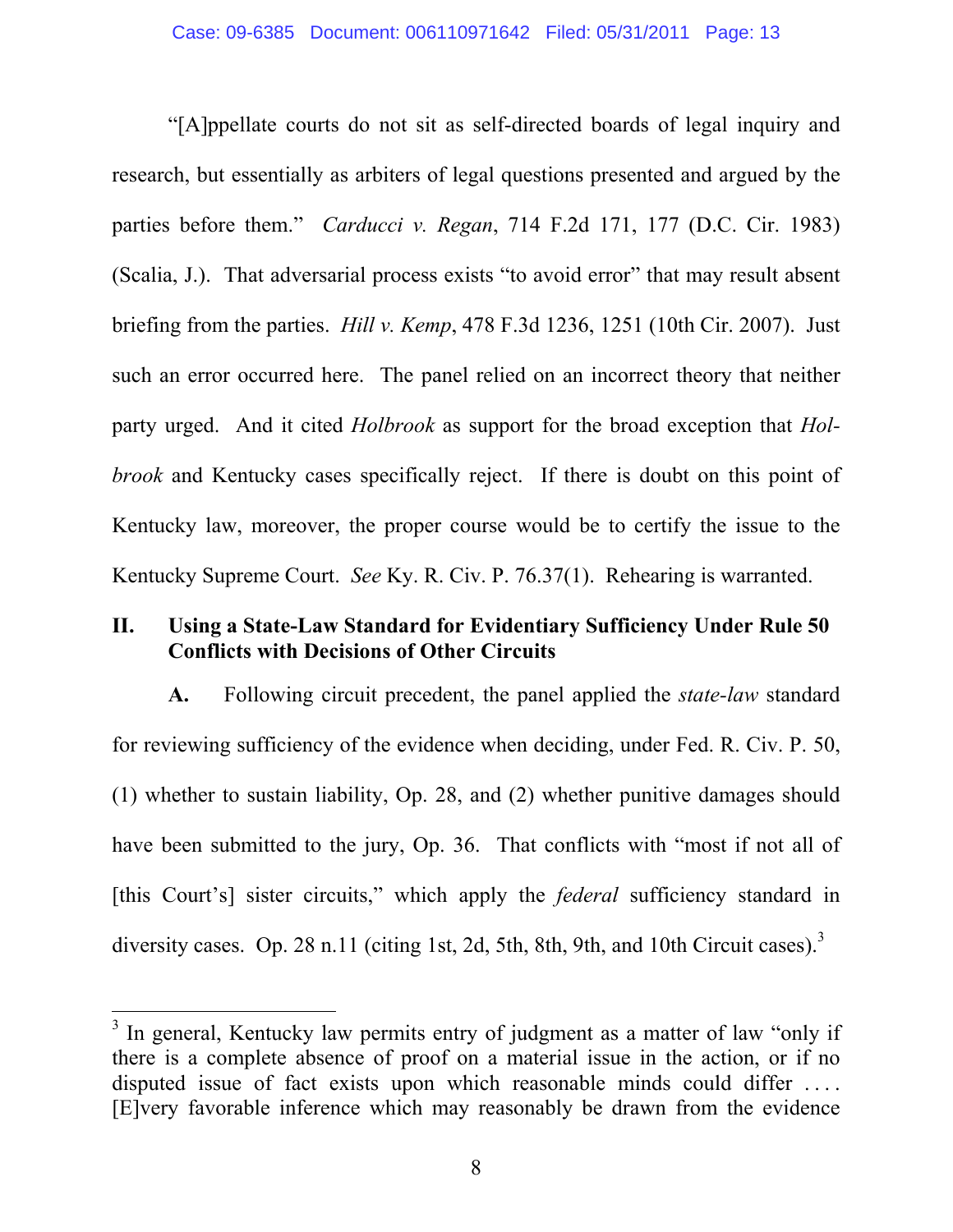That conflict justifies *en banc* review—particularly given the panel's recognition that this Court's sister circuits "have the better view." Op. 29 n.11. "Although a federal court sitting in diversity applies the substantive law of the forum state, the federal court ordinarily applies its own rules of procedure to adjudicate the dispute." *Id.* The standard for when the court should decide an issue as a matter of law rather than submit it to the jury is a procedural question—it affects the respective "roles of judge and jury"—and must be governed by federal law. *Mayer v. Gary Partners & Co.*, 29 F.3d 330, 332-35 (7th Cir. 1994). This Circuit's contrary precedent, moreover, disregards the Supreme Court's teaching that the Rule 50 standard "mirrors" the summary judgment standard, where a federal standard plainly applies. *Anderson v. Liberty Lobby, Inc.*, 477 U.S. 242, 250 (1986). The panel suggested that "perhaps this Circuit's *en banc* Court will in the future reconsider the issue." Op. 29 n.11. That moment should be now.

**B.** The standard for evidentiary sufficiency has profound consequences here. The district court characterized the factual issues as "very close," "challenging," and "difficult." RE.520 at 1,  $4<sup>4</sup>$  In such "close case[s]," "the choice of stan-

should be accorded the party against whom the motion is made." Op. 29. The federal standard asks whether, "viewing the evidence in the light most favorable to the non-moving party, there is no genuine issue of material fact for the jury." *Gray v. Toshiba Am. Consumer Prods., Inc.*, 263 F.3d 595, 598 (6th Cir. 2001).

<sup>4</sup> *See also* RE.220 at 8, 11 (finding sufficiency a "difficult question," and that Ventas "faces quite serious challenges in showing . . . that HCP's motives or actions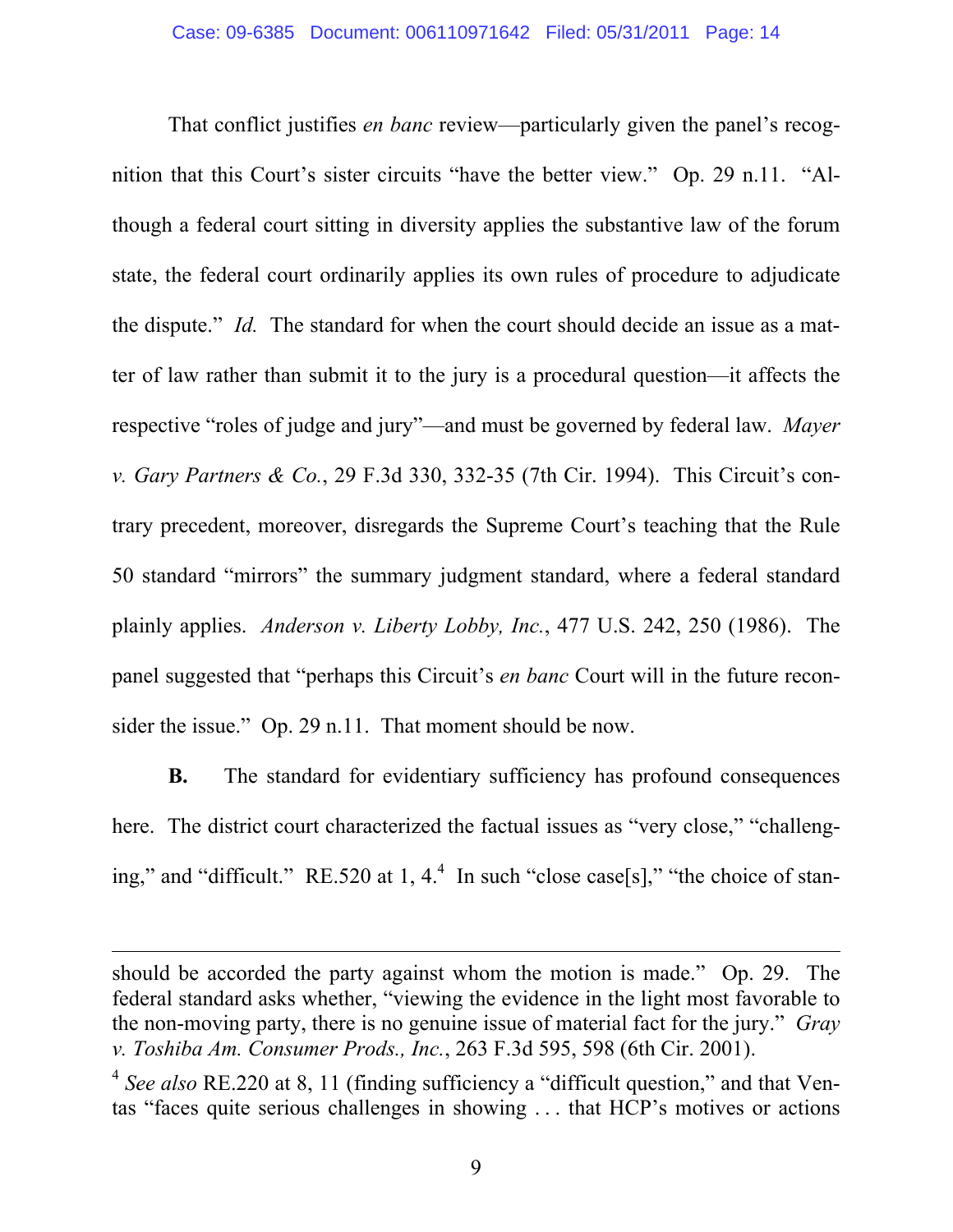#### Case: 09-6385 Document: 006110971642 Filed: 05/31/2011 Page: 15

dard potentially matters." *Mayer*, 29 F.3d at 333. The district court that saw the entire trial repeatedly found there was "no evidence . . . that the \$18 bid was insincere." Tr.8B at  $70<sup>5</sup>$  But the panel, applying the state-law standard, saw the evidence as casting "doubt on the genuineness of [HCP's] offer." Op. 31.

The difference in standards is particularly important for punitive damages, which require "clear and convincing" proof at trial. K.R.S. § 411.184(2). The federal standard requires courts ruling on evidentiary sufficiency to incorporate the "substantive evidentiary standard of proof that would apply at the trial," asking "whether a reasonable factfinder could conclude . . . that [plaintiff] had shown [the predicates] *with convincing clarity*." *Anderson*, 477 U.S. at 252 (emphasis added). But Ventas urged that, in applying the Kentucky sufficiency standard, "the court should *not* take into account the clear-and-convincing standard in ruling on a Rule 50(a) motion." Ventas 4th Br. 7. And in holding that Ventas presented sufficient evidence for punitive damages, the panel recited the same Kentucky standard it used to assess issues governed by the preponderance standard—*i.e.*, whether "there is a complete absence of proof . . . or [whether] no disputed issue of fact exists up-

were improper"); RE.520 at 1 ("reasonable people could have examined the evidence and come to different conclusions").

<sup>&</sup>lt;sup>5</sup> See also Tr.11B at 36 ("no evidence to suggest that [HCP] had no interest in paying and would not pay [\$]18"); Tr.8B at 67 (court did not "see any actual evidence" that HCP "had no real interest in paying \$18"); *id.* at 72-73 ("I haven't seen a bit of evidence . . . HCP could not have paid [\$18], and would not have paid it.").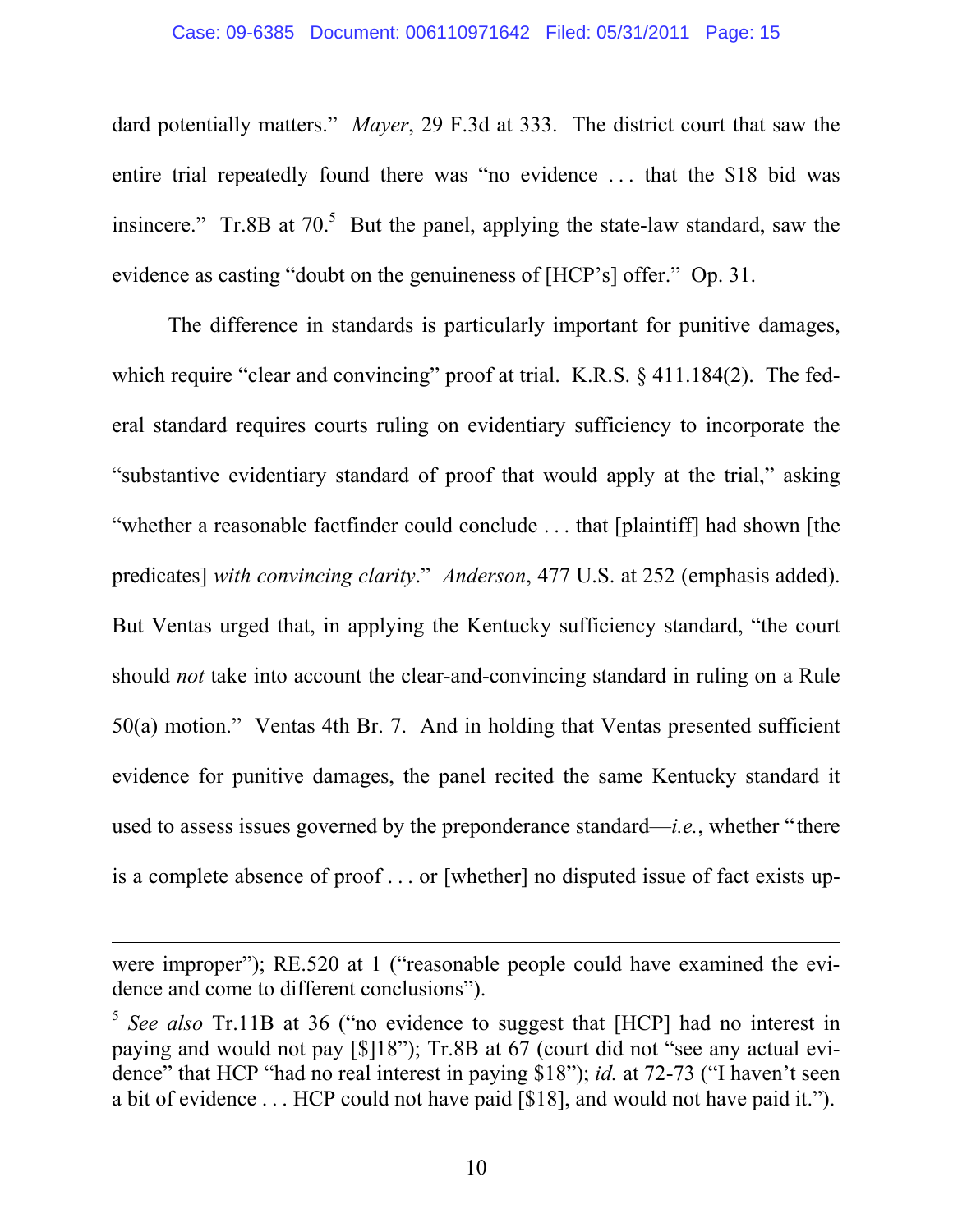on which reasonable minds could differ." Op. 36. Precisely because the fact issues were "very close," "challenging," and "difficult" even under the preponderance standard, the district court properly ruled as a matter of law that Ventas had not met the clear and convincing evidence threshold incorporated into the federal standard. *See* Tr.11A at 175-76. *En banc* review is warranted.<sup>6</sup>

# **III. The Panel's** *Sua Sponte* **Entry of "Final Partial Judgment" Under Rule 54(b) and Remand for Trial Solely on Punitive Damages Creates a Circuit Conflict and Violates the Seventh Amendment**

Rather than vacate the judgment and remand for further proceedings, the panel—without briefing by the parties—declared that the *compensatory* award "shall constitute a final partial judgment pursuant to Rule 54(b)" while *punitive*  damages are tried to a new jury. Op. 35, 52-53. That *sua sponte* declaration creates a circuit conflict on Rule 54(b)'s scope and violates the Seventh Amendment.

**A.** Rule 54(b) provides that, "[w]hen an action presents more than one claim for relief . . . the court may direct entry of a final judgment *as to one or more*, but fewer than all, *claims* ... only if the court expressly determines that there is no just reason for delay." Fed. R. Civ. P. 54(b). The Third and Ninth Circuits have held that compensatory and punitive damages cannot be entered as separate final judgments under Rule 54(b) because they are not *separate claims*; they

 $6$  At the very least, the proper standard could control the punitive-damages theories Ventas can assert on remand. *See, e.g.*, *Syufy Enters. v. Am. Multicinema, Inc.*, 793 F.2d 990, 992 (9th Cir. 1986) (theories on which plaintiff presents insufficient evidence should not be submitted to jury).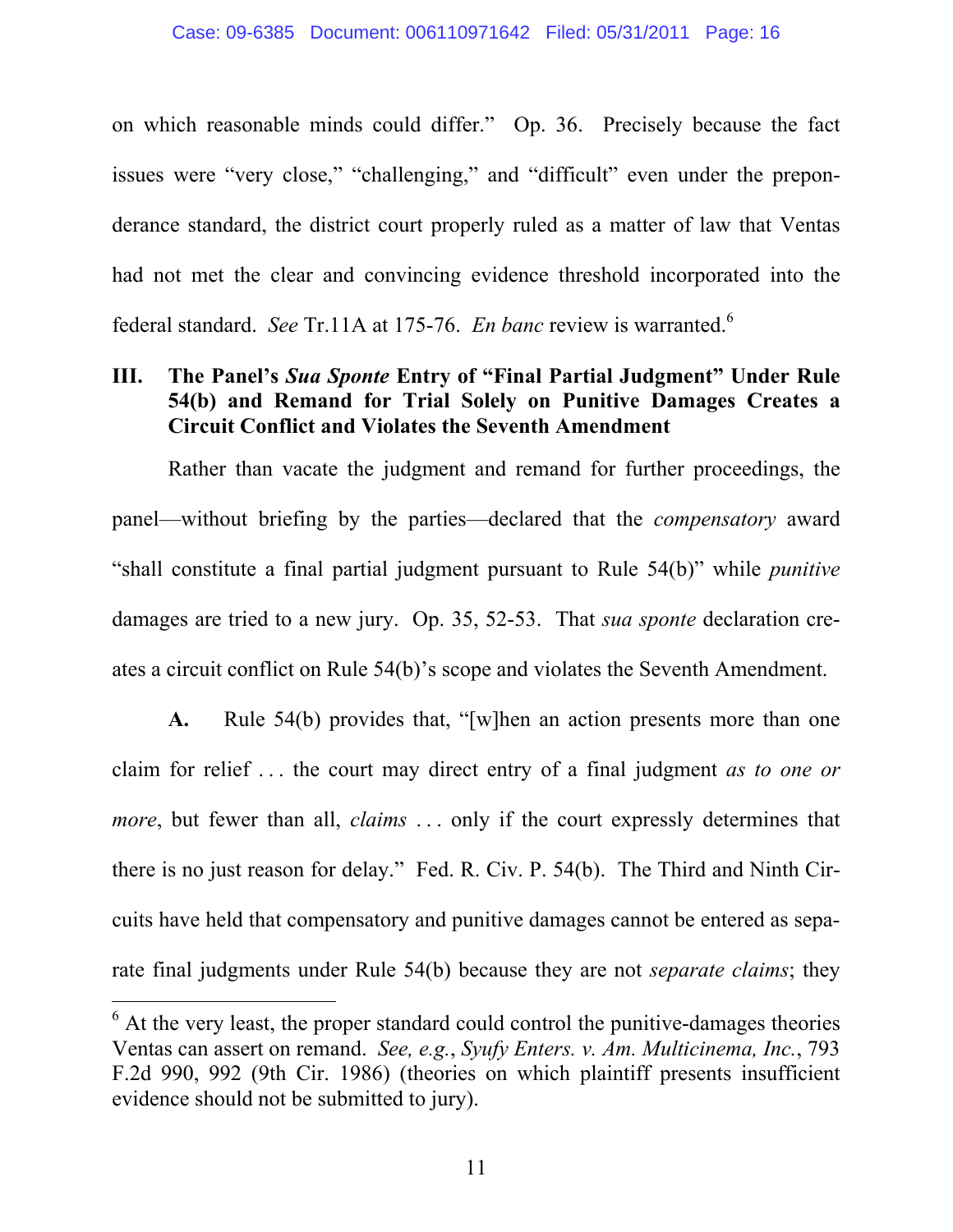#### Case: 09-6385 Document: 006110971642 Filed: 05/31/2011 Page: 17

are requests for different *relief* on a *single claim*. "[A] count for punitive damages, although of a different order than compensatory damages, does not constitute a separate claim under Rule 54(b)." *Sussex Drug Prods. v. Kanasco, Ltd.*, 920 F.2d 1150, 1155 (3d Cir. 1990); *accord Ariz. State Carpenters Pension Trust Fund v. Miller*, 938 F.2d 1038, 1040 (9th Cir. 1991). The panel's *sua sponte* entry of Rule 54(b) final judgment on compensatory damages conflicts with those decisions.<sup>7</sup>

In general, this Court "do[es] not create conflicts among the circuits without strong cause." *Terry v. Tyson Farms, Inc.*, 604 F.3d 272, 278 (6th Cir. 2010) (quotation marks omitted). Here, the panel's Rule 54(b) ruling was *sua sponte*. It was also error. "[W]hen a plaintiff is suing to vindicate one legal right and alleges several elements of damages, only one claim is presented and [Rule 54(b)] does not apply." *Gen. Acquisition*, 23 F.3d at 1028 (quotation marks omitted); *Liberty Mut. Ins. Co. v. Wetzel*, 424 U.S. 737, 744 n.4 (1976). That is the case here.

**B.** Rule 54(b) cannot be invoked to permit Ventas to collect a compensatory award, despite reversal of an otherwise unitary district-court final judgment, because it violates the Seventh Amendment. "[A]t common law there was no practice of setting aside a verdict in part." *Gasoline Prods. Co. v. Champlin Ref. Co.*,

<sup>7</sup> The panel also overlooked that Rule 54(b) requires the court to "*expressly determine*[] that there is no just reason for delay" in entering final judgment, Fed. R. Civ. P. 54(b) (emphasis added), and to "explain" its conclusion, *Gen. Acquisition Corp. v. GenCorp., Inc.*, 23 F.3d 1022, 1026 (6th Cir. 1994). No such express determination or rationale was given here. If Ventas's election to seek additional damages postpones the entry of final judgment, that is Ventas's choice.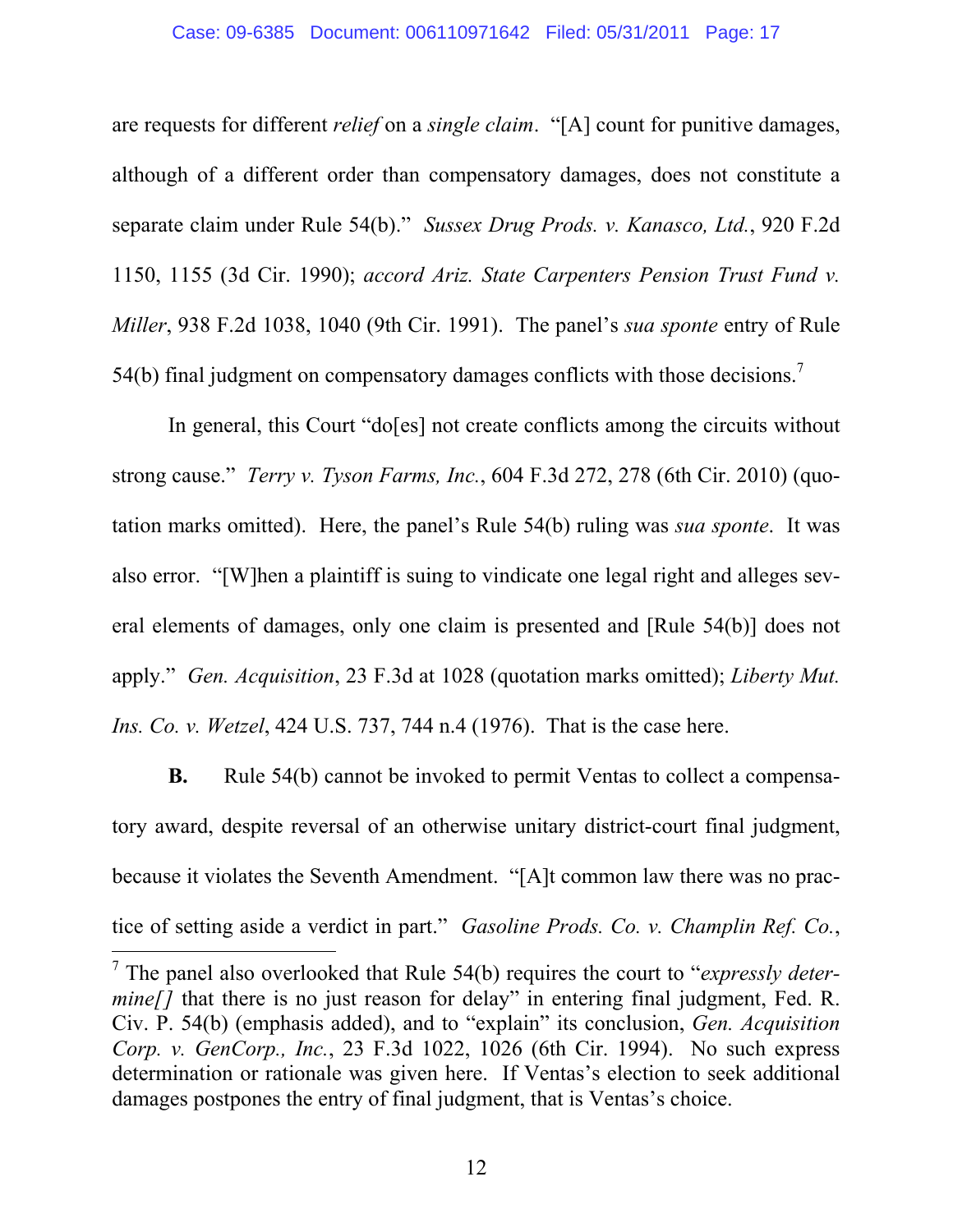283 U.S. 494, 497 (1931). In *Gasoline Products*, the Supreme Court recognized an exception to that historical rule, but warned that "a partial new trial . . . may not properly be resorted to" under the Seventh Amendment "unless it clearly appears that the issue to be retried is so *distinct and separable* from the others that a trial of it alone may be had without injustice." *Id.* at 500 (emphasis added). Applying that rule to the facts before it, the Court held that "the question of damages" was "so interwoven with that of liability" that it could not "be submitted to the [second] jury independently . . . without confusion and uncertainty." *Id.*

Under *Gasoline Products*, the Eighth Circuit has "conclude[d] [that] the question of punitive damages is not sufficiently distinct from the question of liability for fraud and tortious interference to permit a new trial on the issue of punitive damages alone." *W. Fireproofing Co. v. W.R. Grace & Co.*, 896 F.2d 286, 293-94 (8th Cir. 1990). It has—on rehearing—corrected a panel decision that had "affirmed [a] fraud count but granted a new trial on the punitive damages awarded under the fraud recovery" because "the issue of punitive damages was so interwoven with the substantive merits of the fraud count." *McDonald v. Johnson & Johnson*, 722 F.2d 1370, 1388 (8th Cir. 1983). Case after case on this issue is in accord.<sup>8</sup>

<sup>8</sup> *See, e.g.*, *Simone v. Golden Nugget Hotel & Casino*, 844 F.2d 1031, 1041 (3d Cir. 1988); *United Air Lines, Inc. v. Wiener*, 286 F.2d 302, 306 (9th Cir. 1961); *Mann v. Lincoln Elec. Co.*, No. 1:06-CV-17288, 2010 WL 4117417, at \*8 (N.D. Ohio, Oct. 15, 2010); *Bacon v. Honda of Am. Mfg., Inc.*, 205 F.R.D. 466, 489 (S.D. Ohio 2001); *Mason v. Texaco, Inc.*, 741 F. Supp. 1472, 1493 (D. Kan. 1990).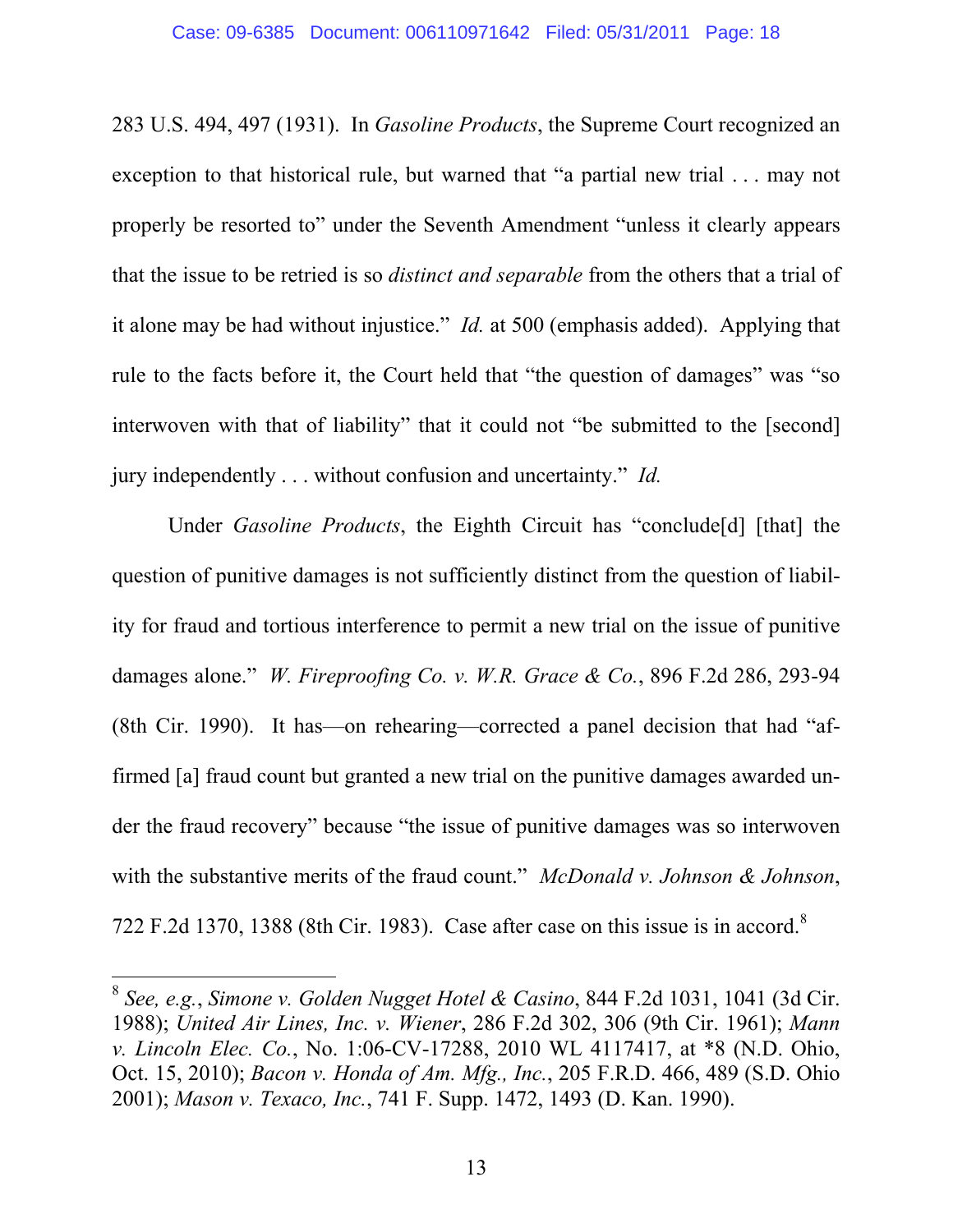## Case: 09-6385 Document: 006110971642 Filed: 05/31/2011 Page: 19

 Likewise here, because "any award of punitive damages must turn on an assessment of [HCP's] conduct," the "issues of damages and liability in this case are so interwoven as to require a new trial on both." *Slater v. KFC Corp.*, 621 F.2d 932, 938 (8th Cir. 1980). Indeed, in ruling that there was a triable issue on punitive damages, the panel largely cross-referenced its earlier analysis of the conduct that it found sufficient to sustain compensatory liability. *See* Op. 28-34, 39.

Moreover, punitive damages can be awarded only for "the conduct *from which the claim arose*." *Burke v. Deere & Co.*, 6 F.3d 497, 511 (8th Cir. 1993). Because the first jury returned only a general verdict, a second jury could not be instructed *which* (if any) statements the first jury found to be knowingly false and to have caused injury, or what else (such as "motive") made HCP's conduct sufficiently wrongful to constitute tortious interference. The second jury thus could not decide whether the conduct on which the first jury premised liability warrants punitive damages—nor limit punitive damages to that conduct. *Id.* at 513. That is precisely the risk of "confusion and uncertainty" that the Seventh Amendment will not tolerate. *Gasoline Prods.*, 283 U.S. at 500. The panel opinion's *sua sponte* expansion of Rule 54(b) to separate compensatory and punitive liability cannot be reconciled with the original and long-settled understanding of the Seventh Amendment.

This Court has permitted punitive damages to be tried separately only when "the finding of liability and the award of compensatory damages are in no way in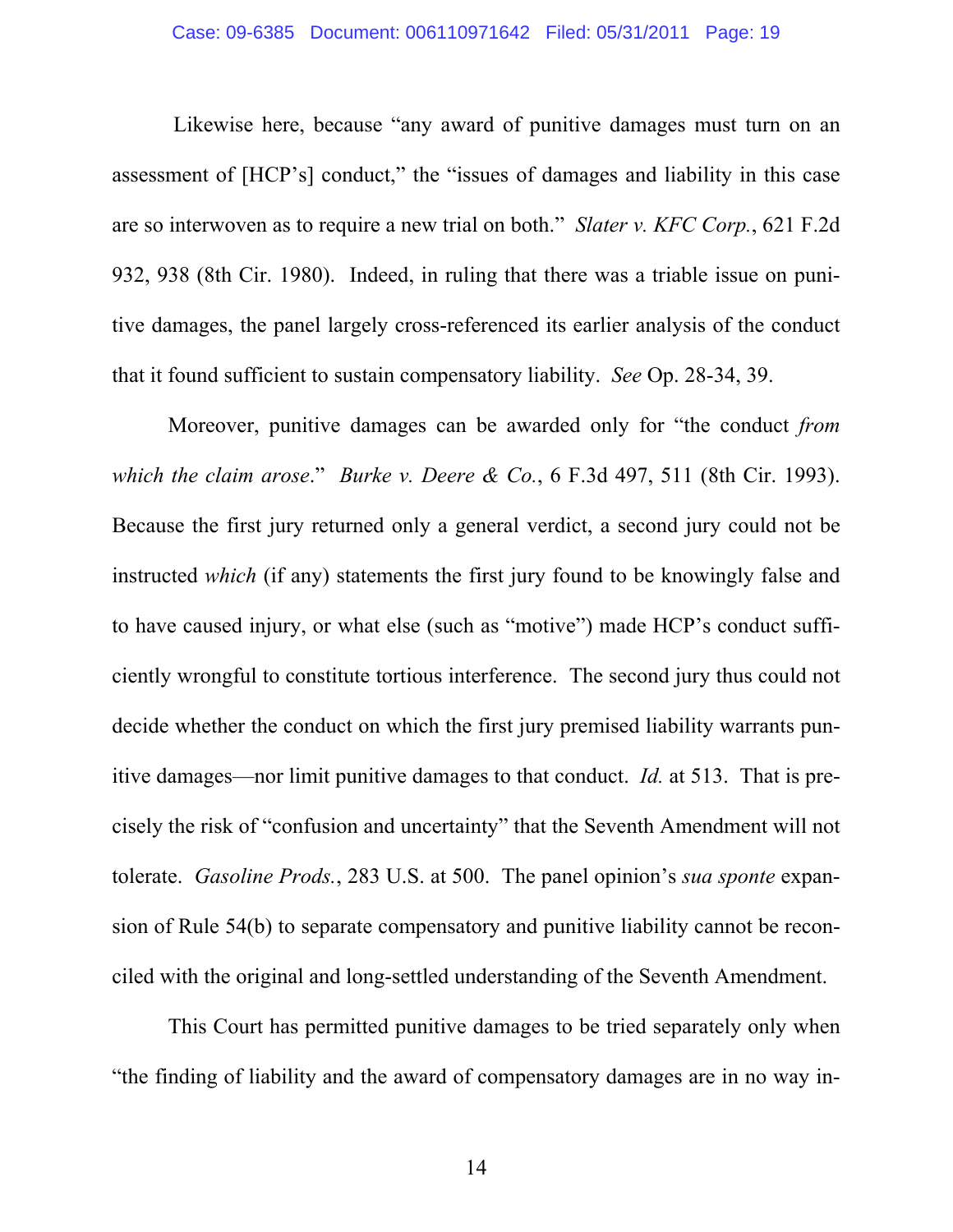termingled" with punitive damages. *Grimm v. Leinart*, 705 F.2d 179, 183 (6th Cir. 1983). By contrast, where the punitive damages determination is linked to complex liability determinations, this Court has remanded for a plenary retrial. *See Cavett v. Johns-Mansville Sales Corp.*, 776 F.2d 1565, 1581 (6th Cir. 1985). "A paramount consideration at all times in the administration of justice is a fair and impartial trial to all litigants. Considerations of economy of time, money and convenience of witnesses must yield thereto." *Hines v. Joy Mfg. Co.*, 850 F.2d 1146, 1152 (6th Cir. 1988) (quotation marks omitted). In this case, punitive damages cannot be tried fairly without concurrently trying liability. Accordingly, the Seventh Amendment mandates that Ventas can have "the entire judgment . . . vacated and the case . . . remanded to the district court for a new trial on *all* issues," or it can forgo punitive damages. *W. Fireproofing Co.*, 896 F.2d at 294 (emphasis added); *see also Smyth Sales v. Petroleum Heat & Power Co.*, 141 F.2d 41, 45 (3d Cir. 1944). Because the panel's *sua sponte* invocation of Rule 54(b) cannot be reconciled with the law of other circuits and the Seventh Amendment, rehearing *en banc* is warranted.

### **CONCLUSION**

Rehearing and rehearing *en banc* should be granted. May 31, 2011 Respectfully submitted.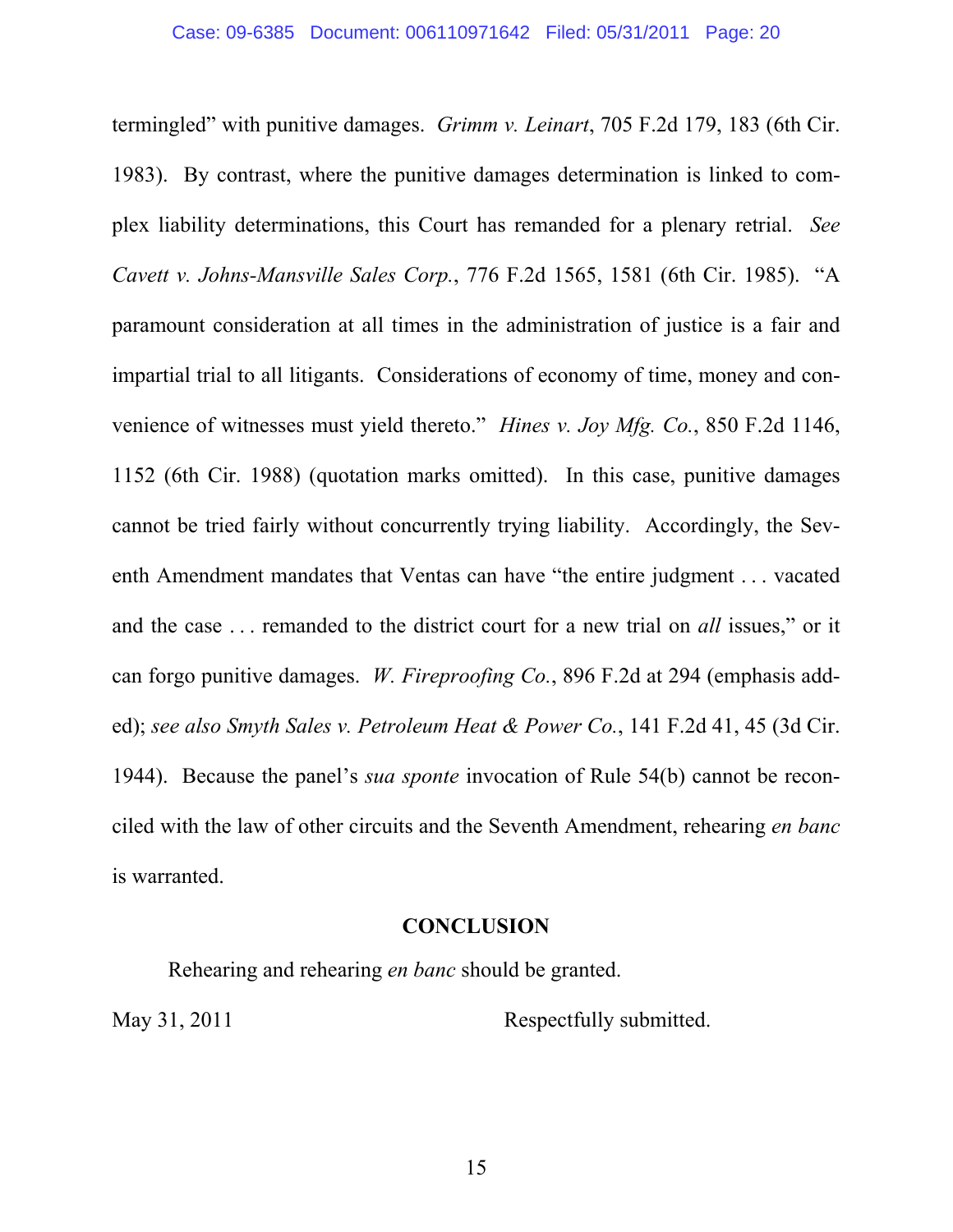Sheryl G. Snyder FROST BROWN TODD LLC 400 W. Market Street, 32nd Floor Louisville, Kentucky 40202 Phone: 502.589.5400 Facsimile: 502.589.1087

Matthew C. Blickensderfer FROST BROWN TODD LLC 2200 PNC Center 201 East Fifth Street Cincinnati, Ohio 45202 Phone: 513.651.6162 Facsimile: 513.651.6981

/s/ Jeffrey A. Lamken Jeffrey A. Lamken *Counsel of Record*  Michael G. Pattillo, Jr. MOLOLAMKEN LLP 600 New Hampshire Avenue, N.W. Washington, D.C. 20037 Phone: 202.556.2000 Facsimile: 202.556.2001 jlamken@mololamken.com

Clifford M. Sloan Sheila L. Birnbaum Thomas J. Nolan SKADDEN, ARPS, SLATE, MEAGHER & FLOM LLP 1440 New York, N.W. Washington, D.C. 20005 Phone: 202.371.7000 Facsimile: 202.393.5760

*Counsel for Defendant/Appellant/Cross-Appellee HCP, Inc.*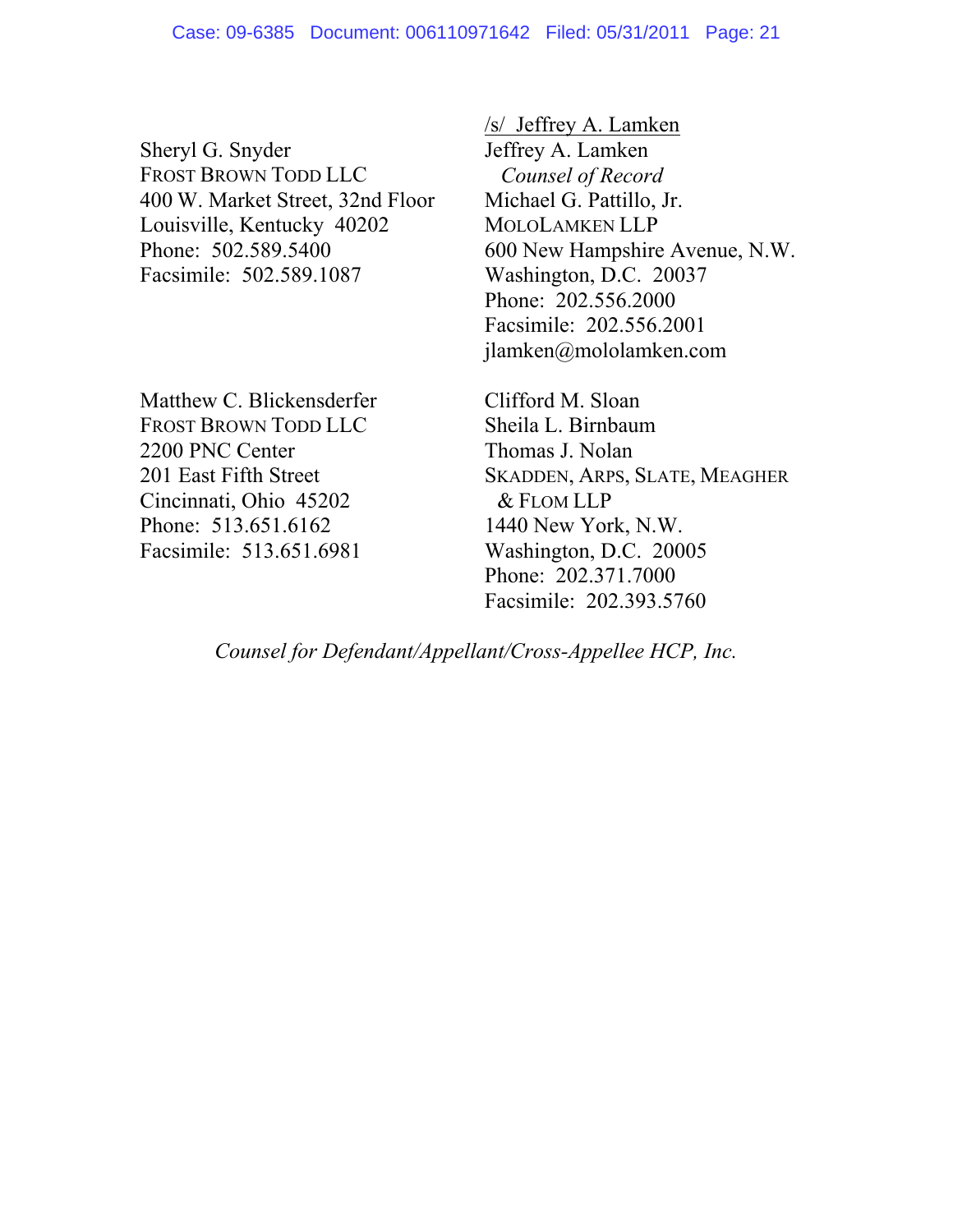# **CERTIFICATE OF COMPLIANCE**

- 1. This brief complies with the type-volume limitations of Fed. R. App. P. 35(b)(2) and 40(b) because this brief does not exceed 15 pages, excluding material not counted under Rule 32.
- 2. This brief complies with the typeface requirements of Fed. R. App. P.  $32(a)(5)$  and the type style requirements of Fed. R. App. P.  $32(a)(6)$  because:
- X this brief has been prepared in a proportionally spaced typeface using Microsoft Word in Times New Roman 14-point font, or
- this brief has been prepared in a monospaced typeface using [state name and version of word processing program] with [state number of characters per inch and name of type style].

/s/ Jeffrey A. Lamken Jeffrey A. Lamken *Counsel for HCP, Inc.*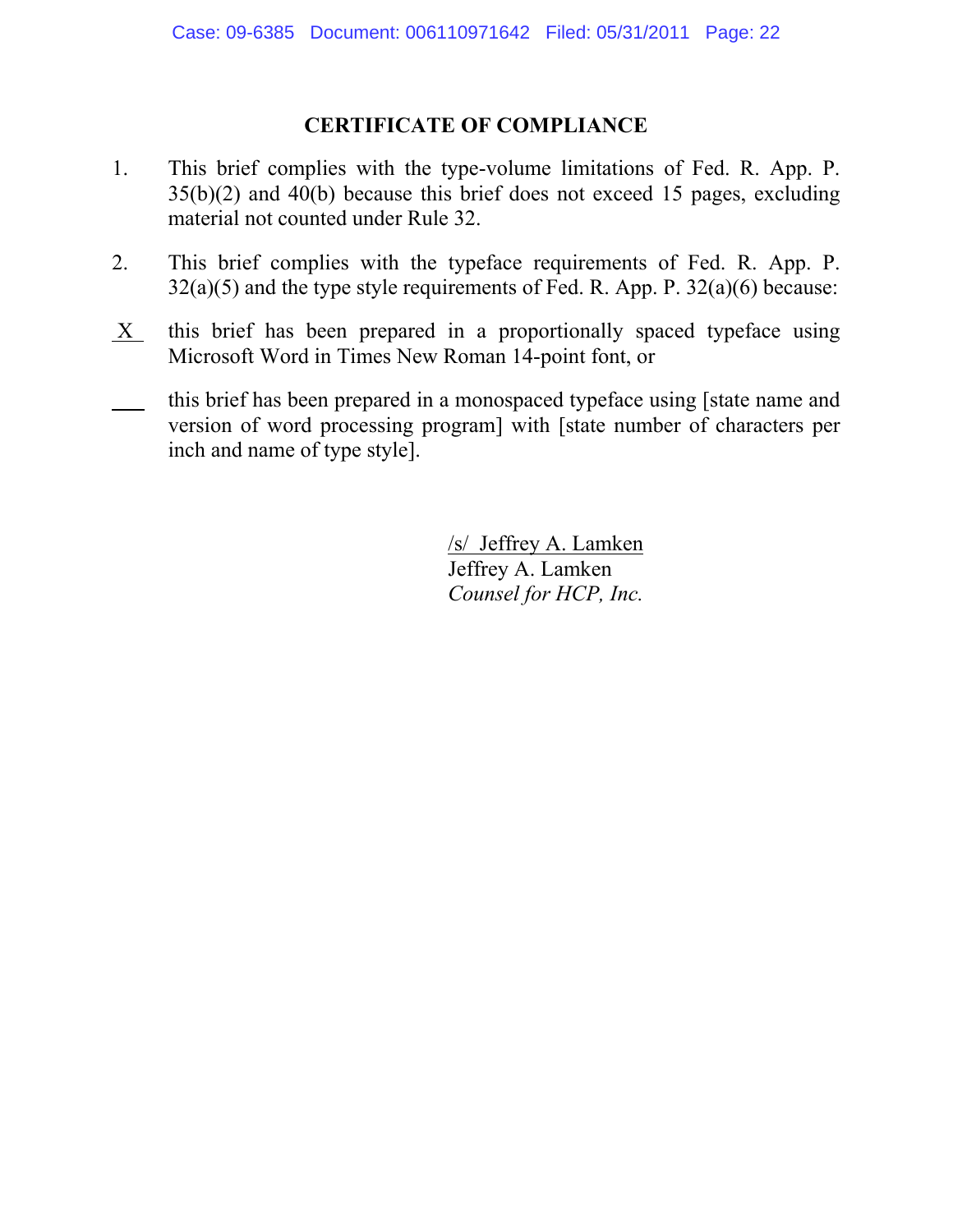# **CERTIFICATE OF SERVICE**

I hereby certify that, on the 31st day of May, 2011, I electronically filed the foregoing by using the CM/ECF system, which will send a notice of electronic filing to ECF-registered participants.

> /s/ Jeffrey A. Lamken Jeffrey A. Lamken *Counsel for HCP, Inc.*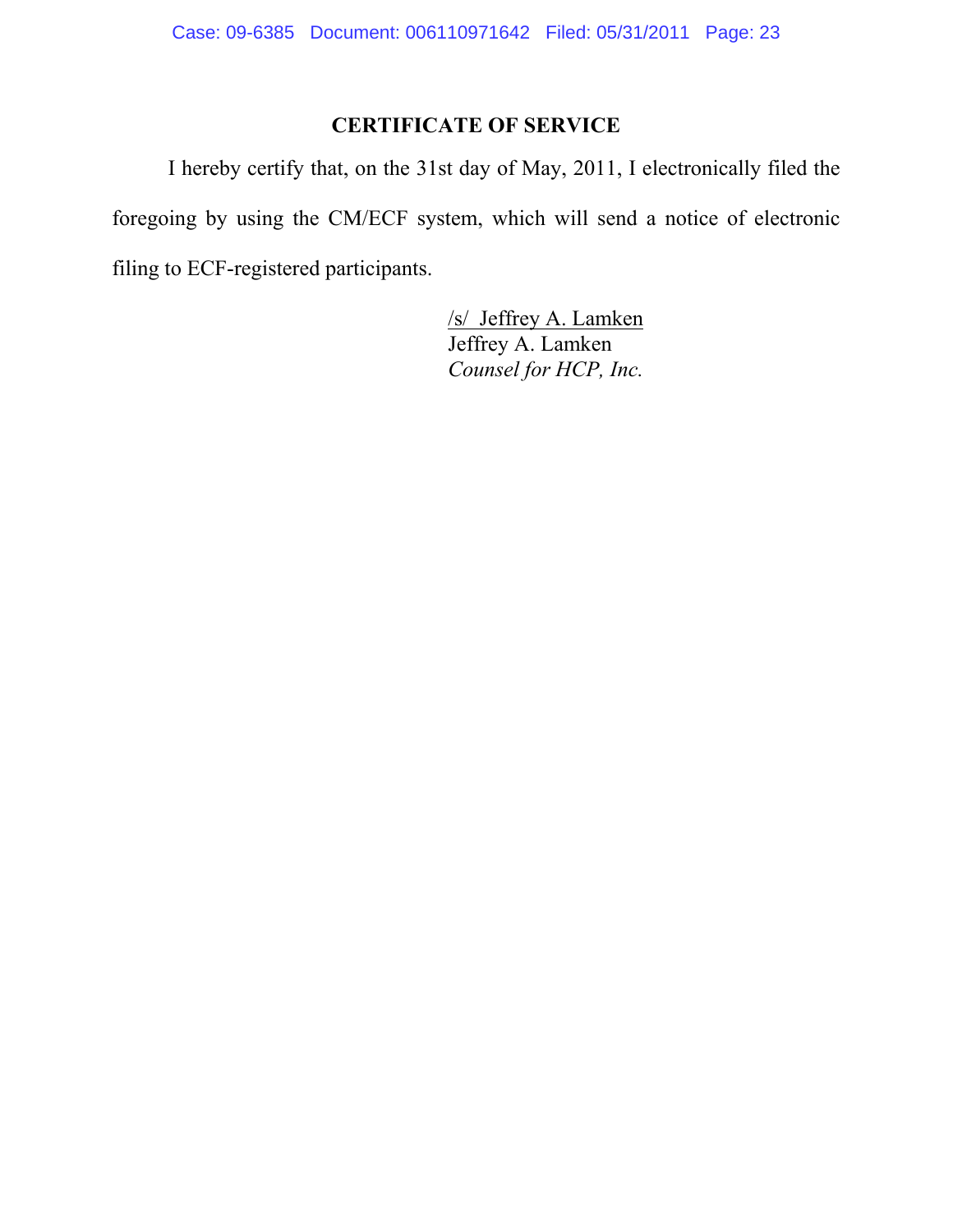Case: 09-6385 Document: 006110938620 Filed: 05/37/2011 Page: 1

*RECOMMENDED FOR FULL-TEXT PUBLICATION* Pursuant to Sixth Circuit Rule 206

File Name: 11a0130p.06

### **UNITED STATES COURT OF APPEALS**

#### FOR THE SIXTH CIRCUIT

 $\overline{\phantom{a}}$ - - - > , - - - - N

VENTAS, INC.,

 *Plaintiff-Appellee/Cross-Appellant,*

*v.*

Nos. 09-6385/6413

HCP, INC., fka Health Care Property Investors, Inc., *Defendant-Appellant/Cross-Appellee.*

> Appeal from the United States District Court for the Western District of Kentucky at Louisville. No. 07-00238—John G. Heyburn II, District Judge.

> > Argued: March 10, 2011

Decided and Filed: May 17, 2011

Before: MERRITT, CLAY, and GRIFFIN, Circuit Judges.

\_\_\_\_\_\_\_\_\_\_\_\_\_\_\_\_\_

#### **COUNSEL**

**ARGUED:** Jeffrey A. Lamken, MOLOLAMKEN LLP, Washington, D.C., for Appellant. David J. Bradford, JENNER & BLOCK LLP, Chicago, Illinois, for Appellee. **ON BRIEF:** Jeffrey A. Lamken, MOLOLAMKEN LLP, Washington, D.C., Sheryl G. Snyder, FROST BROWN TODD LLC, Louisville, Kentucky, Matthew C. Blickensderfer, FROST BROWN TODD LLC, Cincinnati, Ohio, Mark C. Hansen, Aaron M. Panner, KELLOGG, HUBER, HANSEN, TODD, EVANS & FIGEL, PLLC, Washington, D.C., for Appellant. David J. Bradford, Terri L. Mascherin, Daniel J. Weiss, JENNER & BLOCK LLP, Chicago, Illinois, Paul M. Smith, JENNER & BLOCK LLP, Washington, D.C., Eric L. Ison, Holland N. McTyeire V, GREENEBAUM DOLL & McDONALD PLLC, Louisville, Kentucky, for Appellee.

CLAY, J., delivered the opinion of the court, in which GRIFFIN, J., joined. MERRITT, J. (p. 54), delivered a separate opinion concurring in the result and much of the reasoning of the majority opinion.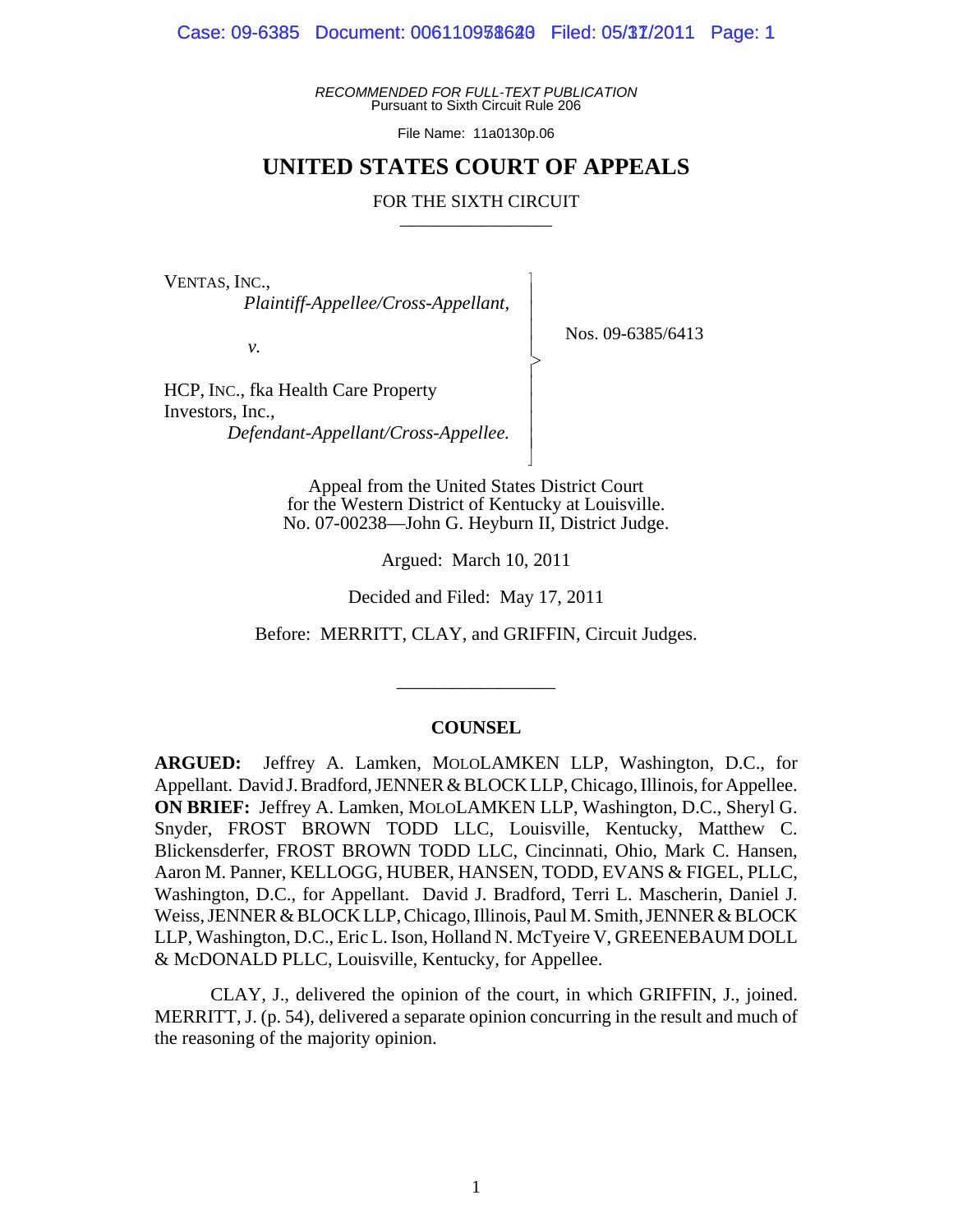# **OPINION \_\_\_\_\_\_\_\_\_\_\_\_\_\_\_\_\_**

**\_\_\_\_\_\_\_\_\_\_\_\_\_\_\_\_\_**

CLAY, Circuit Judge. In this diversity action, Defendant HCP, Inc. appeals a \$101,672,807.00 judgment entered by the district court for Plaintiff Ventas, Inc. following a jury trial on Ventas' claim of tortious interference with a prospective advantage, and Ventas cross-appeals. HCP attacks the judgment on the basis of *res judicata*; the sufficiency of the evidence; and the jury instructions. Ventas seeks to augment the judgment with punitive damages, additional compensatory damages, and prejudgment interest.

For the reasons discussed below, the judgment of the district court is **AFFIRMED**, but the district court's decision to preclude Ventas from seeking punitive damages is **REVERSED**, and the case is **REMANDED** with instructions that the matter proceed to trial on the single issue of punitive damages. The judgment as previously entered by the district court shall stand as a partial final judgment pursuant to Rule 54(b) of the Federal Rules of Civil Procedure.

#### **BACKGROUND**

In late 2006, Sunrise Senior Living Real Estate Trust ("Sunrise"), a Canadian real estate investment trust, conducted a confidential auction of its assets. The parties to this appeal, Plaintiff Ventas, Inc. ("Ventas") and Defendant HCP, Inc. ("HCP"), both large American real estate investment trusts specializing in healthcare-related properties, participated in the auction. The auction was to proceed in two rounds. During the first round, several prospective buyers, including Ventas and HCP, would be invited to submit non-binding bids to acquire Sunrise. From these initial bids, Sunrise would select a smaller group of prospective buyers to participate in the second round, in which each remaining participant could submit a final bid. Sunrise would enter into a purchase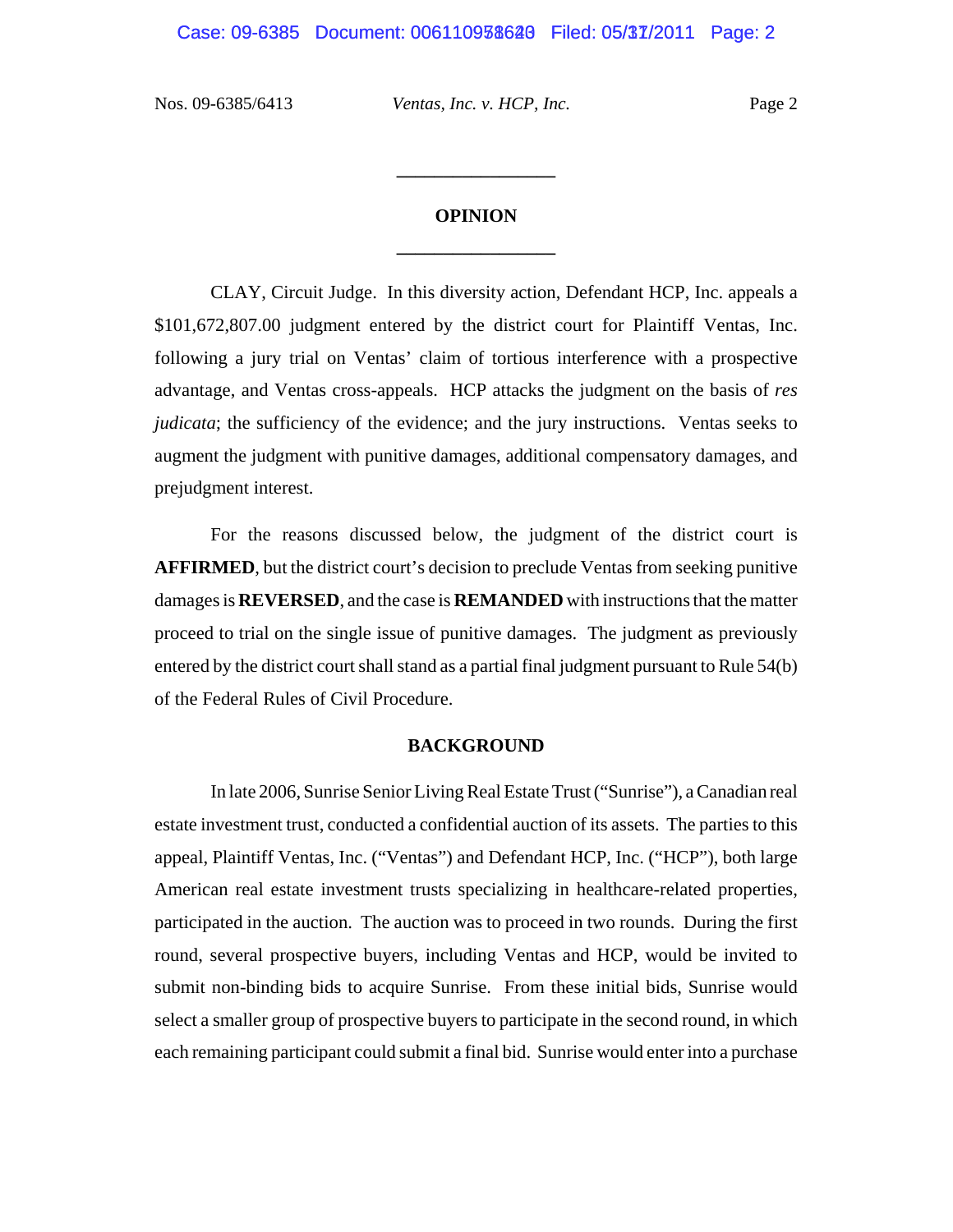agreement with the winning bidder, subject to approval by two thirds of Sunrise's voting unitholders.**<sup>1</sup>**

The auction procedures required each participant to sign a confidentiality agreement, which included a standstill provision ("Standstill Agreement") that would, among other things, prohibit the participant from making or announcing any bid outside of the auction process for a period of 18 months following the conclusion of the auction. The Standstill Agreement also proscribed any actions that would require Sunrise to publicly announce a bid outside of the auction process.

As invitees to the preliminary stages of the auction, both Ventas and HCP independently negotiated and entered into Standstill Agreements with Sunrise. Neither was a party to the other's Standstill Agreement. HCP's Standstill Agreement permitted HCP to make only one final bid, but Ventas' Standstill Agreement permitted Ventas to make a second final bid if Sunrise accepted a competing offer after Ventas made its initial final bid.

Ventas and HCP each made a preliminary bid for Sunrise. HCP offered \$16.25 per unit, and Ventas offered \$13.25 per unit.**<sup>2</sup>** Each bid was expressly conditioned upon the bidding party reaching an agreement with Sunrise Senior Living, Inc. ("SSL"), a third party that managed Sunrise's properties under long-term management contracts. Following a review of the preliminary bids, Sunrise invited Ventas and HCP to proceed to the second round. Ventas and HCP were the only participants in the second round.

During this round, Sunrise required each party to submit a final, binding bid by January 14, 2007. The requirement of a binding bid had the practical effect of forcing a bidding party to first reach an independent agreement with SSL. As the district court explained, "[g]iven the complex agreements that provide SSL with rights that encumber, restrain, and burden Sunrise [] and the Sunrise [] properties, it is easy to see why Sunrise

**<sup>1</sup>** A unitholder is an owner of units in an investment trust, similar to a shareholder owning shares in a corporation.

**<sup>2</sup>** All dollar amounts hereinafter are in Canadian currency unless otherwise indicated.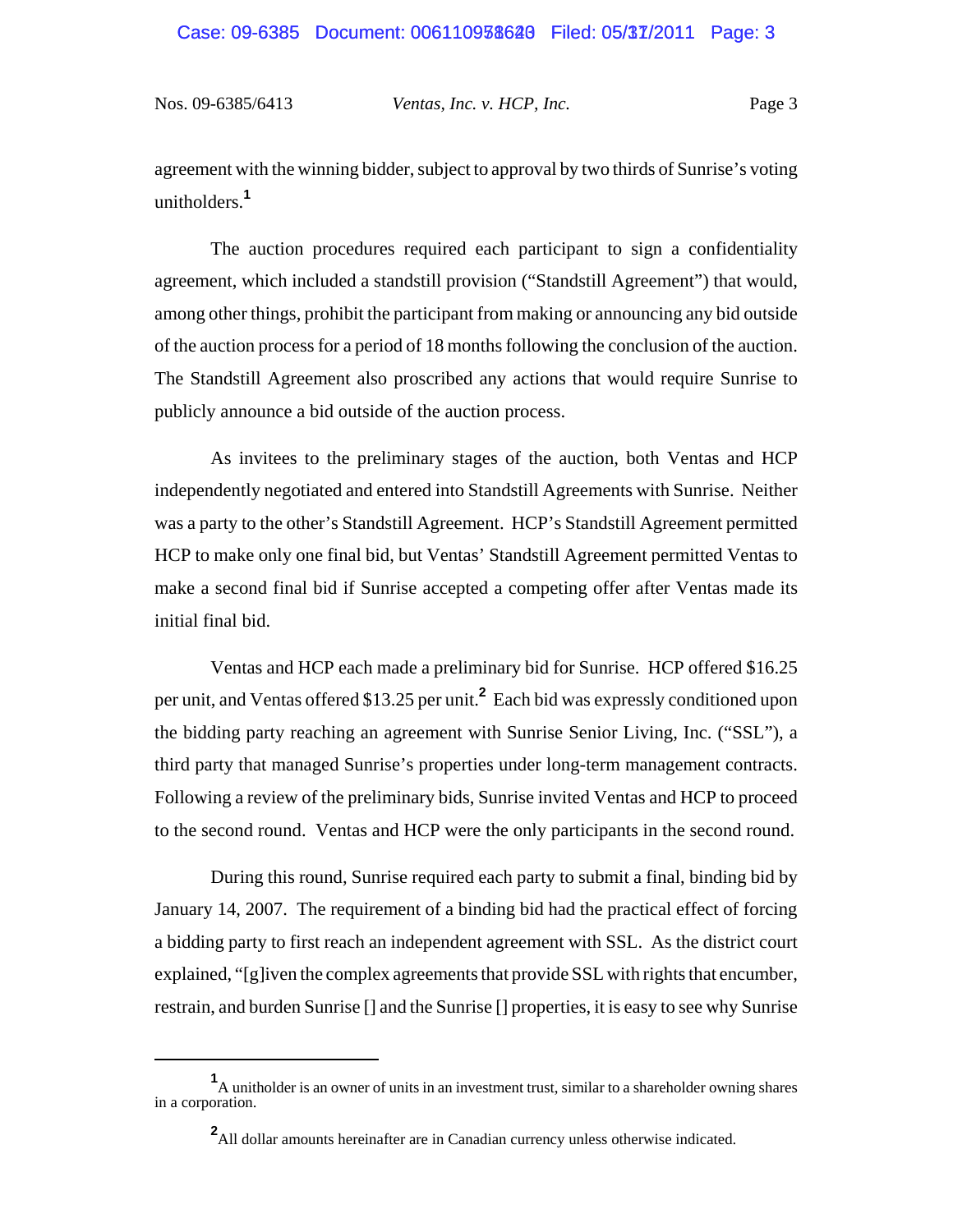[] would desire to have its buyer establish the feasibility of taking ownership of Sunrise [] prior to submitting a final bid, rather than later citing inability to work with SSL as a reason for backing out of the sale." (R. 34 at 2 n.2.)

Ventas reached an agreement with SSL, but HCP failed to do so. Although HCP and SSL engaged in negotiations, the negotiations "blew up" just prior to the final bid deadline. (Tr.4B at 69.) It appears that negotiations collapsed when issues relating to another real estate portfolio became intertwined in the Sunrise negotiations. This other portfolio, referred to as the "CNL Properties," was a multi-billion dollar property portfolio purchased by HCP in 2006 and managed by SSL. (Tr.2B at 23.) During the negotiations, HCP "had an existing signed agreement with [SSL] on [the] CNL portfolio but that was under negotiation to be revised." (Tr.4B at 70.) In its negotiations regarding the CNL Properties, HCP sought to "get the cost structure of [SSL] consistent with the cost structure of other senior housing operators." (Tr.5A at 77.)

The parties dispute the source of the breakdown in negotiations between HCP and SSL. Each assigns fault to the other. According to HCP, it had "reached an agreement" with SSL as to the Sunrise properties "early the week of January 8th" (Tr.4B at 69), but SSL, at the eleventh hour, demanded "concessions in separate negotiations concerning other properties." (HCP Br. at 6 (citing Tr.4B at 69; Tr.5B at 42).) This, HCP contends, doomed the negotiations because the cost of the concessions "approached \$200 million." (Tr.4B at 129.)

According to Ventas, it was HCP, not SSL, that derailed the negotiations. HCP Chairman and Chief Executive Officer ("CEO") Jay Flaherty admitted that he was playing "hardball" with SSL during the negotiations by, for instance, sending numerous notices to SSL that terminated, or purported to terminate, management contracts with SSL relating to other properties owned by HCP. (Tr.5A at 75-82.) The night before the final bid deadline, at 8:00 p.m. on January 13, 2007, HCP sent SSL a counter-proposal that included substantially different terms than the parties had previously discussed. (R. 481 at 267-78.)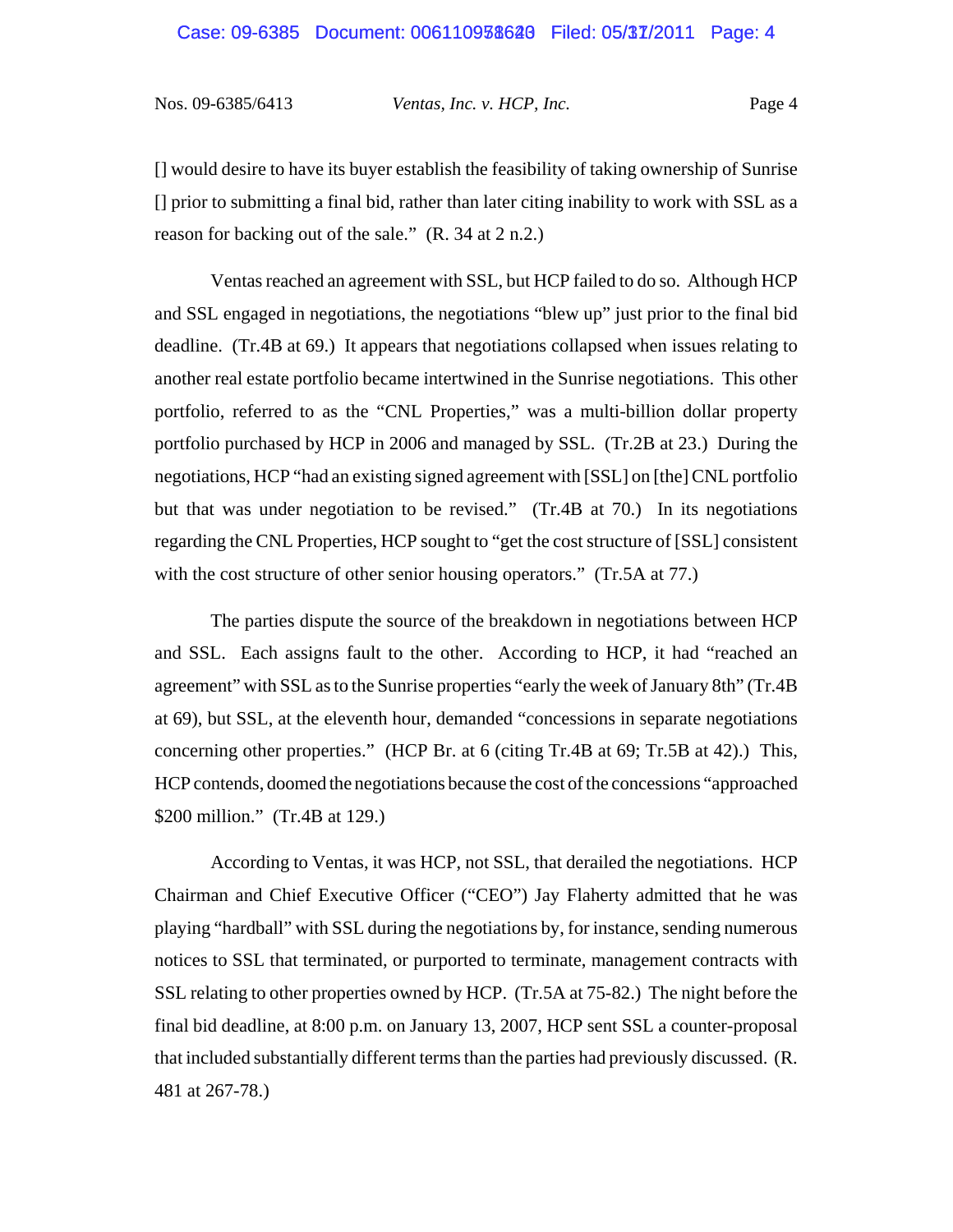A senior vice president at SSL, Christopher Feeney, recalled that HCP's lastminute proposal included a 30-year right of first offer on development properties. (*Id.* at 268-75.) Feeney explained that the proposed terms were unacceptable—"actually worse" than HCP's prior proposal—and remarked, referring to HPC: "I had never had seen a party engage in a series of negotiations and then introduce something that is completely out of left field with the hope of signing it in a day." (*Id.*) Feeney concluded that HCP was not "acting in good faith." (*Id.* at 277.) SSL informed HCP via email that it would not agree to the proposed terms; HCP did not respond. (*Id.* at 277-78.) At the time of trial, HCP was embroiled in litigation against SSL to terminate certain management contracts. (Tr.5A at 107.)

HCP withdrew from the auction process after it was unable to reach an agreement with SSL. Although Sunrise offered to "provide some additional time" for HCP to attempt to reach an agreement with SSL, HCP CEO Flaherty "indicated that, no, that they were moving on to other things." (Tr.2A at 39.) At that time, Andrew Phillips, a financial advisor to Sunrise, asked Flaherty "if there was a different price, that is, a lower price, at which he would be prepared to offer that would somehow offset any risk that HCP might be taking by going into a transaction" without having reached a deal with SSL. (*Id.*) Flaherty responded, "no, that . . . his board . . . had indicated that the agreement had to be completed." (*Id.*)

On January 14, 2007, having reached an agreement with SSL, Ventas submitted an unconditional bid to acquire Sunrise at \$15.00 per unit, for a total purchase price of \$1,137,712,410.00. Ventas' offer of \$15.00 per unit was approved by the Sunrise Board of Trustees that same day, and Ventas and Sunrise entered into a binding agreement (the "Purchase Agreement"), in which Ventas agreed to purchase Sunrise for \$15.00 per unit, subject to approval by two-thirds of Sunrise's voting unitholders. Section 4.1 of the Purchase Agreement required Sunrise to use best efforts to secure unitholder approval of the Purchase Agreement. Although Sunrise remained free to respond to unsolicited offers, Section 4.4 required Sunrise to abstain from activities in furtherance of alternative bids and to enforce any existing Standstill Agreements with third parties.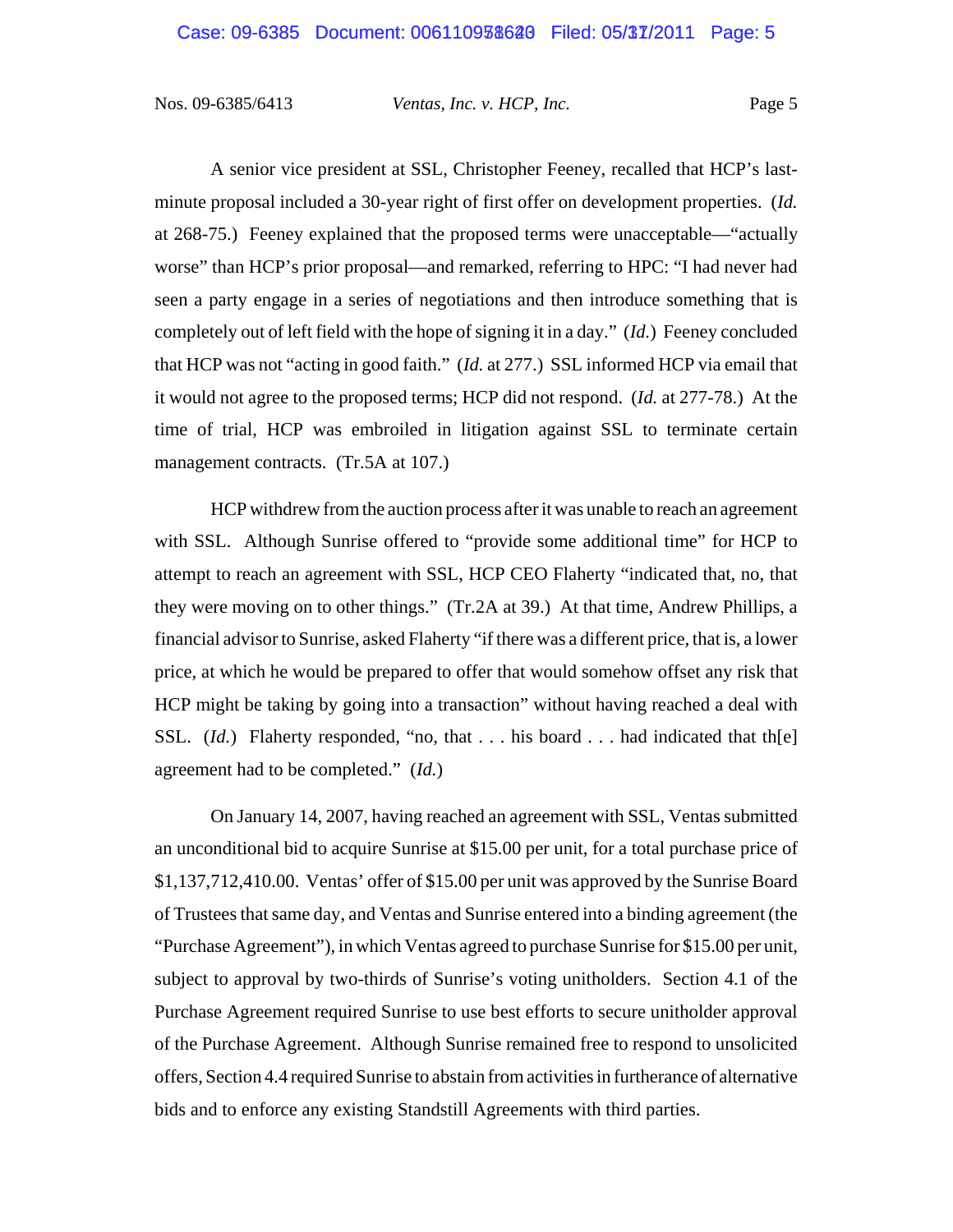On January 15, 2007, Sunrise and Ventas publicly announced the Purchase Agreement in a press release. Shortly thereafter, Sunrise informed HCP of the existence of the Purchase Agreement and of the continued viability of the Standstill Agreement between HCP and Sunrise. The Canadian financial markets reacted positively to the news of the proposed acquisition: units of Sunrise, which had been trading at approximately \$10.50 per unit during the confidential auction, increased to approximately \$15.00 per unit after the deal was announced.

Initially, unitholder approval of the Purchase Agreement seemed to be a foregone conclusion. (*See, e.g.*, Tr.7A at 87-99 (testimony of Ventas' expert, opining that the Ventas offer had a 95% expectation of approval).) The offer represented the "full price" of Sunrise. (Tr.6A at 80.) The 50% premium over Sunrise's market price before the deal was "record-breaking." (Tr.3A at 80.) No similar deal had ever been rejected by Canadian shareholders. (Tr.11A at 124-25.)

In the weeks following the public announcement of the Purchase Agreement, Sunrise CEO Doug MacLatchy suggested to HCP CEO Flaherty via email that HCP make a bid for Sunrise. (R. 485-2 at 384-85.) According to HCP, from approximately January 15, 2007 until February 1, 2007, HCP "went intensively to work with [SSL] to remove the obstacle that had been thrown at [HCP] at the 11th hour on Saturday, January 13th, which related to" the CNL Properties. (Tr.5B at 38.) On February 13, 2007, the HCP Board approved a conditional bid of \$18.00 per unit for Sunrise. (*Id.* at 55-56.)

On February 14, 2007, Flaherty advised Sunrise's investment banker that HCP would make an offer of \$18.00 per unit, and sent Sunrise a letter explaining the details of HCP's offer and included an unsigned and unconditional purchase agreement. HCP did not disclose that its offer was conditioned on reaching an agreement with SSL.

Sunrise requested that HCP refrain from publicly announcing its offer of \$18.00 per unit. That request notwithstanding, HCP issued the following press release on February 14, 2007: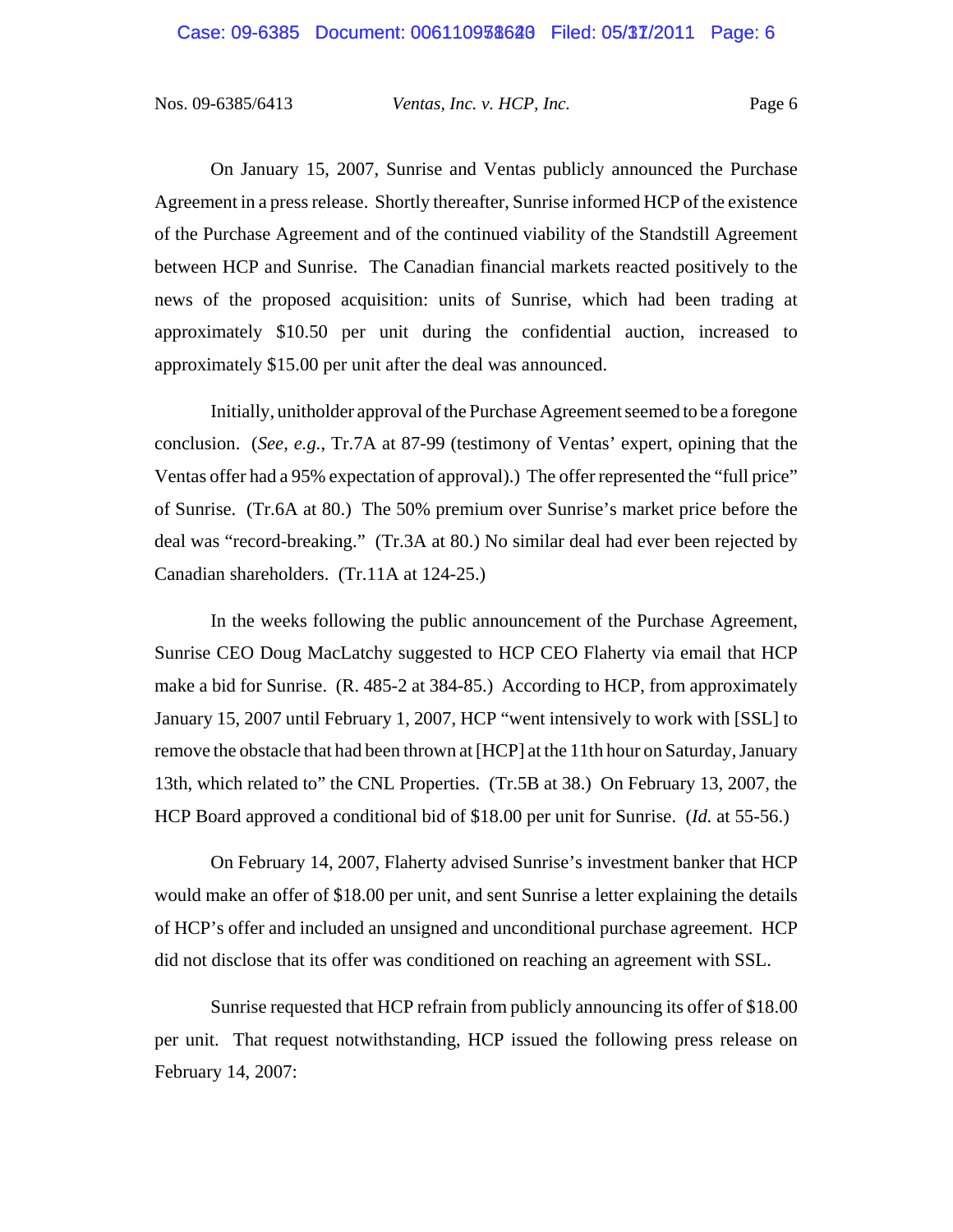Health Care Property Investors, Inc. (NYSE: HCP) today announced that it has submitted a proposal to acquire the assets of Sunrise Senior Living Real Estate Investment Trust (TSX: SZR.UN) in a transaction that values each Sunrise [] unit at Cdn\$18.00. HCP's offer price represents a 20% premium over the Cdn\$15.00 price being offered in Sunrise[]'s proposed sale to Ventas, Inc.

To underscore the clear superiority of its offer, HCP proposes to enter into an acquisition agreement that reflects its significantly higher price and is otherwise identical to the agreement between Sunrise [] and Ventas. HCP's offer values the equity of Sunrise [] at appropriately Cdn\$1.4 billion.

HCP's offer has been unanimously approved by HCP's Board of Directors. The offer is not subject to any due diligence or financing contingencies. Because of HCP's superior financial condition and access to funds and its experience in large acquisitions, HCP believes that its proposed acquisition of Sunrise [] has greater certainty of completion than the proposed Ventas transaction.

(App. at 454.) The press release also included a copy of the offer letter that Flaherty sent to Sunrise, which stated that HCP was "confident" that it could "enter into arrangements with [SSL] on terms comparable to those entered into by Ventas." Ventas believed that the press release and offer were in violation of the Standstill and Confidentiality Agreements that HCP had with Sunrise.

After HCP issued this press release, Sunrise became concerned about whether HCP's bid contained an undisclosed condition, particularly because HCP had not signed the proposed purchase agreement. Ventas presented evidence at trial that HCP informed Sunrise on numerous occasions that it would transmit a signed, unconditional purchase agreement, but failed to ever do so. At one point, Flaherty told Sunrise that he had actually sent the signed agreement via Federal Express. Sunrise's concerns were soon borne out: later that evening, HCP disclosed to Sunrise that its bid was conditioned upon reaching an agreement with SSL.

Before the markets opened on February 15, 2007, Sunrise issued a press release stating that Sunrise would not consider the offer from HCP until "such time as it receives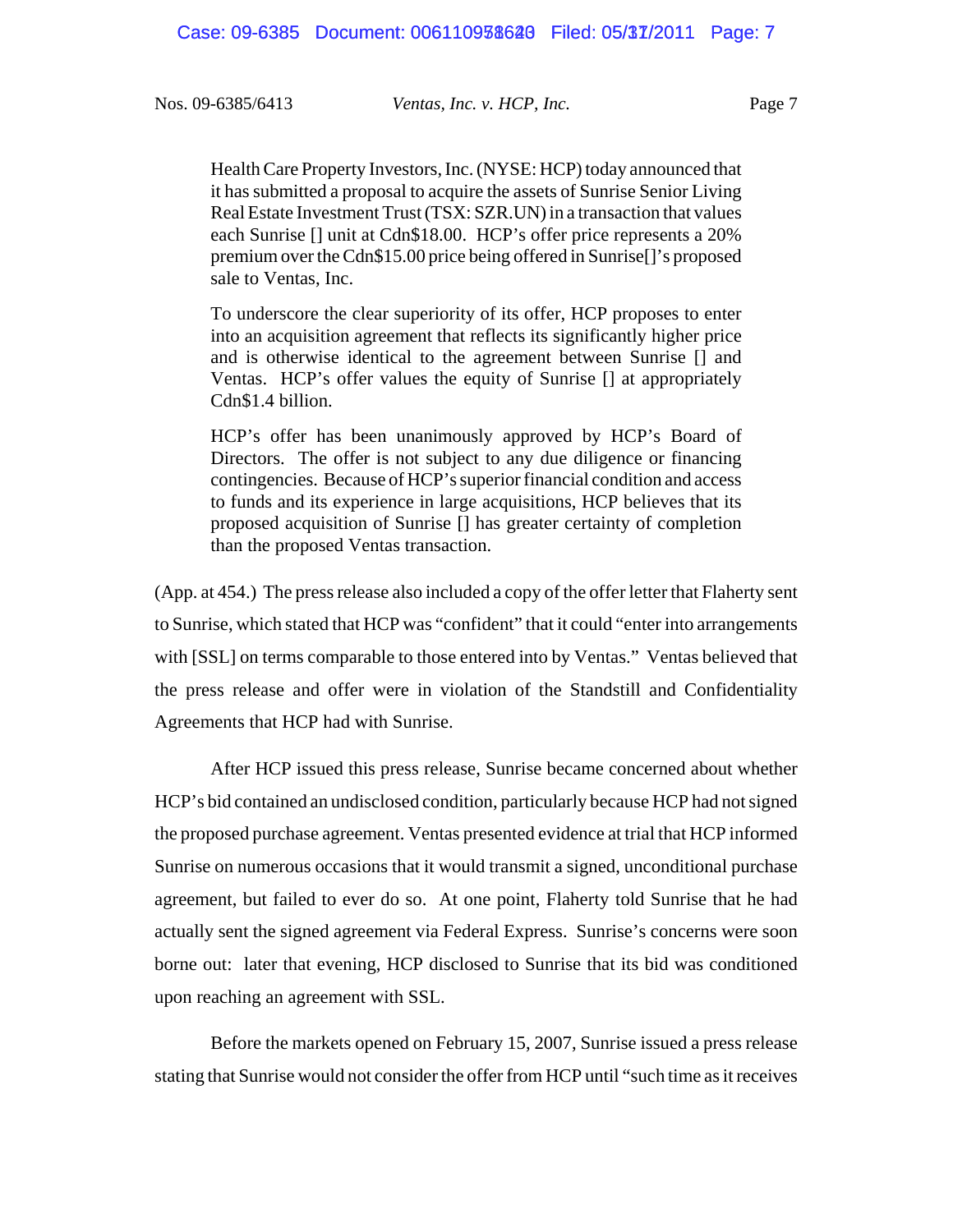#### Case: 09-6385 Document: 006110938628 Filed: 05/37/2011 Page: 8

Nos. 09-6385/6413 *Ventas, Inc. v. HCP, Inc.* Page 8

a confirmation from HCP that their proposal is not conditional on [HCP] reaching an agreement with [SSL]." (*Id*. at 1240; *see also* Tr.2A at 98.)

Once the markets opened on February 15, 2007, the first day of trading since HCP publicly announced its offer of \$18.00 per unit, the price of Sunrise increased from approximately \$15.00 per unit to approximately \$18.00 per unit in the largest trading day in the history of Sunrise. Within two business days of the press release, approximately 40 million units of Sunrise had been exchanged, representing nearly 60% of Sunrise's total outstanding units. Ventas presented evidence that arbitragers from the U.S. had begun to purchase the units of Sunrise.

On February 18, 2007, HCP proposed to SSL that they enter into an agreement that HCP presented as nearly "identical" to the agreement that SSL had reached with Ventas. The proposed agreement, however, demanded certain development rights previously rejected by SSL, and that SSL was unlikely to accept in any future negotiations. (Tr.2A at 107; Tr.3A at 64-66; Tr.3B at 126; Tr.5A at 93-96; R. 481 at 310-313.)

Sunrise issued a second press release on February 19, 2007, stating that the HCP offer was "expressly conditional on HCP entering into" an agreement with SSL, as "certain agreements among the various parties" prevent HCP from negotiating with SSL. (App. at 590; Tr.11A at 49-50.)

On February 20, 2007, HCP informed Sunrise that HCP had proposed an agreement to SSL that was "materially the same" as the agreement between SSL and Ventas. (Tr.5A at 130.) This prompted Sunrise to issue a press release on February 21, 2007, stating that HCP had amended its offer to include an express condition. The press release also stated that HCP "indicated that they are prepared to enter into an agreement with Sunrise Inc. on the terms HCP purports are substantially similar to the agreement entered into between Ventas, Inc. and Sunrise, Inc." (App. at 730A.) Ventas issued its own press release on February 22, 2007, in which Ventas stated that HCP's offer was barred by the Standstill Agreement, and was a conditional offer that was in fact less favorable than its own. (*Id.* at 1228.)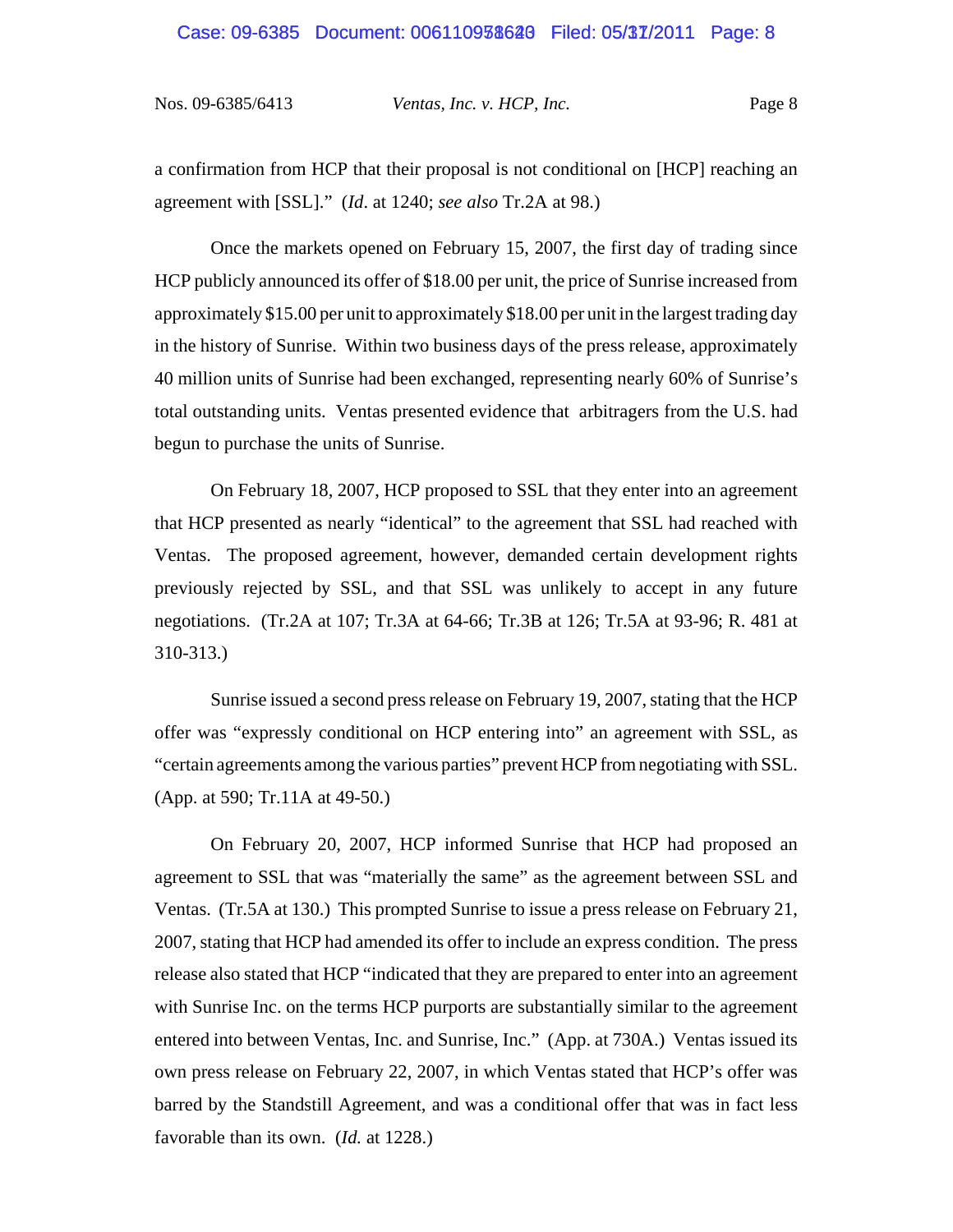#### Case: 09-6385 Document: 006110938628 Filed: 05/37/2011 Page: 9

Nos. 09-6385/6413 *Ventas, Inc. v. HCP, Inc.* Page 9

Amidst this flurry of press releases, on February 21, 2007, HCP submitted a proposal to purchase another company, identified as "Slough," for \$3.1 billion. (Tr.4B at 96.) HCP did not issue a press release relating to this proposed acquisition. (*Id.*; Tr.9A at 73.) The Slough deal would be announced publicly months later, after which Standard & Poors would immediately place HCP's credit and senior notes on "credit watch." (Tr.9A at 73.)

Meanwhile, Sunrise and Ventas each filed applications in the Ontario Superior Court of Justice, Canada ("Ontario Superior Court"), seeking declarations regarding the continued validity of HCP's Standstill Agreement.**<sup>3</sup>** Sunrise, which filed its application on February 19, 2007, sought to clarify whether HCP was permitted to negotiate with SSL. Ventas likewise filed an application on February 21, 2007, seeking a declaration that Sunrise was obligated to enforce its Standstill Agreement with HCP.

On March 5, 2007, the Ontario Superior Court ruled as follows: 1) Sunrise must enforce its Standstill Agreement with HCP; 2) the Purchase Agreement was reasonably designed to ensure enforcement of the Standstill Agreements; 3) neither the Standstill Agreement with HCP nor any subsequent action by Sunrise authorized HCP to submit a late bid; and 4) Sunrise conducted the auction in a manner consistent with the Standstill Agreement. As a result of this ruling, on March 7, 2007, HCP withdrew its offer to purchase Sunrise.

Voting on the Purchase Agreement began on or around March 7, 2007, when Sunrise mailed ballots and proxy statements to its unitholders. Four of the largest institutional unitholders—ING, Caisse, Cypress, and Morgan Stanley, which collectively controlled approximately 39% of the vote—voted against the Purchase Agreement. (App. at 1315-17.)

On March 26, 2007, during the voting period, the Ontario Court of Appeal affirmed the decision of the Ontario Superior Court, holding as follows: 1) the HCP

<sup>&</sup>lt;sup>3</sup>Additionally, on April 5, 2007, Ventas filed an action against Sunrise in the Canadian courts, claiming damages of \$250 million from Sunrise's efforts to facilitate HCP's bid. This matter was resolved with Ventas' ultimate purchase of Sunrise for \$16.50 per unit.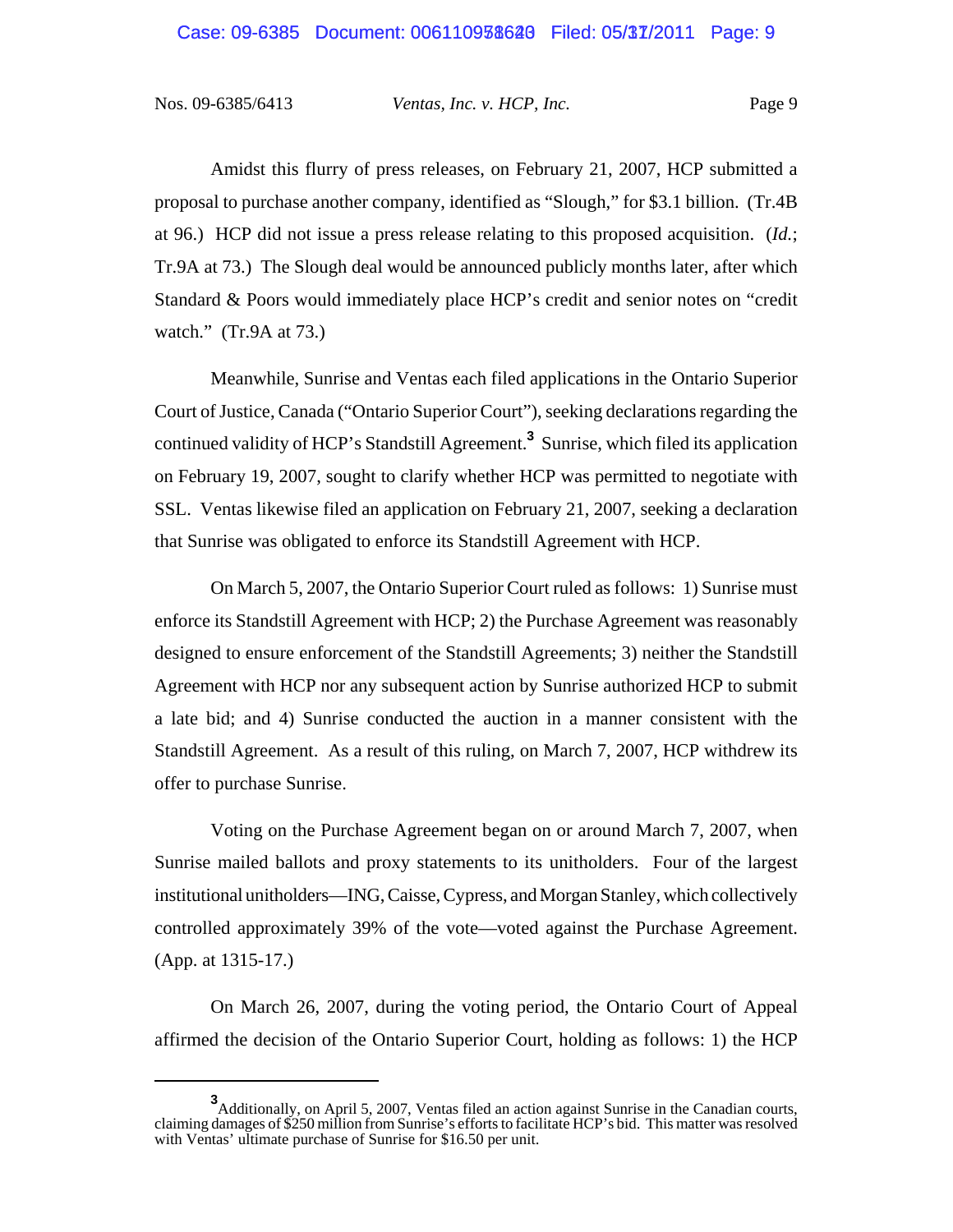Standstill Agreement precluded HCP from submitting a subsequent bid and the Purchase Agreement required Sunrise to enforce the HCP Standstill Agreement; 2) the requirement that Sunrise enforce the Standstill Agreement against HCP is balanced and objectively reasonable in the context of the auction; and 3) Sunrise acted reasonably in designing and conducting the auction process so as to maximize value.

By April 9, 2007, a sufficient number of proxies had been entered against the Purchase Agreement to prevent its approval. (Tr.4A at 119; App. at 742.) On April 11, 2007, to salvage the deal and avoid injury to its reputation, Ventas increased its original offer of \$15.00 per unit to \$16.50 per unit. The unitholders approved Ventas' increased offer on April 19, 2007, and the deal closed on April 26, 2007.

Ventas commenced this diversity action under 28 U.S.C. § 1332 soon thereafter. On May 3, 2007, Ventas filed a Complaint against HCP in the district court, asserting Kentucky state law claims of tortious interference with contract, and tortious interference with a prospective advantage. Ventas alleged that HCP improperly interfered with its valid expectancy that the Sunrise unitholders would approve its \$15.00 per unit offer to purchase Sunrise, causing Ventas to raise its offer to \$16.50 per unit.

On July 2, 2007, HCP moved to dismiss the Complaint, arguing *res judicata* and failure to state a claim. The district court denied the motion. On July 25, 2008, the district court granted HCP leave to file counterclaims against Ventas, alleging that Sunrise—whose liabilities Ventas had assumed—misled HCP about the fairness of the auction process. On March 25, 2009, upon Ventas' motion for judgment on the pleadings, the district court dismissed HCP's counterclaims, reasoning that HCP's allegations were not cognizable under Kentucky law.

On May 14, 2009, the parties cross-moved for summary judgment. HCP argued that *res judicata* precluded Ventas' claims and that Ventas could not prove tortious interference with contract. Ventas sought summary judgment on its claim of tortious interference with a prospective advantage, as well as on HCP's "non-damages affirmative defenses." Ventas also sought resolution of numerous issues of collateral estoppel stemming from the Canadian litigation.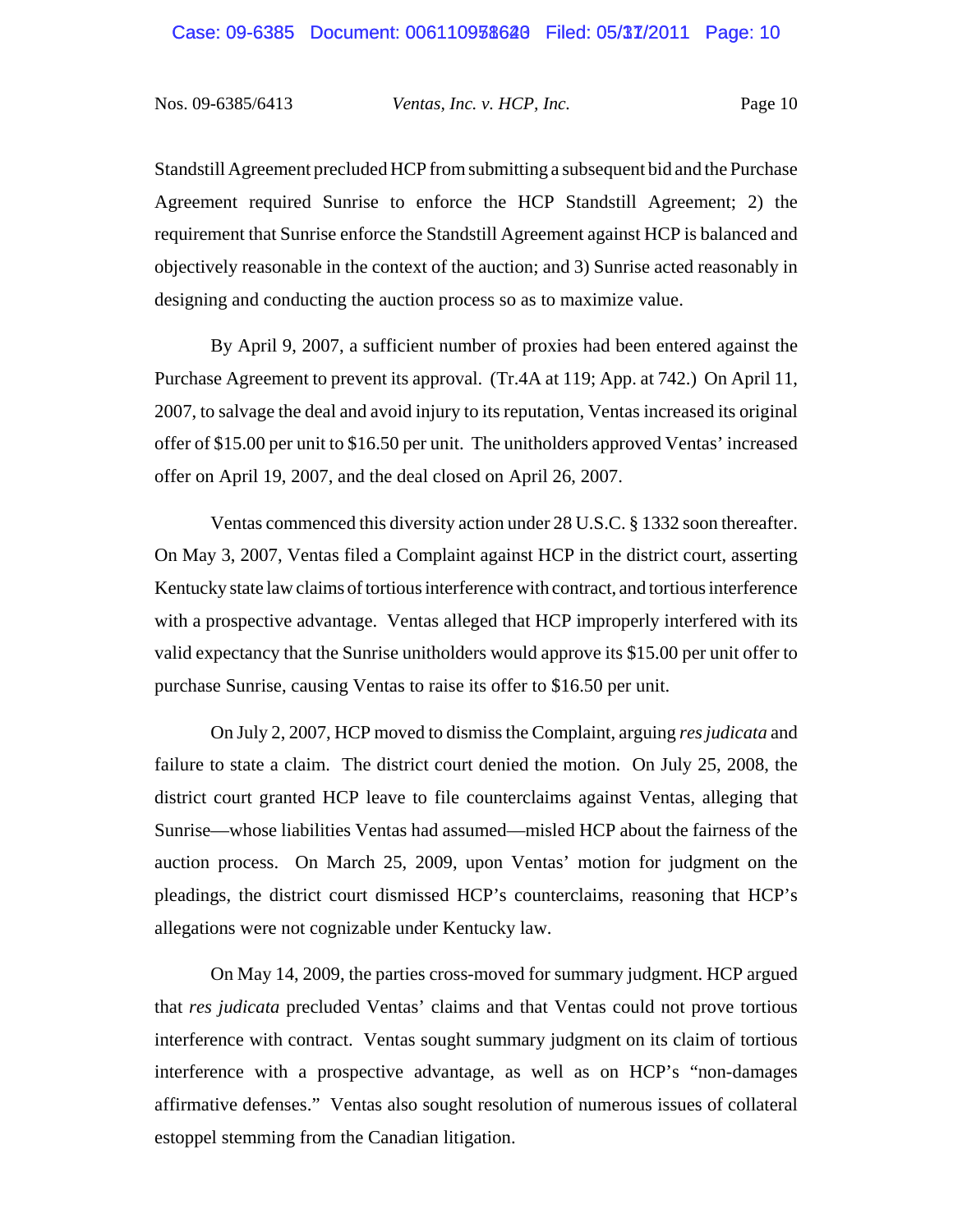In a memorandum and opinion dated July 15, 2009, the district court granted summary judgment for HCP on Ventas' claim of tortious interference with contract, but permitted Ventas' claim of tortious interference with a prospective advantage to proceed to trial. In so doing, the district court held that Ventas could not seek consequential damages based on increased financing costs that it incurred as a result of any delay in the closing of the Sunrise auction. Additionally, the district court once again rejected HCP's claim of *res judicata*.

A jury trial commenced on August 18, 2009 and lasted until September 4, 2009. On August 28, 2009, the district court granted judgment as a matter of law for HCP on the issue of punitive damages, holding that Ventas had not presented sufficient evidence to present the issue to the jury.

Towards the end of the trial, the parties contested the substance of the jury instructions. The central issue was whether the district court should instruct the jury in accordance with § 767 or § 768 of the Restatement (Second) of Torts. Both sections impose liability for tortious interference, but § 767 is a generally applicable section, while § 768 treats tortious interference as between competitors and imposes a higher standard for liability. The district court resolved the question in favor of § 768, but also instructed the jury as to "some of the factors enumerated in section 767 [as] helpful guideposts for examining the alleged wrongfulness of HCP's actions." The district court also held, as a matter of law, that: 1) Ventas and HCP were competitors; 2) the actions of Ventas and HCP did not "create or continue an unlawful restraint of trade;" and 3) the purpose of any tortious interference by HCP was "at least in part to advance [HCP's] interest in competition." (R. 450 at 6 n.5.)

On September 4, 2009, the jury returned a verdict for Ventas in the amount of \$101,672,807.00 (U.S.), apparently calculating Ventas' damages as follows:

| $$15.00 /$ unit                                             |
|-------------------------------------------------------------|
| $$16.50 /$ unit                                             |
| $$1.50 /$ unit                                              |
| 75,847,494                                                  |
| Damage to Ventas (units x damage per unit) \$113,771,241.00 |
|                                                             |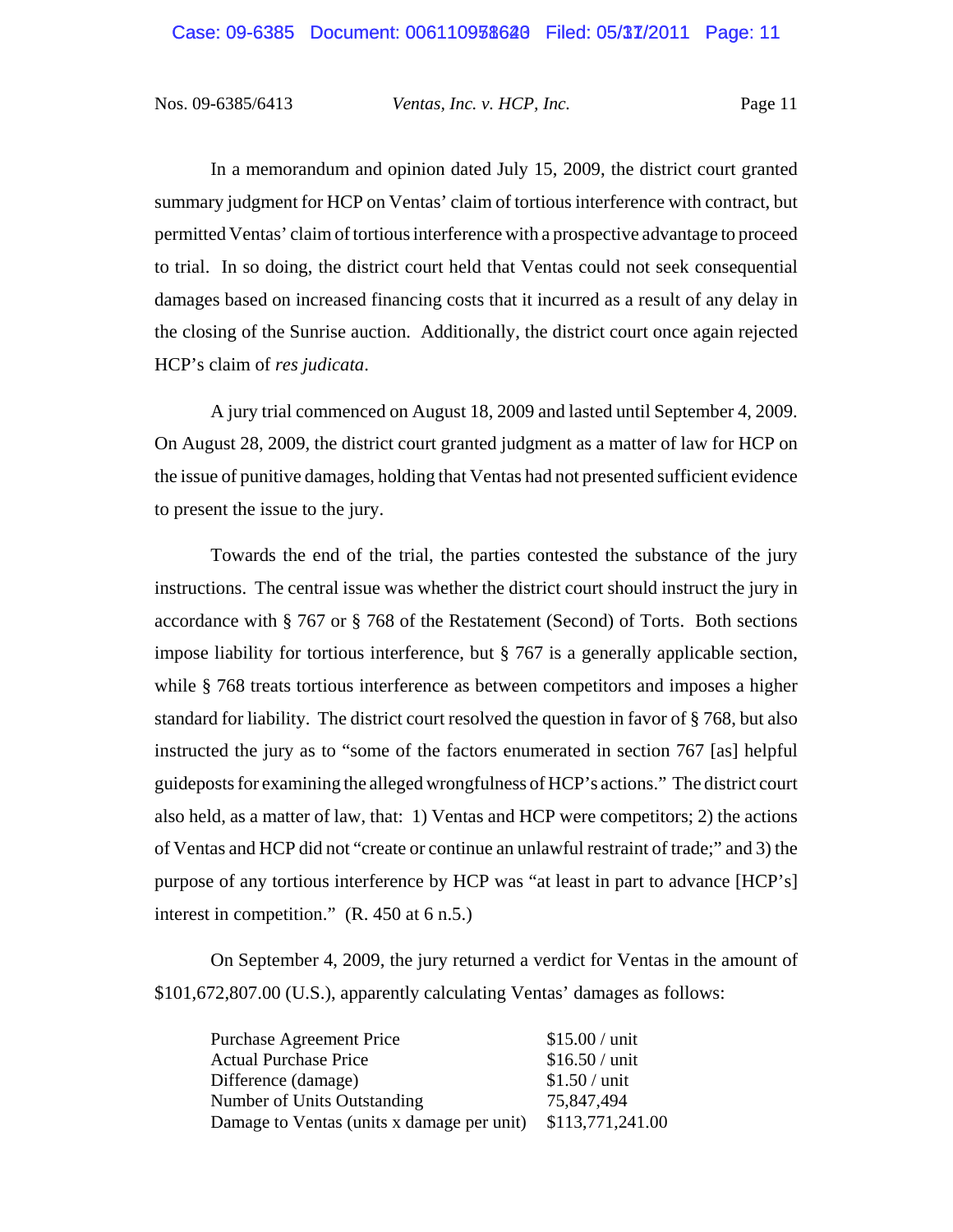| Conversion Rate $(4/26/07)$ | $$1.00$ (Can.) = \$0.89366 (U.S.) |
|-----------------------------|-----------------------------------|
| <b>Total Damages (U.S.)</b> | $$101,672,807.00$ (U.S.)          |

(*See* Tr.7A at 59.) (The district court, not the jury, performed the currency conversion.)

The parties filed post-trial motions. HCP sought judgment as a matter of law under Rule 50(b) of the Federal Rules of Civil Procedure based on the sufficiency of the evidence, and, once again, *res judicata*. HCP alternatively sought a new trial based on claimed deficiencies in the jury instructions; erroneous evidentiary rulings; and the overall weight of the evidence. Ventas moved to alter or amend the judgment under Rule 59(e) of the Federal Rules of Civil Procedure, requesting that the district court: 1) convert damages from Canadian to U.S. dollars as of the date of judgment rather than the date of injury; and 2) award prejudgment interest on the jury verdict. On November 16, 2009, the district court denied both parties' post-trial motions. This timely crossappeal followed.

#### **DISCUSSION – APPEAL BY HCP**

The Court first turns to the issues that HCP raises on appeal. HCP argues that the district court erroneously: 1) concluded that Ventas' claims were not barred by *res judicata*; 2) instructed the jury on the elements of "improper interference" and "but-for" causation; and 3) denied HCP judgment as a matter of law on the element of causation. Because we find that these arguments lack merit, we **AFFIRM** the judgment below in its entirety.

#### **I. Res Judicata**

We begin our analysis with HCP's argument that Ventas' claim is barred by the doctrine of *res judicata*. According to HCP, Ventas could have—and should have—asserted its tortious interference claims when it filed its application in the Ontario Superior Court on February 21, 2007. The district court rejected this argument, and we now **AFFIRM**.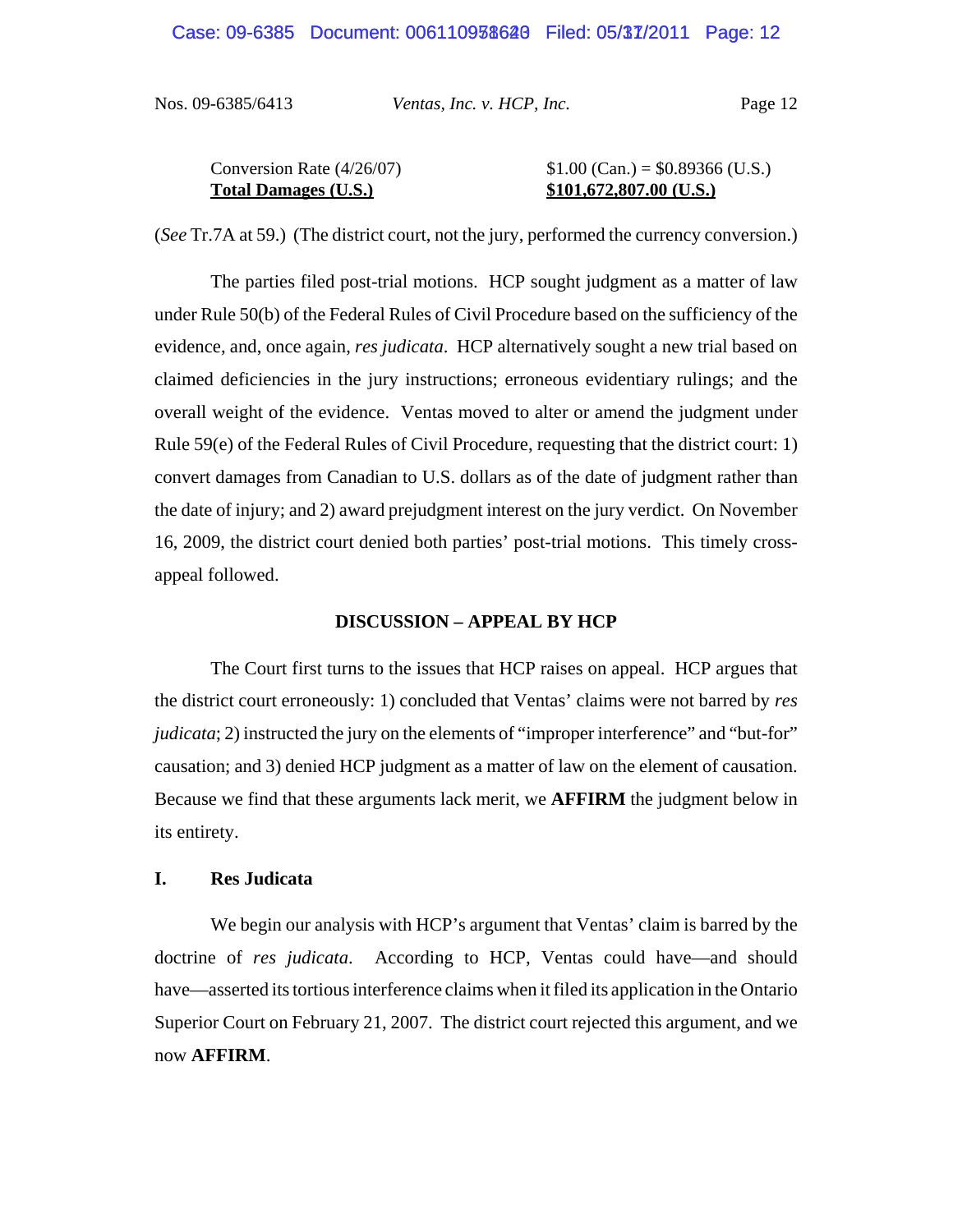#### **A. Standard of Review and Legal Standard**

The district court's application of the doctrine of *res judicata* is reviewed *de novo. Bragg v. Flint Bd. of Educ*., 570 F.3d 775, 776 (6th Cir. 2009). Under Kentucky law,**<sup>4</sup>** *res judicata* consists of two distinct components, claim preclusion and issue preclusion. Kentucky courts generally follow the Restatement (Second) of Judgments (1982) for purposes of applying *res judicata.***<sup>5</sup>** This appeal raises only claim preclusion, which, under Kentucky law, bars the litigation of "entire claims that were brought or should have been brought in a prior action." *Morgan v. Standard Elec. Co., Inc.*, 62 F. App'x 110, 111 (6th Cir. 2003). Under Kentucky law, for claim preclusion to bar a subsequent action:

First, there must be identity of parties. Second, there must be identity of the two causes of action. Third, the action must be decided upon its merits. In short, the rule of res adjudicata does not act as a bar if there are different issues or the questions of law presented are different. Likewise, it has long been recognized that a party may not split his cause of action, therefore, if a cause of action should have been presented and the party failed to do so and the matter should again arise in another action, it will be held that the first action was res adjudicata as to all causes that should have properly been presented.

*Newman v. Newman*, 451 S.W.2d 417, 419 (Ky. 1970).

**<sup>4</sup>** A federal court sitting in diversity applies the choice of law rules of the forum state to determine questions of *res judicata*. *See Taveras v. Taveraz*, 477 F.3d 767, 783 (6th Cir. 2007). Here, the parties did not brief whether Kentucky, as the forum state, would apply its own *res judicata* law or that of Ontario in determining the preclusive effect of the prior Canadian action. The parties have instead assumed, as did the district court, that Kentucky and Ontario would apply the same rules of *res judicata*. For purposes of this appeal, we need not disturb this assumption. *See C.D. Herme, Inc. v. R. C. Tway Co.*, 294 S.W.2d 534, 538 (Ky. 1956) (holding that where the parties fail to argue that the law of a jurisdiction other than Kentucky governs, the Kentucky Supreme Court will "assume[] that the [law of the other jurisdiction] is the same as that of Kentucky.").

**<sup>5</sup>** *See, e.g.*, *Smith v. Bob Smith Chevrolet, Inc.*, 275 F. Supp. 2d 808, 813 (W.D. Ky. 2003); *Coomer v. CSX Transp., Inc.*, 319 S.W.3d 366, 371 & n.9, 14, 31 (Ky. 2010); *Berrier v. Bizer*, 57 S.W.3d 271, 280-81 (Ky. 2001); *Yeoman v. Commonwealth Health Policy Bd.*, 983 S.W.2d 459, 465 (Ky. 1998); *Capital Holding Corp. v. Bailey*, 873 S.W.2d 187, 193 (Ky. 1994); *Watts By and Through Watts v. K, S & H*, 957 S.W.2d 233, 237 (Ky. 1997); *ESI Cos., Inc. v. Ray Bell Const. Co. Inc.*, No. 2008-CA-00176- MR, 2009 WL 4060478, at \*8 (Ky. Ct. App. Nov. 25, 2009); *Parker v. Carrington*, No. 2004-CA-002614- MR, 2006 WL 2517898, at \*2 (Ky. Ct. App. Sept. 1, 2006); *Black v. CMT Trucking*, No. 2004-CA-001079-WC, 2005 WL 267568, at \*5 (Ky. Ct. App. Feb. 4, 2005); *Wheeler v. Wheeler*, 154 S.W.3d 291, 294 (Ky. Ct. App. 2004); *Hauling v. Powell*, No. 2002-CA-002340, 2003 WL 21204976, at \*6 (Ky. Ct. App. May 23, 2003); *Dennis v. Fiscal Court of Bullitt Cnty.*, 784 S.W.2d 608, 609-10 & n.2 (Ky. Ct. App. 1990); *Rev. Cabinet, Commonwealth of Ky. v. Samani*, 757 S.W.2d 199, 202 (Ky. Ct. App. 1988).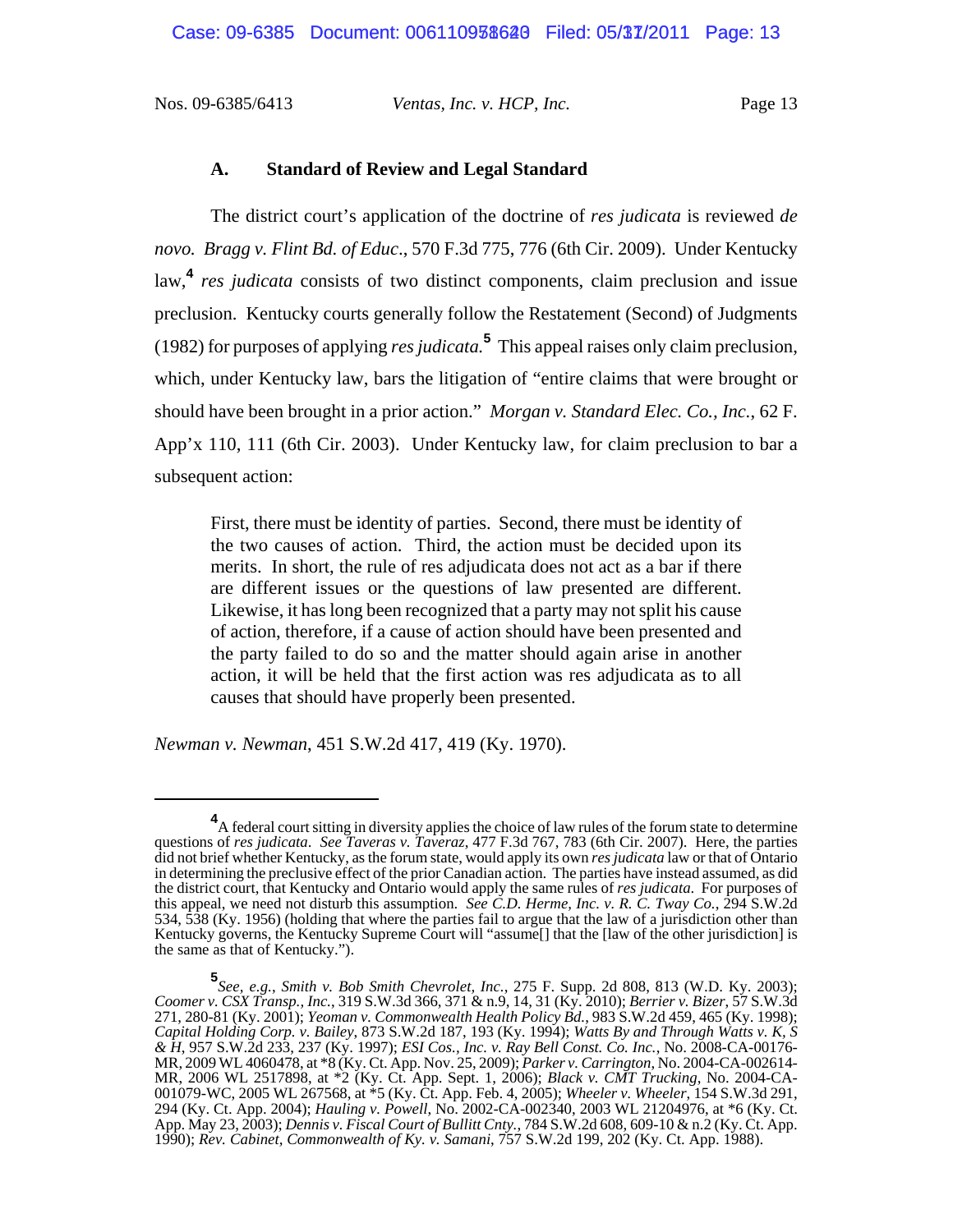#### **B. Application**

The district court concluded that *res judicata* is inapplicable because Ventas' claim of tortious interference was not ripe on February 21, 2007, when Ventas filed its application in the Ontario Superior Court. The district court relied upon the well-settled principle that *res judicata* "cannot be used to cut off a cause of action before it accrues." *Watts By & Through Watts*, 957 S.W.2d at 237. On appeal, the parties dispute whether Ventas' claims of tortious interference were ripe on February 21, 2007.

The parties and the district court, however, have overlooked the well-settled rule that an action for declaratory relief does not have preclusive effect in a subsequent litigation between the same parties. Under § 33 of the Restatement (Second) of Judgments,

[a] plaintiff who wins declaratory judgment may go on to seek further relief, even in an action on the same claim which prompted the action for a declaratory judgment. This further relief may include damages which had accrued at the time the declaratory relief that could have been requested initially.

Restatement (Second) of Judgment § 33, cmt. (c). The Restatement expressly permits claim splitting where, as here, the first action sought only declaratory relief. *Id.* (stating that "a declaratory action determines only what it actually decides and does not have a claim preclusive effect on other contentions that might have been advanced.").

Consistent with Kentucky's general adherence to the Restatement (*see supra* note 5 (collecting cases)), Kentucky has "adopted essentially the same rule [as Restatement § 33]," even though Kentucky has done so without expressly referencing the Restatement. *See Andrew Robinson Int'l, Inc. v. Hartford Fire Ins. Co.*, 547 F.3d 48, 56 (1st Cir. 2008) (discussing Kentucky law). In *Cooke v. Gaidry*, 218 S.W.2d 960 (Ky. 1949), for example, the Kentucky high court held that "suits for declaratory judgments" under state law do not fall within the general rule that "a former judgment is conclusive not only of all matters actually adjudicated thereby, but in addition, as to all matters which could have been presented for adjudication in the original action." *Id.* at 961-62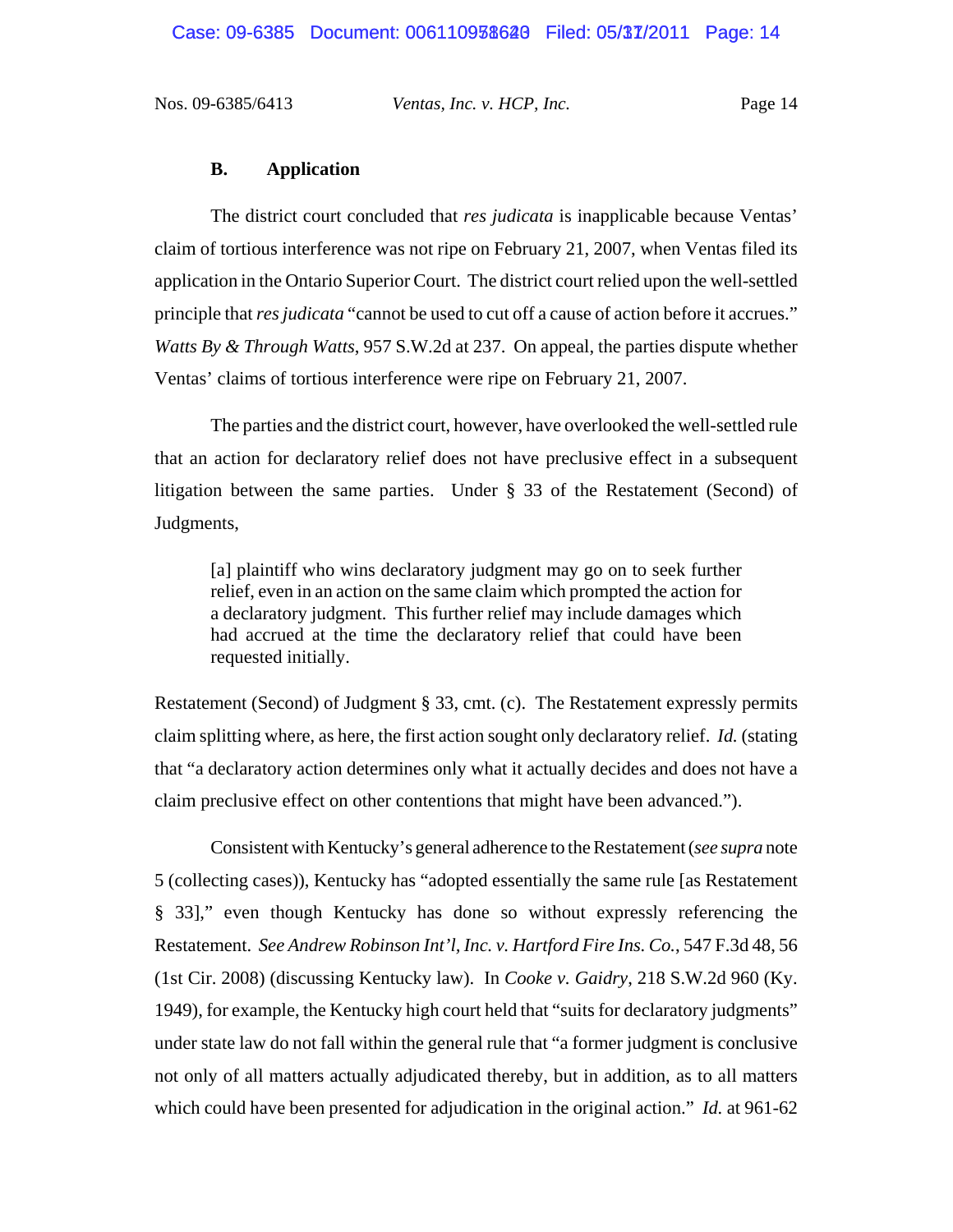(holding that prior declaratory judgment action on a lease did not preclude a subsequent action for damages). The rule as stated in *Cooke* is oft-repeated and is now well-settled Kentucky law.**6** *See, e.g.*, *Holbrook v. Shelter Ins. Co.*, 186 F. App'x 618, 622 (6th Cir. 2006); *City of Paducah v. Elec. Plant Bd. of the City of Paducah*, 449 S.W.2d 907, 910 (Ky. 1970).

It is undisputed in the instant case that the prior proceedings in Canada were declaratory in nature. (HCP Br. at 13; Ventas Br. at 62.) In fact, the Ontario Superior Court expressly stated that Ventas "applie[d] for a declaration" as to the parties' obligations under the various agreements. *See Ventas, Inc. v. Sunrise Senior Living Real Estate Invest. Trust*, 07-CL-6893 (Ont. Sup. Ct. Mar. 6, 2007). It is thus clear that the prior Ontario action does not have preclusive effect under Kentucky law,**<sup>7</sup>** and does not bar Ventas' present tort action against HCP. *See Stericycle*, *Inc. v. City of Delavan*, 120 F.3d 657, 659 (7th Cir. 1997) ("The effect of such a declaration . . . is not to merge a claim in the judgment or to bar it.") (internal quotation marks and citation omitted).

Accordingly, we **AFFIRM** the decision of the district court decision as a matter of Kentucky law, declining to accord preclusive effect to the prior Canadian litigation. *See Angel v. Kentucky*, 314 F.3d 262, 264 (6th Cir. 2002) ("[W]e are free to affirm the judgment on any basis supported by the record.").

**<sup>6</sup>** The Kentucky rule is consistent with the majority rule. As the First Circuit recently noted, the "vast majority of states that have addressed this problem unapologetically apply a special rule of claim preclusion, consistent with that of section 33 of the Second Restatement, in the declaratory judgment context." *Hartford Fire Ins. Co.*, 547 F.3d at 56; *see also Duane Reade, Inc. v. St. Paul Fire & Marine Ins. Co.*, 600 F.3d 190, 196 (2d Cir. 2010); *Am. Forest Council v. Shea*, 172 F. Supp. 2d 24, 29 (D.D.C. 2001) ("Where a party asks only for declaratory relief, courts have limited the preclusive effect to the matters declared, hence permitting a later action seeking coercive relief based on the same cause of action.").

**<sup>7</sup>** As noted *supra* note 4, the Court assumes, as the parties and district court did, that Kentucky law governs the application of *res judicata* in this case. Nonetheless, even if Ontario law so governed, it appears that Ontario law would not give the prior action preclusive effect. (*See, e.g.*, R. 28, Ex. 9 at 8 ("The courts of Ontario, and the courts elsewhere in Canada, have been cautious about applying the cause of action estoppel branch of the doctrine of *res judicata* in circumstances in which the prior proceeding was an application . . . rather than an action.") (collecting cases) (Decl. of John W. Morden, former Assoc. Chief Justice of Ontario).)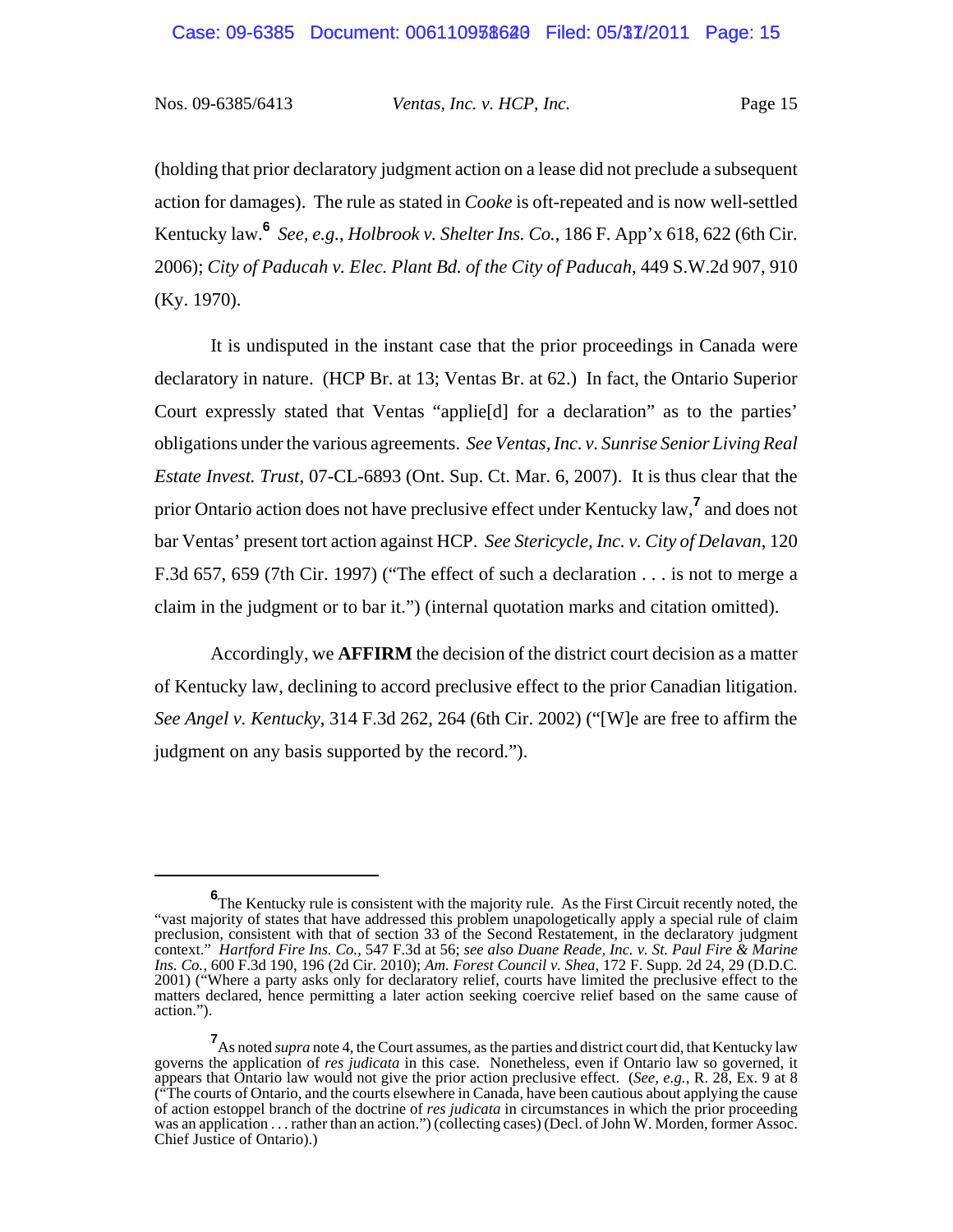### **II. Jury Instructions**

We now turn to HCP's argument that the district court erred as a matter of Kentucky law in its instructions to the jury. Specifically, HCP asserts that the district court improperly instructed the jury on two of the elements of tortious interference under Kentucky law, namely "improper interference" and "but-for" causation. As we explain below, we find no error in the district court's jury instructions.

### **A. Standard of Review**

We review the "legal accuracy of jury instructions de novo," *United States v. Blanchard*, 618 F.3d 562, 571 (6th Cir. 2010), and the denial of a proposed jury instruction for abuse of discretion. *See United States v. Adams*, 583 F.3d 457, 468-69 (6th Cir. 2009). Reversal of a judgment on the basis of an erroneous jury instruction may occur "only if the instructions, viewed as a whole, were confusing, misleading, or prejudicial." *United States v. Harrod*, 168 F.3d 887, 892 (6th Cir. 1999) (internal quotation marks and citation omitted).

#### **B. Tortious Interference Under Kentucky Law**

Because the district court's jury instructions were based on Kentucky law, we first review the relevant state law on which the jury was instructed. Under Kentucky law, liability for tortious interference arises when a party improperly interferes with a valid expectancy of another. *See Nat'l Collegiate Athletic Ass'n By and Through Bellarmine College v. Hornung*, 754 S.W.2d 855, 857 (Ky. 1988). In *Hornung*, the Kentucky Supreme Court first recognized the tort, expressly adopting §§ 766, 767 and 773 of the Restatement (Second) of Torts. *Id.*

Section 766B sets forth the basic elements of a tortious interference claim:

## **§ 766B: Intentional Interference with Prospective Contractual Relation**

One who intentionally and *improperly interferes* with another's prospective contractual relation . . . is subject to liability to the other for the pecuniary harm resulting from loss of the benefits of the relation, whether the interference consists of (a) inducing or otherwise causing a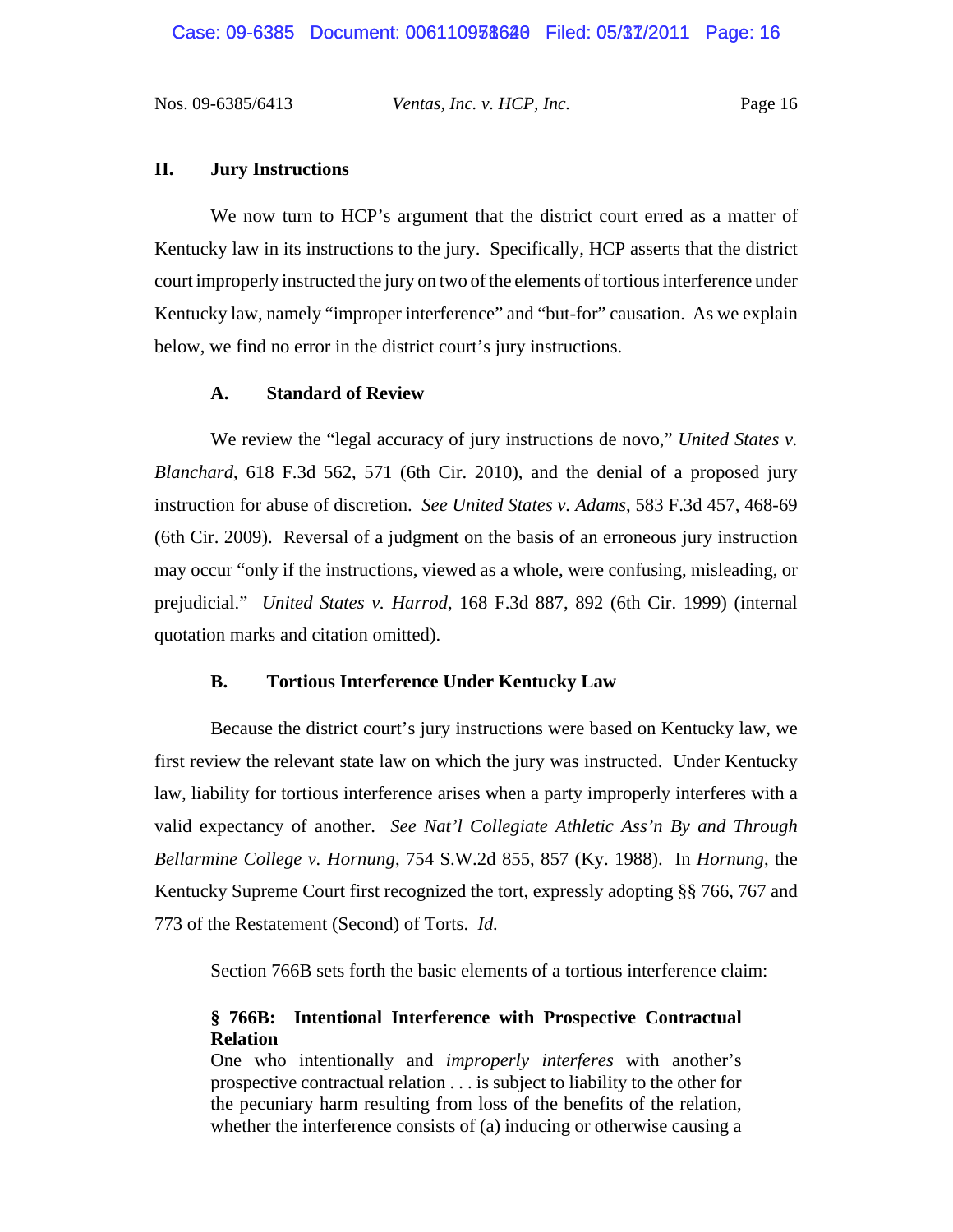third person not to enter into or continue the prospective relation or (b) preventing the other from acquiring or continuing the prospective relation.

Restatement (Second) of Torts § 766B (emphasis added).

Section 767 elaborates on the element of "improper interference" set forth in

§ 766B:

# **§ 767. Factors In Determining Whether Interference Is Improper**

In determining whether an actor's conduct in intentionally interfering with a contract or a prospective contractual relation of another is improper or not, consideration is given to the following factors:

(a) the nature of the actor's conduct,

(b) the actor's motive,

(c) the interests of the other with which the actor's conduct interferes,

(d) the interests sought to be advanced by the actor,

(e) the social interests in protecting the freedom of action of the actor and the contractual interests of the other,

(f) the proximity or remoteness of the actor's conduct to the interference and

(g) the relations between the parties.

*Id.* § 767. Summarizing these factors, the Kentucky Supreme Court has held that "improper interference" under § 766B requires the plaintiff to "'show malice or some significantly wrongful conduct.'" *Leo J. Brielmaier Co. v. Newport Hous. Auth.*, 173 F.3d 855 (6th Cir. 1999) (table) (quoting *Hornung*, 754 S.W.2d at 859); *Steelvest, Inc. v. Scansteel Serv. Ctr., Inc.*, 807 S.W.2d 476, 487 (Ky. 1991) (defining "unlawful means" as including fraud, deceit, and coercion).

In the case of a tortious interference claim between competitors, § 768 holds plaintiffs to a more exacting standard. Section 768 makes clear that "competition is not an improper basis for interference," Restatement (Second) of Torts § 768, cmt. (a), and provides, in pertinent part:

## **§ 768. Competition As Proper or Improper Interference**

(1) One who intentionally causes a third person not to enter into a prospective contractual relation with another who is his competitor . . . *does not interfere improperly* with the other's relation if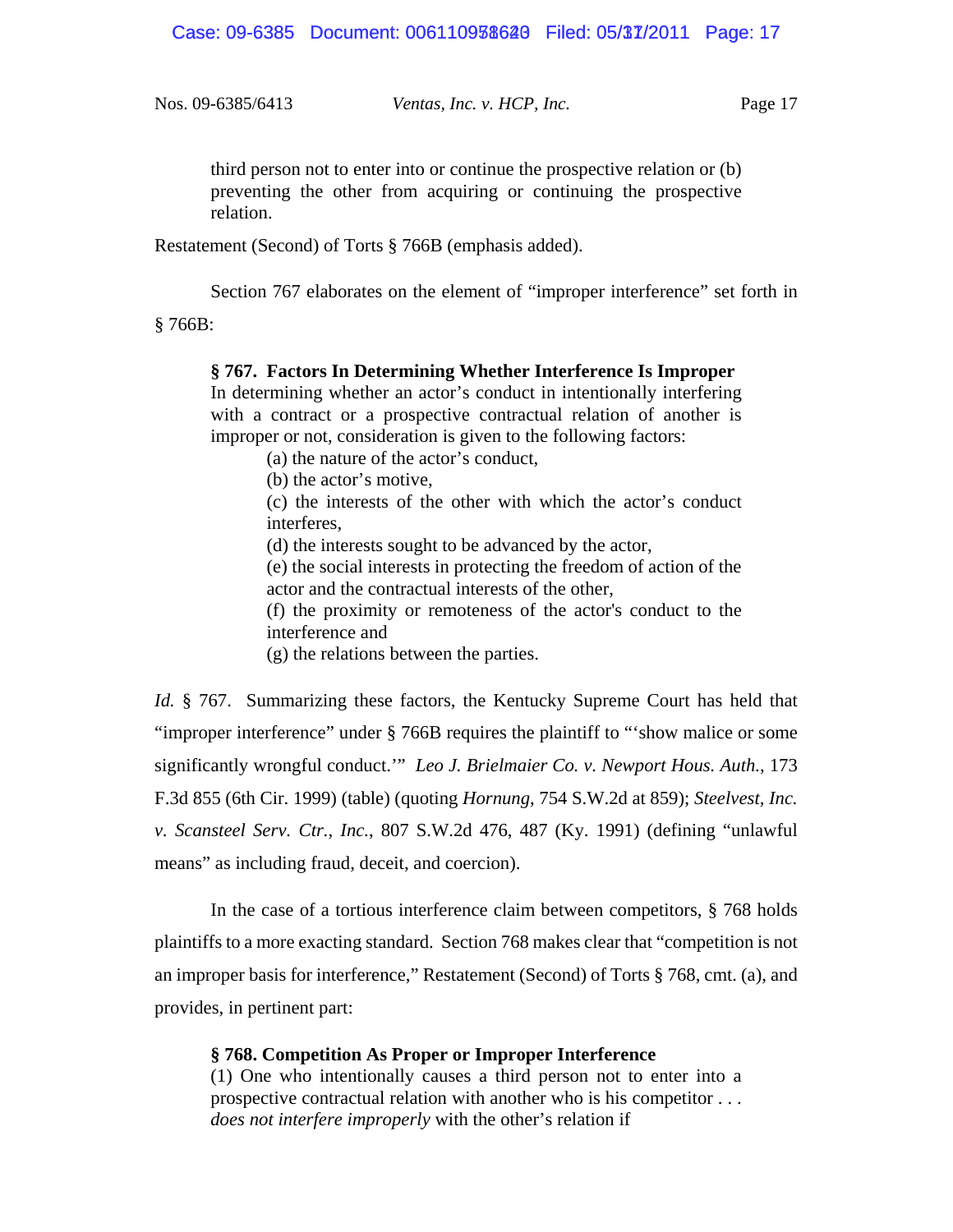(a) the relation concerns a matter involved in the competition between the actor and the other and (b) the actor does not employ *wrongful means* and (c) his action does not create or continue an unlawful restraint of trade and (d) his purpose is at least in part to advance his interest in competing with the other.

Restatement (Second) of Torts § 768 (emphasis added). It is unclear whether the Kentucky Supreme Court would apply § 768, or how § 768 may otherwise impact the factors set forth in § 767.

#### **C. Jury Instructions**

HCP requested that the district court instruct the jury under § 768. Ventas objected, arguing that § 767 sets forth the proper legal standard. The district court noted that Kentucky law was unclear on this point, and proceeded to "predict how Kentucky courts would resolve which section properly articulates the analysis for the facts at issue in this case." (R. 450 at 2); *see also Bailey v. V & O Press Co., Inc.*, 770 F.2d 601, 604 (6th Cir. 1985) (stating that federal courts should look to "all relevant data" when predicting a state supreme court's decision, including state appeals court rulings, restatements of the law, academic publications, and the majority rule).

HCP argued below, as it does now on appeal, that the commentary to § 767 directs courts to apply § 768 in the case of a tortious interference claim between competitors. *See* Restatement (Second) of Torts § 767, cmt. (a). The relevant commentary states that, in cases between competitors, § 768 "supplant[s] the generalization expressed" in § 767. *Id.*

The district court held as a matter of Kentucky law that "the appropriate use of sections 767 and 768 is to apply section 768 as the test for whether the defendant's conduct was improper. However, section 767 can still be used to illuminate the requirements of section 768." (R. 450 at 4.) The district court accordingly instructed the jury pursuant to § 768, but used "some of the factors enumerated in section 767 [as] helpful guideposts for examining the alleged wrongfulness of HCP's actions." (*Id.*)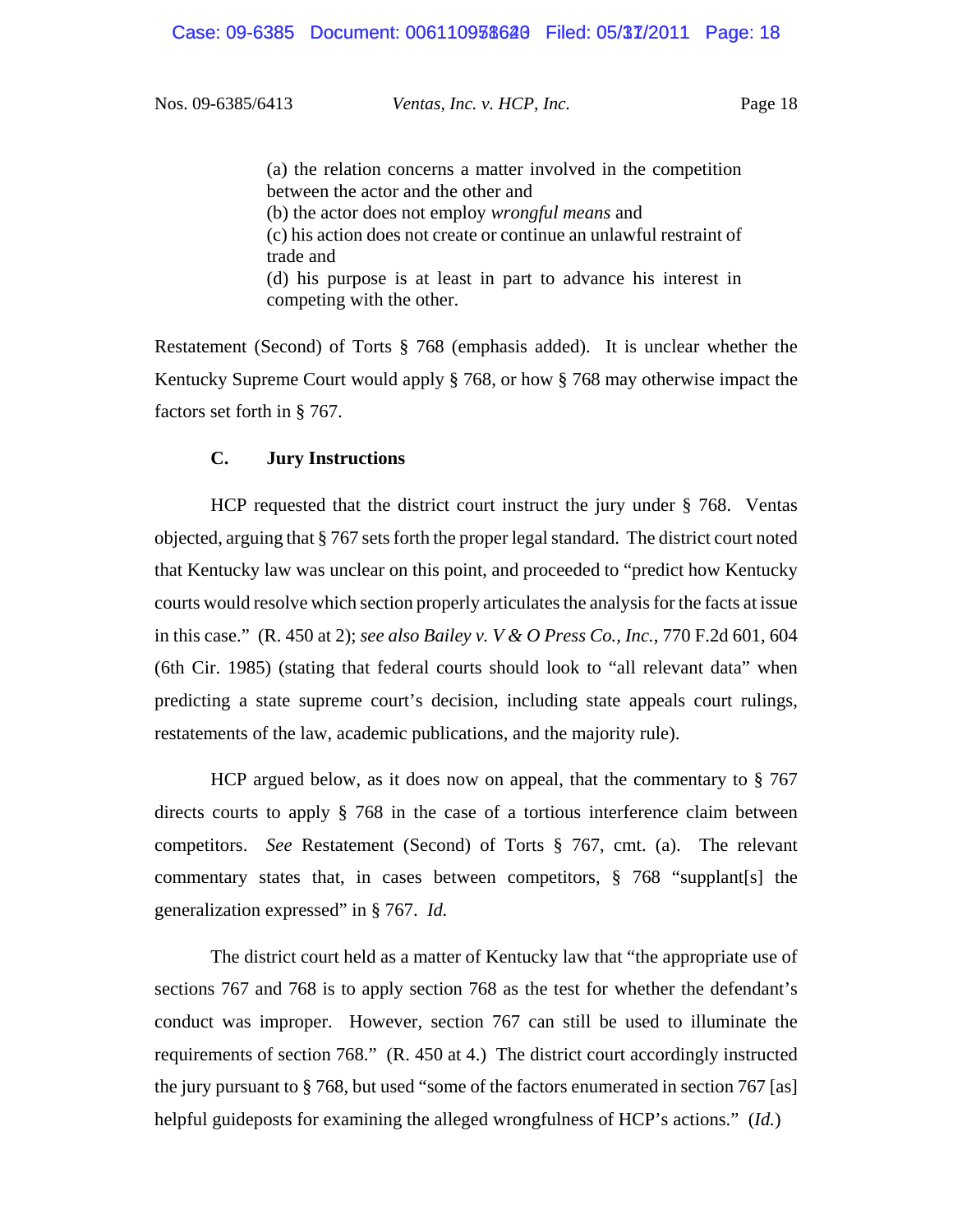In its instructions to the jury, the district court first set forth the elements that Ventas was required to prove to prevail on its tortious interference claim:

One, Ventas had a reasonable likelihood or probability of acquiring Sunrise [] at \$15 per unit; two, HCP knew about the probable acquisition of Sunrise []; three, HCP intentionally and improperly interfered with Ventas'[] acquisition of Sunrise [] at \$15 per unit; four, HCP's improper interference prevented Ventas from acquiring Sunrise [] at \$15 per unit; and five, HCP's improper interference was a substantial factor in causing Ventas'[] damages.

(Tr.12B at 100.) The district court then turned to the issue of competition:

Ventas and HCP were business competitors generally, and were competing here to acquire Sunrise []. Improper interference, as referenced in element number three, has a special meaning among competitors. In these circumstances then, the only way to find in favor of Ventas is to find that HCP employed—I put it in quotes because it's a defined term—"significantly wrongful means" to interfere with Ventas'[] acquisition of Sunrise [] at \$15 per unit.[**<sup>8</sup>** ]

For purposes of this instruction, "significantly wrongful means" includes conduct such as fraudulent misrepresentation, deceit and coercion. Among other things, you may consider the parties' conduct, motive and the circumstances of the transaction to illuminate whether HCP's conduct amounts to significantly wrongful means. To the extent you consider a party's motive in causing harm, it must be based on actual evidence of motive rather than a witness'[] opinion of another's motive.

Now, as part of element number 3 . . . Ventas must also show that HCP intended to improperly interfere with the acquisition of Sunrise []. As the word "intent" is used there, HCP's conduct must be intentional . . . HCP's conduct was intentional if its purpose was to improperly interfere with Ventas'<sup>[]</sup> acquisition of Sunrise<sup>[]</sup> or if HCP knew the improper interference was certain or substantially certain to occur.

(*Id.* at 101-02 (paragraph breaks added).)

<sup>&</sup>lt;sup>8</sup>Although "malice" would also be sufficient to show "improper interference" under Kentucky law, the district court determined that HCP did not act with "malice" because it did not act with the sole purpose of harming Ventas. (*See* R. 450 at 6 n.5.) The parties do not appeal that decision.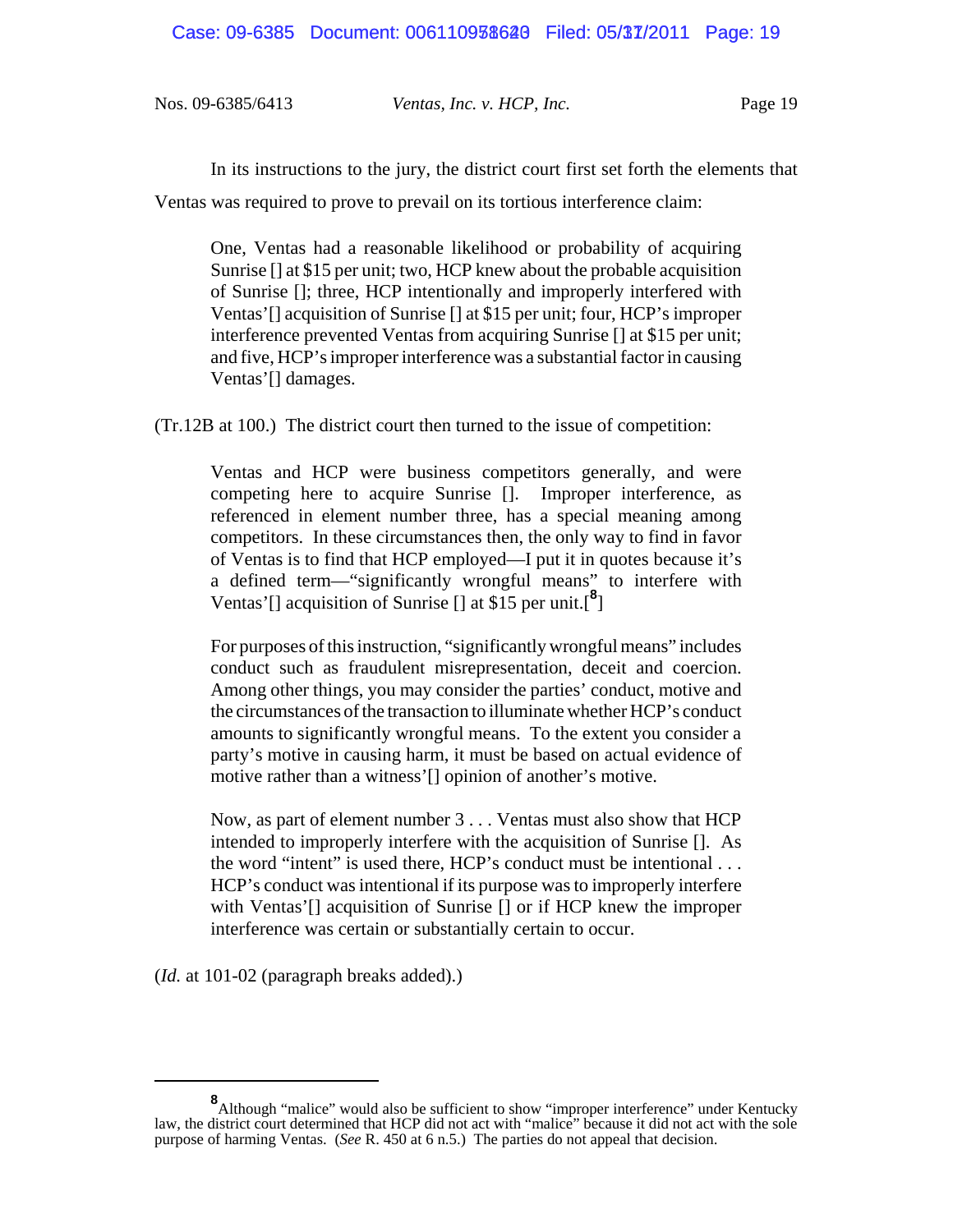Additionally, the district court gave the following instruction concerning the Canadian litigation between the parties:

The parties to this action have previously resolved related issues in the Canadian court system. The important facts of these cases are as follows: In the week after HCP made its \$18 topping bid, Sunrise [] sought guidance from a Canadian court in interpreting its confidentiality agreement with HCP and its purchase agreement with Ventas. In that case Sunrise [] and HCP generally took the position that the confidentiality agreement and the purchase agreement did not prohibit HCP's \$18 bid. Ventas took the opposite position.

The Canadian court found: One, HCP's confidentiality agreement precluded it from making the \$18 topping bid. By making the bid, HCP breached its confidentiality agreement with Sunrise []. Two, the purchase agreement between Sunrise [] and Ventas prohibited Sunrise [] from submitting HCP's bid to its unitholders. Finally, three, Sunrise['s] auction process leading to the Ventas purchase agreement was objectively reasonable and fair.

(*Id.* at 103.) The district court then discussed the relevance of the breach of contract:

HCP did breach its confidentiality agreement by submitting the February 14 topping bid. This fact alone is not sufficient to establish tortious interference. However, it may be considered along with the other evidence in determining whether HCP engaged in improper interference.

(*Id.* at 103-04.)

# **D. Application**

HCP attacks the jury instructions on four grounds: 1) that the district court improperly blended §§ 767 and 768 of the Restatement (Second) of Torts; 2) that the instructions erroneously permitted the jury to consider HCP's breach of its contract with Sunrise as improper conduct; 3) that the district court permitted the jury to consider motive without providing the proper legal standard; and 4) that the district court failed to adequately explain the element of causation. We now review each of these assignments of error, and reject each as meritless.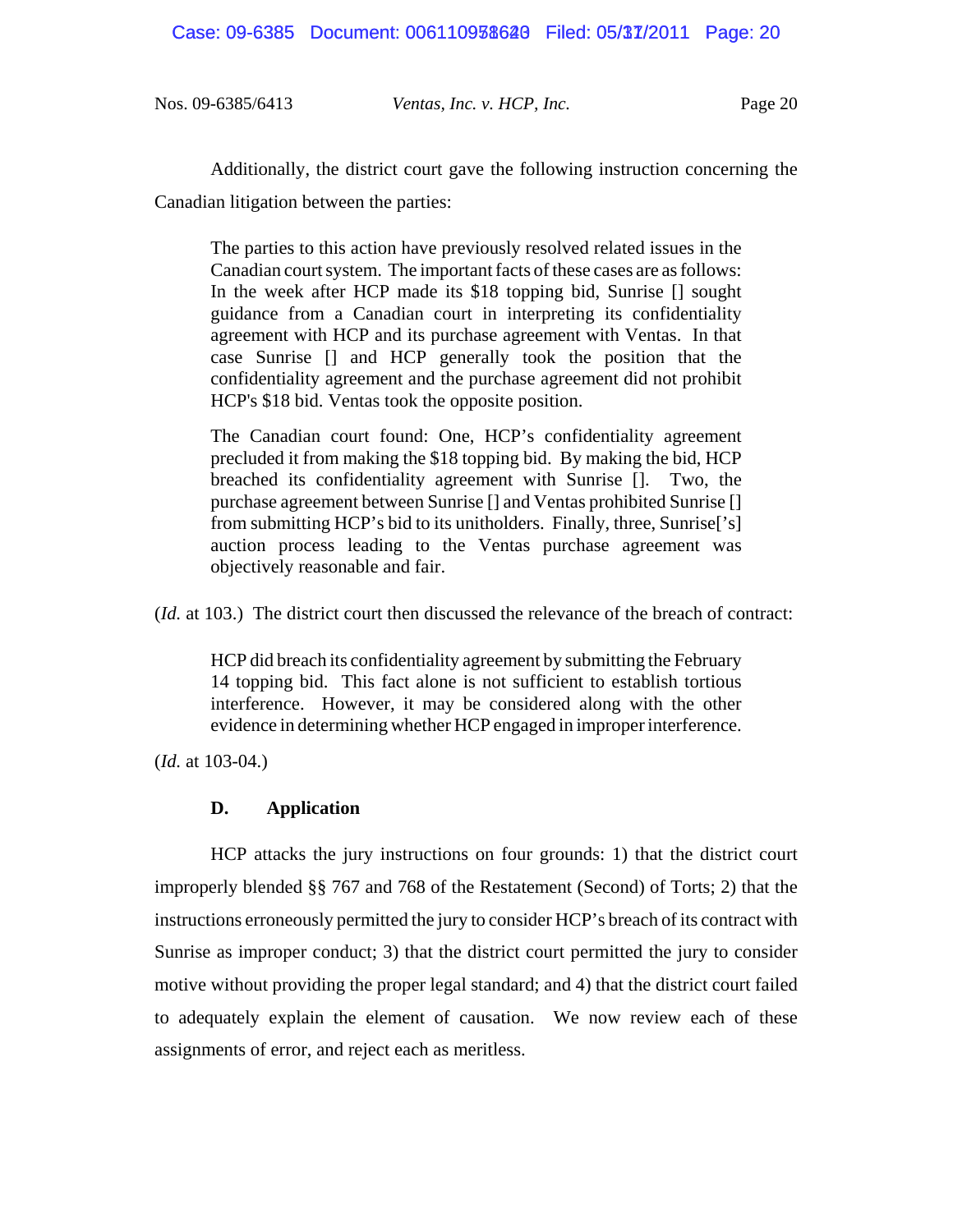#### **1. "Blending" of Sections 767 and 768**

HCP first argues that the jury instructions were erroneous because the district court "blended" §§ 767 and 768 instead of relying exclusively on § 768. Before considering the propriety of the district court's hybrid approach, we must consider the threshold issue of whether the district court properly looked to § 768 in the first instance. As explained below, we find no error in the district court's decision to apply § 768 as a matter of Kentucky law.

Although the Kentucky Supreme Court has not considered whether to apply § 768 in cases involving competitors, the reported cases on the issue have predicted that the state high court would apply § 768. *See, e.g.*, *Brake Parts, Inc. v. Lewis*, Nos. 09-132 & 10-212, 2011 WL 42973, at \*3 (E.D. Ky. Jan. 6, 2011) ("Kentucky courts would utilize the Section 768 factors as the appropriate factors for evaluating the legality of competitive conduct."); *Midwest Agency Servs., Inc. v. JP Morgan Chase Bank, N.A.*, No. 2:09-135, 2010 WL 935450, \*9 (E.D. Ky. Mar. 11, 2010) (citing *AMC of Louisville, Inc. v. Cincinnati Milacron, Inc.*, No. 3:97-CV-343, 2000 WL 33975582, at \*7-8 (W.D. Ky. Jan. 25, 2000) (relying on Section 768 in considering a tortious interference claim between competitors under Kentucky law)).

We believe that these decisions make the proper prediction. Kentucky courts generally follow the Restatement (Second) of Torts, which, of course, includes Section 768, and nothing of which we are aware suggests that Kentucky courts would not apply that section under the facts of this case. Indeed, the Restatement's heightened scrutiny of claims between competitors under § 768 is consistent with Kentucky's strong interest in robust competition.**<sup>9</sup>** *See, e.g.*, *ATC Distrib. Grp., Inc. v. Whatever It Takes Transmissions & Parts, Inc.*, 402 F.3d 700, 717 (6th Cir. 2005) ("[S]imply attempting

**<sup>9</sup>** Kentucky courts have consistently recognized a strong state interest in promoting competition across many areas of the law. *See, e.g., Anderson v. Jett*, 12 S.W. 670, 672 (Ky. 1889) ("Rivalry is the life of trade. The thrift and welfare of the people depend upon it."); *see also Ky. Farm Bureau Mut. Ins. Co. v. Shelter Mut. Ins. Co.*, 326 S.W.3d 803, 810 (Ky. 2010) (insurance law); *Covington Inn Corp. v. White Horse Tavern, Inc.*, 445 S.W.2d 135, 137 (Ky. 1969) (unfair competition); *Gen. Elec. Co. v. Am. Buyers Co-op, Inc.*, 316 S.W.2d 354, 360 (Ky. 1958) ("Our economic system is founded upon competition—'the life of trade.'"); *Love v. Kozy Theater Co.*, 236 S.W. 243, 246 (Ky. 1921).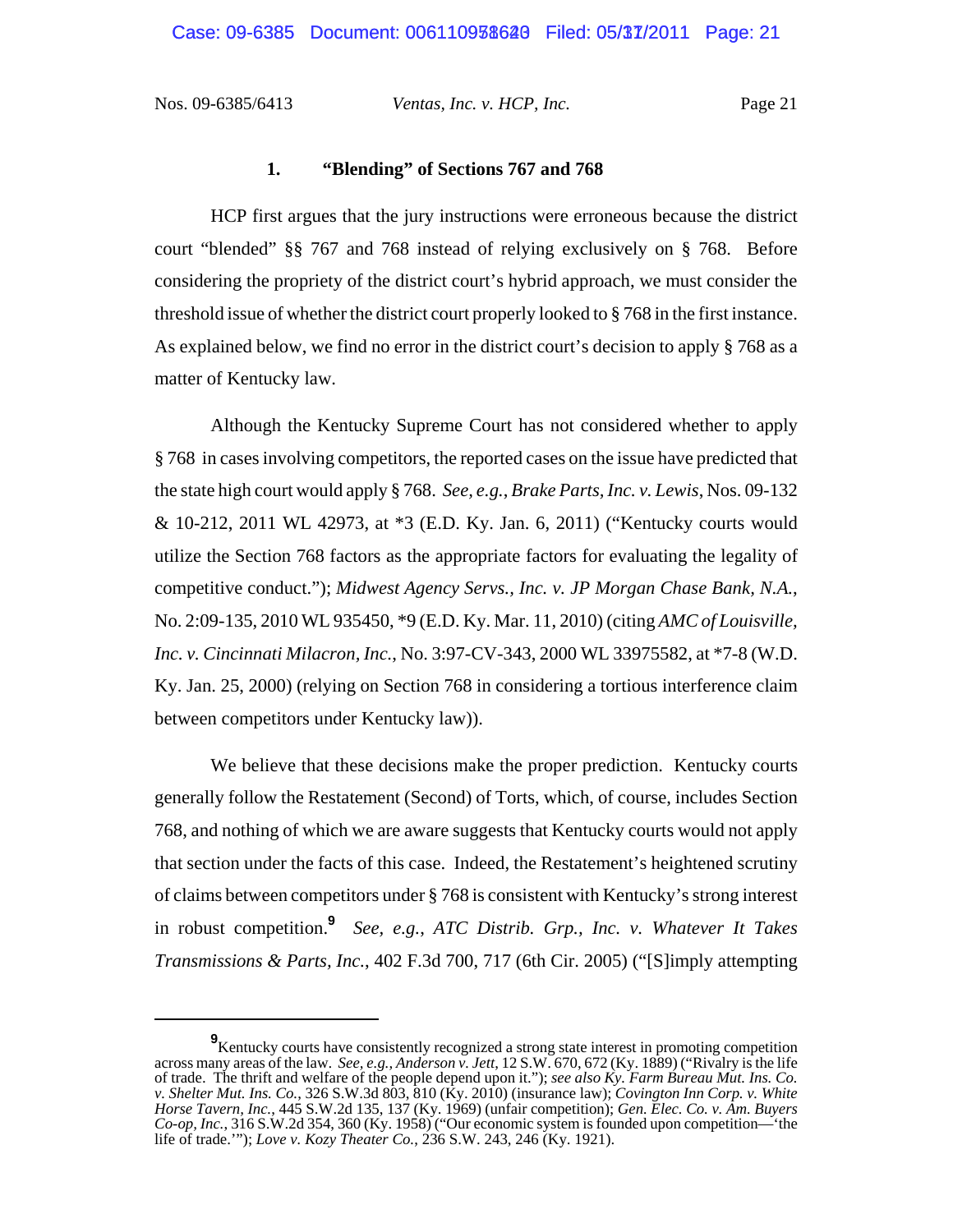to advance one's own legitimate economic interests at the expense of another's interests does not constitute malice.") (applying Kentucky law); *Brooks v. Patterson*, 29 S.W.2d 26, 29 (Ky. 1930) (distinguishing cases where the alleged injury resulted from an "outgrowth of competition in business" from those where it was "brought about by the exercise of either fraud or force."); *accord Carvel Corp. v. Noonan*, 350 F.3d 6, 18-20 (2d Cir. 2003) (stating that "[t]he Restatement's distinction between competitors and non-competitors is intended to strike a balance between protecting economic relationships and encouraging competitive behavior in the market.").

Having determined that Kentucky law would look to § 768 in cases between competitors, we now turn to HCP's argument that the district court erred by also considering § 767. Specifically, HCP contends that it was error to instruct the jury on certain factors listed in § 767 to define "significantly wrongful means" within the meaning of § 768. HCP's argument relies principally on commentary to § 767, which states that § 768 "supplant[s]" § 767 in cases of competitors. *See* Restatement (Second) of Torts § 767, cmt. (a). HCP contends that the word "supplant" is dispositive and renders § 768 inapplicable to claims as between competitors. We disagree with HCP's myopic reading of, and unreasonable reliance on, one word in the commentary.**<sup>10</sup>**

Section 768 does not define "wrongful means," and in fact places no limitation whatsoever on the factors that a jury might consider to determine whether the interference of a competitor was wrongful. Without any instruction regarding the meaning of "significantly wrongful conduct," the jury would have been left without any guidance. *See Bucyrus-Erie Co. v. Gen. Prods. Corp.*, 643 F.2d 413, 418 (6th Cir. 1981) ("The purpose of jury instructions is to inform the jury on the law and to provide proper guidance and assistance in reaching its verdict.").

**<sup>10</sup>**As the district court explained, courts have interpreted the commentary in a variety of ways. Some courts have "strictly interpreted" it to render § 767 inapplicable if the parties are competitors (R. 450 at 3 (citing, *inter alia*, *Pino v. Prudential Ins. Co. of Am.*, 689 F. Supp. 1358, 1362 (E.D. Pa. 1988)), while other courts have used the § 767 factors to supplement the standard set forth in § 768, or to provide an affirmative defense of competition. (*Id.* (citing, *inter alia*, *Buztronics, Inc. v. Theory3, Inc.*, No. 104CV1485, 2005 WL 1865512, at \*6 (S.D. Ind. Aug. 5, 2005).)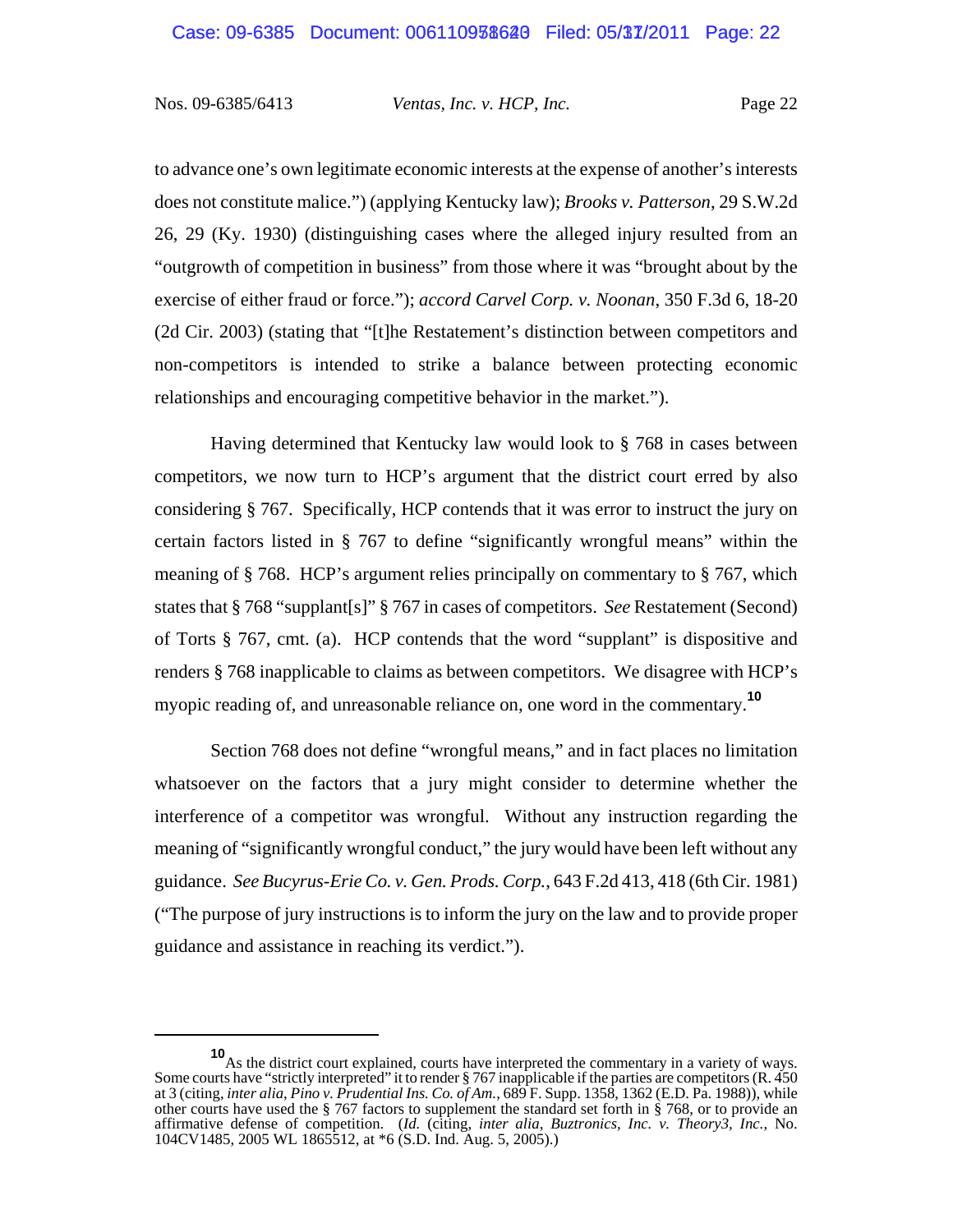In seeking guidance, the district court properly looked to § 767, as many other courts have done, to illuminate the meaning of "wrongful" conduct under § 768. *See, e.g.*, *Franklin Music v. Am. Broad. Cos., Inc.*, 616 F.2d 528, 545 (3d Cir. 1979); *Buztronics*, 2005 WL 1865512, at \*6; *White Sands Grp., L.L.C. v. PRS II, L.L.C.*, Nos. 1080312 & 1080673, 2009 WL 2841114, at \*11 (Ala. Sept. 4, 2009); *Siren, Inc. v. Firstline Sec., Inc.*, No. 06-1109, 2006 WL 3257440, at \*6 (D. Ariz. May 17, 2006); *RTL Distrib., Inc. v. Double S Batteries, Inc.*, 545 N.W.2d 587, 591 (Iowa Ct. App. 1996); *Downers Grove Volkswagen, Inc. v. Wigglesworth Imports, Inc.*, 546 N.E.2d 33, 37 (Ill. Ct. App. 1989).

Part of the same Restatement, § 767 immediately proceeds § 768, and both sections relate to tortious interference. Section 768 stands simply as "special application of the factors determining whether an interference is improper or not, as stated in § 767." Restatement (Second) or Torts § 768, cmts. (a) ("Like § 767, this Section speaks of an interference that is improper or not.") and (b). Section 768 itself refers to § 767 in its discussion of wrongful means. *See* Restatement (Second) of Torts § 768, cmt. (b) ("The predatory means discussed in § 767, Comment c, physical violence, fraud, civil suits and criminal prosecutions, are all wrongful in the situation covered by this Section."). Moreover, § 767 specifically defines "improper interference," a phrase also used in § 768, and that the Kentucky Supreme Court has interpreted to mean "wrongful," the operative word under § 768. *Cf. Atlantic Cleaners & Dyers v. United States*, 286 U.S. 427, 433 (1932) (noting the "natural presumption that identical words used in different parts of the same act are intended to have the same meaning.").

Finally, we address HCP's policy argument that the "district court's [] effort to 'blend' § 767 with § 768 diluted the competitive protections § 768 is designed to provide." (HCP Br. at 50.) We do not agree. To the extent the district court's hybrid approach *may* have increased the likelihood of liability under the facts of this case, the approach did not dilute the competitive protections of § 768. Robust competition may also require regulation, and unfair competitive practices certainly do not fall within the protections of § 768. Although courts should be circumspect in adjudicating claims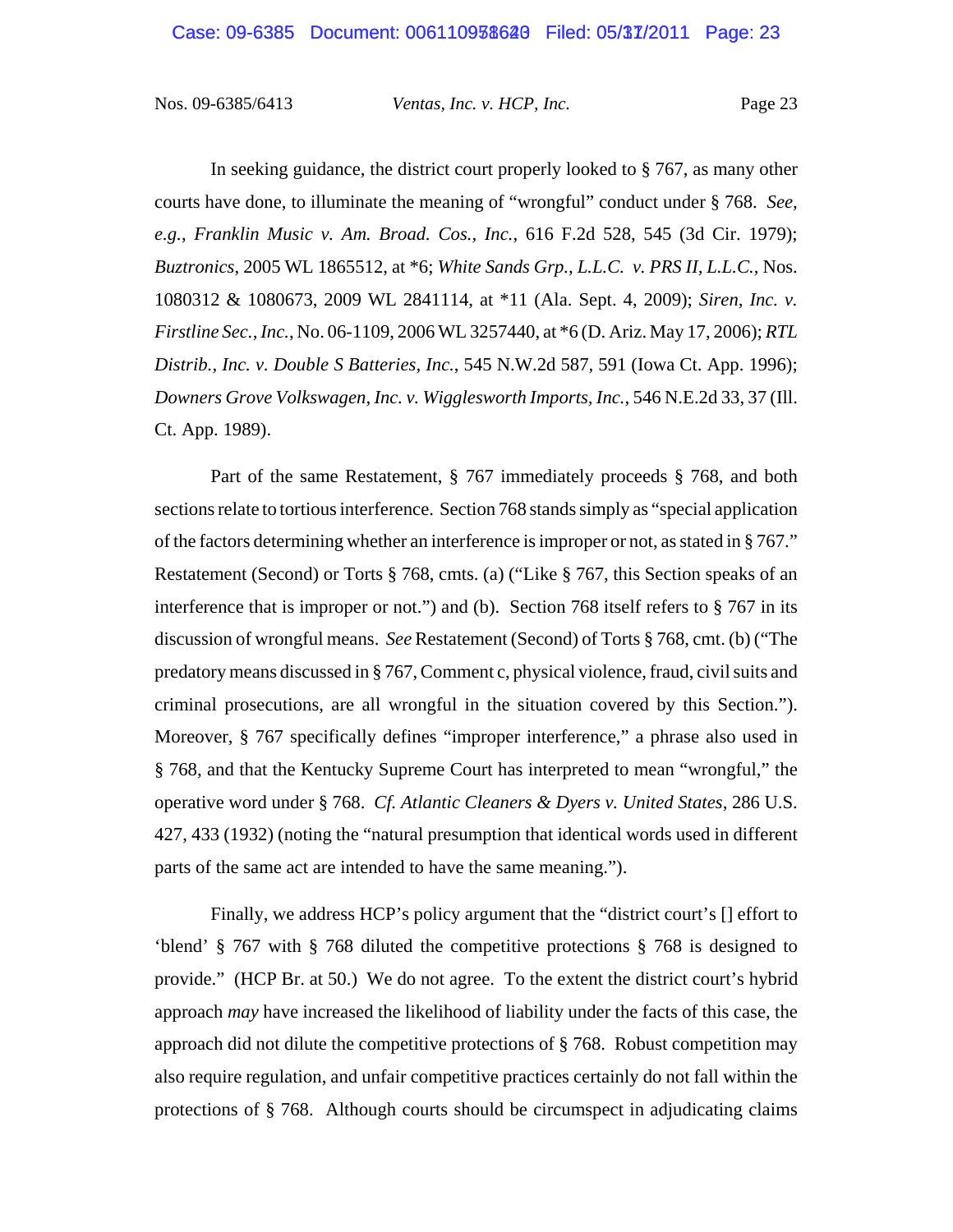between competitors, wrongful and anti-competitive conduct should not be insulated from liability. Indeed, the public interest in full and fair competition is furthered by imposing liability on a market player, such as HCP, for fraudulently leveraging a public market to sabotage a competitor, as liability for such conduct will deter similar future conduct and promote economic certainty in the marketplace.

Under these circumstances, we find that the district court properly resolved the interplay between §§ 767 and 768 as a matter of Kentucky law by instructing the jury pursuant to § 768 and also using certain factors listed in § 767 to explicate § 768.

### **2. Breach of Contract**

 HCP next argues that the district court erred by allowing the jury to consider HCP's breach of its Standstill Agreement with Sunrise as wrongful conduct sufficient to establish "improper interference." HCP's objection focuses on the following instruction given by the district court:

HCP did breach its confidentiality agreement by submitting the February 14 topping bid. This fact alone is not sufficient to establish tortious interference. However, it may be considered along with the other evidence in determining whether HCP engaged in improper interference.

(Tr.12B at 103-04.) Instead of this instruction, HCP had requested an instruction that its breach of the Standstill Agreement with Sunrise "does not constitute wrongful means for purposes of Ventas'[] claim." HCP argues that the district court's instruction was erroneous because a breach of contract with a third party is not sufficient to satisfy the requirement of "improper interference." *See, e.g.*, *Windsor Sec., Inc. v. Hartford Life Ins. Co.*, 986 F.2d 655, 664 (3d Cir. 1993).

HCP's argument fails as a matter of fact, and as a matter of law. First, HCP's argument rests on a misreading of the record: the district court did not permit the jury to consider HCP's breach of the Standstill Agreement with Sunrise as sufficient to establish "significantly wrongful" conduct. The jury instructions explicitly defined "significantly wrongful means" to include "fraudulent misrepresentation, deceit and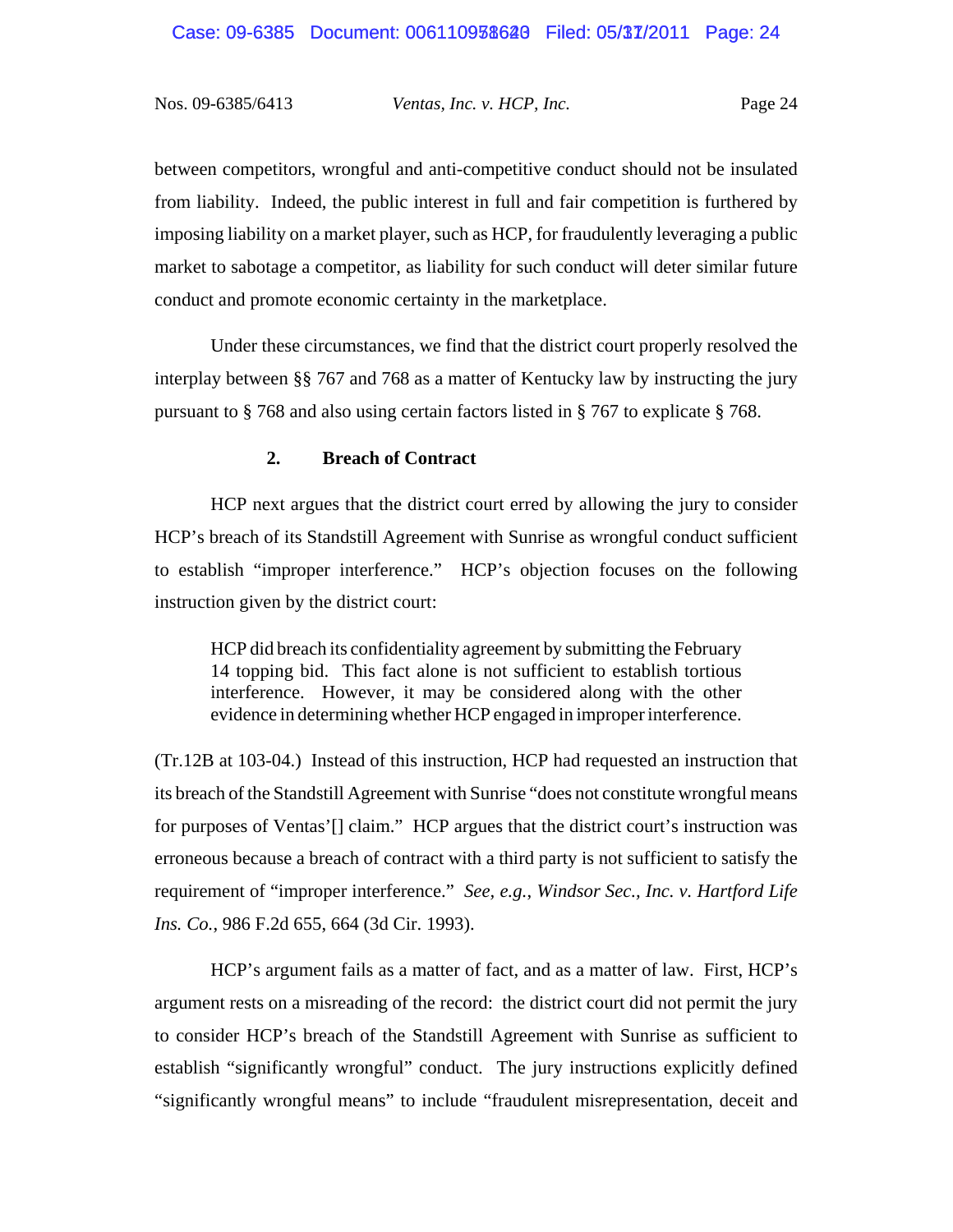coercion," and stated that breach of the Standstill Agreement "alone is not sufficient to establish tortious interference." (Tr.12B at 103-04.)

Second, the district court did not commit legal error by permitting the jury to consider HCP's breach of its contract with Sunrise "along with the other evidence in determining whether HCP engaged in improper interference." (*Id*. at 104.) Although the relevance of a breach of contract with a third party in a tortious interference action has not been examined by many courts, other courts have similarly held that such a breach is evidence of "improper interference." *See, e.g., Kapunakea Partners v. Equilon Enters. LLC*, 679 F. Supp. 2d 1203, 1217 (D. Haw. 2009); *Foam Supplies, Inc. v. Dow Chem. Co.*, No. 4:05CV1772, 2008 WL 3159598, at \*7 (E.D. Mo. Aug. 4, 2008); *Leigh Furniture & Carpet Co. v. Isom*, 657 P.2d 293, 306 (Utah 1982); *Island Air, Inc. v. LaBar*, 566 P.2d 972, 980 (Wash Ct. App. 1977). HCP cites no case that holds a breach of contract with a third party is completely irrelevant.

As the district court observed, to ignore HCP's breach of its contract with Sunrise would "create an artificial reality within the case." (R. 520 at 9.) HCP's breach of its Standstill Agreement with Sunrise illuminates the anti-competitive activities in which HCP engaged and is central to an understanding of Ventas' allegations of fraud and deception. As Ventas argued at trial, HCP misled the market by making public statements that were contrary to its obligations under the Standstill Agreement without disclosing the existence of the agreement or other relevant information. *See, e.g.*, *Hornung*, 754 S.W.2d at 859 ("[M]alice may be inferred in an interference action by proof of lack of justification.").

Accordingly, because the jury instruction regarding the relevance of HCP's breach the Standstill Agreement was an accurate and clear statement of the law, HCP's argument is without merit.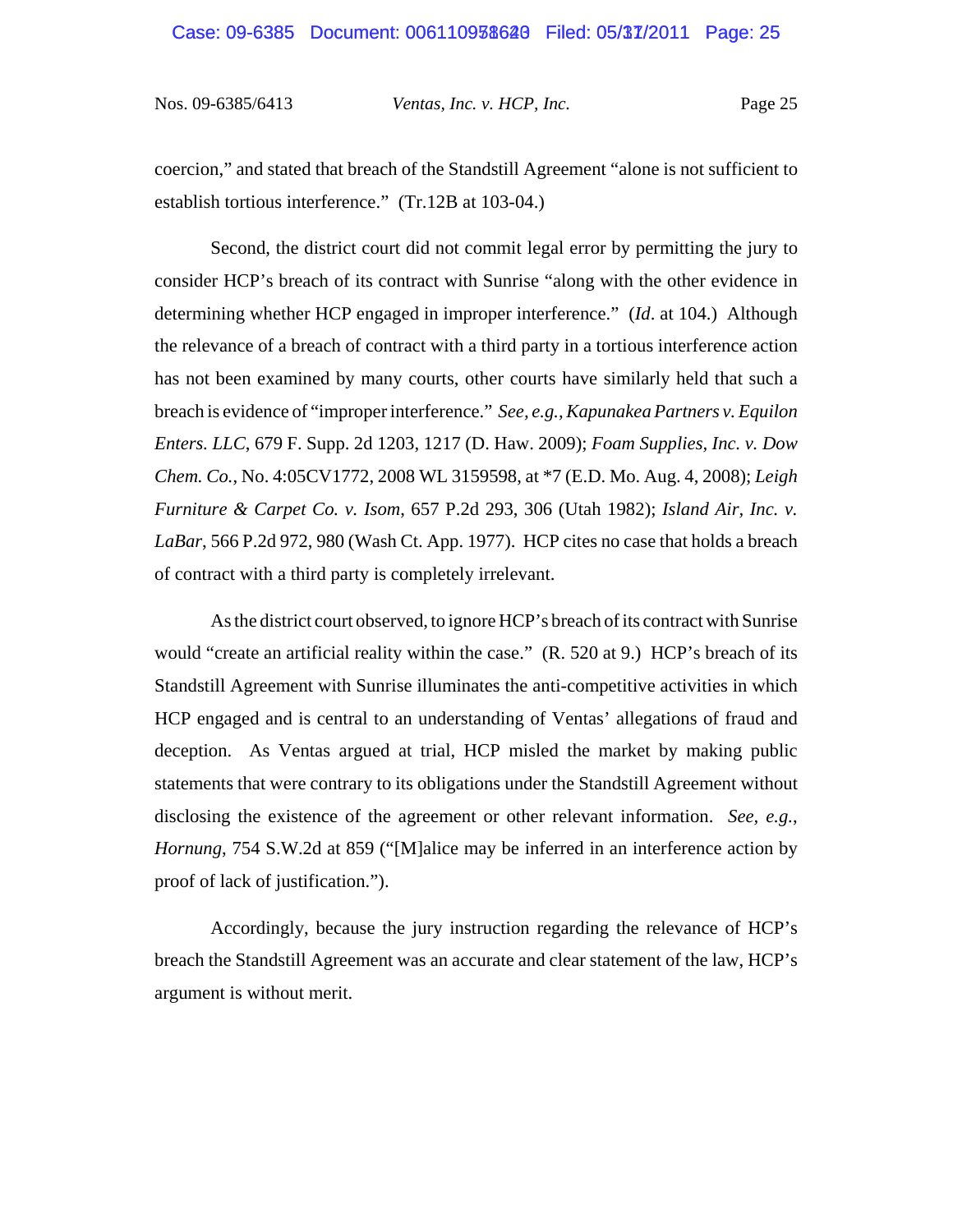#### **3. Motive**

HCP next argues that the district court erred by allowing the jury to consider HCP's motive without also "advis[ing] the jury . . . that the defendant's motive is not a sufficient basis for liability unless the defendant acted solely to inflict harm." (HCP Br. at 56 (emphasis omitted).) As described above, the district court instructed the jury, in pertinent part, as follows:

Among other things, you may consider the parties' conduct, motive and the circumstances of the transaction to illuminate whether HCP's conduct amounts to significantly wrongful means.

(Tr.12B at 101-02.)

HCP contends that the district court should have instructed the jury that HCP did not act solely to injure Ventas. HCP asserts that the jury was "left free to punish HCP [because HCP] may have been motivated not merely to acquire Sunrise, but also in part to disadvantage Ventas." (HCP Rep. at 33-34.) This, according to HCP, would not amount to "improper interference" because a defendant does not engage in "improper interference" if "his purpose is at least in part to advance his interest in competing with the other." Restatement (Second) of Torts  $\S 768(1)(d)$ .

We find HCP's argument unavailing. The district court did not instruct the jury that it may find "improper interference" on the basis of motive alone. Nor do the jury instructions reasonably suggest that the jury was permitted to do so. Instead, the district court instructed the jury that "the only way to find in favor of Ventas is to find that HCP employed—I put it in quotes because it's a defined term—'significantly wrongful means' to interfere with Ventas'[] acquisition of Sunrise [] at \$15 per unit." (Tr.12B at 101.)

The district court defined "significantly wrongful means" to include fraudulent misrepresentation, deceit and coercion. It was only after defining "significantly wrongful means" that the district court instructed the jury that HCP's motive may be relevant in determining whether it engaged in the type of conduct necessary to create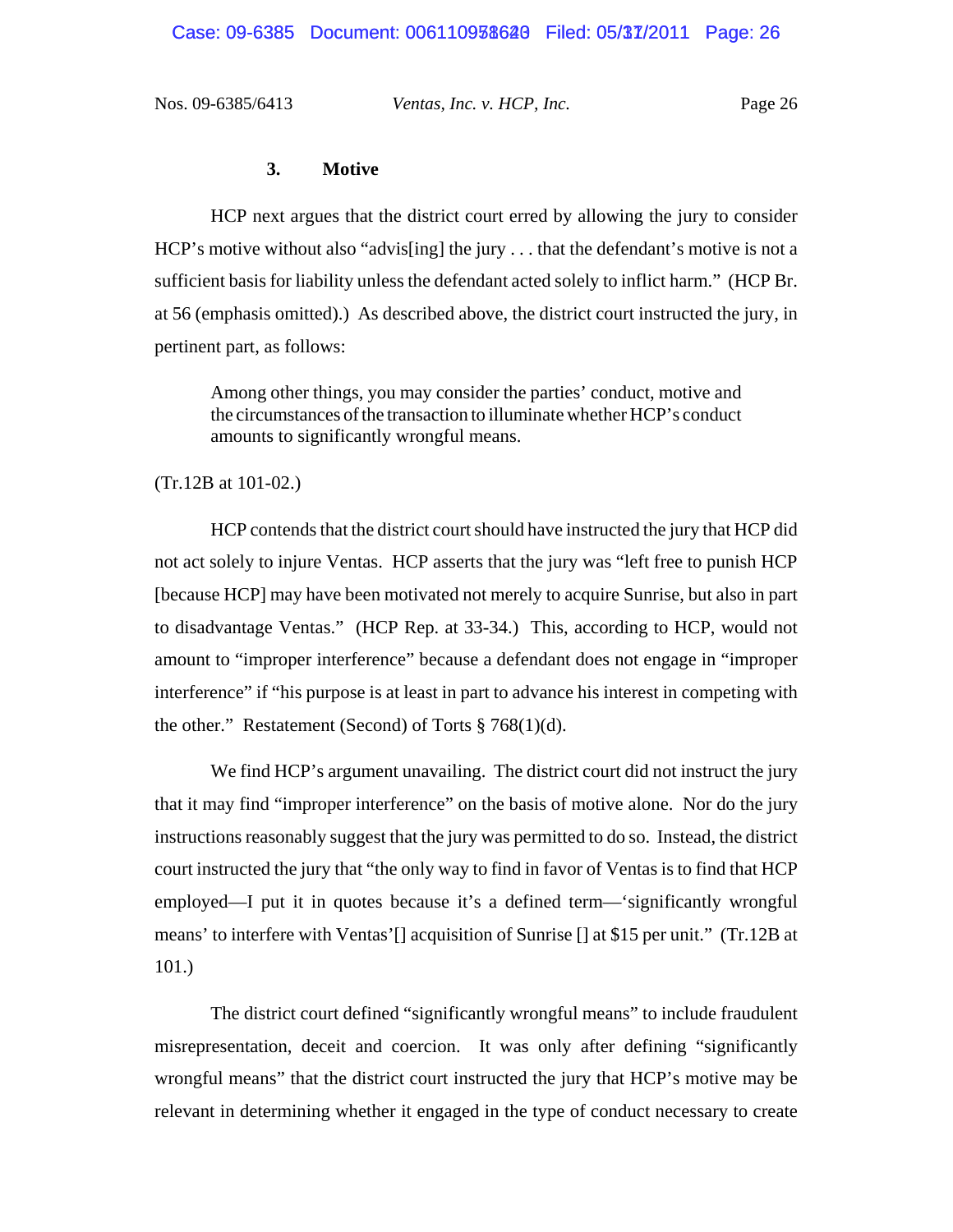liability. *See, e.g.*, *United Parcel Serv. Co. v. Rickert*, 996 S.W.2d 464, 468 (Ky. 1999) (noting that intent is relevant to fraud under Kentucky law). Nothing in the district court's jury instructions suggested that any degree of motive, without more, would be sufficient to establish "improper interference."

Accordingly, because the jury instructions regarding the relevance of HCP's motive were an accurate and clear statement of the law, HCP is not entitled to relief on the basis of this instruction.

#### **4. Causation**

Finally, HCP argues that the district court failed to adequately instruct the jury on the

element of "but-for" causation. HCP requested the following jury instruction:

If you are satisfied from the evidence that other factors, *including truthful information in HCP's offer and press release*, would have been sufficient to cause Sunrise['s] unitholders not to accept Ventas'[] \$15 offer, then you will find for HCP[.]

(R. 430 at 4 (emphasis added).) The district court declined to give the proposed instruction, and instead instructed the jury as follows:

Now, in element 4, to find that HCP prevented Ventas from acquiring Sunrise [] at \$15 a unit, you must determine that but for HCP's improper interference, Ventas would have acquired Sunrise [] at \$15 per unit. This but-for test means that if HCP's improper interference had never occurred, Ventas would have acquired Sunrise [] at \$15 a unit.

(Tr.12B at 102-03.) HCP argues that the district court's instruction was erroneous because it did not require the jury to "separate the effect of the allegedly false representations from that of truthful statements." (HCP Br. at 59.)

We are unpersuaded by HCP's argument. Consistent with HCP's request during trial, the district court instructed the jury that in order to recover, Ventas must show that HCP's "improper interference," if any, was the but-for cause of Ventas' injury. This is an accurate statement of Kentucky law. The district court previously instructed the jury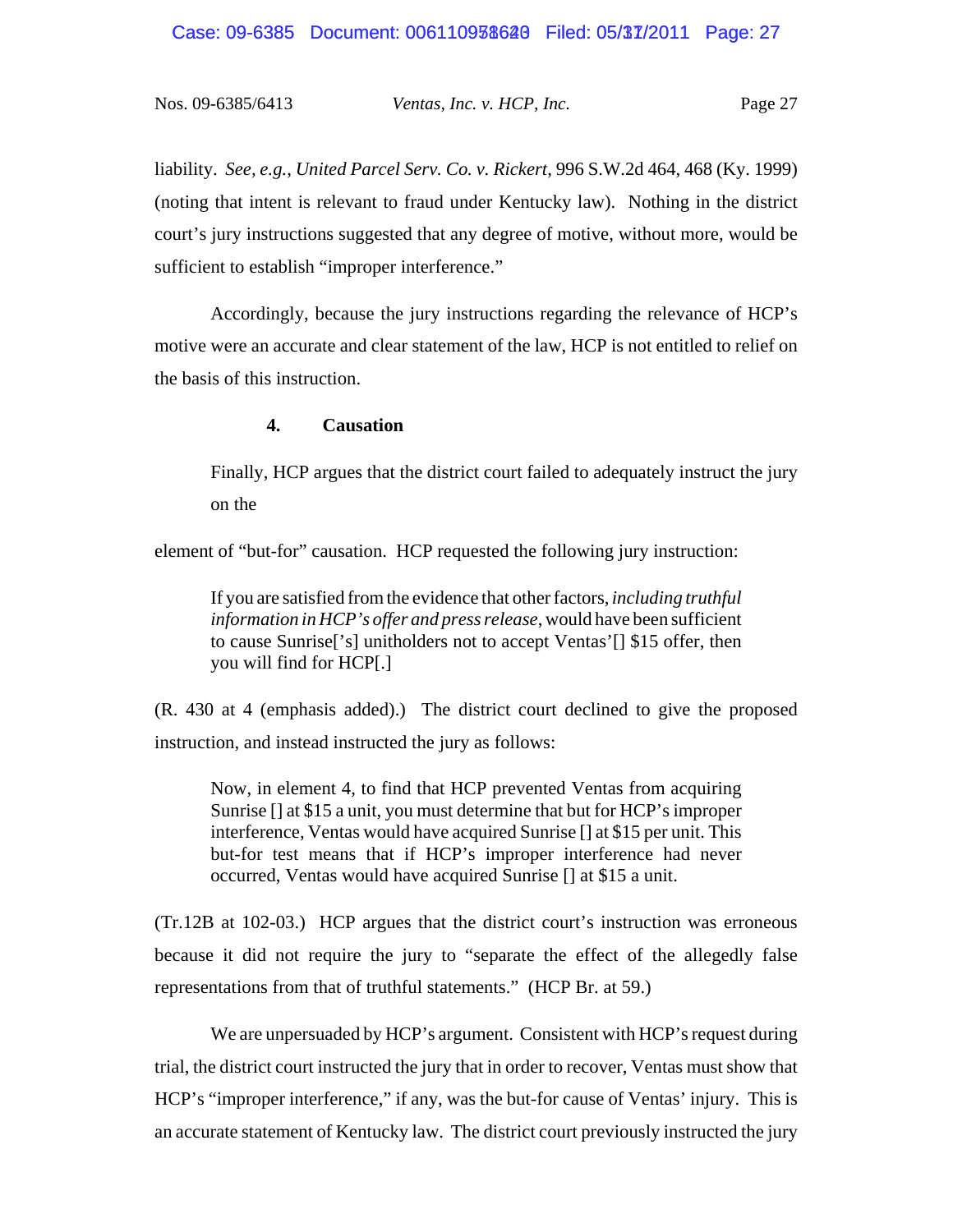with regard to "improper interference," and it was properly left to the jury to determine whether any of HCP's conduct amounted to "improper interference," and whether any such "improper interference" was the but-for cause of Ventas' injury.

Although the district court did not specifically enumerate "truthful information" as a relevant consideration, as HCP requested, it was not an abuse of discretion for the district court to decline to give this specific instruction. The instruction as given was clear and accurate, and enumerating one factor that may favor HCP, without enumerating others that may favor Ventas, could have unduly prejudiced Ventas by suggesting to the jury that the press release indeed contained independently truthful information.

Accordingly, the district court did not err in its instructions regarding the element of causation.

#### **III. Sufficiency of the Evidence**

We next turn to the sufficiency of the evidence. HCP contends that the district court erred in denying its motion for judgment as a matter of law on the element of causation under Rule 50(b) of the Federal Rules of Civil Procedure. For the reasons discussed below, we find that the jury verdict on the element of causation was supported by sufficient evidence.

#### **A. Standard of Review**

Our case law establishes that "in diversity cases, where the Rule 50(b) motion is based on a challenge to the sufficiency of the evidence, a state-law standard of review applies."**<sup>11</sup>** *Hartford Fin. Servs. Grp., Inc. v. Cleveland Pub. Library*, 168 F. App'x 26,

<sup>&</sup>lt;sup>11</sup>Our case law is unambiguous on this point, but most if not all of our sister circuits disagree. *See, e.g.*, *Specialty Beverages, L.L.C. v. Pabst Brewing Co.*, 537 F.3d 1165, 1175 (10th Cir. 2008) ("In diversity cases, the substantive law of the forum state governs the analysis of the underlying claims, including specification of the applicable standards of proof, but federal law controls the ultimate, procedural question whether judgment as a matter of law is appropriate."); *Marvin Lumber & Cedar Co. v. PPG Indus., Inc.*, 401 F.3d 901, 906 (8th Cir. 2005); *Fruend v. Nycomed Amersham*, 347 F.3d 752, 761 (9th Cir. 2003) ("We conclude that the district court erred in permitting California law to trump Federal Rule 50."); *Mathis v. Exxon Corp.*, 302 F.3d 448, 453 (5th Cir. 2002); *Ed Peters Jewelry Co., Inc. v. C & J Jewelry Co., Inc.*, 215 F.3d 182, 193 (1st Cir. 2000); *Alfaro v. Wal-Mart Stores, Inc.*, 210 F.3d 111, 114 (2d Cir. 2000); *accord Herron v. S. Pac. Co.*, 283 U.S. 91, 94-95 (1931) (stating that a federal court sitting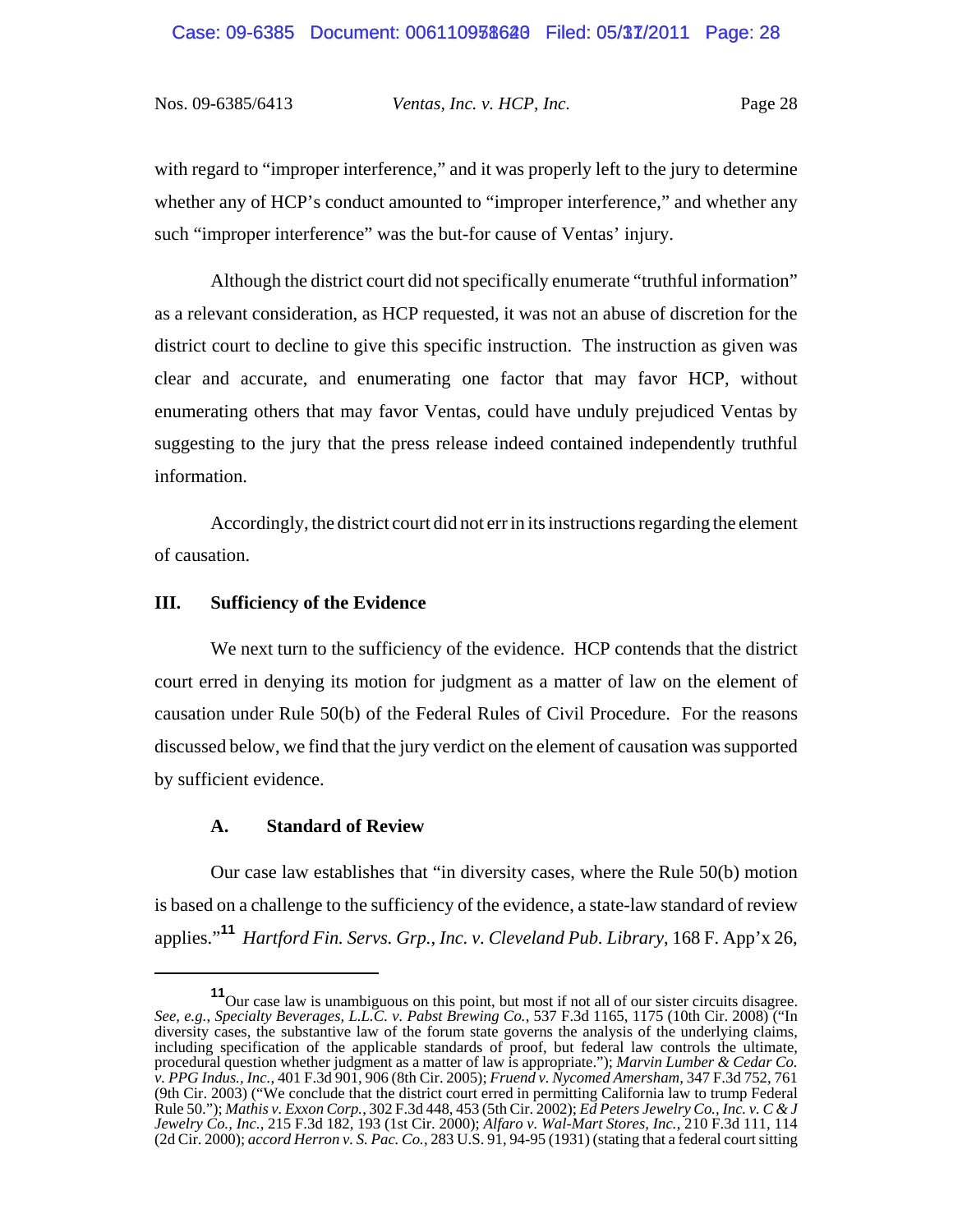Case: 09-6385 Document: 006110938628 Filed: 05/37/2011 Page: 29

| Nos. 09-6385/6413 | Ventas, Inc. v. HCP, Inc. | Page 29 |
|-------------------|---------------------------|---------|

30-31 (6th Cir. 2006); *see also In re Brown*, 342 F.3d 620, 626 (6th Cir. 2003) (citing *Morales v. Am. Honda Motor Co., Inc.*, 151 F.3d 500, 506 (6th Cir. 1998)). Under Kentucky law,

a motion for a directed verdict . . . should be granted only if there is a complete absence of proof on a material issue in the action, or if no disputed issue of fact exists upon which reasonable minds could differ. In deciding such a question, every favorable inference which may reasonably be drawn from the evidence should be accorded the party against whom the motion is made.

*Morales*, 151 F.3d at 506 (internal quotation marks and citations omitted).

### **B. Application**

HCP argues that Ventas presented insufficient evidence of but-for causation, which required Ventas to prove that, "but for HCP's improper interference, Ventas would have acquired Sunrise [] at \$15 per unit." (Tr.12B at 102-03 (jury instruction).) According to HCP, Ventas failed to prove causation in two principal ways: first, Ventas did not separate the impact of any misrepresentations by HCP from that of any truthful disclosures by HCP; and second, HCP corrected any misrepresentations in the market prior to the unitholder vote on Ventas' offer. We address each argument in turn.

### **1. Impact of Claimed Truthful Disclosures**

In its first argument, HCP contends that Ventas was "required to prove that significantly wrongful conduct—alleged misrepresentations, not truthful disclosures—caused its injury," and that Ventas failed to carry this burden. (HCP Br. at 27-28.) Put another way, HCP asserts that Ventas failed to offer any proof that would allow the jury to separate the impact of any misrepresentations from that of any truthful

in diversity is "not subject" to a state rule that a court "shall not direct a verdict, where the evidence is such that a verdict the other way would be set aside"). Our sister circuits appear to have the better view. Although a federal court sitting in diversity applies the substantive law of the forum state, the federal court ordinarily applies its own rules of procedure to adjudicate the dispute. *See, e.g.*, *Shady Grove Orthopedic Assoc., P.A. v. Allstate Ins. Co.*, 130 S. Ct. 1431, 1442-45 (2010) (citing, *inter alia*, *Hanna v. Plumer*, 380 U.S. 460, 463-64 (1965)). We are bound by prior decisions of this Court that apply a so-called "state law standard" for judgment as a matter of law under Rule 50, but perhaps this Circuit's *en banc* Court will in the future reconsider the issue.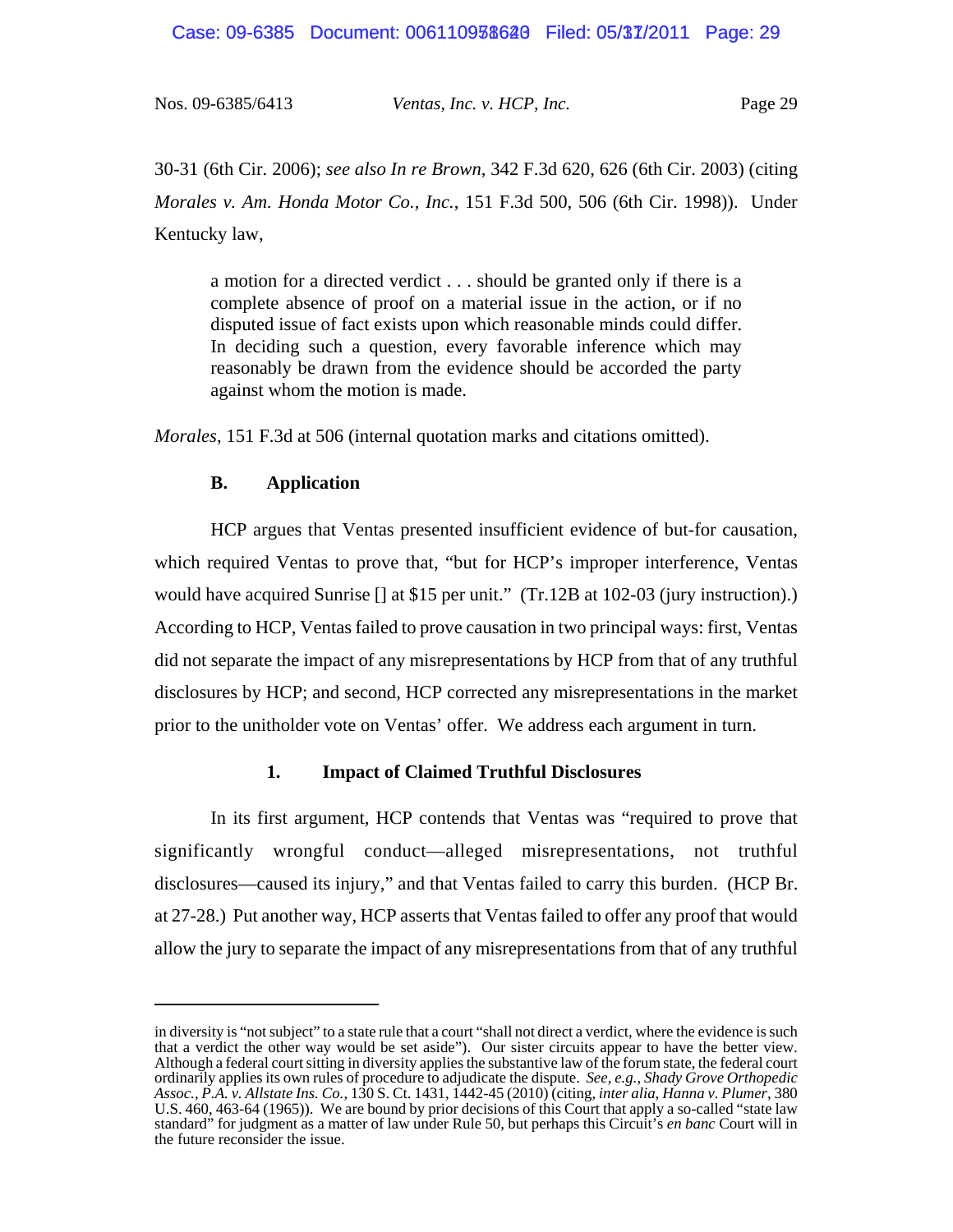statements. This is significant, HCP argues, because its February 14, 2007 press release contained the truthful statement that HCP was willing to pay \$18.00 per unit for Sunrise. HCP asserts that the unitholders rejected Ventas' initial offer "for the obvious reason that HCP was willing to pay more." (*Id.* at 27.) Investor reliance on such a truthful statement, HCP continues, is insufficient to support the verdict because it cannot amount to "improper interference." (*Id.* at 27-28 (citing Restatement (Second) of Torts §772(a)  $&$  cmt. (b)).)

HCP relies on this Court's decision in *Technology for Energy Corp. v. Scandpower*, 880 F.2d 875 (6th Cir. 1989). In *Scandpower*, we held that the presence of a truthful statement that accompanied a false statement defeated the element of causation in that case because the truthful statement "alone was sufficient to 'doom' [the] bid." *Id.* at 878. HCP argues that this case is analogous to *Scandpower* as "no Sunrise unitholder testified that its vote was affected by any alleged misrepresentation." (HCP Br. at 31.)

We find HCP's argument unavailing. HCP's argument rests on the faulty factual premise that HCP was "willing to pay \$18 per unit of Sunrise," and that this stated willingness was independently truthful. (*See id.* at 30.) Indeed, the jury could reasonably have found that HCP made no such statement, and that even if it did, the statement was not independently truthful.

The jury could reasonably have found that HCP never stated that it was "willing" to pay \$18.00 per unit. HCP's February 14, 2007 press release merely stated that HCP had "submitted a proposal to acquire the assets of [Sunrise] in a transaction that values each [] unit at Cdn\$18." (App. at 454-55.) The press release then described the proposed transaction as containing an "acquisition agreement that . . . is otherwise identical to the agreement between Sunrise [] and Ventas." It further stated that HCP was "confident" that it would reach a deal with SSL and that its proposed acquisition of Sunrise had a "greater certainty of completion" than the Ventas transaction. The press release only references the offer of \$18.00 per unit as part of an overall "transaction."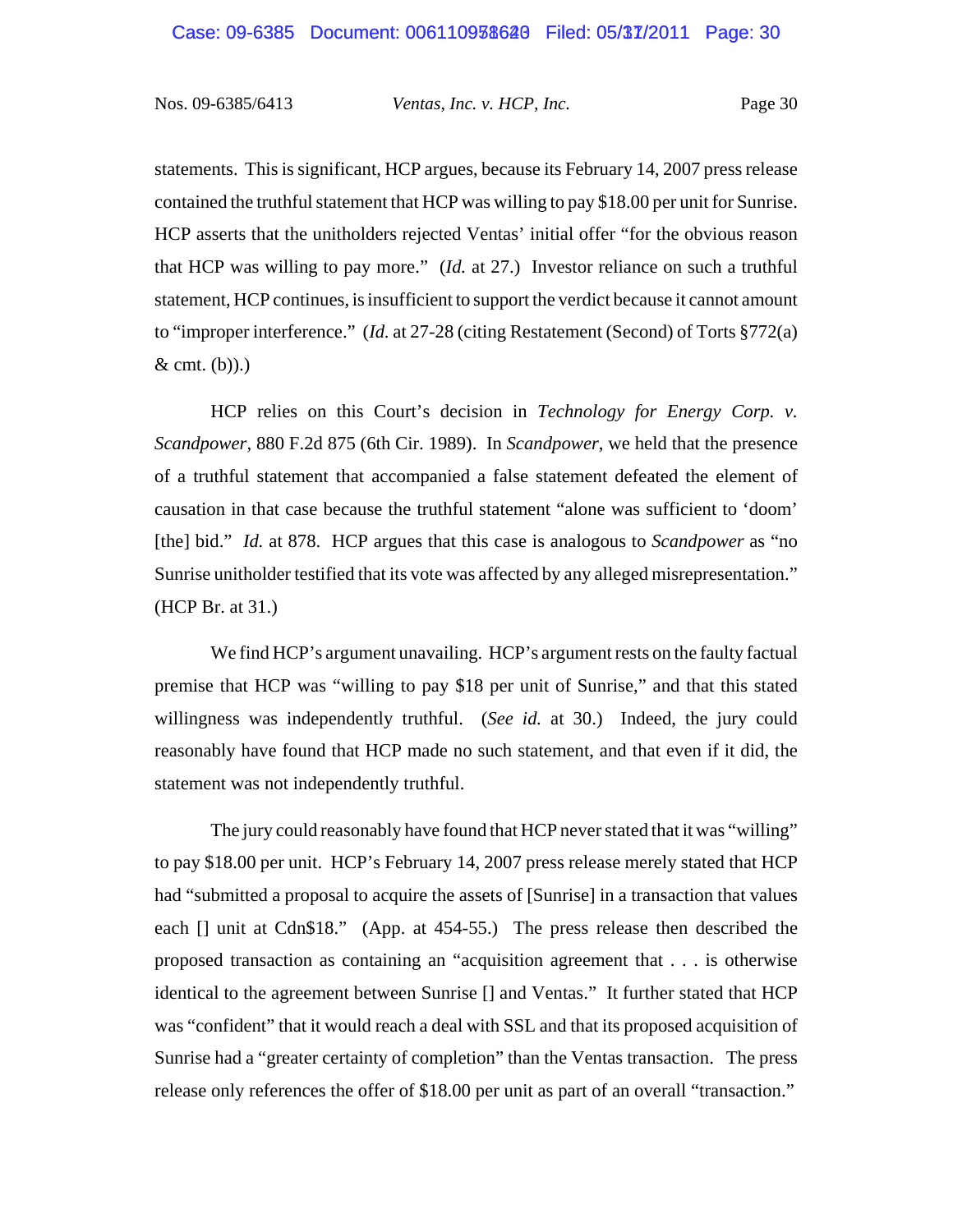Even if the jury found that HCP had stated its willingness to pay \$18.00 per unit, the jury reasonably could have also found that such a statement was not truthful. HCP never made an unencumbered assertion that it was willing to pay \$18.00 per unit, and the jury could reasonably have found that HCP's announcement of its proposed "transaction" was contaminated by fraud, misrepresentations, and concealment. *See Dennis v. Thomson*, 43 S.W.2d 18, 23 (Ky. 1931) ("[C]ausing a false impression constitutes a palpable fraud, even though the statement is true as far as it goes, since such concealment is in fact a false representation of that which is disclosed, as the whole truth.").

HCP failed to disclose in its February 14, 2007 press release that its offer was conditioned on reaching an agreement with SSL. HCP also failed to disclose that HCP and SSL had previously failed to reach an agreement during the auction process; that HCP and SSL otherwise had a tense relationship that could frustrate future attempts to negotiate an agreement; and that HCP was a party to a Standstill Agreement with Sunrise that may have prohibited HCP from making an offer for Sunrise in the first place. Rather than disclosing these details, HCP misled the market by announcing that the terms of its proposed acquisition of Sunrise were "identical to the transaction entered into by Ventas," and the proposed acquisition itself had "greater certainty of completion."

Moreover, HCP's conduct at the time of its purported offer casts further doubt on the genuineness of its offer. HCP never sent Sunrise a signed, unconditional offer. The purchase agreement that HCP sent to Sunrise made no mention of a condition. Sunrise described HCP's omission of a signature as "unprecedented" (Tr.3A at 47) and tantamount to a "bait and switch." (App. at 456.) When confronted about the missing signature, HCP CEO Flaherty falsely stated to Sunrise's banker that he had sent a signed agreement via Federal Express. Flaherty subsequently admitted, however, that he did not do this and in fact was not authorized by HCP to make an unconditional bid. (Tr.4B at 32-34.) Ventas also presented evidence that HCP stated it was "moving on to other things" in January of 2007 after it was unable to reach an agreement with SSL, and in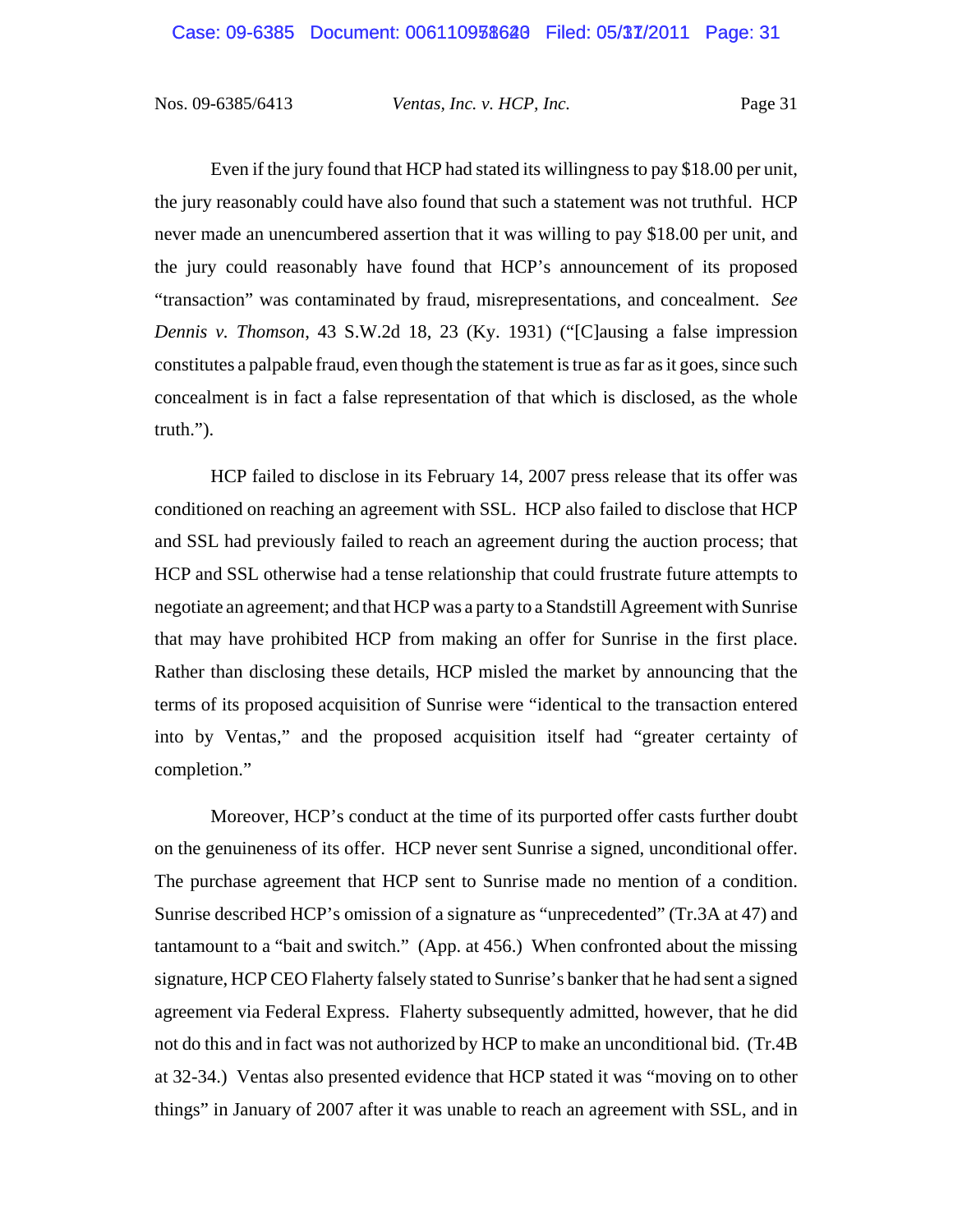fact, on February 21, 2007, made a \$3.1 billion proposal to buy another company, referred to as "Slough." (Tr.2A at 39; Tr.4B at 96.)

### **2. Impact of Claimed Corrective Disclosures**

HCP next argues that the subsequent disclosures of truthful information about its offer broke the chain of causation as a matter of law. Specifically, HCP asserts that any misrepresentations contained in its February 14, 2007 press release were corrected prior to the unitholder vote on the Ventas deal. HCP cites the testimony of certain unitholders to suggest that unitholders were aware of the conditional nature of the offer shortly after HCP's February 14, 2007 press release. (*See, e.g.*, HCP Br. at 34-35 (citing, *inter alia*, R. 486 at 188-89 (Morgan Stanley).) To the extent that any confusion lingered in the market, HCP notes that the condition was explicitly referenced in a February 19, 2007 press release by Sunrise, and a February 22, 2007 press release by Ventas. (App. at 590, 1228-29.) The proxy statements sent to unitholders on or about March 6, 2007 also discussed the existence of the condition. (*Id.* at 1240-54.)

HCP relies heavily on the market price of Sunrise during the relevant period. After HCP publicly announced its bid, the market price of Sunrise increased from approximately \$15.00 per unit to \$18.00 per unit, and remained at that approximate price until the unitholders rejected the Ventas deal. HCP notes that Ventas' expert admitted that he failed to find any statistically significant drop in the price of Sunrise after HCP disclosed that its bid was conditional. Because the alleged corrective disclosures had no effect on the stock price, HCP contends that "any alleged misrepresentations either did not mislead or 'were immaterial as a matter of law.'" (HCP Br. at 42 (quoting *In re Burlington Coat Factory Sec. Litig.*, 114 F.3d 1410, 1425 (3d Cir. 1997).)

We again find HCP's argument unavailing. The purported corrective disclosures—none of which were made by HCP directly—do not disprove causation as a matter of law. The jury could reasonably have found that any purported corrections were "incomplete and did not neutralize the effect of HCP's fraud on proxy voting that started on March 7." (Ventas Br. at 40.) This would explain why the market price of Sunrise did not fall significantly after the market learned of the existence of the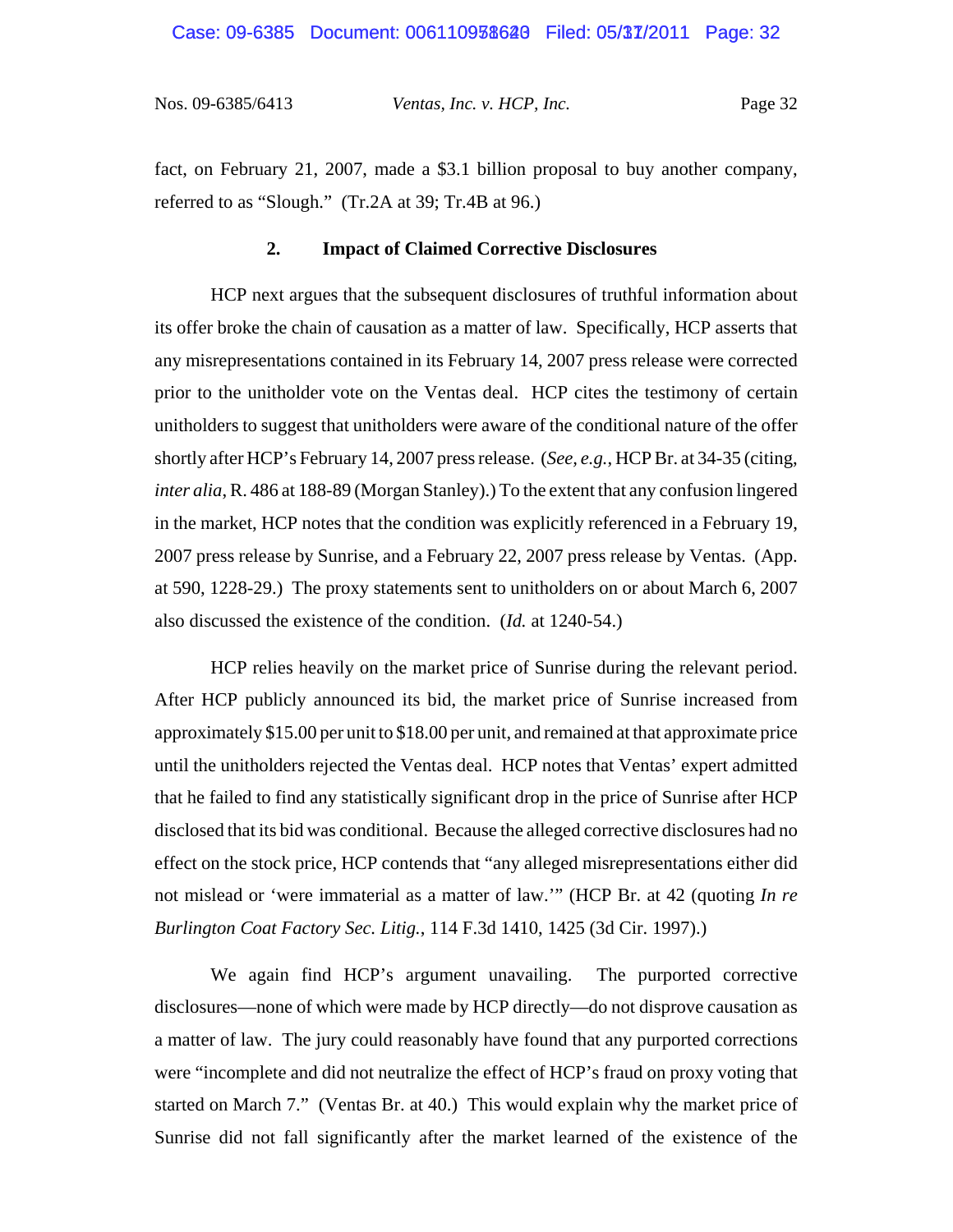condition, and therefore why HCP's argument fails to show a break in the chain of causation. We note the many reasons that doom HCP's argument on appeal.

First, the public never learned of the difficulties that HCP would likely face in reaching an agreement with SSL and thus in satisfying the condition. Although investors may have come to know of the existence of the conditional nature of HCP's offer, investors never learned the details of the troubled relationship between HCP and SSL, or that HCP's insistence on certain development rights threatened to prevent a deal from materializing as quickly as HCP suggested that it would, if a deal materialized at all. Even if the jury were to credit HCP's argument that it was SSL, not HCP, that caused the breakdown of the original negotiations, the difficult relationship between the parties, regardless of the cause of the difficulty, could likely frustrate future negotiations.

Moreover, to the extent the public learned of the existence of the condition, the jury could reasonably have found that HCP falsely suggested to the market that it would remove the condition. On February 28, 2007, for instance, Flaherty suggested, in a letter to Sunrise that was made public, that HCP might be "willing to remove the closing condition" (App. at 733.) But Flaherty admitted at trial that he did not make an unconditional offer because he was not sufficiently confident that HCP would reach a deal with SSL, and in fact was not authorized to make a binding offer. (*See, e.g.*, Tr.4A at 75.)

Second, Ventas presented evidence that, in the aftermath of HCP's wrongful conduct, investors recognized that Ventas would be forced to raise its bid to complete the transaction so as to avoid injury to its reputation. (*See, e.g.*, *id.* at 101-03, 112; Tr.7B at 18.) This would suggest that the effects of HCP's wrongful conduct lingered in the market because investors sought to capitalize on its effects on Ventas' original offer.

Third, the on-going litigation in Canada was not resolved until approximately two weeks after voting on the Ventas deal had begun. This timeline may have suggested to unitholders that the HCP deal was viable. Because HCP disclosed neither the difficulties it would likely encounter in reaching an agreement with SSL, nor any other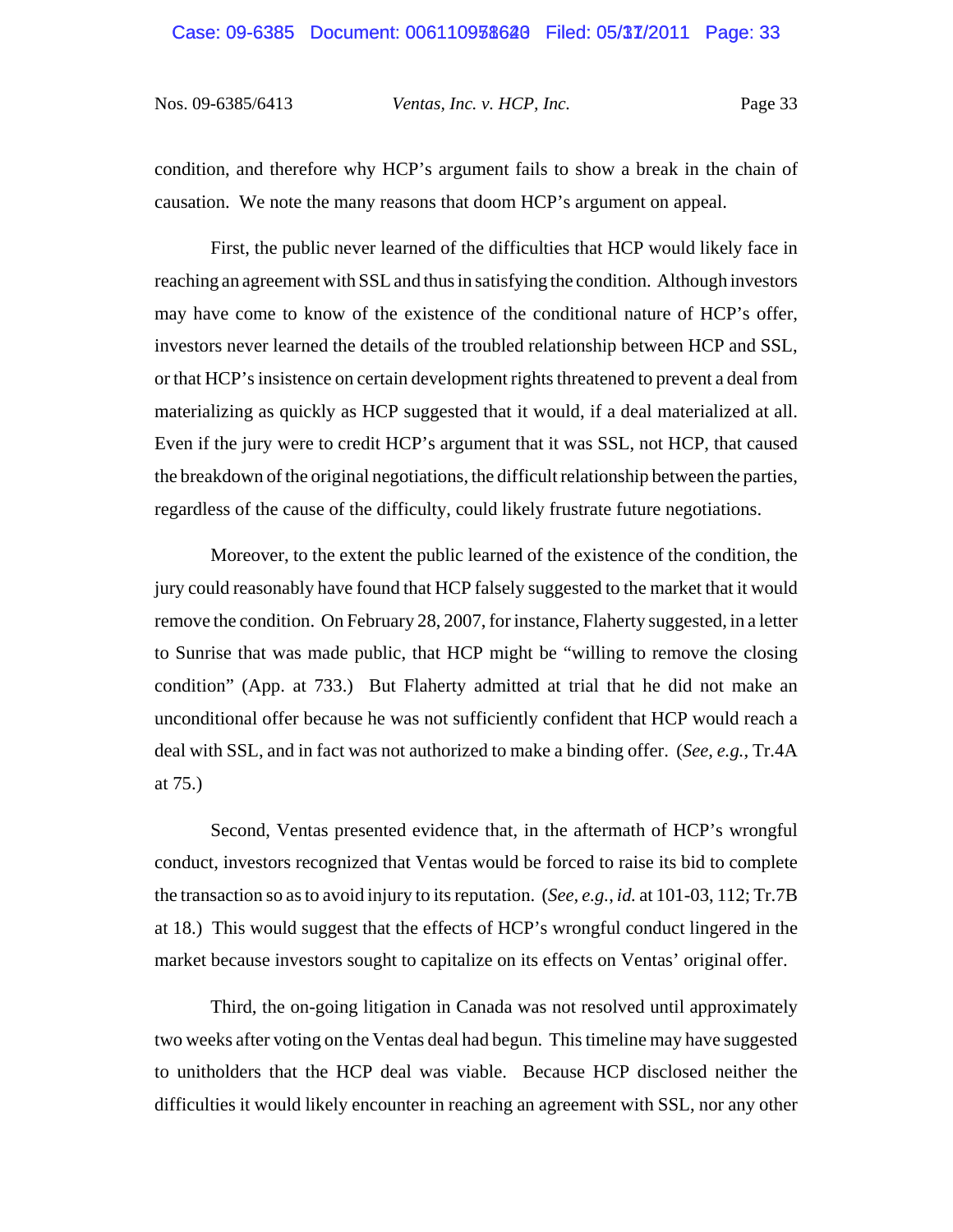factual barrier to the agreement, the pendency of the Canadian proceedings may explain why Sunrise's unit price did not fall.

Finally, HCP's initial misleading statements changed the unitholder composition of Sunrise, which made approval of Ventas' \$15.00 per unit offer highly unlikely. In the 48 hours after HCP announced its offer, over 40 million units of Sunrise changed hands, representing the largest day in the trading history of Sunrise. The evidence suggests that these new unitholders were largely arbitragers from the United States and had little incentive to accept Ventas' \$15.00 bid, even after HCP withdrew its offer. As the district court observed, "[t]he jury could reasonably decide that in the absence of this market shift, which it decided was caused by [HCP's] significantly wrongful conduct, [Ventas'] \$15 offer would have been approved." (R. 520 at 5.)

HCP asserts "those new unitholders could not have affected the outcome of the vote" because the four largest unitholders "by themselves cast more than sufficient votes to defeat Ventas'[] offer." (HCP Br. at 45-46 (emphasis omitted).) But Ventas presented evidence that its initial offer of \$15.00 was a good price to the unitholders and was recognized as such by the market and certain institutional unitholders. (*See, e.g.*, R. 482 at 102-03 (testimony of representative from Caisse, the largest Canadian unitholder, that he would have initially recommended approval); Tr.7A at 87-95 (testimony of Ventas' expert, opining that the Ventas offer had a 95% expectation of approval).) To the extent HCP cites competing testimony, the jury was not compelled to credit this speculative testimony, particularly in light of Ventas' evidence suggesting the opposite. Moreover, Ventas presented evidence that the institutional investors never learned of the obstacles that might prevent the condition from being realized, namely the difficult relationship between HCP and SSL. Such knowledge alone could have caused the unitholders to doubt the viability of the HCP offer and thus vote in favor of the Ventas deal. Institutional investors, for instance, testified that they believed a deal with HCP might still be viable even after HCP withdrew its bid. (*See, e.g.*, Tr.3A at 78.)

In light of the totality of the evidence presented at trial, the jury arrived at a reasonable conclusion regarding the element of causation. The jury had sufficient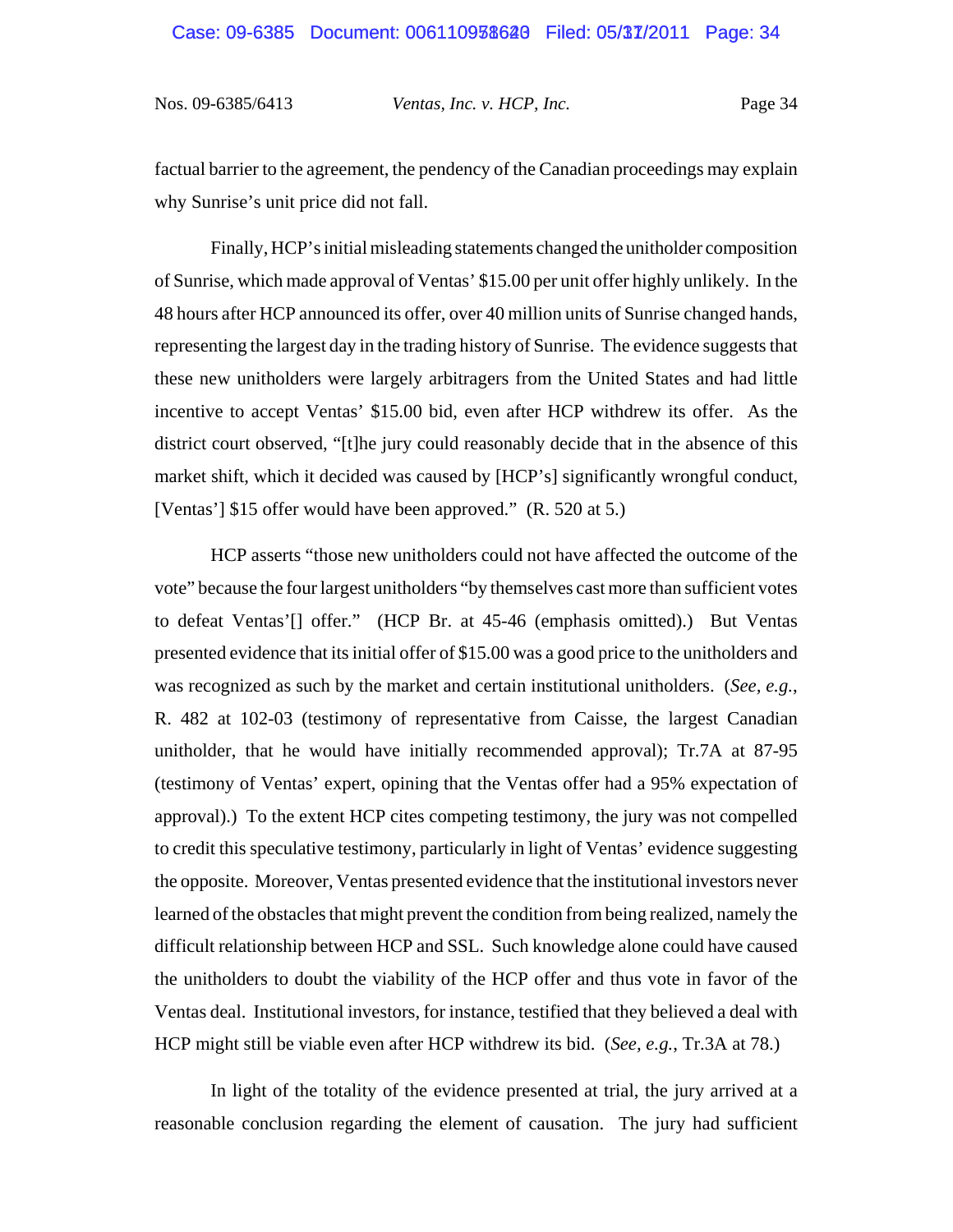evidence to find that HCP's "improper interference" caused injury to Ventas. Accordingly, we find that Ventas presented sufficient evidence to support a jury finding of causation, and **AFFIRM** the decision of the district court on that basis.

## **IV. Summary**

For the reasons set forth above, we **AFFIRM** the judgment of the district court in the amount of \$101,672,807.00 in favor of Ventas. Although the case shall be remanded, as discussed below, we find no reason to disturb the final judgment previously entered on the original jury verdict. Accordingly, the judgment as previously entered by the district court shall constitute a final partial judgment pursuant to Rule 54(b) of the Federal Rules of Civil Procedure. *See* Fed. R. Civ. P. 54(b) ("[T]he court may direct entry of a final judgment as to one or more, but fewer than all, claims . . . if the court expressly determines that there is no just reason for delay.").

#### **DISCUSSION - CROSS-APPEAL BY VENTAS**

As an initial matter, we note HCP's argument that Ventas has waived the issues it raises on cross-appeal because Ventas' arguments are "based largely on cryptic assertions and unexplained citations." (HCP Rep. at 43 (citing *El-Moussa v. Holder*, 569 F.3d 250, 257 (6th Cir. 2009).) Although Ventas' briefing left much to be desired, we nonetheless find that the issues raised by Ventas on cross-appeal are properly presented.

We now turn to those issues. Ventas challenges the judgment below on the basis that the district court erroneously precluded it from recovering additional damages. Specifically, Ventas argues that the district court erred by: 1) refusing to submit the issue of punitive damages to the jury; 2) converting its damages from Canadian to U.S. dollars based on the exchange rate as of the date of injury, rather than the date of judgment; 3) precluding Ventas from seeking compensatory damages based on increased financing costs and currency market fluctuations; and 4) declining to award prejudgment interest.

As explained below, we conclude that the district court erred by not submitting the issue of punitive damages to the jury, therefore requiring us to **REVERSE** the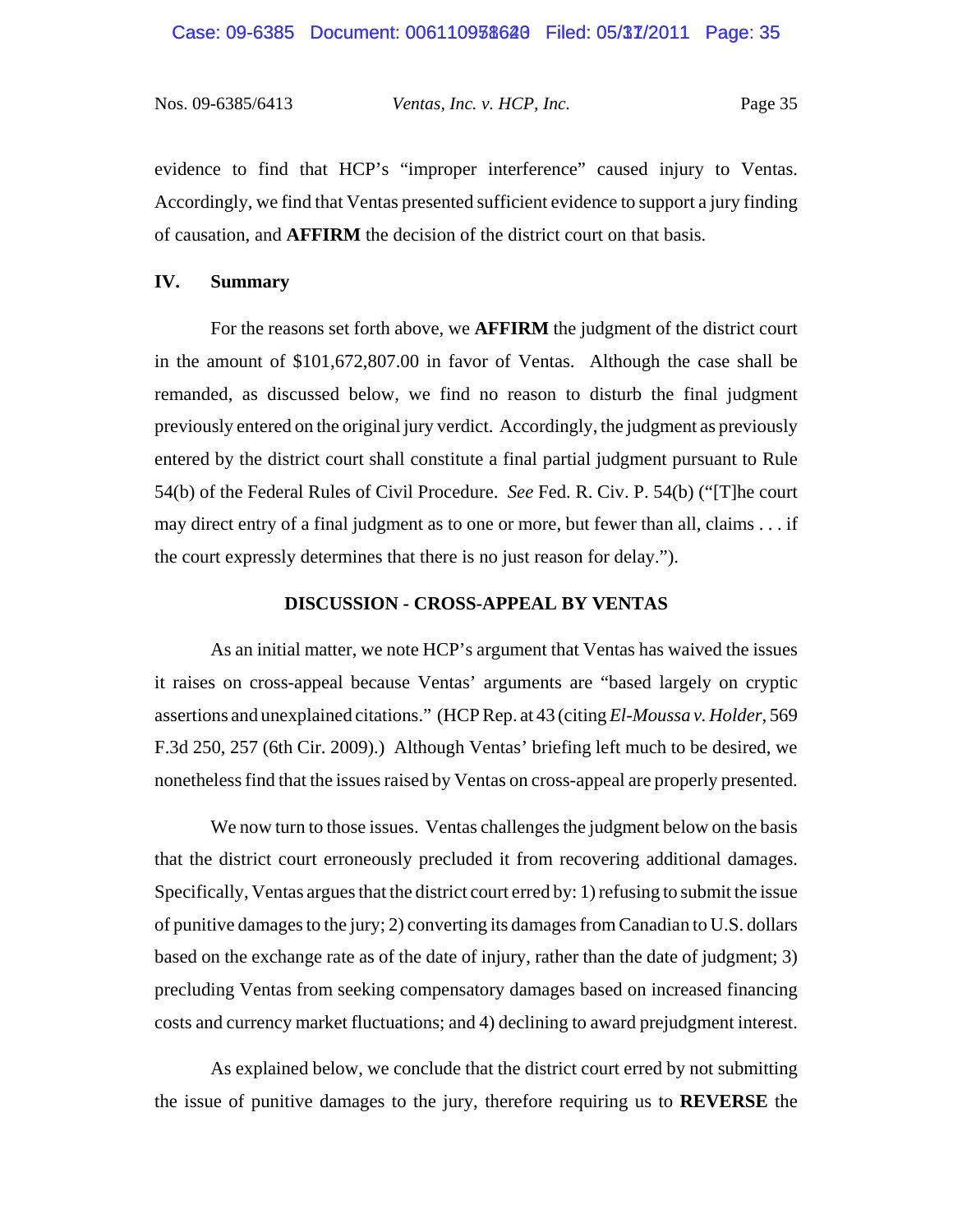# Case: 09-6385 Document: 006110938628 Filed: 05/37/2011 Page: 36

Nos. 09-6385/6413 *Ventas, Inc. v. HCP, Inc.* Page 36

decision below as to punitive damages, and **REMAND** for further proceedings. We **AFFIRM** in all other respects.

### **I. Punitive Damages**

Ventas argues that there was sufficient evidence of fraud to submit the issue of punitive damages to the jury. The district court disagreed and granted judgment as a matter of law to HCP on the issue of punitive damages.**<sup>12</sup>** *See* Fed. R. Civ. P. 50(a). Upon review, we conclude that the district court erred in granting judgment as a matter of law in this instance.

#### **A. Standard of Review**

 "The question of whether there was sufficient evidence to support a punitive damages award is a question of law, which we review de novo." *Virostek v. Liberty Twp. Police Dep't*, 14 F. App'x 493, 508 (6th Cir. 2001). Because we are sitting in diversity, "we use the standards for a judgment as a matter of law applicable under the law of the forum state." *Dewit v. Morgen Scaffolding*, *Inc.*, 78 F.3d 584 (6th Cir. 1996) (table); *see also Estate of Riddle ex rel. Riddle v. S. Farm Bureau Life Ins. Co.*, 421 F.3d 400, 407-08 (6th Cir. 2005); *Arms v. State Farm Fire & Cas. Co.*, 731 F.2d 1245, 1248 (6th Cir. 1984). As we have explained:

Under Kentucky law, a motion for a directed verdict—the same thing as a motion for judgment as a matter of law under Rule 50(a)—should be granted only if there is a complete absence of proof on a material issue in the action, or if no disputed issue of fact exists upon which reasonable minds could differ. In deciding such a question, "every favorable inference which may reasonably be drawn from the evidence should be accorded the party against whom the motion is made.

**<sup>12</sup>**Although the issue was presented to the district in a motion *in limine* filed by HCP, the disposition of the motion is properly reviewed as one for judgment as a matter of law under Rule 50(a) of the Federal Rules of Civil Procedure. Both parties agree. (R. 439; HCP Mot. at 4 (noting that the district court previously "granted a directed verdict on punitive damages"); Ventas Rep. at 5-8.) HCP's motion was based on an argument of insufficient evidence, and the district court granted the motion during trial on that basis. *See* Fed. R. Civ. P. 50(a) (providing that a district court may grant judgment as a matter of law on any issue for which it finds that "a reasonable jury would not have a legally sufficient evidentiary basis to find for the party on that issue.").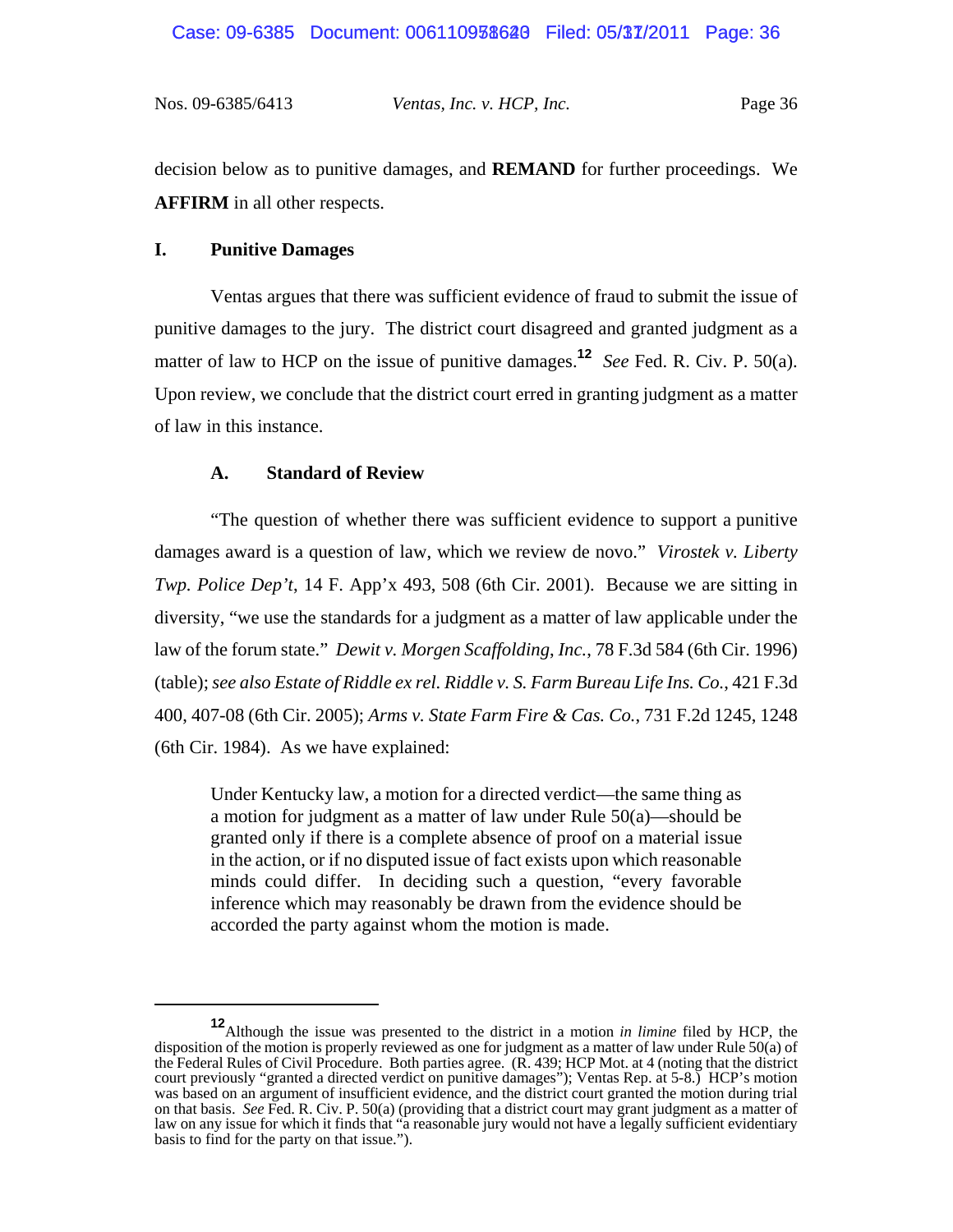#### Case: 09-6385 Document: 006110938628 Filed: 05/37/2011 Page: 37

Nos. 09-6385/6413 *Ventas, Inc. v. HCP, Inc.* Page 37

*Estate of Riddle*, 421 F.3d at 408 (quoting *Adam v. J.B. Hunt Transp., Inc.*, 130 F.3d 219, 231 (6th Cir. 1997)) (internal quotation marks, citations, and alterations omitted).

## **B. Punitive Damages Under Kentucky Law**

Before turning to the evidentiary record, we outline the applicable legal standard governing punitive damages under Kentucky law. Kentucky has long-recognized the availability of punitive damages in tort actions. *See, e.g.*, *Horton v. Union Light, Heat & Power Co.*, 690 S.W.2d 382, 388 (Ky. 1985) (collecting cases); *Engleman v. Caldwell & Jones*, 47 S.W.2d 971, 972 (Ky. 1932).

In 1988, Kentucky abrogated the common law of punitive damages with the enactment of Kentucky Revised Statute ("K.R.S.") §§ 411.184, *et seq*. The statute defines punitive damages as those "damages, other than compensatory and nominal damages, awarded against a person to punish and to discourage him and others from similar conduct in the future." K.R.S. § 411.184(1)(f); *see also Young v. Vista Homes, Inc.*, 243 S.W.3d 352, 366-76 (Ky. Ct. App. 2007). The party seeking punitive damages "shall recover punitive damages only upon proving, by clear and convincing evidence, that the defendant from whom such damages are sought acted toward the plaintiff with oppression, fraud, or malice." K.R.S. § 411.184(2).

Here, Ventas seeks punitive damages on the sole basis of fraud. Under the statute, "[f]raud means an intentional misrepresentation, deceit, or concealment of material fact known to the defendant and made with the intention of causing injury to the plaintiff." K.R.S. § 411.184(1)(b). This standard appears similar to that required to impose tort liability for fraud under Kentucky law, which requires a showing of the following by clear and convincing evidence:

(a) material representation; (b) which is false; (c) known to be false or made recklessly; (d) made with inducement to be acted upon; (e) acting in reliance thereon; and (f) causing injury.

*Rickert,* 996 S.W.2d at 468; *see also Miller's Bottled Gas, Inc. v. Borg-Warner Corp.*, 817 F. Supp. 643, 646 (W.D. Ky. 1993).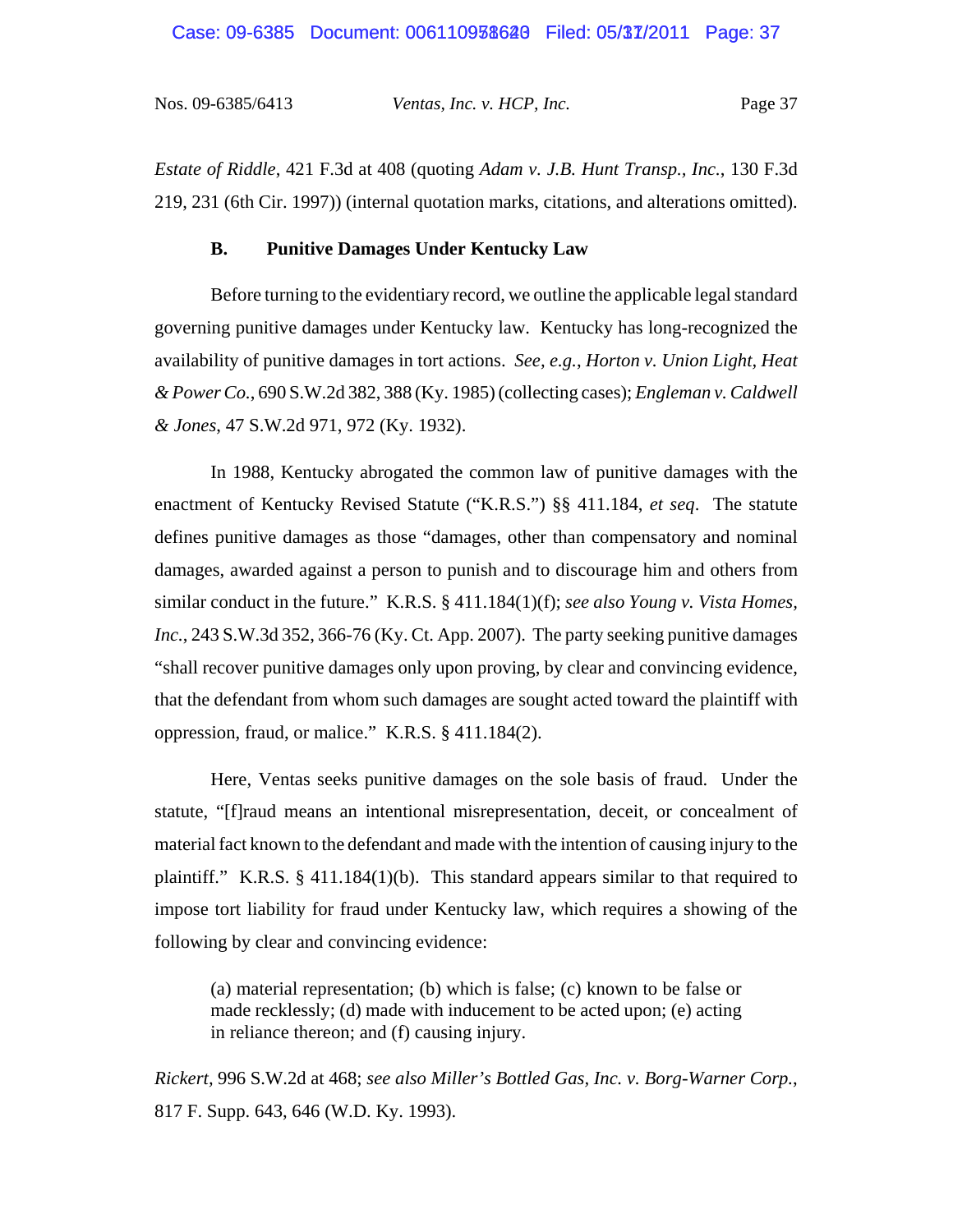Additionally, although not expressly stated in the statute, Kentucky law requires a plaintiff seeking punitive damages to prove that the relevant actions of the defendant were the proximate cause of the resulting injury to the plaintiff. *See, e.g.*, *Jackson v. Tullar*, 285 S.W.3d 290, 297 (Ky. Ct. App. 2007).

### **C. Application**

Based on the applicable law, the issue we confront is whether sufficient evidence exists that 1) HCP "acted towards Ventas" with fraud; 2) HCP had the "intention of causing injury" to Ventas; and 3) HCP's fraud proximately caused Ventas' injury. *See* K.R.S. § 411.184(1)(b); *Jackson*, 285 S.W.3d at 297. Viewing the evidence in the light most favorable to Ventas, as we must in reviewing this issue, we find that the issue of punitive damages should have gone to the jury.**<sup>13</sup>** *See Estate of Riddle*, 421 F.3d at 410 (remanding case for trial on punitive damages).

The record is replete with evidence of intentional misrepresentations, deceit, and/or concealment of material facts by HCP. *See Rickert*, 996 S.W.2d at 468 (noting the following as relevant to a finding of fraud: "character of the testimony, the coherency of the entire case as well as the documents, circumstances and facts presented" ); *Cintas Corp. v. Sitex Corp.*, No. 2005-CA-002377, 2005-CA-002415, 2007 WL 3226984, at \*1 (Ky. Ct. App. Nov. 2, 2007) (upholding punitive damage award on tortious interference claim between competitors).

We begin by noting the testimony of Michael Warren, the Chairman of Sunrise. Warren testified that after being approached by HCP about its interest in making a topping bid, Warren requested that HCP not make its bid public and instead engage in confidential negotiations. When HCP refused, Warren was "flabbergasted" and "surprised." (Tr.3A at 35-36.) This was the "first time" Warren had ever known a participant in a confidential auction process to make an unauthorized public bid. (*Id.* at 35.) Warren also testified that Flaherty falsely stated to Sunrise that Flaherty had sent

**<sup>13</sup>**In light of our holding, we need not consider Ventas' argument that the district court applied an erroneous legal standard as to the availability of punitive damages under Kentucky law.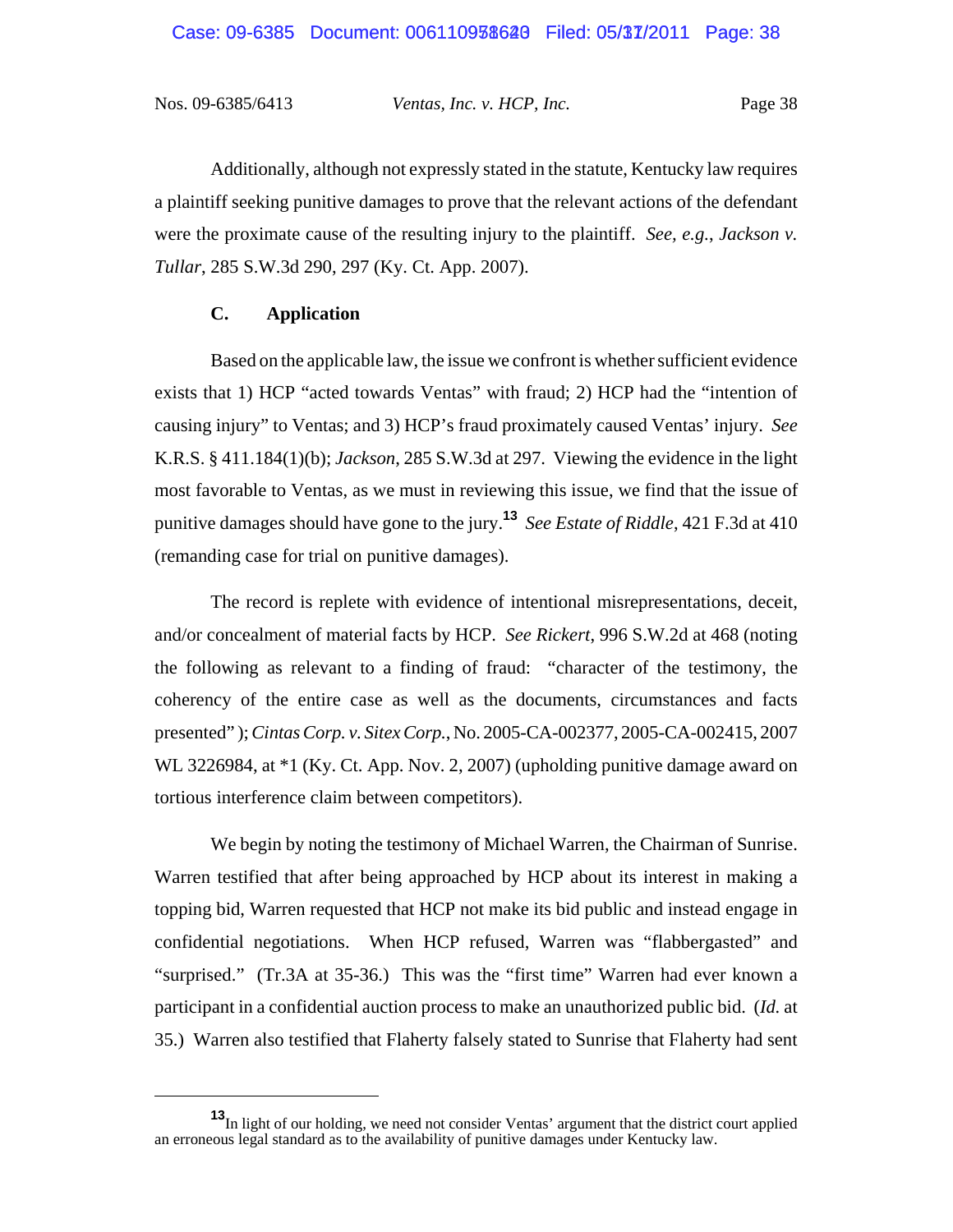a signed, unconditional offer to Sunrise. Flaherty admitted at trial that he was not authorized to make an unconditional bid.

Moreover, as discussed *supra* pages 28-34, the jury could reasonably conclude, based on the evidence, that HCP's February 14, 2007 press release was contaminated by fraudulent misrepresentations, and concealment. *See Anderson v. Wade,* 33 F. App'x 750 (6th Cir. 2002) (upholding punitive damages award under Kentucky law, where defendant intentionally concealed material facts and made material misrepresentations in the sale of land). Without repeating our entire discussion, we again note that HCP's announcement of its purported offer of \$18.00 per unit failed to disclose material facts known to HCP, including: 1) that its offer of \$18.00 per unit was conditional on HCP reaching an agreement with SSL; 2) that HCP's prior experiences with SSL suggested that it would be difficult for HCP and SSL to reach an agreement; and 3) that HCP was a party to a Standstill Agreement that likely prohibited its public offer. (*See, e.g.*, Tr.2B at 89 (testimony of Sunrise's independent investment banker, stating that HCP's 2/14/07 press release was "misleading"). HCP instead misrepresented that its offer was largely "identical" to that made by Ventas, and that the HCP transaction had a "greater certainty of completion." HCP never corrected the record directly, and in fact maintained that its offer was superior. (*See, e.g.*, Tr.5A at 25-27.) Flaherty admitted that he was not sufficiently "confident" of reaching an agreement with SSL to make an unconditional bid. (Tr.4B at 64.)

We also believe that a reasonable jury could conclude that HCP engaged in its fraudulent conduct with the intention of inflicting harm on Ventas. Indeed, as we discussed, *supra* at pages 28-34, HCP's conduct suggests that its purported offer of \$18.00 per unit was not genuine: the purported offer was not signed, which a knowledgeable witness described as "unprecedented" (Tr.3A at 47); HCP's CEO informed Sunrise that he had sent a signed contract to Sunrise, when in fact he had not; and HCP's CEO admitted that he was not authorized to make an unconditional bid for Sunrise. As Sunrise's CEO testified at trial about his experience with HCP: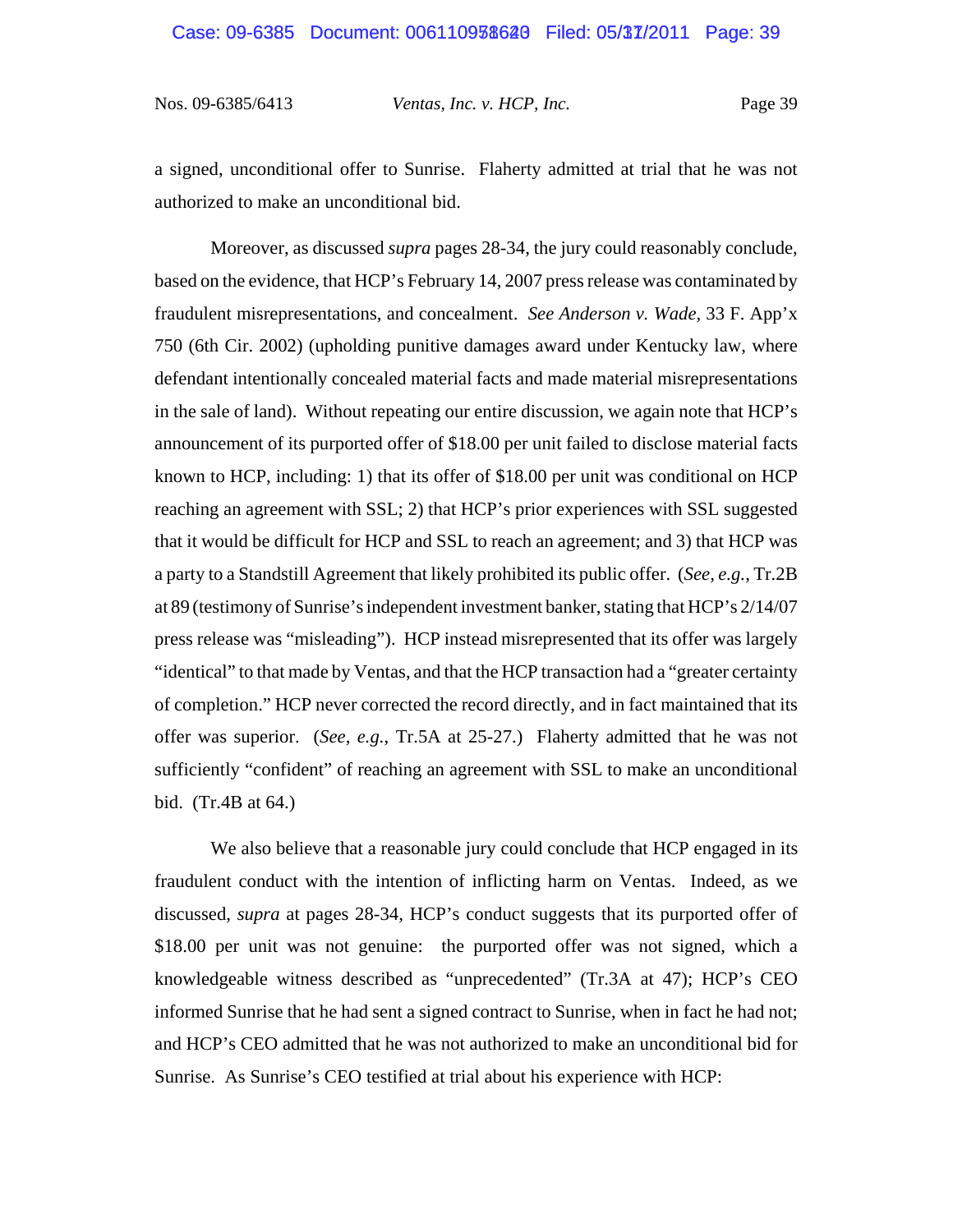after you've been through all of that, you know, the conclusion that you come to as a business person is that these people are not real, they are not reliable, and so we were not going to attach our star to HCP.

(*Id.* at 82.) In fact, a financial advisor from Sunrise testified that, in January of 2007, HCP CEO Flaherty declined an offer of additional time to attempt to reach an agreement with SSL, stating that HCP was "moving on to other things." (Tr.2A at 39.)

HCP's investment banker reported to his colleagues that, although HCP remained focused on acquiring Sunrise, "at a minimum, they plan on causing the other side to have to pay more." (App. at 362.) HCP's CEO code-named its topping bid strategy as "project show me what you got, yoe mama," referring to the female CEO of Ventas. (Tr.4B at 126.) HCP believed that it would be "hosed" if Ventas acquired Sunrise (*id.* at 156), as it might allow Ventas to "catch" HCP in the marketplace. (*Id.* at 102.) Sunrise's CEO testified at trial that he did not believe HCP's offer for Sunrise to be bona fide, and suggested that HCP's bid "drove up the market . . . and killed the \$15 bid." (Tr.3A at 81.) A managing director of ING, one of the largest unitholders, testified about the possibility that HCP had used ING to cause Ventas to pay more for Sunrise. (R. 487 at 146.) A senior executive of HCP suggested that it "would be okay if she ended up in 17.50." (Tr.5A at 135-37.)

Finally, based on the evidence, a reasonable jury could conclude that HCP's fraud was the proximate cause of Ventas' injury. The jury found that HCP's tortious interference caused Ventas to pay an additional \$1.50 per unit of Sunrise beyond its initial offer of \$15.00 per unit. Although Sunrise units were trading at approximately \$15.00 per unit after Ventas announced its proposed acquisition, the price per unit increased by 20% to approximately \$18.00 per unit after HCP made its unauthorized public offer on February 14, 2007. The price would never return to \$15.00 per unit, and Ventas would eventually raise its offer to \$16.50 per unit to complete the acquisition.

If the question had been presented to the jury, the jury could reasonably have found that it was the fraudulent character of HCP's conduct that proximately caused the injury to Ventas. As discussed above, the evidence suggests that HCP's public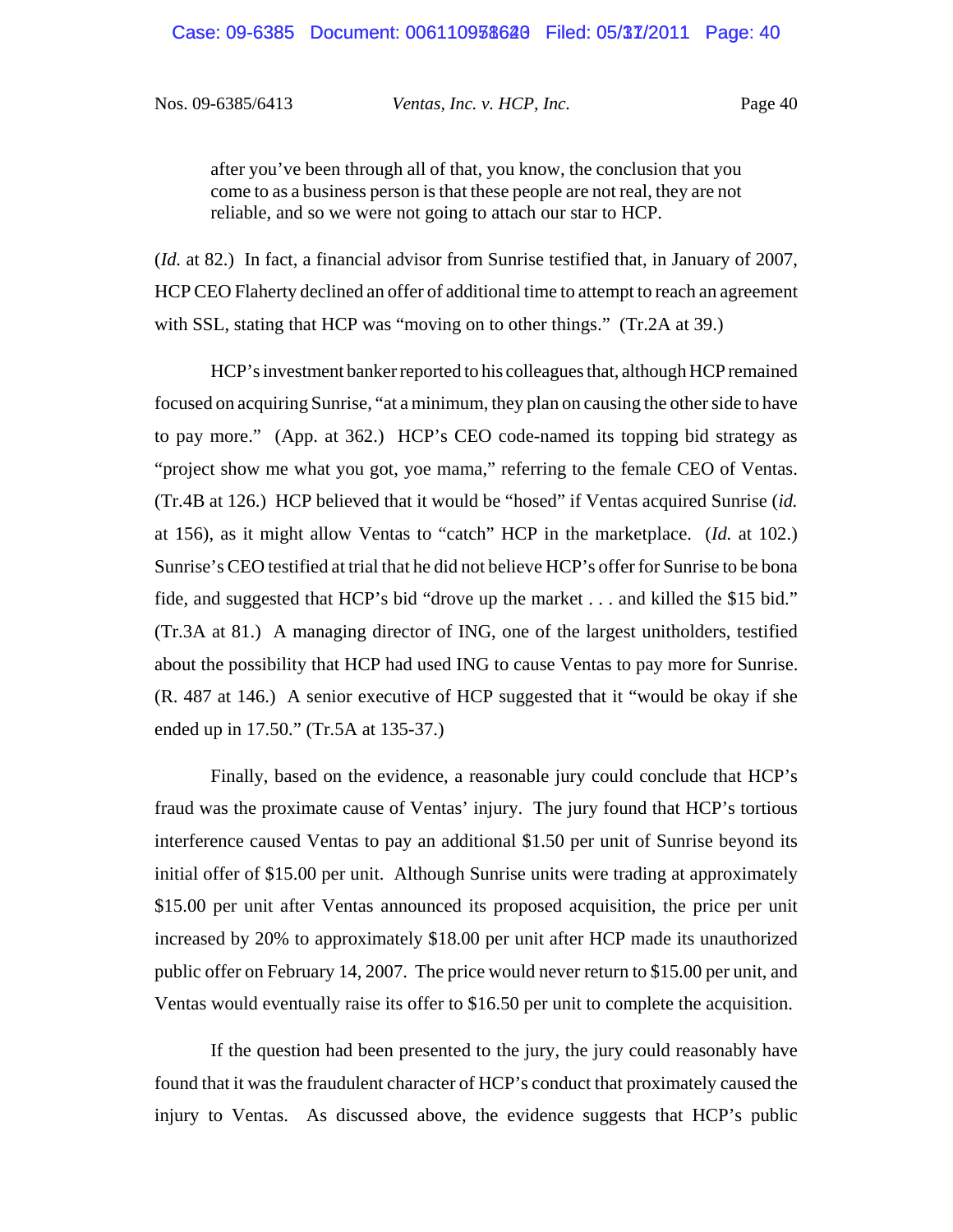announcement of its offer was more than a simple breach of its Standstill Agreement with Sunrise, but instead was a fraudulent act designed to mislead the market and harm Ventas. The fraud contained in the February 14, 2007 press release caused the market price of Sunrise to increase from \$15.00 to \$18.00. The jury could reasonably have found that absent the fraudulent character of HCP's public announcement, the market price of Sunrise would not have increased, or would not have increased as dramatically. Additionally, the jury could have reasonably found that HCP never directly corrected its fraud, allowing some if not all of the effects of the fraud to linger in the market and continue to operate against Ventas.

This is not a case where the alleged fraud by the defendant was collateral to the plaintiff's injury. For instance, in *Hardaway Management v. Southland*, 977 S.W.2d 910, 916-17 (Ky. 1998), the Kentucky Supreme Court denied recovery of punitive damages in a wrongful termination action under a state employment law. The only evidence of fraud was a termination letter from the employer that falsely stated the reasons for the plaintiff's termination. *Id.* at 916. The court disallowed punitive damages because the false statements did not cause any injury to the plaintiff. *Id.* at 917. The court reasoned that even if the statements "were intended to prevent [the plaintiff from] recovering damages for her wrongful discharge, they failed in their intended effect." *Id.*

Unlike *Hardaway Management*, HCP's alleged fraud in this case was the direct cause of Ventas' injury. Simply put, the jury could reasonably find that the fraud itself was the primary vehicle by which HCP inflicted injury on Ventas. Absent the intentional misrepresentations, deceit, and/or concealment by HCP, which we detail above, the market may well have reacted less favorably to HCP's purported offer of \$18.00 per unit, or may perhaps have dismissed HCP's offer altogether. *Cf. Bierman v. Klapheke*, 967 S.W.2d 16, 19-20 (1998) (upholding punitive damages award, where the fraudulent acts exacerbated any injury that may have occurred).

In light of the evidence presented at trial, we believe it was error for the district court to prevent the jury from considering an award of punitive damages. Accordingly,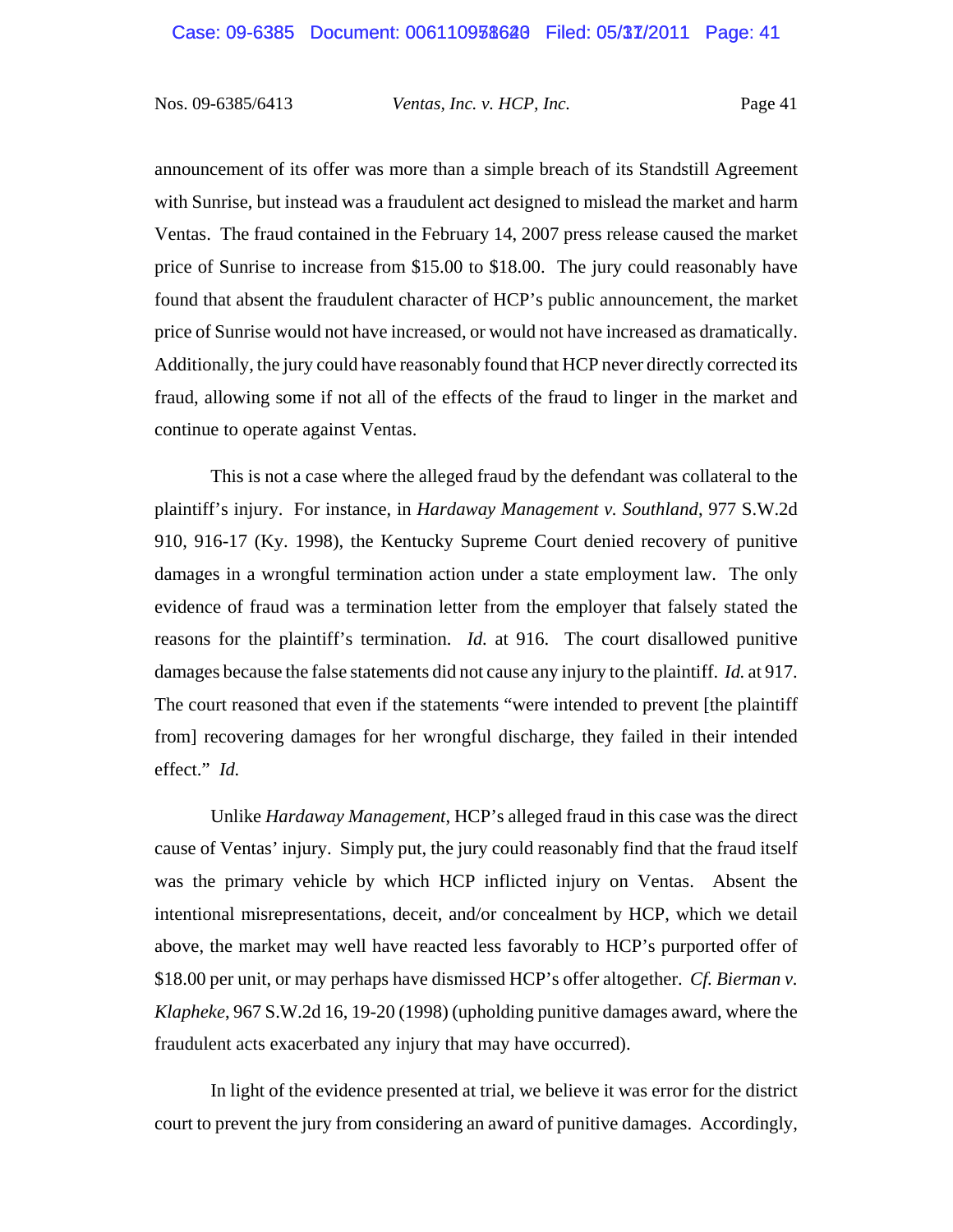we **REVERSE** the decision of the district court as to punitive damages, and **REMAND** with instructions that the matter proceed to trial on the single issue of punitive damages. *See Estate of Riddle*, 421 F.3d at 410 (remanding case for trial on punitive damages). On remand, the district court shall be guided in part by K.R.S. § 411.186, which sets forth numerous factors that the jury "should consider" if the jury decides to award punitive damages.

## **II. Applicable Exchange Rate**

Ventas appeals the district court's decision to apply the U.S./Canadian exchange rate as of the date of injury, rather than the date of judgment. Because the decision of the district court rests on an interpretation of state law, we review *de novo*. *See Competex, S.A. v. Labow,* 783 F.2d 333, 334 (2d Cir. 1986) (stating that "[b]ecause determination of the date on which to convert a foreign currency debt into dollars is a substantive question," federal courts sitting in diversity will apply state law).

In the proceedings below, the parties disputed the exchange rate applicable to Ventas' damages. Ventas sought to apply the exchange rate as of the date of judgment, while HCP sought to apply the exchange rate as of the date of injury. The district court agreed with HCP, and held that "[t]he proper exchange rate for Ventas'[] damages is determined on the date of injury," which was April 26, 2007, the date that the Sunrise unitholders approved Ventas' revised offer of \$16.50 per unit. The district court relied upon the rule set forth in two older Supreme Court cases, that if the cause of action arises under U.S. law, then the conversion date is the date of injury. *See, e.g.*, *Die Deutsche Bank Filiale Nurnberg v. Humphrey*, 272 U.S. 517 (1926); *Hicks v. Guinness*, 269 U.S. 71 (1925).

On appeal, Ventas argues that the district court should have used the date of judgment exchange rate. Ventas contends that the Supreme Court cases cited by the district court are not controlling because "state law governs the appropriate currency rate in diversity cases." (Ventas Br. at 71.) Ventas asserts that Kentucky would follow the commentary to § 823 of the Restatement (Third) of Foreign Relations Law (1987), which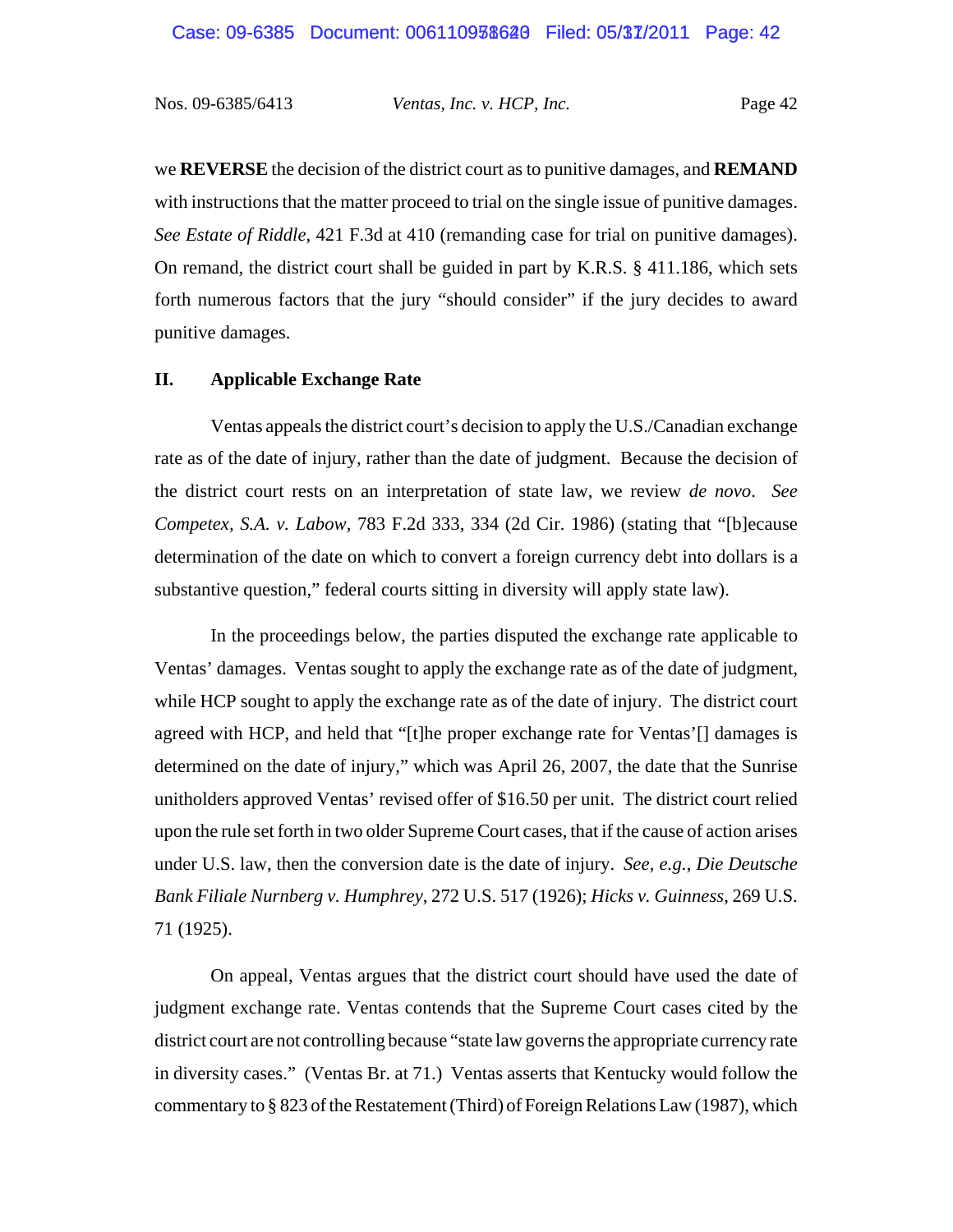states that "if the foreign currency has appreciated since the injury or breach, judgment should be given at the rate of exchange applicable on the date of judgment or the date of payment." Restatement (Third) of Foreign Relations Law § 823, cmt. (c).

Although no Kentucky law is on point, we find that the district court correctly predicted that Kentucky would select the exchange rate from the date of injury. Nothing in Kentucky jurisprudence suggests that the state would rely on a comment to the Restatement (Third) of Foreign Relations, particularly in the face of Supreme Court precedent to the contrary. *See, e.g.*, *Mt. Lebanon Pers. Care Home, Inc. v. Hoover Universal, Inc.*, 276 F.3d 845, 852-53 (6th Cir. 2002) (predicting that the Kentucky Supreme Court would reject a certain rule because, among other reasons, the U.S. Supreme Court had done so); *accord Siematic Mobelwerke GmbH & Co. KG v. Siematic Corp.*, 669 F. Supp. 2d 538, 542 (E.D. Pa. 2009) ("In the absence of pertinent state law precedent, federal courts in diversity suits have frequently adopted the federal approach.") (collecting cases from courts applying the laws of Minnesota, Illinois, Colorado, Missouri, Tennessee, and Florida); *Elite Entm't, Inc. v. Khela Bros. Entm't, Inc.*, 396 F. Supp. 2d 680, 694 (E.D. Va. 2005) ("Courts generally agree that the judgment day interest rate is relevant only when the cause of action arises entirely under foreign law.") (predicting Virginia law).

Furthermore, because the purpose of compensatory damages is to make the victim whole, selecting the date of injury for purposes of the exchange rate would better approximate the damage sustained by the victim since such an approach looks to the point at which the victim was injured.**<sup>14</sup>** The date of judgment is merely an arbitrary and speculative future date that is determined by variables unrelated to the underlying injury, including litigation posturing and docket pressures. Setting the currency conversion rate as of the date of injury provides for greater certainty in economic relationships, allowing

**<sup>14</sup>**In this regard, we note that Kentucky provides for prejudgment interest in many cases, which is intended to compensate the plaintiff for any delay in obtaining relief. *See, e.g.*, *Curtis v. Campbell*, 336 S.W.2d 355, 361 (Ky. 1960) ("[E]quity and justice demand that one who uses the money or property of another for his own benefit, particularly in a business enterprise, should at least pay interest for its use in the absence of some agreement to the contrary.").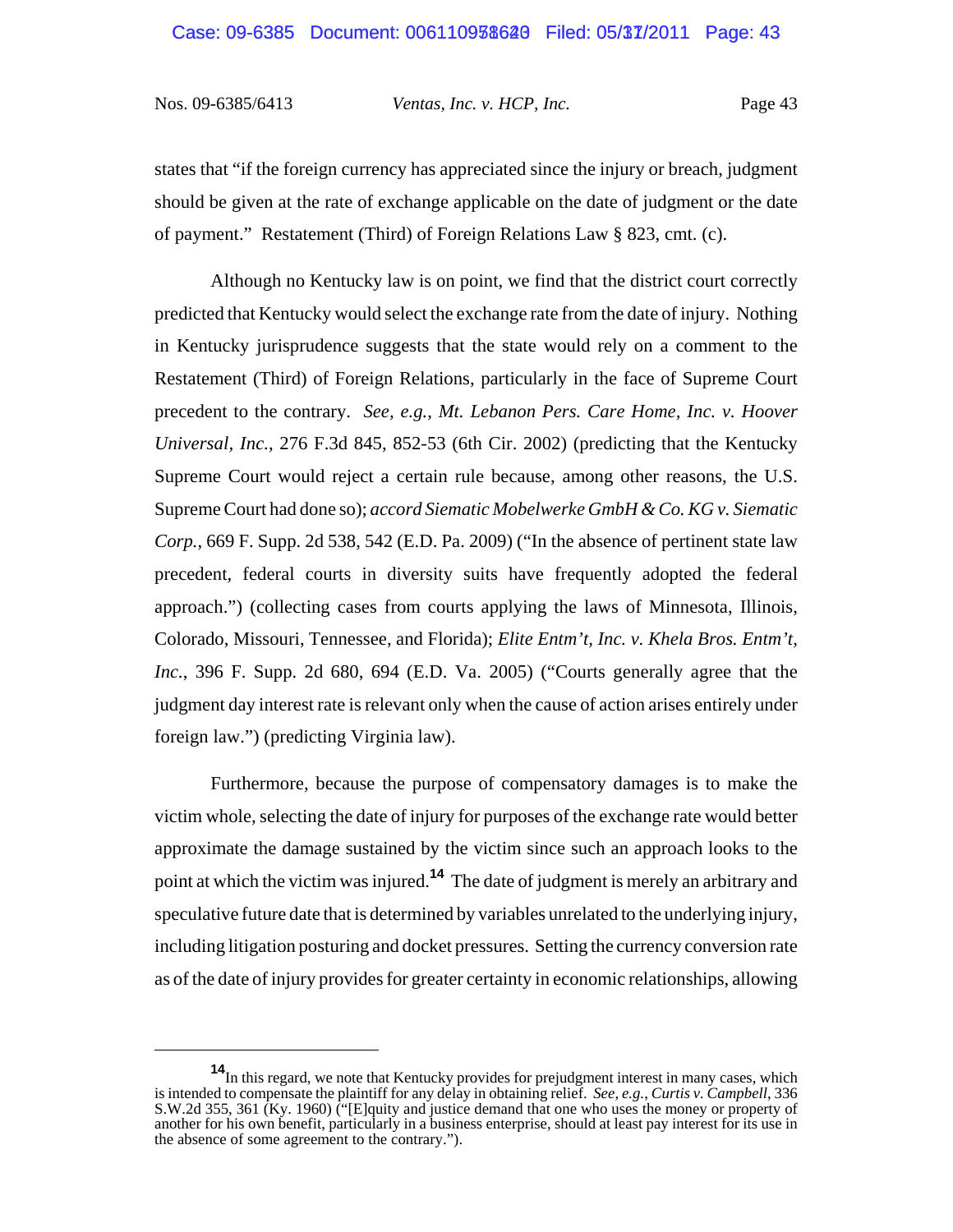market players to more accurately assess their risks. It also prevents bad faith attempts to, for instance, delay the entry of judgment to engage in currency speculation.

Accordingly, we **AFFIRM** the district court decision to apply the date of injury rule for currency conversion as a matter of Kentucky law.

#### **III. Compensatory Damages**

Ventas appeals the district court's decision to deny Ventas recovery of certain claimed compensatory damages. Specifically, the district court precluded Ventas from recovering: 1) "the increased cost in U.S. dollars for the \$15.00 component of the purchase price on April 26, 2007 as compared to the April 2, 2007 contracted-for closing date;" and 2) "the loss suffered by Ventas because HCP's improper interference delayed Ventas'[] planned equity raise to finance the acquisition." We now **AFFIRM**.

#### **A. Legal Standard for Compensatory Damages Under Kentucky Law**

We briefly review the applicable law governing compensatory damages. Under Kentucky law, a successful tort plaintiff may recover compensatory damages arising from the defendant's tortious conduct. The existence of these damages must be proved to a "reasonable certainty." *See, e.g.*, *Morgan v. Lanham*, No. 2008-CA-001412, 2011 WL 918735, at \*18 (Ky. Ct. App. Mar. 18, 2011) (emphasis omitted).

Additionally, the defendant's tortious conduct must be the proximate cause of the damages. As the Kentucky Supreme Court has explained, "[p]roximate cause . . . consists of a finding of causation in fact, i.e., substantial cause," as well as legal causation, meaning "the absence of a public policy rule of law which prohibits the imposition of liability." *Deutsch v. Shein*, 597 S.W.2d 141, 144 (Ky. 1980). With regard to legal causation, Kentucky courts look to foreseeability: "it is not necessary that the defendant should have been able to anticipate the precise injury sustained, or to foresee the particular consequences, but only that the injury is a natural and probable consequence" of the tortious conduct. *Louisville Gas & Elec. Co. v. Roberson*, 212 S.W.3d 107, 112 (Ky. 2006) (Wintersheimer, J., concurring) (citing *Eaton v. Louisville & N. R. Co.*, 259 S.W.2d 29 (Ky. 1953)); *see also Pile v. City of Brandenburg*, 215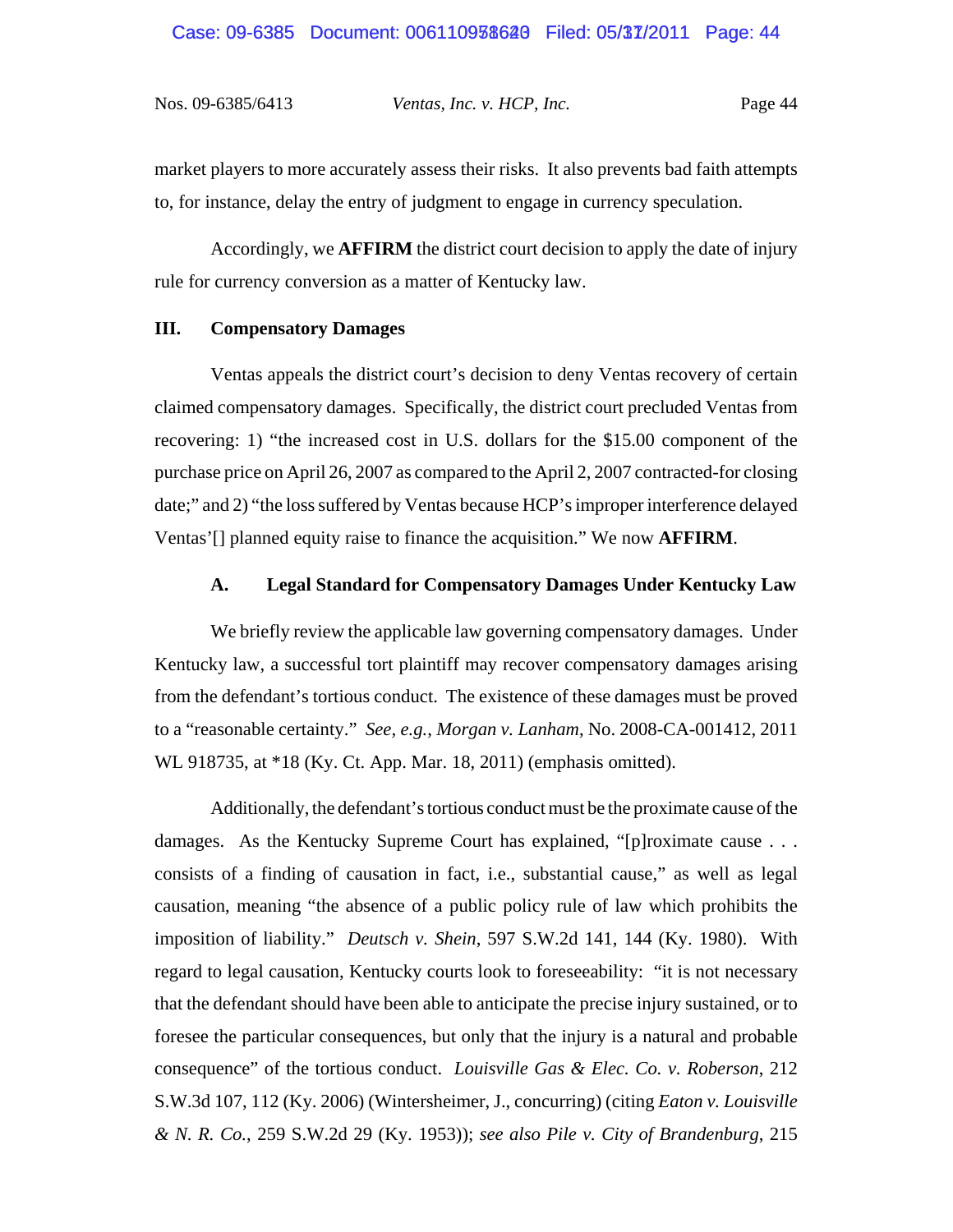S.W.3d 36, 42 (Ky. 2006) (noting that an intervening cause may break the chain of causation if it is of an "independent origin, unassociated" with the underlying tortious conduct).

#### **B. Increased Costs to Finance Acquisition Due to Delay**

Ventas first argues that it is entitled to "damages from the increased cost of financing the transaction." (Ventas Br. at 74.) Ventas explains as follows:

HCP's deceptive press release forced Ventas to delay, from February 22[, 2007] to May 18, 2007, its planned sale of equity to finance the acquisition. As a result, Ventas incurred substantially higher financing costs as its stock value declined.

(*Id.* at 72.) The district court granted summary judgment for HCP on this claim.

We review the district court's grant of summary judgment *de novo*. *Wuliger v. Mfrs. Life Ins. Co.*, 567 F.3d 787, 792 (6th Cir. 2009). Summary judgment is appropriate if the pleadings, depositions, answers to interrogatories, and admissions on file, together with any affidavits, "show that there is no genuine issue as to any material fact and that the movant is entitled to a judgment as a matter of law." Fed. R. Civ. P. 56(a).

The district court acknowledged that "HCP's topping bid delayed any plan Ventas may have had to issue shares in February[ of 2007]," but granted summary judgment because it found no evidence that "establishes an actual date for issuing shares." The district court reasoned that the "evidence does not suggest that HCP knew of any actual plan by Ventas' to issue equity in this transaction, [n]or does any evidence suggest that HCP would know the timing on that issuance." Therefore, the district court found, "Ventas'[] issuance of shares was not clearly foreseeable." The district court also held that HCP's "acts [were] not substantial factors in bringing about the harm" for which Ventas seeks compensation, and that "Ventas received full market value for the shares when issued."

On appeal, Ventas argues that it "presented ample evidence that it planned to raise equity in late February 2007 to finance the acquisition." Ventas cites, with little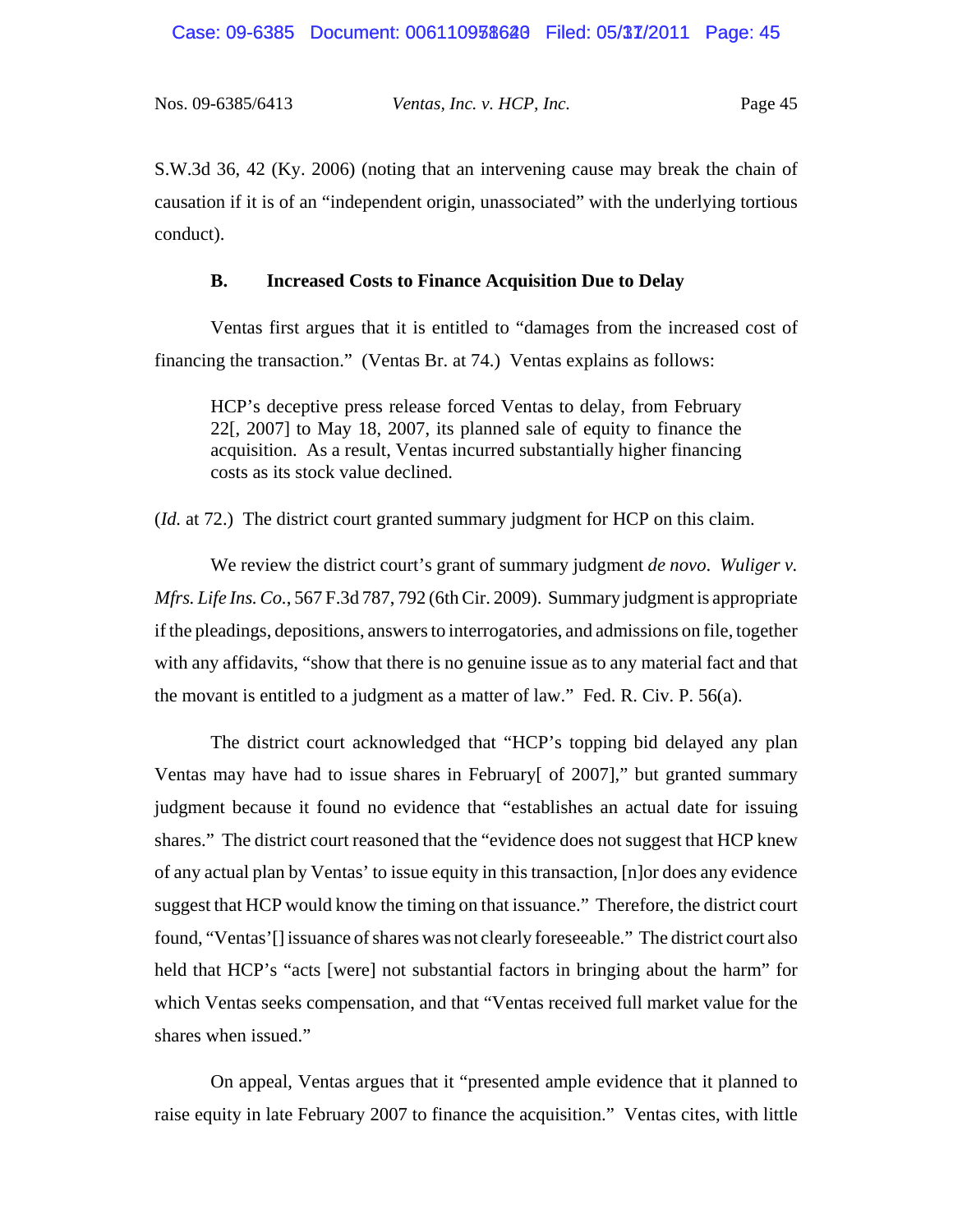explanation, an affidavit from its CEO; a presentation to the Ventas Board; and correspondence about a planned \$1 billion equity raise. (Ventas Br. at 73-74 (citing App. at 748-50, 844-46; R. 193, Ex. 65 ¶¶ 4-6, 9 & Ex. C).) Ventas also notes that it was "hell bent" on proceeding with an equity raise. (*Id.* at 74 (citing record evidence).) Additionally, Ventas argues that the record contains "ample evidence of foreseeability*,*" and cites: 1) a January 17, 2008 analysis from HCP's investment bankers "showing that Ventas would finance the acquisition through \$1.059 billion of 'New Common Equity Issued;'" (*id.* (citing App. 366, R. 193, Ex. 104)); and 2) the testimony of HCP's CEO, stating that he expected Ventas' stock price to decline after HCP's public offer. (*Id.* (citing Tr.4B at 154).)

Having reviewed the record, we find that the district court properly granted summary judgment for HCP on this claim for damages. Kentucky law "does not tolerate uncertainty as to the fact of damage," *Lanham*, 2011 WL 918735, at \*18 (emphasis omitted), and as such, Ventas must show, with a "reasonable certainty," that it sustained damages in the first instance. *See id.* Based on our review of record, we conclude that no reasonable jury could find, with any reasonable certainty, that Ventas had decided to conduct an asset sale to take place at any particular time. Without the record supporting such a finding, Ventas' claim for damages arising out of the timing of its claimed asset sale fails as a matter of law.

The evidence relied upon by Ventas in support of this claim for damages is wholly speculative and does not purport to identify a planned date for the equity offering. (*See, e.g.*, App. at 844 ("considering asset sales"); *id.* at 1387 ("examining a number of different options").) In fact, Ventas' CEO acknowledged in an email that the planned equity raise could well occur after February 22, 2007: she stated on February 3, 2007 that Ventas seeks "maximum flexibility to hit the market for debt and/or equity securities (which *might even* be prior to the closing)," then scheduled for April 2, 2007. (*Id.* at 750 (emphasis added).)

Accordingly, we **AFFIRM** the grant of summary judgment for HCP on Ventas' claim for damages due to a claimed delay in its equity raise.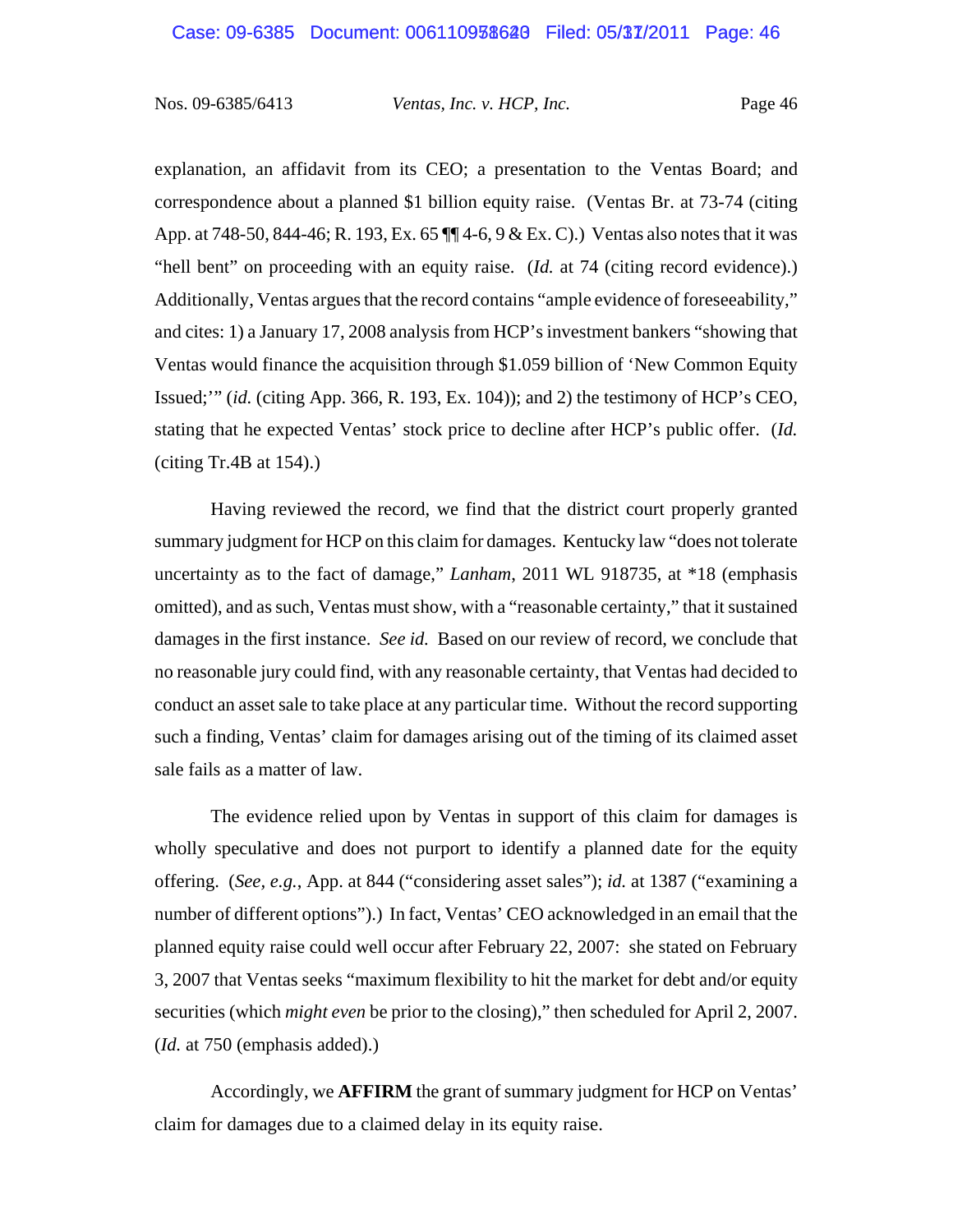### **C. Increased Costs of the Original \$15.00 Purchase Price in U.S. Dollars**

Ventas next argues that it is entitled to damages based on the "increased cost of the original \$15.00 purchase price in U.S. dollars," as a result of exchange rate fluctuations in the international currency markets. (*See* Ventas Br. at 69.) Ventas explains as follows:

Ventas contacted to acquire Sunrise on April 2, 2007 for \$15 per share, a total of C\$1,137,712,410 . . . plus assumption of Sunrise's debt. HCP's interference forced Ventas to delay the closing to April 26[, 2007]. By April 26, 2007, the value of the U.S. dollar declined against the Canadian dollar from .89366 to .86565. The C\$1,137,712,410 price cost \$31,867,325 more in U.S. dollars on April 26[, 2007] than on April 2[, 2007].

### (*Id.* (internal record citations omitted).)

In an August 27, 2009 oral ruling, the district court denied Ventas' claim for this measure of damages. The court reasoned that Ventas did not have an "expectancy that could be proven to acquire the company on a specific date and certainly not at a particular value of the Canadian dollar." (Tr.7A at 28.) Rather, the district court held, Ventas' "expectancy was to purchase the company at \$15 Canadian." (*Id.* at 50.) The district court also noted that "the risk of currency changes is a risk everybody faced." (*Id.*)

Ventas makes two arguments on appeal. The first is factual, that whether Ventas had a contractual expectation that the acquisition would close on April 2, 2007 is "a fact issue for the jury." (Ventas Br. at 69.) The second is legal, that "a decline in currency value is a direct and foreseeable consequence of a delay in contractual performance and is compensable." (*Id.* (citing *Walther & Cie v. U.S. Fid. & Guar.*, 397 F. Supp. 937, 945 (M.D. Pa. 1975).) Ventas contends that the tortfeasor "should bear the risk of fluctuations in market prices during a period of delay caused by its wrongful conduct." (*Id.* (citing *Payne v. Wood*, 62 F.3d 1418 (6th Cir. 1995) (table).) Additionally, Ventas argues that "the increased currency cost was part of Ventas'[] reasonable costs to mitigate its loss by extending the shareholder vote on approval of the deal at \$16.50."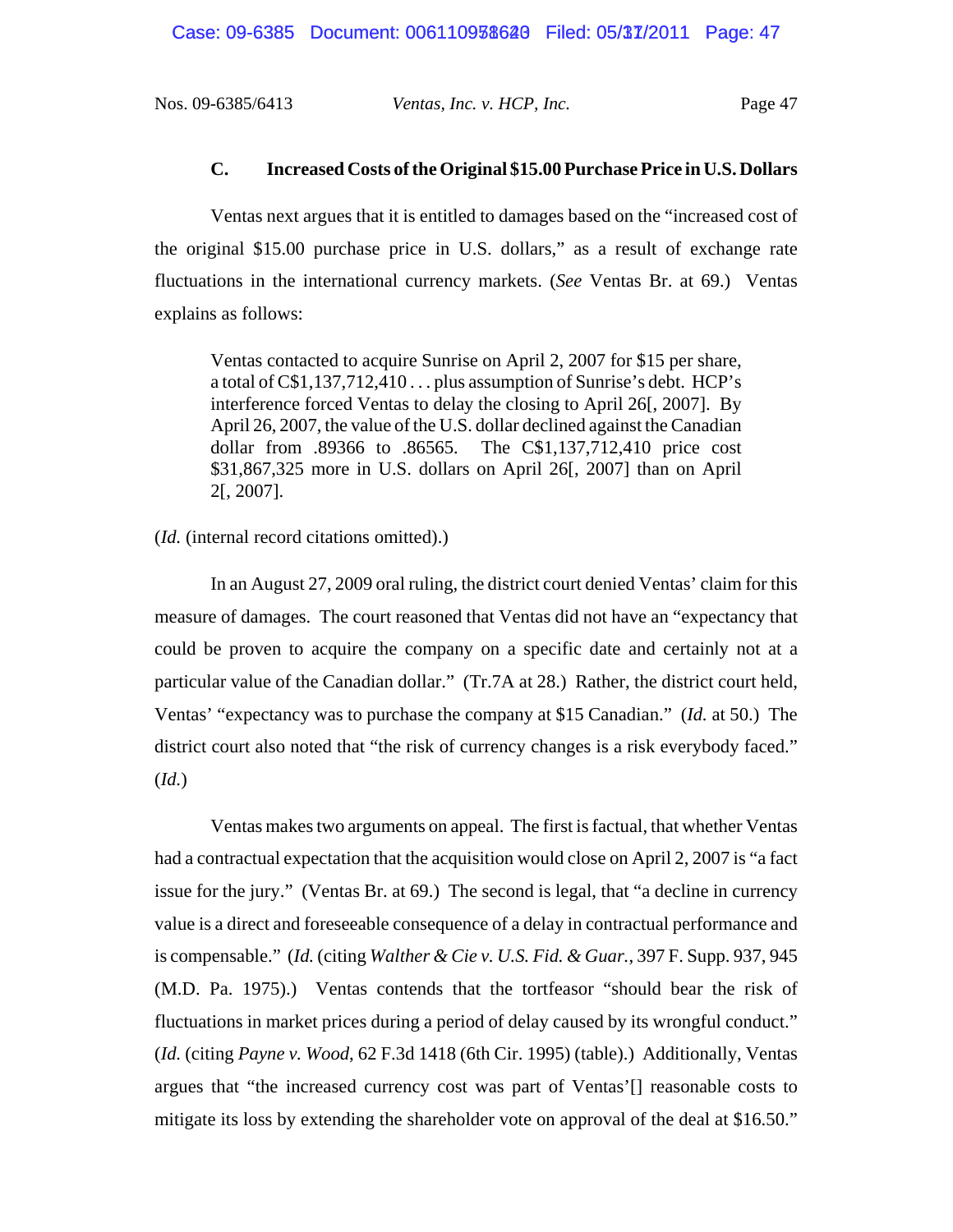(*Id.* (citing *Australian Gold, Inc. v. Hatfield*, 436 F.3d 1228, 1237-38 (10th Cir. 2006); Restatement of Torts § 919).)

We reject Ventas' arguments and affirm the decision of the district court. As an initial matter, we agree with the district court that, as a matter of law, Ventas "did not have a contractual expectancy" to acquire Sunrise "on a specific date and certainly not at a particular value of the Canadian dollar." (Tr.7A at 28.) The sole claim at trial was for tortious interference with a prospective advantage, which by its terms requires the plaintiff to prove an expectancy with which the defendant tortiously interfered. "The right to recover . . . consequential damages can hardly be divorced from the tort that allegedly caused them," *QSI-Fostoria D.C., LLC v. Gen. Elec. Cap. Bus. Asset Funding Corp.*, 389 F. App'x 480, 486 (6th Cir. 2010), and as the district court aptly noted:

It seems to me that in the tort of the expectancy . . . the expectancy sued upon is the expectancy to purchase the company, to acquire the company, and to acquire the company at 15. I don't think there was an expectancy that could be proven to acquire the company on a specific date and certainly not at a particular value of the Canadian dollar. So I think that in terms of the tort of tortious interference with business expectancy, that expectancy that I have been defining it is to acquire the company at 15.

It is undisputed that Ventas voluntarily obligated itself in the Purchase Agreement to acquire Sunrise, a Canadian company, at a fixed amount of Canadian dollars. (App. at 281.) The Purchase Agreement with which HCP tortiously interfered did not address the risk of currency fluctuations. Ventas cites to no evidence that it selected April 2, 2007 as the original closing date because of any expectation that the exchange rates would be of a certain value. Because Ventas' underlying tort claim alleges interference with an agreement completely divorced from the international currency markets, Ventas' instant claim for damages fails as a matter of law. *Cf. Humphrey*, 272 U.S. at 519 ("A suit in this country is based upon an obligation existing under the foreign law at the time when the suit is brought, and the obligation is not enlarged by the fact that the creditor happens to be able to catch his debtor here.").

Moreover, any subjective expectation that Ventas had of closing the deal on April 2, 2007 was destroyed by its own actions. On March 24, 2007, Ventas sent a letter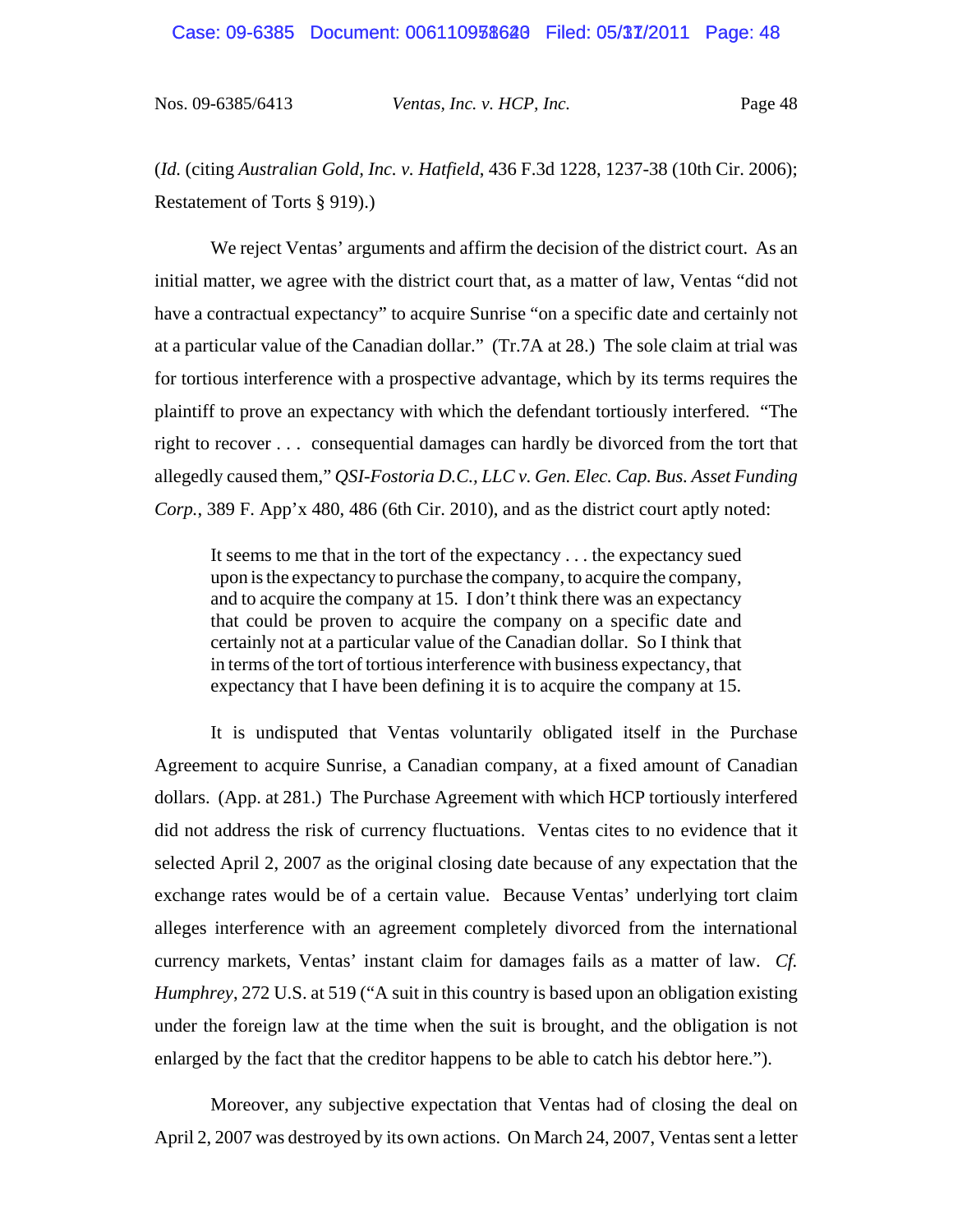to Sunrise in which it expressly "waive[d] its right" under the Purchase Agreement to insist that the Sunrise convene a unitholder meeting by March 31, 2007, which would permit the closing to occur on April 2, 2007. (App. at 1294-95.) Ventas instead requested that Sunrise postpone the unitholder meeting until April 11, 2007, so that the parties could update proxy materials to: 1) disclose that Sunrise's "financial performance in the fourth quarter is materially worse than street estimates;" and 2) describe the decision of the Ontario Court of Appeal. The letter explained that "Ventas believes that it would be appropriate to give Unitholders 10 business days after release of the financial and other information described [in the letter] to evaluate such information." (*Id.* at 1295.)

Furthermore, although Kentucky courts have not addressed the question, we believe that Kentucky law would deny recovery of compensatory damages arising from currency market fluctuations wholly unrelated to the defendant's conduct. These damages are unforeseeable. *See, e.g.*, *Oregon Steel Mills, Inc. v. Coopers & Lybrand, LLP*, 83 P.3d 322, 344-45 (Or. 2004) (holding that claimed damages caused by market forces during a delay caused by a defendant were unforeseeable as a matter of law). Ventas offers no citation to anything in the record to suggest otherwise. (Ventas Br. at 69-70; Ventas Rep. at 18-21.)

We considered a similar issue in *Layne v. Bank One, Kentucky, N.A.*, 395 F.3d 271 (6th Cir. 2005) (applying Kentucky law). In *Layne*, two individuals obtained a loan from a bank that was secured by their pledge of shares of stock in an internet company as collateral. The internet bubble burst in February of 2001, and as a result, the value of the collateral substantially declined. The loans eventually went into default, after which the debtors discussed with the bank either paying down the balance, or pledging additional collateral, rather than have the bank liquidate the collateral. The discussions were unsuccessful, and the bank liquidated the shares for a fraction of their former price.

The debtors brought a diversity action in federal court against the bank alleging, among other things, breach of a duty under Kentucky law to preserve the value of their collateral. The district court granted summary judgment to the bank on this claim, and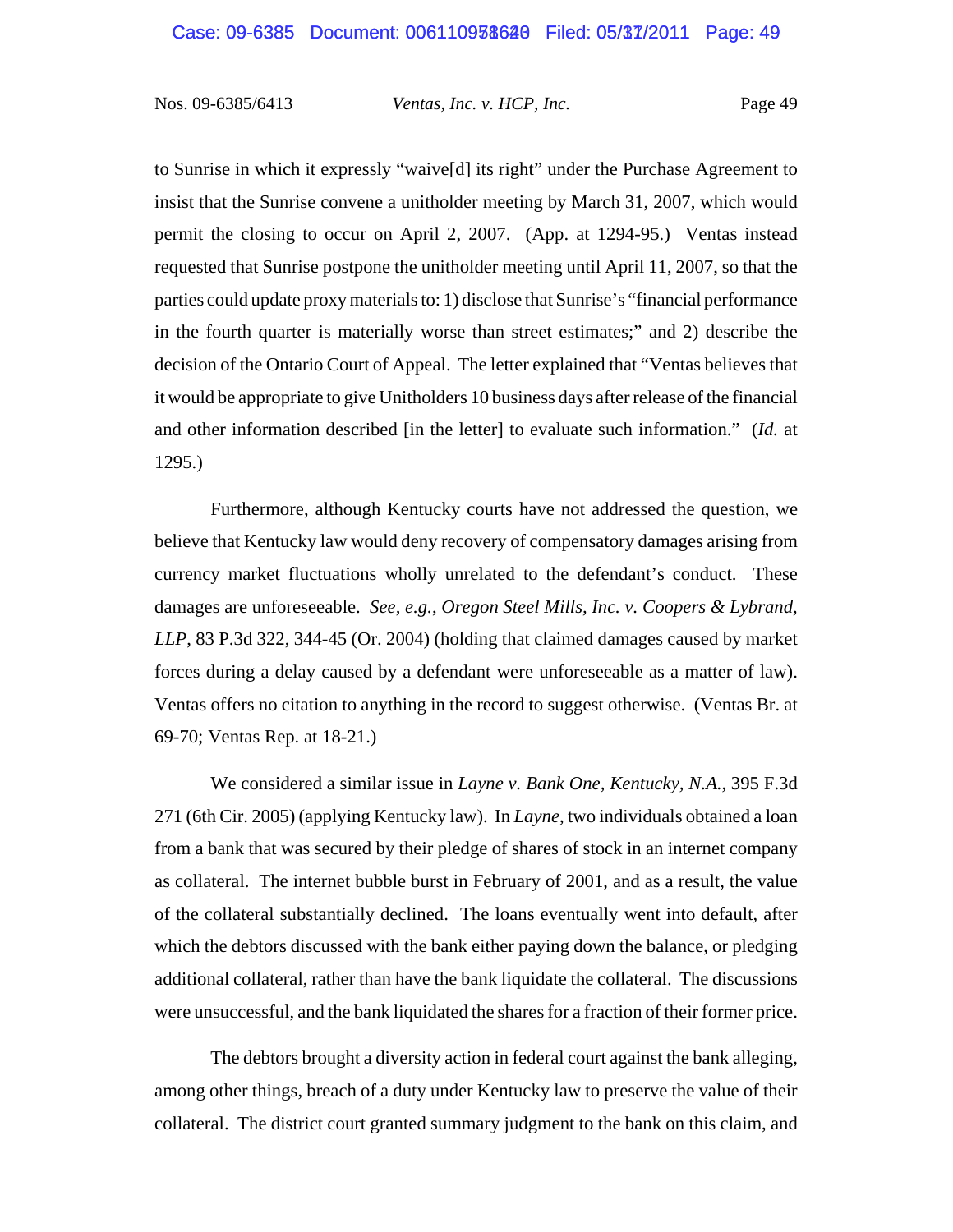Nos. 09-6385/6413 *Ventas, Inc. v. HCP, Inc.* Page 50

we affirmed. We held, as a matter of Kentucky law, that the duty of preservation does not extend to protecting against market declines. *Id.* at 276. The investment risk, we held, is properly placed on the borrower "given the volatility of the stock market." *Id.* at 277 (internal quotation marks and citation omitted). We then set forth a general rule that stock market fluctuation is unforeseeable as a matter of law, where the defendant has no knowledge of a pre-defined event that will impact the value of the security. *See id.* at 277 n.7 (internal quotation marks and citations omitted).

The same reasoning applies with equal force to the present case. The risk of market fluctuations is an uncontrollable, background risk that lurks in every commercial transaction. *See, e.g., In re Callister*, 15 B.R. 521, 533 (Bankr. D. Utah 1981) (stating that a market player is "at the mercy of events beyond its control"). More importantly, the risk is constant, and no more affects a plaintiff on one day rather than the next. Although the risk may have enured to Ventas' detriment in this case, Ventas "could have received a windfall had the fluctuation differed." *Mutuelles Unies v. Kroll & Linstrom*, 957 F.2d 707, 714 (9th Cir. 1992).

We believe that it is only when a defendant's conduct is connected to the movements in the markets, or the defendant has knowledge of a pre-determined future event, that Kentucky courts will permit recovery of consequential damages arising from market fluctuations.**<sup>15</sup>** *See Layne*, 395 F.3d at 276-77 & n.7. *Cf. Burstyn v. Worldwide Xceed Grp., Inc.,* No. 01 CV 1125, 2002 WL 31191741, at \*6 (S.D.N.Y. Sept. 30, 2002) (holding, in the securities law context, that "the misrepresentations, and not the market forces behind the dot com collapse, must be the proximate cause of plaintiffs' injuries"). Here, it is undisputed that HCP's tortious conduct was not directed at the currency markets; Ventas makes no allegation that HCP's tortious conduct in any way affected the U.S./Canadian dollar exchange rate. HCP's conduct simply "provide[d] the occasion

**<sup>15</sup>**Our prediction about Kentucky law on this point comports with the general rule that,"'[w]hen given a choice between an interpretation of [state] law which reasonably restricts liability, and one which greatly expands liability, we should choose the narrower and more reasonable path.'" *Combs v. Int'l Ins. Co.*, 354 F.3d 568, 577 (6th Cir. 2004) (quoting *Todd v. Societe Bic, S.A.*, 21 F.3d 1402, 1412 (7th Cir. 1994) (en banc)).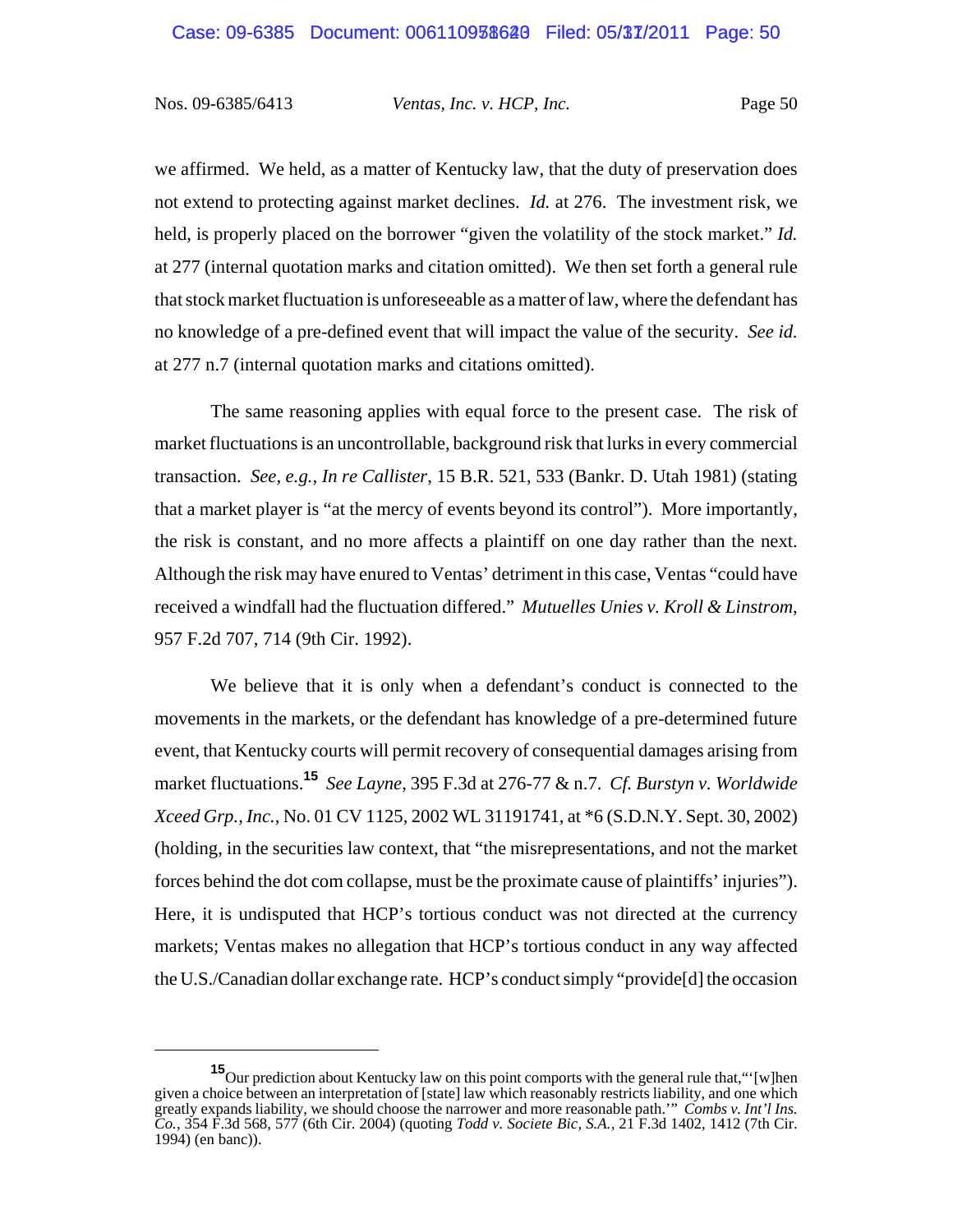# Case: 09-6385 Document: 006110938628 Filed: 05/37/2011 Page: 51

Nos. 09-6385/6413 *Ventas, Inc. v. HCP, Inc.* Page 51

by which the injury was made possible." *Clay v. Chesapeake & O. Ry. Co.*, 239 S.W.2d 231, 232 (Ky. 1951).

 Accordingly, we **AFFIRM** the grant of judgment as a matter of law for HCP on Ventas' claim for damages on account of fluctuations in the currency markets.

# **IV. Prejudgment Interest**

Ventas appeals the denial of its Rule 59(e) motion for an award of prejudgment interest under state law. Because the Court is sitting in diversity, prejudgment interest is governed by state law. *See Conte v. Gen. Housewares Corp.*, 215 F.3d 628, 633 (6th Cir. 2000). We review the denial of a Rule 59(e) motion for an abuse of discretion. *See U.S. Fire Ins. Co. v. City of Warren*, 87 F. App'x 485, 493 (6th Cir. 2003). As applied to prejudgment interest, a district court abuses its discretion if it declines to award prejudgment interest that is mandatory under state law. *See id.* 

"Under Kentucky law, if the claim is liquidated, interest follows as a matter of right, but if it is unliquidated, the allowance of interest is in the discretion of the trial court." *Hale v. Life Ins. Co. of N. Am*., 795 F.2d 22, 24 (6th Cir. 1986). As the Kentucky Supreme Court has explained:

Precisely when the amount involved qualifies as "liquidated" is not always clear, but in general "liquidated" means "made certain or fixed by agreement of parties or by operation of law." Common examples are a bill or note past due, an amount due on an open account, or an unpaid fixed contract price.

*Nucor Corp. v. Gen. Elec. Co.*, 812 S.W.2d 136, 141 (Ky. 1991).

The district court in the instant case correctly concluded that Ventas' claim is unliquidated and therefore Ventas was not entitled to prejudgment interest as a matter of right. Although, as Ventas argues, the jury may have resorted to "simple arithmetic" to calculate damages in this case, Kentucky law is clear that "in determining if a claim is liquidated or unliquidated, one must look at the nature of the underlying *claim*, not the final award." *3D Enters.3d Enters. Contracting Corp. v. Louisville & Jefferson Cnty. Metro. Sewer Deis.*, 174 S.W.3d 440, 450 (Ky. 2005) (emphasis in original).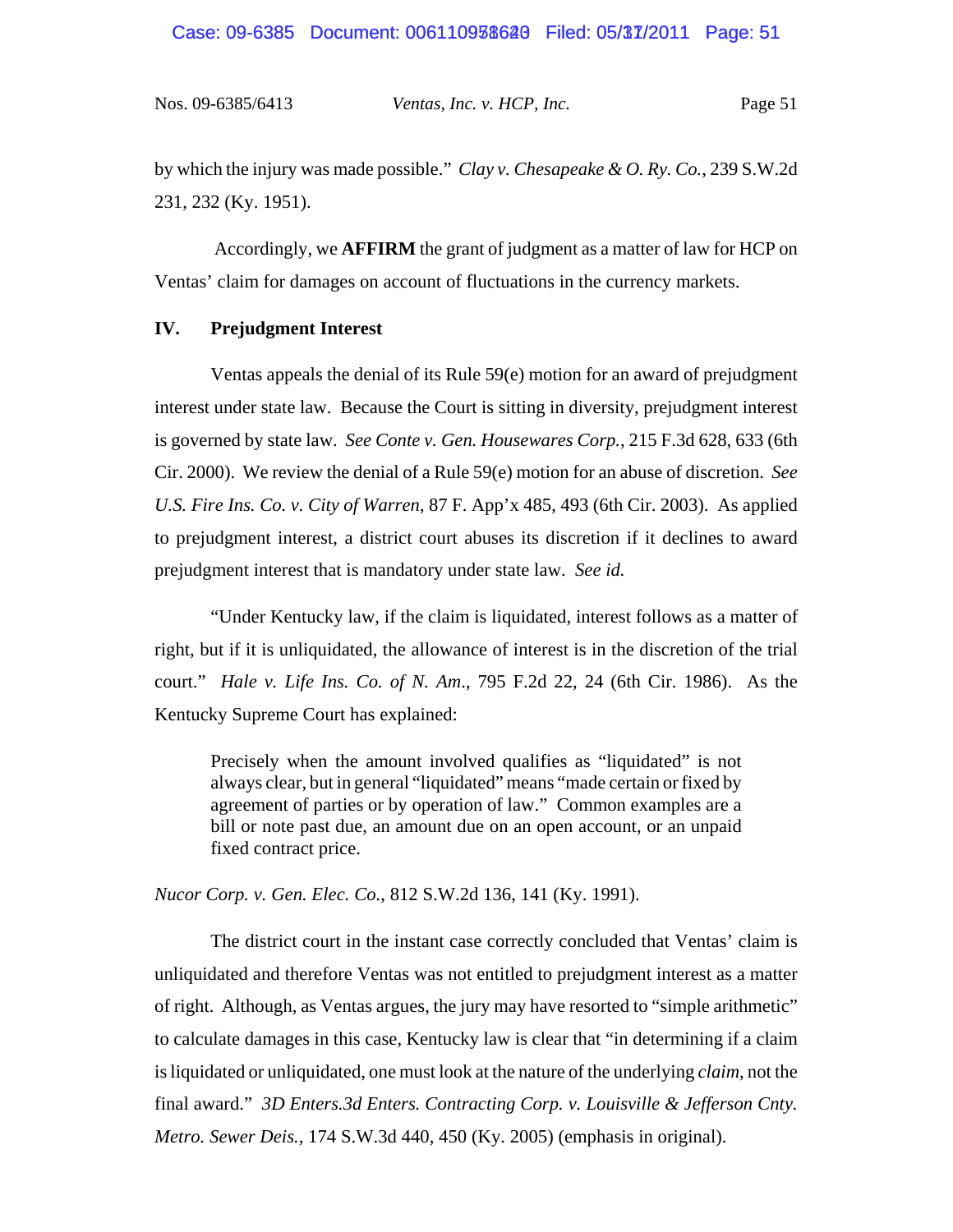Nos. 09-6385/6413 *Ventas, Inc. v. HCP, Inc.* Page 52

The value of Ventas' underlying tort claim was neither "agreed upon by the parties [nor] fixed by operation of law or the parties." *Travelers Prop. Cas. Co. of Am. v. Hillerich & Bradsby Co.*, 598 F.3d 257, 275 (6th Cir. 2010). Indeed, Ventas sought to recover damages beyond the \$1.50 per unit increase in its offer, and, as the district court explained, the jury was free under the applicable law to award Ventas less than \$1.50 per share if it found that Ventas could have offered a lower price to acquire Sunrise. (Tr.11B at 17); *see also Prosoft Automation, Inc. v. Logan Aluminum*, No. 03- CV-142, 2006 WL 1228773, at \*2 (W.D. Ky. Apr. 28, 2006) ("[A]lthough the jury ultimately awarded Prosoft the full amount requested as compensation for [certain hours worked,] they were not reduced to a certainty in amount *prior to trial*.") (emphasis in original).

Accordingly, the district court's denial of an award of prejudgment interest to Ventas is **AFFIRMED**. **16**

# **V. Summary**

For the reasons set forth above, the grant of judgment as a matter of law on the issue of punitive damages is **REVERSED**, and the case is **REMANDED** with instructions that the matter proceed to trial on the single issue of punitive damages. The remaining decisions of the district court discussed herein are **AFFIRMED.**

## **CONCLUSION**

For the reasons discussed above, the judgment of the district court is **AFFIRMED**, but the district court's decision to preclude Ventas from seeking punitive damages is **REVERSED**, and the case is **REMANDED** for a trial solely on the question of punitive damages. The judgment of the district court as previously entered by the

**<sup>16</sup>**Ventas argues only that it was entitled to prejudgment interest as a matter of law. Ventas makes no argument that the district court should have, in the exercise of its discretion, awarded prejudgment interest. For this reason, we need not consider whether the district court erred in not doing so, although even if we were to consider the issue, nothing in the record suggests an abuse of discretion. *See Travelers Prop. Cas. Co. of Am.*, 598 F.3d at 276.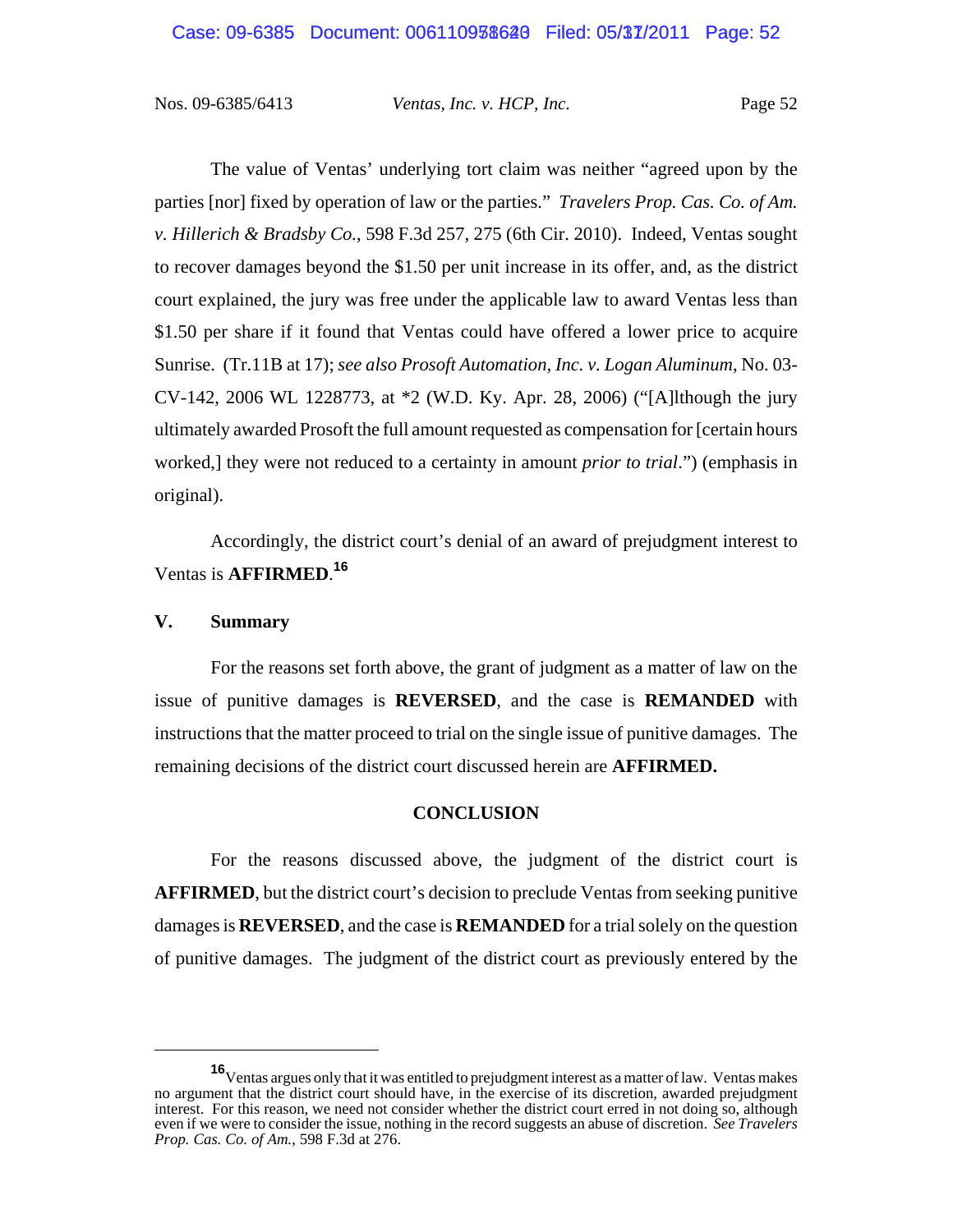# Case: 09-6385 Document: 006110938628 Filed: 05/37/2011 Page: 53

Nos. 09-6385/6413 *Ventas, Inc. v. HCP, Inc.* Page 53

district court on September 8, 2009 shall stand as a partial final judgment under Rule 54(b) of the Federal Rules of Civil Procedure.**<sup>17</sup>**

**<sup>17</sup>**In light of the disposition of this appeal, HCP's motion to strike three paragraphs of Ventas' Reply Brief is **DENIED as moot.** We feel compelled, however, to note that the parties have filed nearly 100 pages of additional argument on this issue, complete with a panoply of uninvited conditional briefing that culminated in a sur-reply. Surely scores if not hundreds of attorney hours were devoted to this completely collateral and immaterial issue. We have not been asked to consider the reasonableness of counsels' time or actions in litigating this motion, but will simply note that counsels' conduct speaks for itself. We also will note, as we did at oral argument, that counsel for both parties have flouted the rules of this Court by filing *numerous* unauthorized letters, responses, and replies under the guise of Rule 28(j), but that contain additional argumentation not properly authorized under Rule 28(j), which only permits a party to advise the Court of supplemental authority under specified conditions. We trust that counsel will review the rules of this Court should counsel have occasion to appear before us in the future.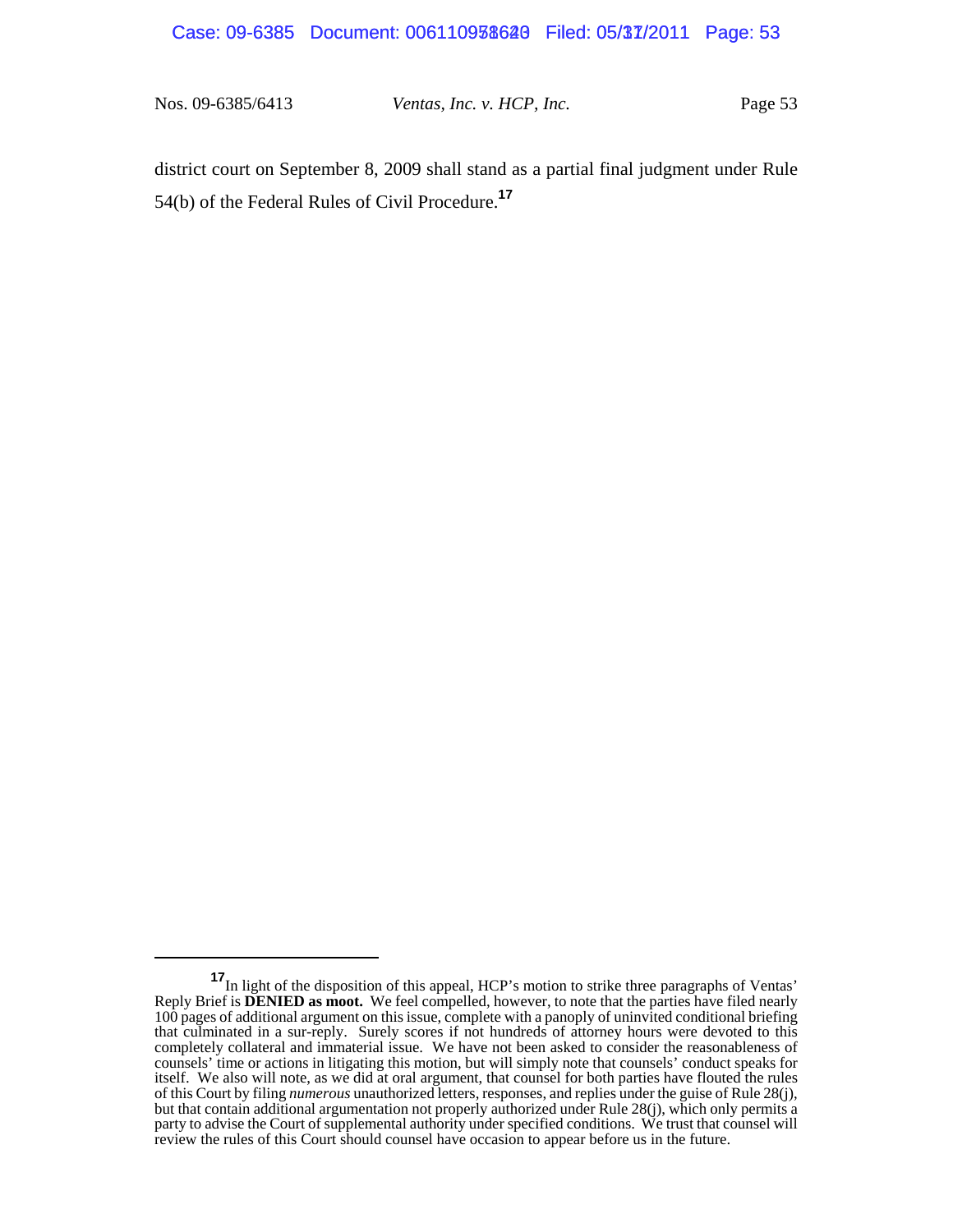Nos. 09-6385/6413 *Ventas, Inc. v. HCP, Inc.* Page 54

# **CONCURRENCE \_\_\_\_\_\_\_\_\_\_\_\_\_\_\_\_\_\_\_\_\_**

**\_\_\_\_\_\_\_\_\_\_\_\_\_\_\_\_\_\_\_\_\_**

MERRITT, Circuit Judge, concurring. I agree with the result and much of the reasoning of Judge Clay's well-written opinion in this case, but I do not concur in the language of footnote 17 suggesting that counsel for both parties have "flouted the rules" and improperly run up the number of hours spent on the case. As a matter of fairness, I would not draw those inferences without knowing the details of counsel's work and charges and without giving counsel an opportunity to explain their actions.

Also, as to footnote 11, I would point out that the result would be the same whether we apply a state-law standard as a matter of substance or a federal law standard as a matter of procedure.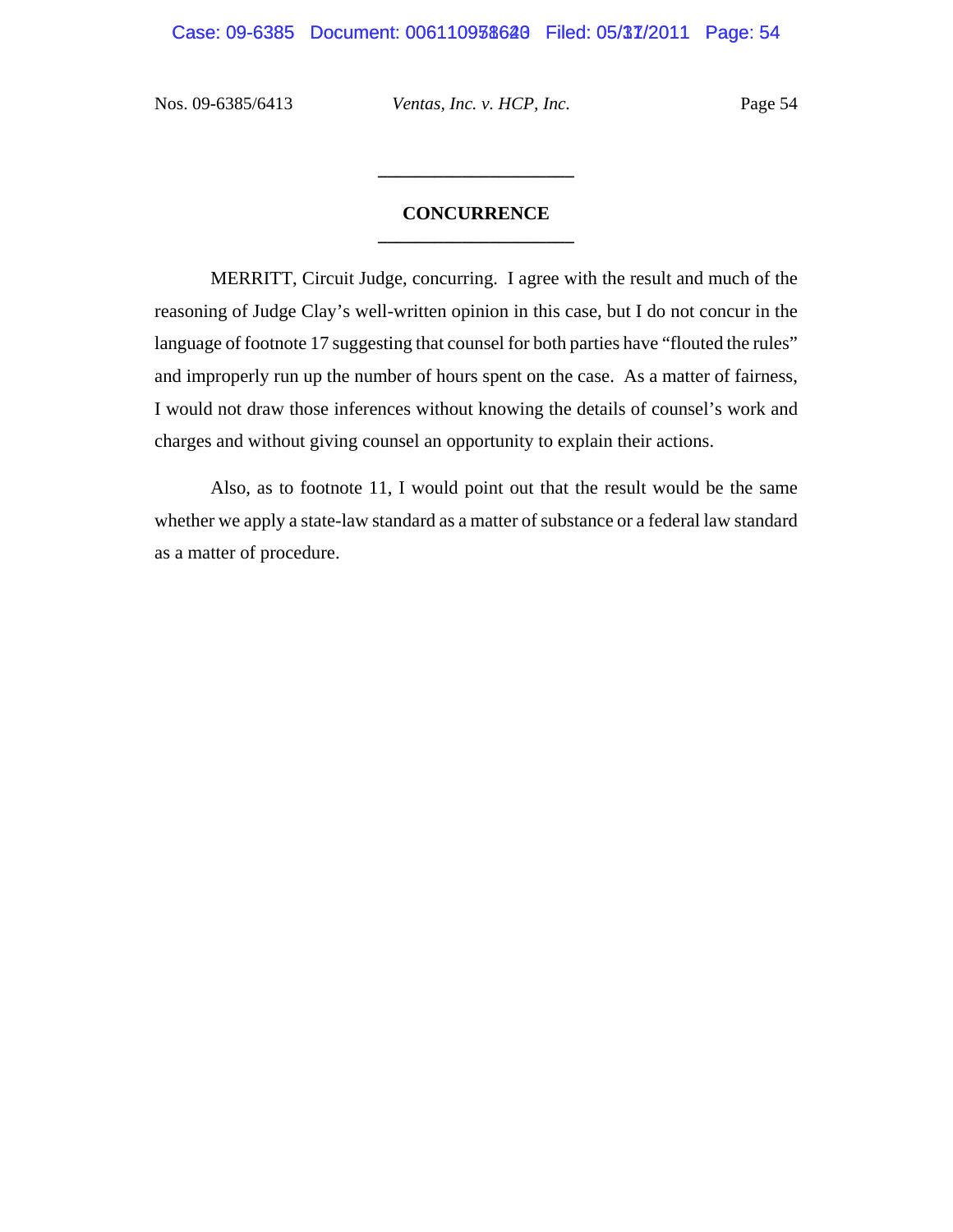

This case was not selected for publication in the Federal Reporter.

Not for Publication in West's Federal Reporter See Fed. Rule of Appellate Procedure 32.1 generally governing citation of judicial decisions issued on or after Jan. 1, 2007. See also Sixth Circuit Rule 28. (Find CTA6 Rule 28)

United States Court of Appeals, Sixth Circuit. Teri HOLBROOK, Plaintiff-Appellant, v. SHELTER INSURANCE COMPANY, Defendant-Appellee.

> No. 05-6003. June 27, 2006.

**Background:** Insured brought action in state court under state tort law, Kentucky Unfair Claims Settlement Practices Act, and Kentucky Consumer Protection Act seeking damages for automobile insurer's temporary denial of coverage. Insurer removed action. The United States District Court for the Eastern District of Kentucky dismissed action. Insured appealed.

**Holdings:** The Court of Appeals, Julia Smith Gibbons, Circuit Judge, held that:

(1) compulsory counterclaims could not be asserted for first time in subsequent action;

(2) preclusive effect of prior declaratory judgment action under Kentucky res judicata rule was not limited to single issue presented for determination;

(3) declaratory judgment action was not immune from normal rule on compulsory counterclaims;

(4) insured's subsequent claims were not "further relief based on the judgment";

(5) insured's claims against insurer accrued when insurer denied coverage; and

(6) clause in insurance policy did not prohibit insured's claims under state tort law.

Affirmed.

West Headnotes

**[1] Judgment 228 585(4)**

228 Judgment

 228XIII Merger and Bar of Causes of Action and Defenses

 228XIII(B) Causes of Action and Defenses Merged, Barred, or Concluded

 228k585 Identity of Cause of Action in General

228k585(4) k. Matters for Defense in Former Action as Cause of Action in Second. Most **Cited Cases** 

## **Judgment 228 828.15(1)**

228 Judgment

228XVII Foreign Judgments

228k828 Effect of Judgments of State Courts in United States Courts

 228k828.15 Identity of Cause of Action or Relief Sought

228k828.15(1) k. In General. Most Cited Cases

Compulsory counterclaims under Kentucky law could not be asserted for first time in subsequent action. Ky.Rules Civ.Proc., Rule 13.01.

# **[2] Judgment 228 6228.8**

228 Judgment

228XVII Foreign Judgments

 228k828 Effect of Judgments of State Courts in United States Courts

228k828.8 k. Nature of State Tribunal's Proceedings. Most Cited Cases

## **Judgment 228 828.16(1)**

228 Judgment 228XVII Foreign Judgments 228k828 Effect of Judgments of State Courts in United States Courts

Page 1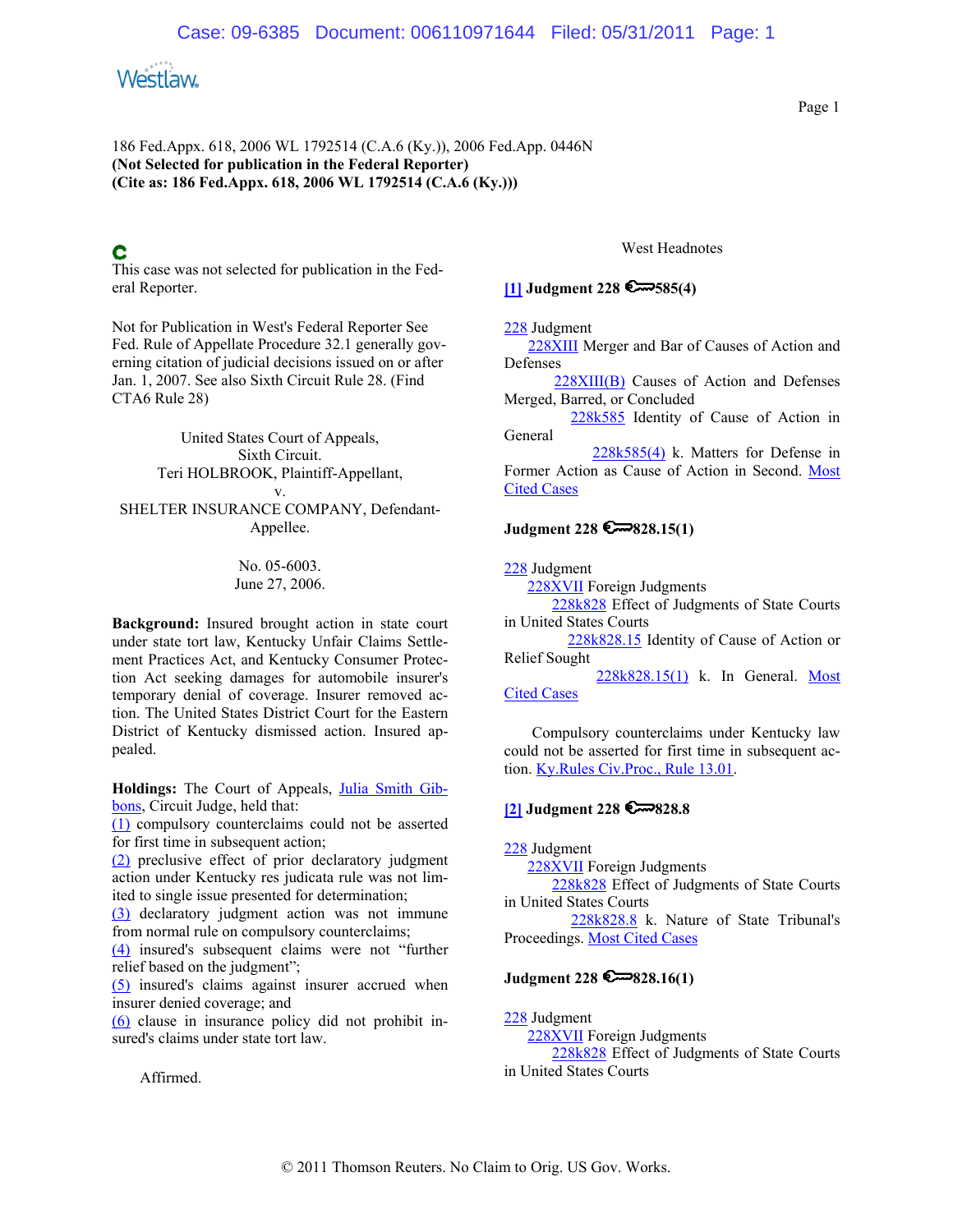Page 2

186 Fed.Appx. 618, 2006 WL 1792514 (C.A.6 (Ky.)), 2006 Fed.App. 0446N **(Not Selected for publication in the Federal Reporter) (Cite as: 186 Fed.Appx. 618, 2006 WL 1792514 (C.A.6 (Ky.)))**

> 228k828.16 Issues or Questions Presented 228k828.16(1) k. In General. Most

## Cited Cases

Preclusive effect of prior declaratory judgment action under Kentucky res judicata rule was not limited to single issue presented for determination. KRS 418.055; Ky.Rules Civ.Proc., Rule 13.01.

# **[3] Judgment 228 6208.8**

#### 228 Judgment

228XVII Foreign Judgments

 228k828 Effect of Judgments of State Courts in United States Courts

 228k828.8 k. Nature of State Tribunal's Proceedings. Most Cited Cases

## **Judgment 228 828.15(1)**

228 Judgment

228XVII Foreign Judgments

 228k828 Effect of Judgments of State Courts in United States Courts

 228k828.15 Identity of Cause of Action or Relief Sought

 228k828.15(1) k. In General. Most Cited Cases

Declaratory judgment action under Kentucky law was not immune from normal rule on compulsory counterclaims. KRS 418.055; Ky.Rules Civ.Proc., Rule 13.01.

### **[4] Declaratory Judgment 118A 391**

118A Declaratory Judgment

118AIII Proceedings

 118AIII(G) Judgment 118Ak391 k. Supplemental Relief. Most **Cited Cases** 

Insured's claims in subsequent action against automobile insurer under state tort law, Kentucky Unfair Claims Settlement Practices Act, and Kentucky Consumer Protection Act, which sought damages for automobile insurer's temporary denial of coverage, were not "further relief based on the judgment," for purpose of statute which permitted further relief based on declaratory judgment, since claims in

subsequent action were not based on prior determination in declaratory judgment action that insurer was validly covered by her insurance policy at time of accident; declaratory judgment statute envisioned claims for damages or equitable relief made solely in reliance on declaration. KRS 304.12-230, 367.170, 418.055.

## **[5] Insurance 217 6** 3557

217 Insurance

 217XXXI Civil Practice and Procedure 217k3555 Conclusiveness and Effect of Prior Adjudication 217k3557 k. Particular Matters Concluded.

Most Cited Cases

## **Judgment 228 828.8**

228 Judgment 228XVII Foreign Judgments 228k828 Effect of Judgments of State Courts in United States Courts 228k828.8 k. Nature of State Tribunal's Proceedings. Most Cited Cases

### **Judgment 228 828.15(1)**

228 Judgment

228XVII Foreign Judgments

228k828 Effect of Judgments of State Courts in United States Courts

 228k828.15 Identity of Cause of Action or Relief Sought

 228k828.15(1) k. In General. Most Cited Cases

For res judicata purposes, insured's claims against automobile insurer accrued under state tort law, Kentucky Unfair Claims Settlement Practices Act, and Kentucky Consumer Protection Act, for insurer's temporary denial of coverage, when insurer denied coverage; thus, insured should have asserted that denial was wrongful in prior declaratory judgment action brought by insurer. **KRS 304.12-230**, 367.170.

# **[6] Antitrust and Trade Regulation 29T 6**284

**29T** Antitrust and Trade Regulation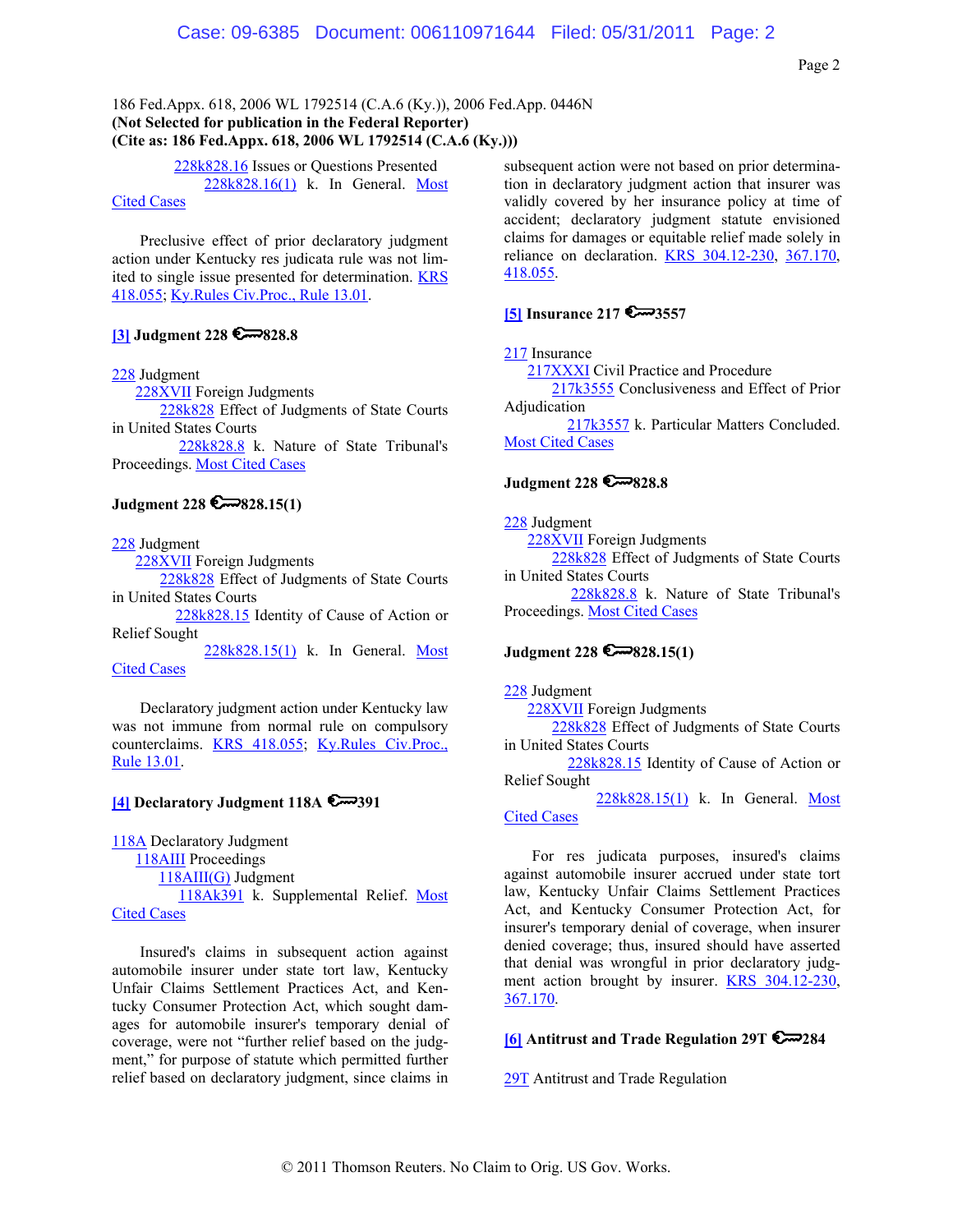**29TIII** Statutory Unfair Trade Practices and Consumer Protection 29TIII(E) Enforcement and Remedies

 29TIII(E)1 In General 29Tk284 k. Conditions Precedent in General. Most Cited Cases

#### **Insurance 217 3545**

#### 217 Insurance

 217XXXI Civil Practice and Procedure 217k3544 Conditions Precedent 217k3545 k. In General. Most Cited Cases

Clause in automobile insurance policy, which stated that "[n]o action will lie against us under any coverage unless the insured shall have fully complied with all the terms of this policy," did not prohibit insured's claims under state tort law, Kentucky Unfair Claims Settlement Practices Act, and Kentucky Consumer Protection Act; contract prohibited suit against insurer solely for coverage under policy until policy terms were met. KRS 304.12-230, 367.170.

**\*620** On Appeal from the United States District Court for the Eastern District of Kentucky.

Before: BOGGS, Chief Judge; GIBBONS and GRIFFIN, Circuit Judges.

#### **JULIA SMITH GIBBONS**, Circuit Judge.

**\*\*1** Plaintiff-appellant Teri Holbrook was involved in an automobile accident with Herman and Donna Carpenter on December 6, 1998. The Carpenters sued Holbrook in Kentucky state court for damages arising from the accident; in response, Holbrook claimed coverage under a three-month auto insurance policy that she purchased from defendant-appellee Shelter Insurance Company ("Shelter") on September 8, 1998. Shelter denied Holbrook coverage and representation and filed an action in Kentucky state court seeking a declaration that Holbrook was not covered at the time of the accident. The court consolidated the declaratory judgment action with the Carpenters' suit and determined that Holbrook was validly covered by her Shelter insurance policy at the time of the accident. Shelter at that point assumed responsibility for the defense of the Carpenters' action and settled all claims with the Carpenters for \$14,000.

Holbrook then sued Shelter in Kentucky state court, seeking damages from Shelter's temporary denial of coverage under state tort law, the Kentucky Unfair Claims Settlement Practices Act, Ky.Rev.Stat. § 304.12-230, and the Kentucky Consumer Protection Act, Ky.Rev.Stat. § 367.170. Shelter removed the case to the United States District Court for the Eastern District of Kentucky. Shelter filed a motion to dismiss the complaint, arguing that Kentucky law precludes Holbrook's claims because, as compulsory counterclaims, she was required to raise them in the prior declaratory judgment action. As she failed to do so, Shelter argued that the claims are now precluded by res judicata. The district court agreed and granted the motion. Holbrook then moved to alter or amend the judgment pursuant to Fed.R.Civ.P. 59(e). The court denied this motion and Holbrook filed a timely notice of appeal. For the following reasons, we affirm the ruling of the district court.

The panel reviews a district court order granting a motion to dismiss de novo. *Trzebuckowski v. City of Cleveland,* 319 F.3d 853, 855 (6th Cir.2003).

[1] The preclusive effect of the prior judgment in this case requires consideration of Kentucky res judicata law.FN1 *Migra v. Warren City Sch. Dist. Bd. of Educ.,* 465 U.S. 75, 81, 104 S.Ct. 892, 79 L.Ed.2d 56 (1984) ( "It is now settled that a federal court must give to a state-court judgment the same preclusive effect as would be given that judgment under the law of the State in which the judgment was rendered."). In Kentucky, three elements are required before res judicata acts to preclude a subsequent claim: "First, there **\*621** must be identity of parties. Second, there must be identity of the two causes of action. Third, the [prior] action must be decided upon its merits." *Newman v. Newman,* 451 S.W.2d 417, 419 (Ky.1970); *accord Yeoman v. Commonwealth of Ky. Health Policy Bd.,* 983 S.W.2d 459, 465 (Ky.1998). The first and third prongs of this test are not disputed, but there is some question regarding the identity of the causes of action in this case. In Kentucky, this part of the test is construed broadly "[T]he plea of res judicata applies not only to the points upon which the court was required by the parties to form an opinion and pronounce judgment, but to every point which properly belonged to the subject of litigation, and which the parties, exercising reasonable diligence, might have brought forward at the time." *Combs v. Prestonsburg Water Co.,* 260 Ky. 169, 84 S.W.2d 15,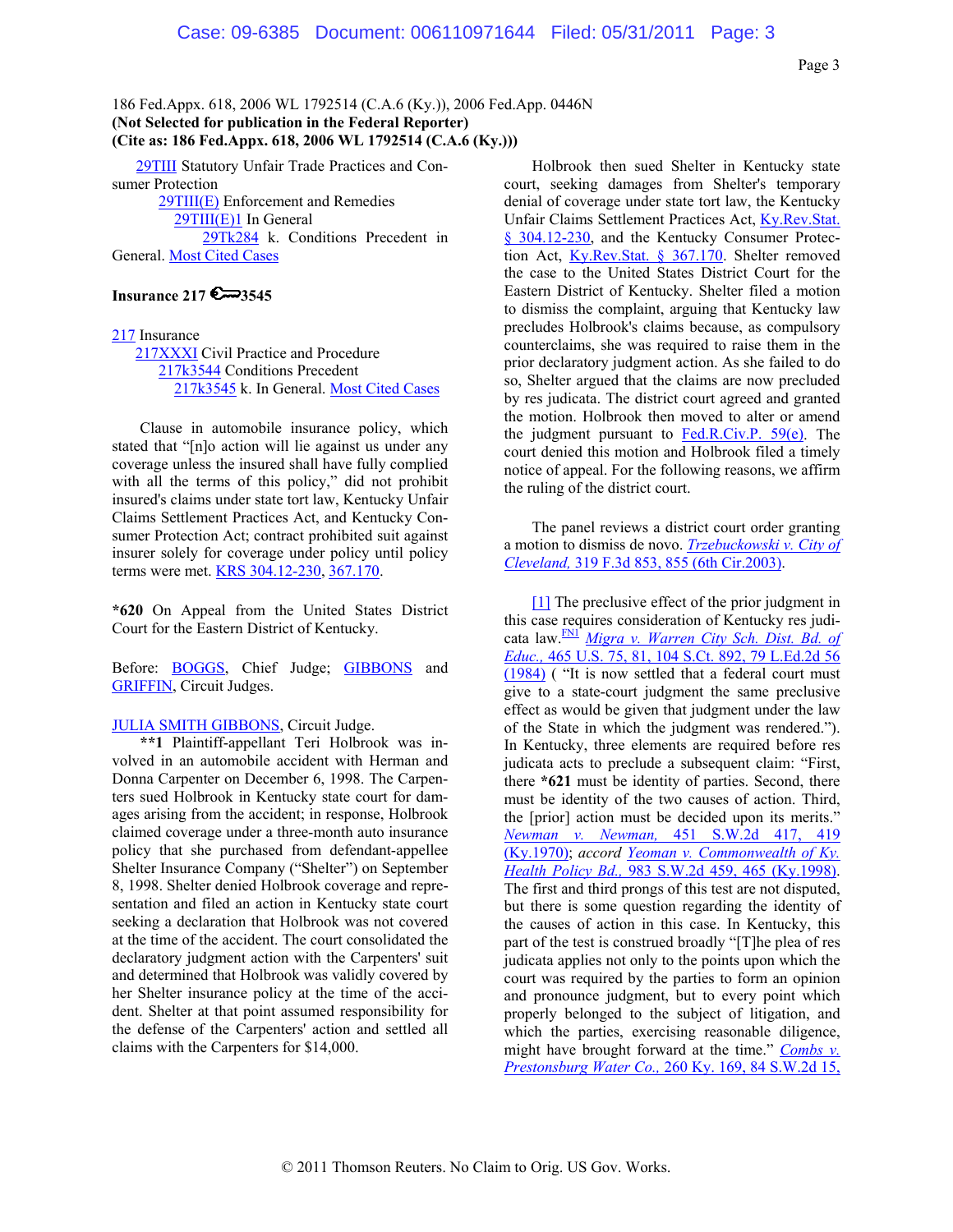18 (1935) (internal quotation omitted); *see also DLX, Inc. v. Kentucky,* 381 F.3d 511, 520 (6th Cir.2004) ("Kentucky state law applies res judicata to bar not just asserted claims, but all claims which should have been raised in prior litigation."). $\frac{FN2}{FN}$ 

> FN1. Holbrook claims that the district court improperly applied federal res judicata law instead of the applicable state law, but her claim is utterly lacking in specificity. As a result, we need not consider the argument. *See Dillery v. City of Sandusky,* 398 F.3d 562, 569 (6th Cir.2005) ("[I]ssues adverted to in a perfunctory manner, unaccompanied by some attempt at developed argumentation, are deemed waived."). We note, however, that the district court cited *Migra* and explicitly applied Kentucky law to the case where possible.

> FN2. Holbrook argues that Kentucky law restricts preclusion to issues actually litigated. Holbrook's cited cases refer to issue preclusion rather than claim preclusion, however, and are therefore inapplicable to this case. *See City of Louisville v. Louisville Prof'l Firefighters Ass'n,* 813 S.W.2d 804, 807 (Ky.1991) (addressing the difference between claim preclusion and issue preclusion and noting that issue preclusion bars reconsideration only of questions actually litigated in a prior action).

**\*\*2** Compulsory counterclaims are "claims which should have been raised in prior litigation." *DLX, Inc.,* 381 F.3d at 520. Kentucky Rule of Civil Procedure 13.01 establishes, without exception for declaratory judgment actions, that some counterclaims are compulsory:

A pleading shall state as a counterclaim any claim which at the time of serving the pleading the pleader has against any opposing party, if it arises out of the transaction or occurrence that is the subject matter of the opposing party's claim and does not require for its adjudication the presence of third parties of whom the court cannot acquire jurisdiction.

The Kentucky courts have summarized the purpose and impact of Rule 13.01:

The foregoing rule created a new procedural method. Formerly, one could refrain from pleading a matter as a counterclaim and thereafter make it the basis of an independent suit. Although it has long been a general policy of the law that a multiplicity of suits should be avoided-our rule of optional counterclaim was an exception and a defect. [Rule] 13.01 has corrected it.... The counterclaim must be asserted only if it arise [*sic* ] out of the transaction or occurrence that is the subject matter or foundation of the opposing party's claim. If it is not presented by pleading the matter will be *res judicata,* and it would not support an independent action.

*England v. Coffey,* 350 S.W.2d 163, 164  $(Ky.1961)$  (internal citations and quotations omitted); *see also Cianciolo v. Lauer,* 819 S.W.2d 726, 727 (Ky.Ct.App.1991) ("[W]hen one is duly summonsed and suffers a default, he not only loses his right to defend in that litigation, but also his right to assert in an independent action a claim deemed to have been a compulsory counterclaim under [Rule] 13.01."). Kentucky law thus precludes assertion of compulsory counterclaims for the first time in a subsequent action.

[2][3] Holbrook argues that, notwithstanding the clear precedent regarding the requirements for bringing compulsory **\*622** counterclaims, declaratory judgment actions are excepted from the general res judicata rule and that their preclusive effects are limited to the single issue presented for determination. *Cooke v. Gaidry,* 309 Ky. 727, 218 S.W.2d 960, 962 (1949); *see also* Ky.Rev.Stat. § 418.055 ("Further relief, based on a declaratory judgment, order or decree, may be granted whenever necessary or proper."). *Cooke,* however, predates the compulsory counterclaim rule, and its holding has since been construed to refer merely to subsequent actions for specific relief based on the judgment. *Harris v. Wallace,* 474 S.W.2d 878, 881 (Ky.1971) ("The argument that a declaratory judgment is not necessarily conclusive on issues that would be concluded by a judgment in another type of proceeding does not help the appellant ..., because the rule is that a party to a declaratory judgment proceeding may thereafter secure further relief based on the judgment." (internal quotation marks omitted)). Thus, *Cooke* applies only to a particular type of subsequent action. Further, Holbrook has identified no precedent whatsoever indicating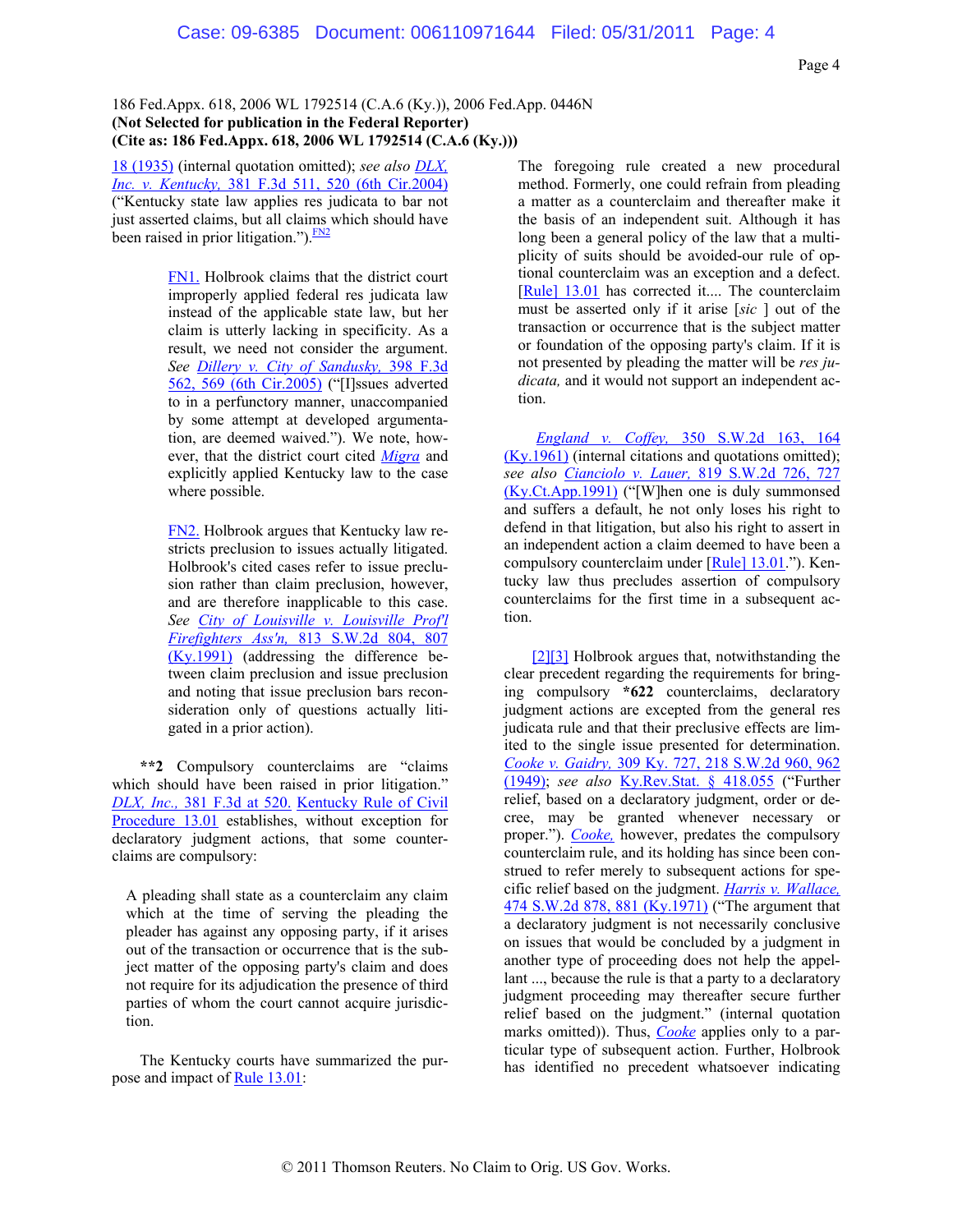that declaratory judgment actions are immune from the normal rule on compulsory counterclaims. There is no reason why such actions would be excluded from the rules of civil procedure or from the compulsory counterclaim rule, as the policy rationale for compulsory counterclaims-to eliminate wasteful, repetitive actions-applies with equal force in declaratory judgment actions and in actions seeking other relief. *Williams v. Carter Bros.,* 390 S.W.2d 873, 875 (Ky.1965) ("The real purpose of Rule 13.01 is to require that all issues be resolved between the parties in one trial and to avoid the multiplicity of trials.").

**\*\*3** [4] To the extent that Holbrook argues that the bad faith and statutory claims at issue here are merely actions for further relief "based on the [declaratory] judgment," her argument similarly fails. *Harris,* 474 S.W.2d at 881 (quotation marks omitted). All of the bad faith and statutory claims require Holbrook to develop a legal case that incorporates the prior declaration of coverage but also requires additional proof. For example, to prevail on her bad faith claim, Holbrook must show not only that she was covered by Shelter but also that Shelter lacked a reasonable basis for denying coverage. *See Wittmer v. Jones,* 864 S.W.2d 885, 890 (Ky.1993). Subsequent actions for further relief based on the judgment, by contrast, require no additional liability determinations. Instead, the statute permitting further relief based on the declaratory judgment,  $Ky$ . Rev. Stat. § 418.055, envisions claims for damages or equitable relief made solely in reliance on the declaration. *See Oakley v. Bridges,* 429 S.W.2d 31, 32 (Ky.1968) (denying "further relief" where relief sought was not directly based on the former judgment). The claims asserted in this case are not based on the prior declaration and thus cannot be construed as "further relief based on the judgment."

[5] Finally, Holbrook asserts that her claim was unripe at the time of the prior action and therefore could not have been asserted in the prior action. An unaccrued claim cannot be precluded by a prior action: *Watts v. K, S & H,* 957 S.W.2d 233, 237 (Ky.1997) ("[T]he defense [of res judicata] cannot be used to cut off a cause of action before it accrues"). According to Holbrook, her claims had not accrued at the time of the prior declaratory action because bad faith claims cannot be asserted until the insurer's obligation to pay is established and because the insurance contract language prevented Holbrook from

filing suit until its conditions were met.

The essence of Holbrook's first argument is that the determination of coverage **\*623** must necessarily have preceded the filing of the bad faith claim.

An insured must prove three elements in order to prevail against an insurance company for alleged refusal in bad faith to pay the insured's claim: (1) the insurer must be obligated to pay the claim under the terms of the policy; (2) the insurer must lack a reasonable basis in law or fact for denying the claim; and (3) it must be shown that the insurer either knew there was no reasonable basis for denying the claim or acted with reckless disregard for whether such a basis existed.

*Wittmer,* 864 S.W.2d at 890 (alteration and citations omitted). Holbrook claims that the determination of the insurer's obligation to pay-the first prong of the bad faith standard-is a prerequisite for filing a bad faith claim. This contention is flawed: the determination of the insurer's obligation is merely one element that the insured must prove in order to prevail on her claim. Holbrook has provided no precedent indicating that a bad faith claim can *only* be filed after the resolution of the insurer's obligation to pay, nor could she do so. To the contrary, such a holding would place an undue procedural burden on both plaintiffs and on the courts because it would *require* successive litigation.

**\*\*4** As Shelter concedes, it is a simple matter to hypothesize situations where a bad faith insurance claim might accrue after the determination of coverage. For example, had Shelter failed to provide counsel for or pay the claim against Holbrook after the state court issued its declaratory judgment determining coverage, it is clear that Holbrook could bring a subsequent suit for bad faith. In this case, however, Holbrook asserts damages resulting only from the temporary denial of coverage preceding the state court judgment. As Shelter had already denied coverage when it initiated the state action, Holbrook could have asserted that the denial was wrongful in that prior action. *See, e.g. Northfield Ins. Co. v. First Nat'l Bank & Trust,* No. 2001-CA-002291-MR, 2003 WL 1225673, at \*2 (Ky.App.Ct. Oct. 15, 2003) (involving simultaneous claims of bad faith denial of coverage and declaratory judgment regarding coverage under Kentucky law); *Hartford Fin. Servs. Group,*